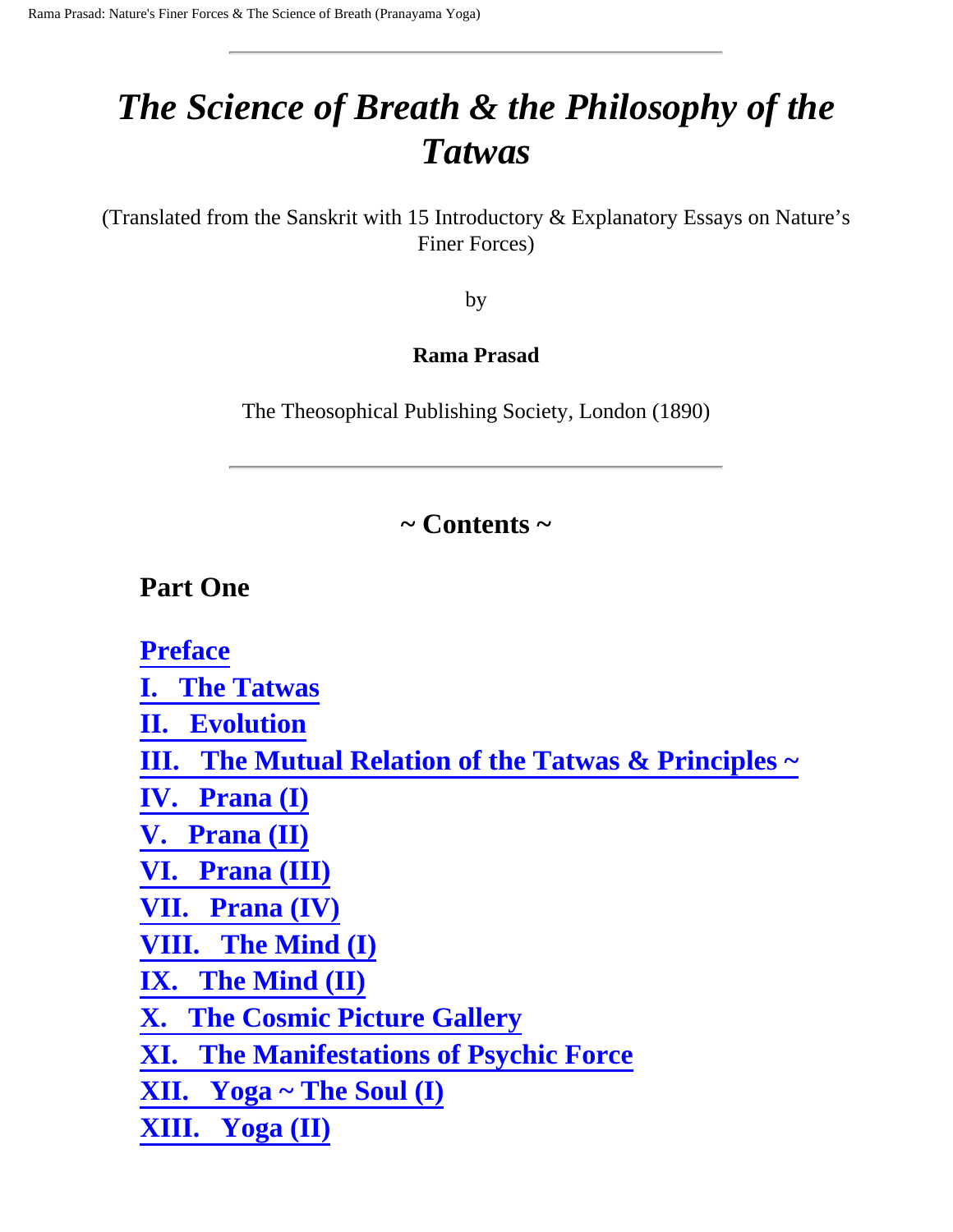**[XIV. Yoga \(III\)](http://www.rexresearch.com/prana/essays.htm#xiv) [XV. The Spirit](http://www.rexresearch.com/prana/essays.htm#xv)**

**Part Two:**

## **[The Science of Breath & The Philosophy of the Tatwas](http://www.rexresearch.com/prana/scibreth.htm#_top) [Glossary](http://www.rexresearch.com/prana/glossary.htm#_top)**

## **Preface ~**

A word of explanation is necessary with regard to the book now offered to the public. In the 9th and 10th volumes of the theosophist I wrote certain Essays on "Nature's Finer Forces". The subject of these essays interested the readers of the Theosophist so much that I was asked to issue the series of Essays in book form. I found that in order to make a book they must be almost entirely rearranged, and perhaps rewritten. I was, however, not equal to the task of rewriting what I had once written. I therefore determined to publish a translation of the book in Sanskrit on the *Science of the Breath and the Philosophy of the Tatwas*. As, however, without these Essays the book would have been quite unintelligible, I decided to add them to the book by way of an illustrative introduction. This accordingly has been done. The Essays in the theosophist have been reprinted with certain additions, modifications, and corrections. Besides, I have written seven more Essays in order to make the explanations more complete and authoritative. Thus there are altogether 15 introductory and explanatory Essays.

I was confirmed in this course by one more consideration. The book contains a good deal more than the essays touched upon, and I thought it better to lay all of it before the public.

The book is sure to throw a good deal of light upon the scientific researches of the ancient Aryans of India, and it will leave no doubt in a candid mind that the religion of ancient India had a scientific basis. It is chiefly for this reason that I have drawn my illustrations of the Tatwic Law from the Upanishads.

There is a good deal in the book that can only be shown to be true by long and diligent experiment. Those who are devoted to the pursuit of truth without prejudice will no doubt be ready to wait before they form any opinion about such portions of the book. Others it is useless to reason with.

To the former class of students I have to say one word more. From my own experience I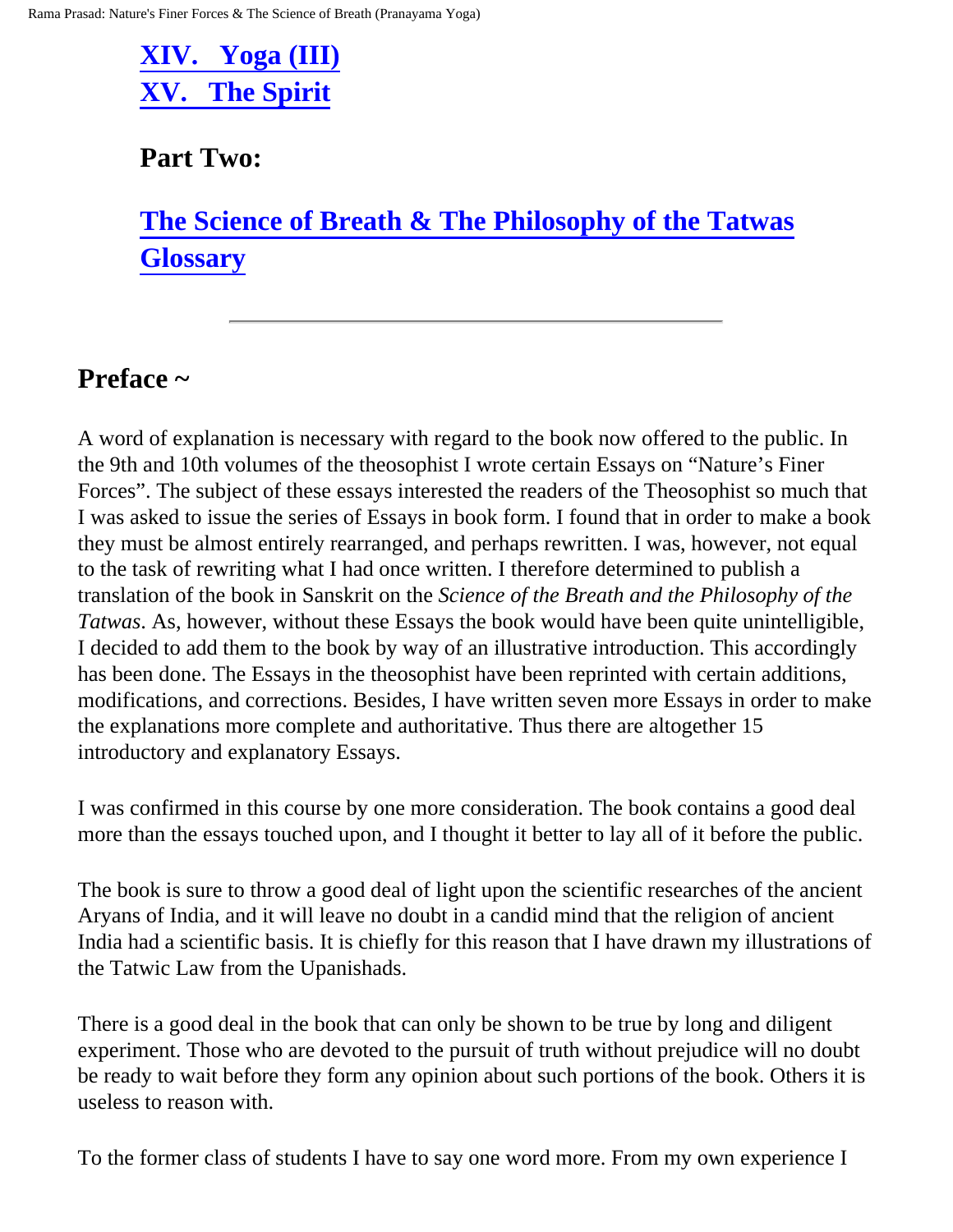can tell them that the more they study the book, the more wisdom they are sure to find in it, and let me hope that ere long I shall have a goodly number of colleagues, who will with me try their best to explain and illustrate the book still better, and more thoroughly.

Rama Prasad Merut (India) 5 November 1889

## **Nature's Finer Forces & Their Influence on Human Life & Destiny**

#### **I. The Tatwas ~**

The *tatwas* are the five modifications of the great Breath. Acting upon *prakriti,* this Great breath throws it into five states, having distinct vibratory motions, and performing different functions. The first outcome of the Evolutionary State of *parabrahma* is the *akasa tatwa*. After this come in order the *vayu*, the *taijas*, the *apas* and the *prithivi*. They are variously known as *mahabhutas*. The word *akasa* is generally translated into English by the word ether. Unfortunately, however, sound is not known to be the distinguishing quality of ether in modern English Science. Some few might also have the idea that the modern medium of light is the same as *akasa*. This, I believe, is a mistake. The luminiferous ether is the subtle *taijas tatwa*, and not the *akasa*. All the five subtle *tatwas* might no doubt be called ethers, but to use it for the word *akasa*, without any distinguishing epithet, is misleading. We might call *akasa* the sonoriferous ether, the *vayu* the tangiferous ether, *apas* the gustiferous ether, and *prithivi* the odoriferous ether. Just as there exists in the universe the luminiferous ether, an element of refined mater without which it has been found that the phenomena of light find no adequate explanation, so do there exist the four remaining ethers, elements of refined matter, without which it will be found that the phenomena of sound, touch, taste and smell find no adequate explanation.

The luminiferous ether is supposed by Modern Science to be Matter in a most refined state. It is the vibrations of this element that are said to constitute light. The vibrations are said to take place at right angles to the direction of the wave. Nearly the same is the description of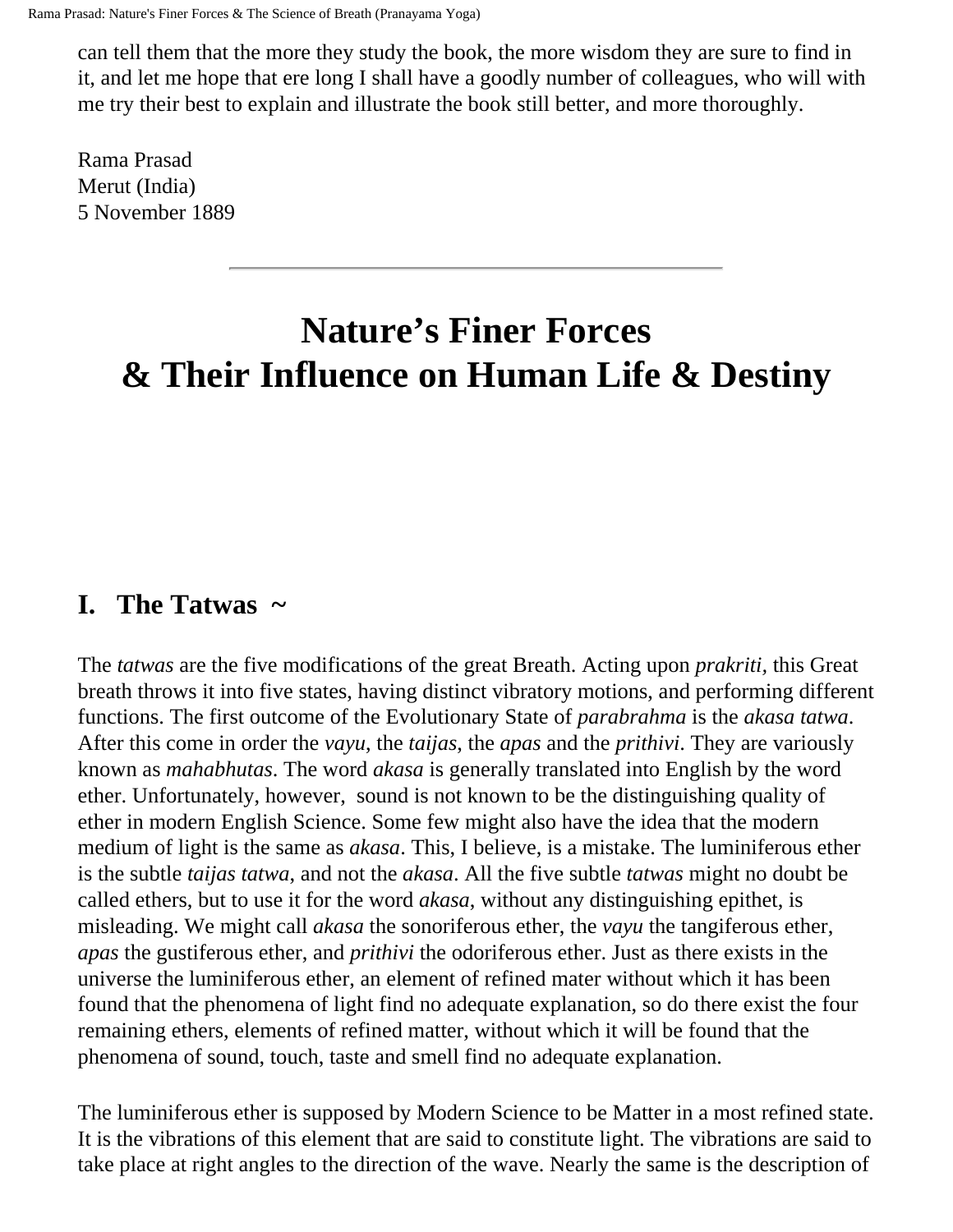the *taijas tatwa* given in the book. It makes this *tatwa* move in an upward direction, and the center of the direction is, of course, the direction of the wave. Besides, it says that one whole vibration of this element makes the figure of a triangle.

Suppose in the figure:



AB is the direction of the wave; BC is the direction of the vibration. CA is the line along which, seeing that in expansion the symmetrical arrangements of the atoms of a body are not changed, the vibrating atom must return to its symmetrical position in the line AB.

The *taijas tatwa* of the Ancients is then exactly the luminiferous ether of the Moderns, so far as the nature of the vibration is concerned. There is no exception, however, of the four remaining ethers, at all events in a direct manner, in Modern Science. The vibrations of *akasa*, the soniferous ether, constitute sound; and it is quite necessary to recognize the distinctive character of this form of motion.

The experiment of the bell in a vacuum goes to prove that the vibrations of atmosphere propagate sound. Any other media, however, such as the earth and the metals, are known to transmit sound in various degrees. There must, therefore, be some one thing in all these media which gives birth to sound – the vibration that constitutes sound. That something is the Indian *akasa*.

But *akasa* is all-pervading, just as the luminiferous ether. Why, then, is not sound transmitted to our ears when a vacuum is produced in the bell-jar? The real fact is that we must make a difference between the vibrations of the elements that constitute sound and light, etc., and the vibrations in the media which transmit these impressions to our senses. It is not the vibrations of the ethers – the subtle *tatwas* – that cause our perceptions, but the ethereal vibrations transferred to different media, which are so many modifications of gross matter – the *sthula Mahabhutas*. The luminiferous ether is present just as much in a darkened room as in the space without. The minutest space within the dimensions of the surrounding walls themselves is not void of it. For all this the luminosity of the exterior is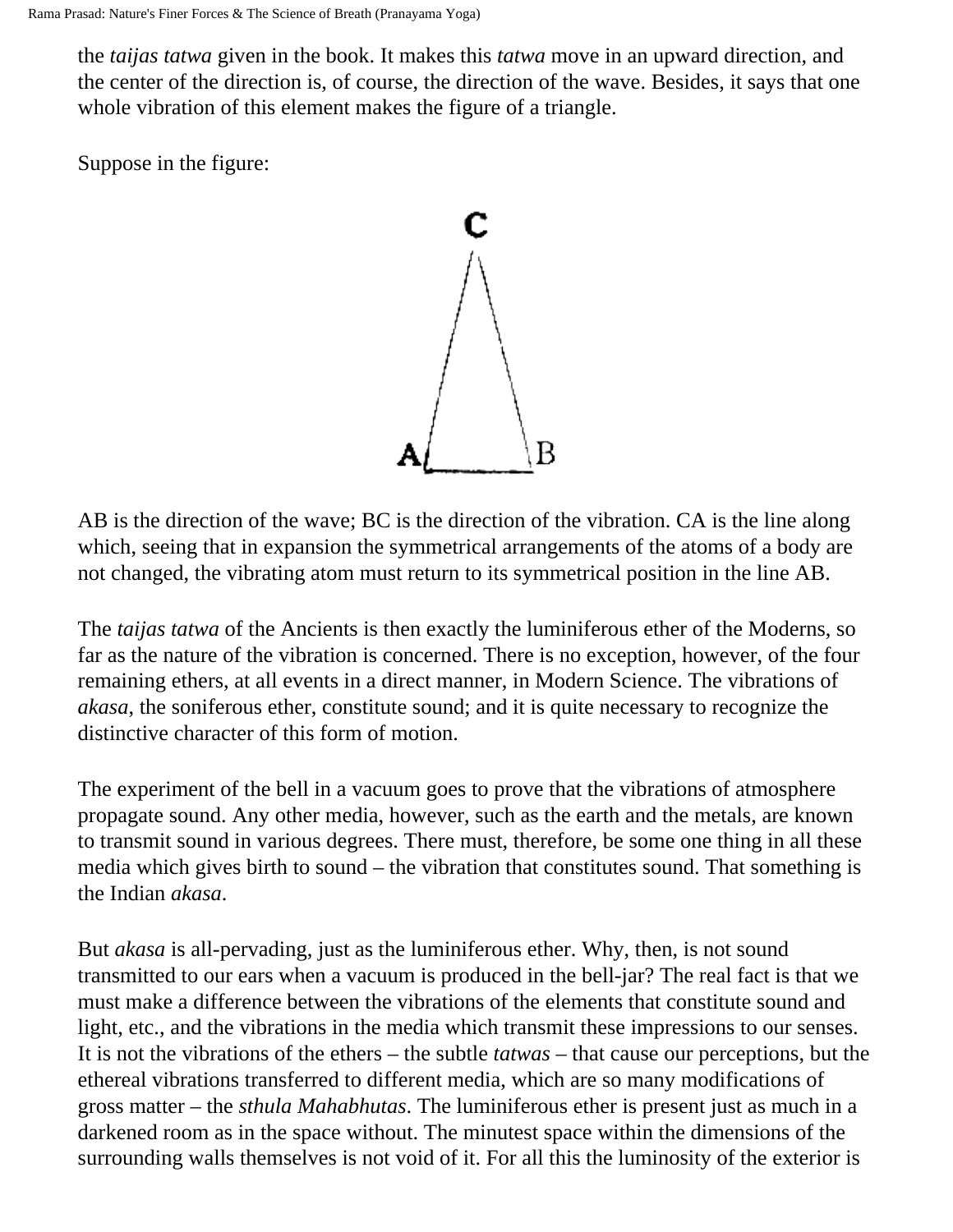not present in the interior. Why? The reason is that our ordinary vision does not see the vibrations of the luminiferous ether. It only sees the vibrations of the media that the ether pervades. The capability of being set into ethereal vibrations varies with different media. In the space without the darkened room the ether brings the atoms of the atmosphere into the necessary state of visual vibration, and one wide expanse of light is presented to our view. The same is the case with every other object that we see. The ether that pervades the object brings the atoms of that object into the necessary state of visual vibration. The strength of the ethereal vibrations that the presence of the sun imparts to the ether pervading our planet is not sufficient to evoke the same state in the dead matter of the darkening walls. The internal ether, divided from the eternal one by this dead mass, is itself cut off from such vibrations. The darkness of the room is thus the consequence, notwithstanding the presence therein of the luminiferous ether. An electric spark in the vacuum of a bell-jar must needs be transmitted to our eyes, because the glass of the jar which stands in contact with the internal luminiferous ether has a good deal of the quality of being put into the state of visual vibration, which from thence is transmitted to the external ether and thence to the eye. The same would never be the case if we were to use a porcelain or an earthen jar. It is this capability of being put into the state of visual vibrations that we call transparency in glass and similar objects.

To return to the soniferous ether (*akasa*): Every form of gross matter has, to a certain extent, which varies with various forms, what we may call auditory transparency.

Now I have to say something about the nature of the vibrations. Two things must be understood in this connection. In the first place the external form of the vibration is something like the hole of the ear:



It throws matter which is subject to it, into the form of a dotted sheet:



These dots are little points, rising above the common surface so as to produce microscopic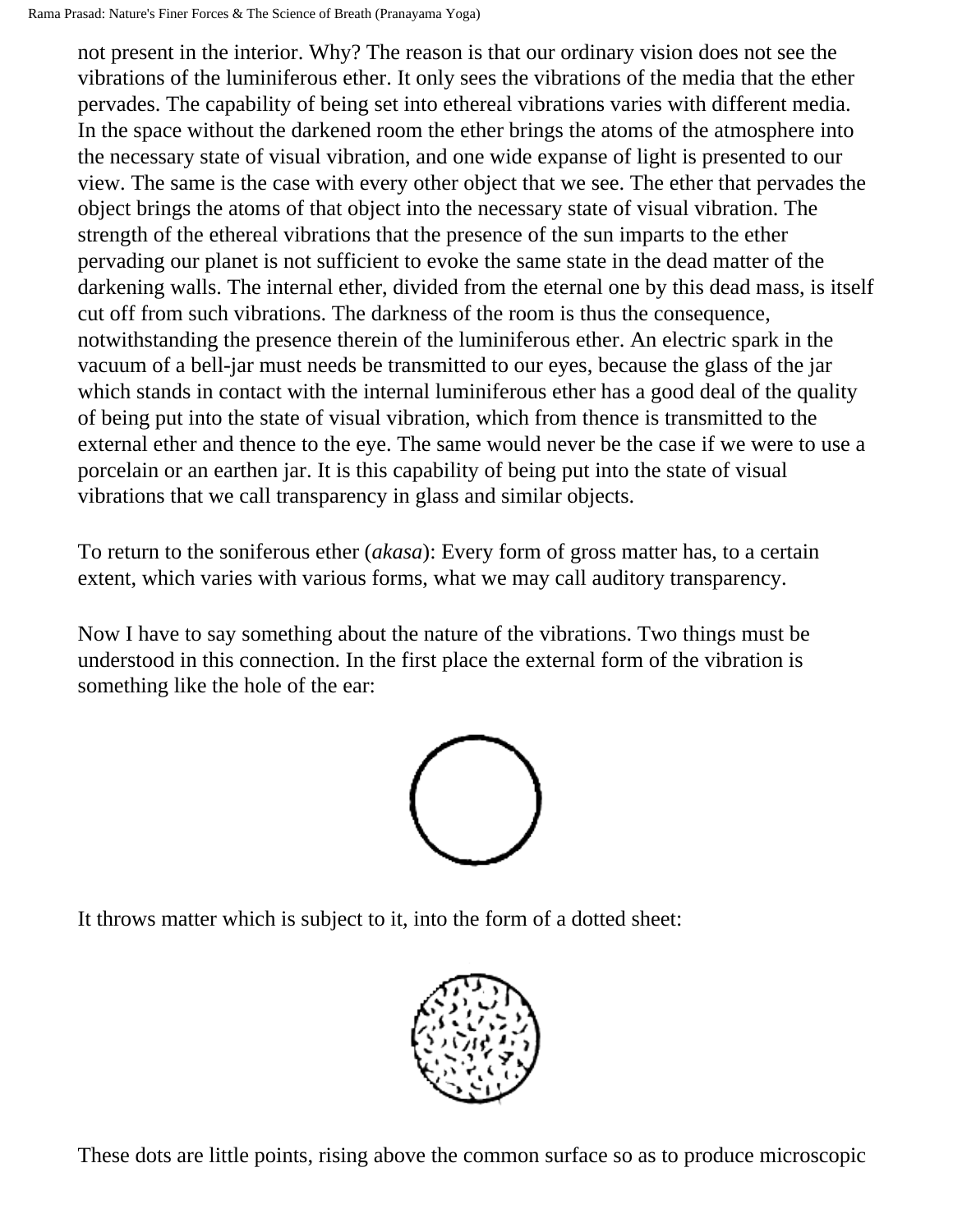pits in the sheet. It is said to move by fits and starts (*sankrama*), and to move in all directions (*sarvatogame*). It means to say that the impulse falls back upon itself along the line of its former path, which lies on all sides of the direction of the wave:



It will be understood that these ethers produce in gross media vibrations similar to their own. The form, therefore, into which the auditory vibrations throw the atmospheric air is a true clue to the form of the ethereal vibration. And the vibrations of atmospheric air discovered by Modern Science are similar.

Now we come to the tangiferous ether (*vayu*). The vibrations of this ether are described as being spherical in form, and the motion is said to be at acute angles to the wave (*tiryak*). Such is the representation of these vibrations on the plane of the paper:



The remarks about the transmission of sound in the case of *akasa* apply here too, *mutatis mutandis*. The gustiferous ether (*apas tatwa*) is said to resemble in shape the half moon. It is, moreover, said to move downward. This direction is opposite to that of the luminiferous ether. This force therefore causes contraction. Here is the representation of the apas vibrations on the plane of paper:



The process of contraction will be considered when I come to the qualities of the *tatwas*.

The odoriferous ether (*prithivi*) is said to be quadrangular in shape, thus: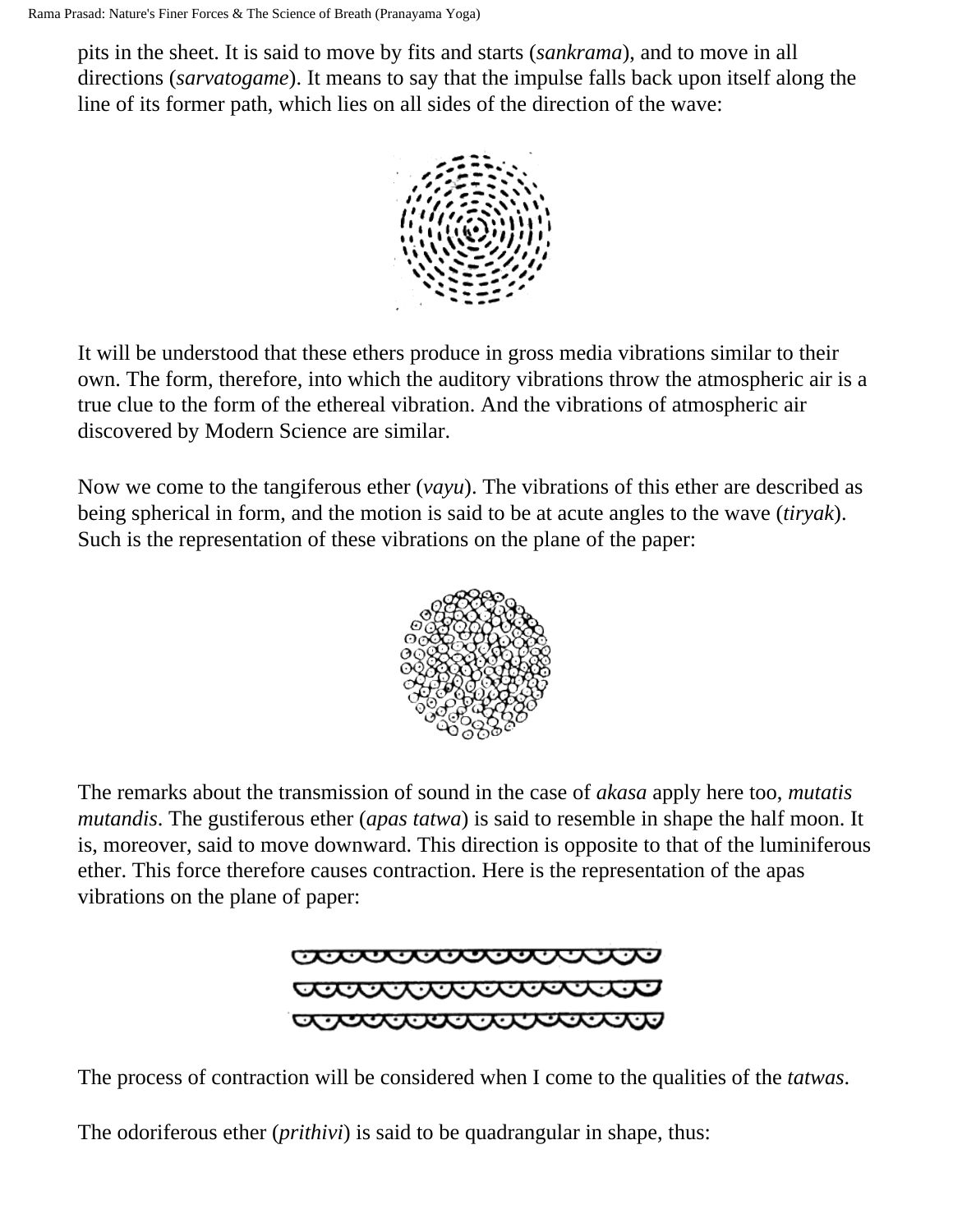

This is said to move in the middle. It neither moves at right angles, nor at acute angles, nor upwards, nor downwards, but it moves along the line of the wave. The line and the quadrangle are in the same plane.

These are the forms, and the modes of motion, of the five ethers.

Of the five sensations of men, each of these gives birth to one, thus:

(1) *Akasa*, Sonorifierous ether, Sound; (2) *Vayu*, Tangiferous ether, Touch; (3) *Taijas*, Luminfierous ether, Color; (4) *Apas*, Gustiferous ether, Taste; (5) *Prithivi*, Odoriferous ether, Smell.

In the process of evolution, these co-existing ethers, while retaining their general, relative forms and primary qualities, contract the qualities of the other *tatwas*. This is known as the process of *panchikarana*, or division into five.

If we take, as our book does, H, P, R, V and L to be the algebraic symbols for  $(1)$ ,  $(2)$ ,  $(3)$ , (4), and (5), respectively, after *panchikarana* the ethers assume the following forms: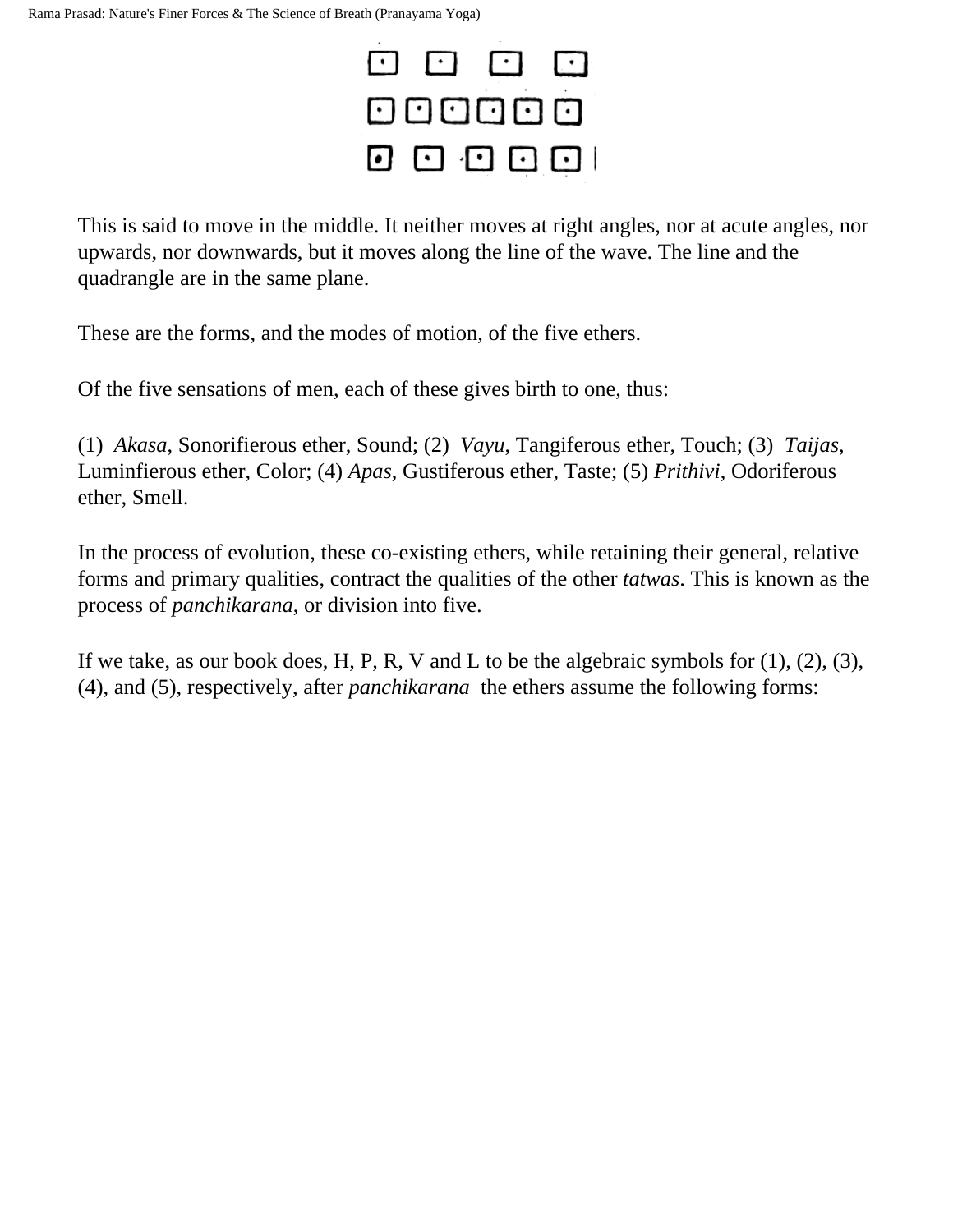

One molecule of each ether, consisting of eight atoms, has four of the original principle ethers, and one of the remaining four.

The following table will show the five qualities of each of the *tatwas* after *panchikarana*:

|     |   | Sound           | Touch        | Taste            | Color           | Smell      |
|-----|---|-----------------|--------------|------------------|-----------------|------------|
| (1) | H | ordinary        | $\cdots$     | $\ddots$         | $\cdots$        | $\cdots$   |
| (2) | P | very light cool |              | acid             | light blue acid |            |
| (3) | R | light           | very hot hot |                  | red             | hot        |
| (4) | V | heavy           | cool         | astringent white |                 | astringent |
| (5) |   | deep            | warm         | sweet            | yellow          | sweet      |

It might be remarked here that the subtle *tatwas* exist now in the universe on four planes. The higher of these planes differ from the lower in having a greater number of vibrations per second. The four planes are:

(1) Physical (*Prana*); (2) Mental (*Manas*); (3) Psychic (*Vijnana*); (4) Spiritual (*Ananda*)

I shall discuss, however, some of the secondary qualities of these *tatwas*.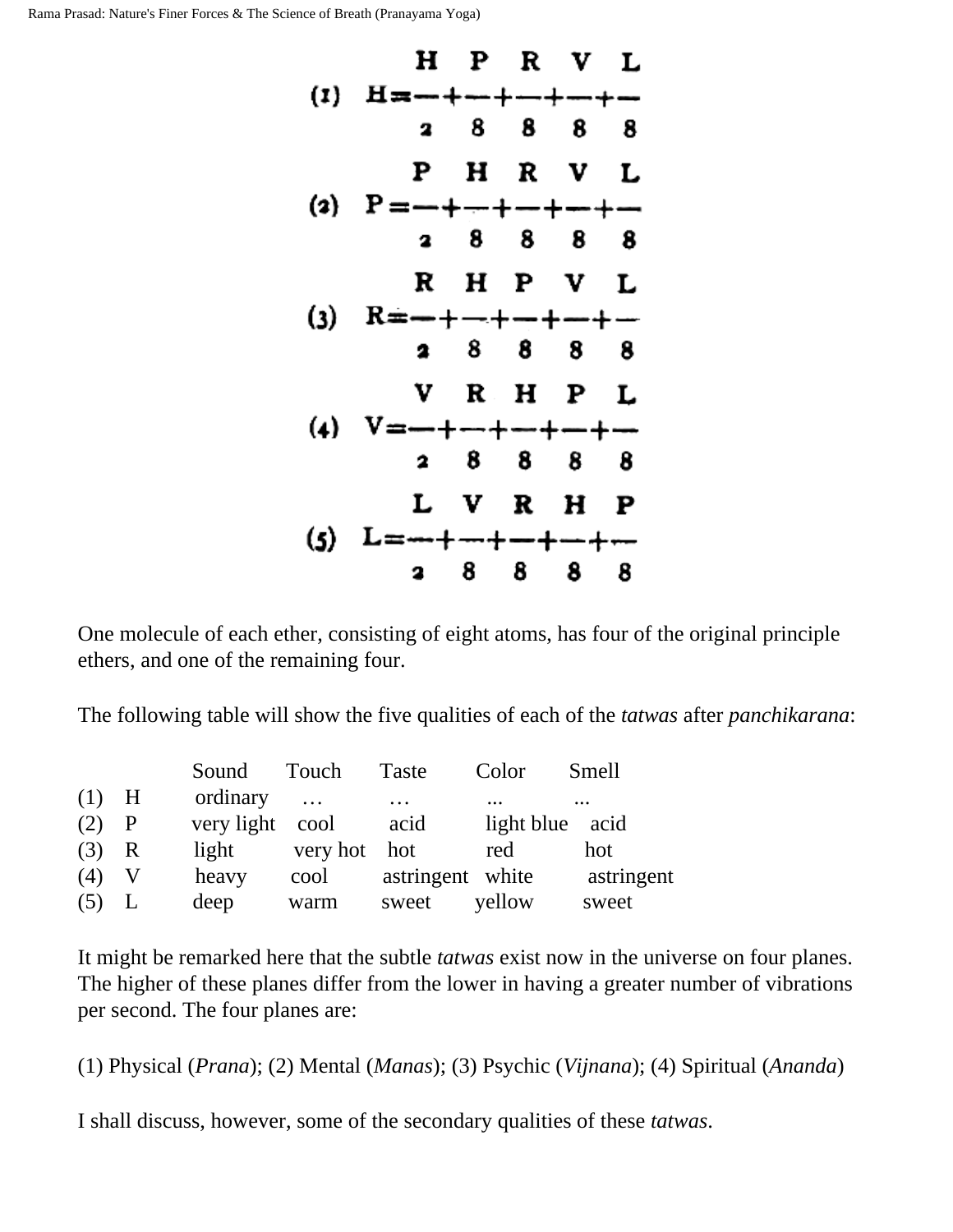(1) Space ~ This is a quality of the *akasa tatwa*. It has been asserted that the vibration of this ether is shaped like the hole of the ear, and that in the body thereof are microscopic points (*vindus*). It follows evidently that the interstices between the points serve to give space to ethereal minima, and offer them room for locomotion (*avakasa*).

(2) Locomotion ~ This is the quality of the *vayu tatwa*. *Vayu* is a form of motion itself, for motion in all directions is motion in a circle, large or small. The *vayu tatwa* itself has the form of spherical motion. When to the motion which keeps the form of the different ethers is added to the stereotyped motion of the *vayu*, locomotion is the result.

(3) Expansion ~ This is the quality of the *taijas tatwa*. This follows evidently from the shape and form of motion which is given to this ethereal vibration. Suppose ABC is a lump of metal:



If we apply fire to it, the luminiferous ether in it is set in motion, and that drives the gross atoms of the lump into similar motion. Suppose (a) is an atom. This being impelled to assume the shape of the *taijas*, vibration goes towards (a'), and then takes the symmetrical position of (a"). Similarly does every point change its place round the center of the piece of metal. Ultimately the whole piece assumes the shape of A'B'C'. Expansion is thus the result.

(4) Contraction ~ This is the quality of the *apas tatwa*. As has been remarked before, the direction of this ether is the reverse of the *agni*, and it is therefore easy to understand that contraction is the result of the play of this *tatwa*.

(5) Cohesion ~ This is the quality of the *prithivi tatwa*. It will be seen that this is the reverse of *akasa*. *Akasa* gives room for locomotion, while *prithivi* resists it. This is the natural result of the direction and shape of this vibration. It covers up the spaces of the *akasa*.

(6) Smoothness ~ This is a quality of the *apas tatwa*. As the atoms of any body in contraction come near each other and assume the semi-lunar shape of the apas, they must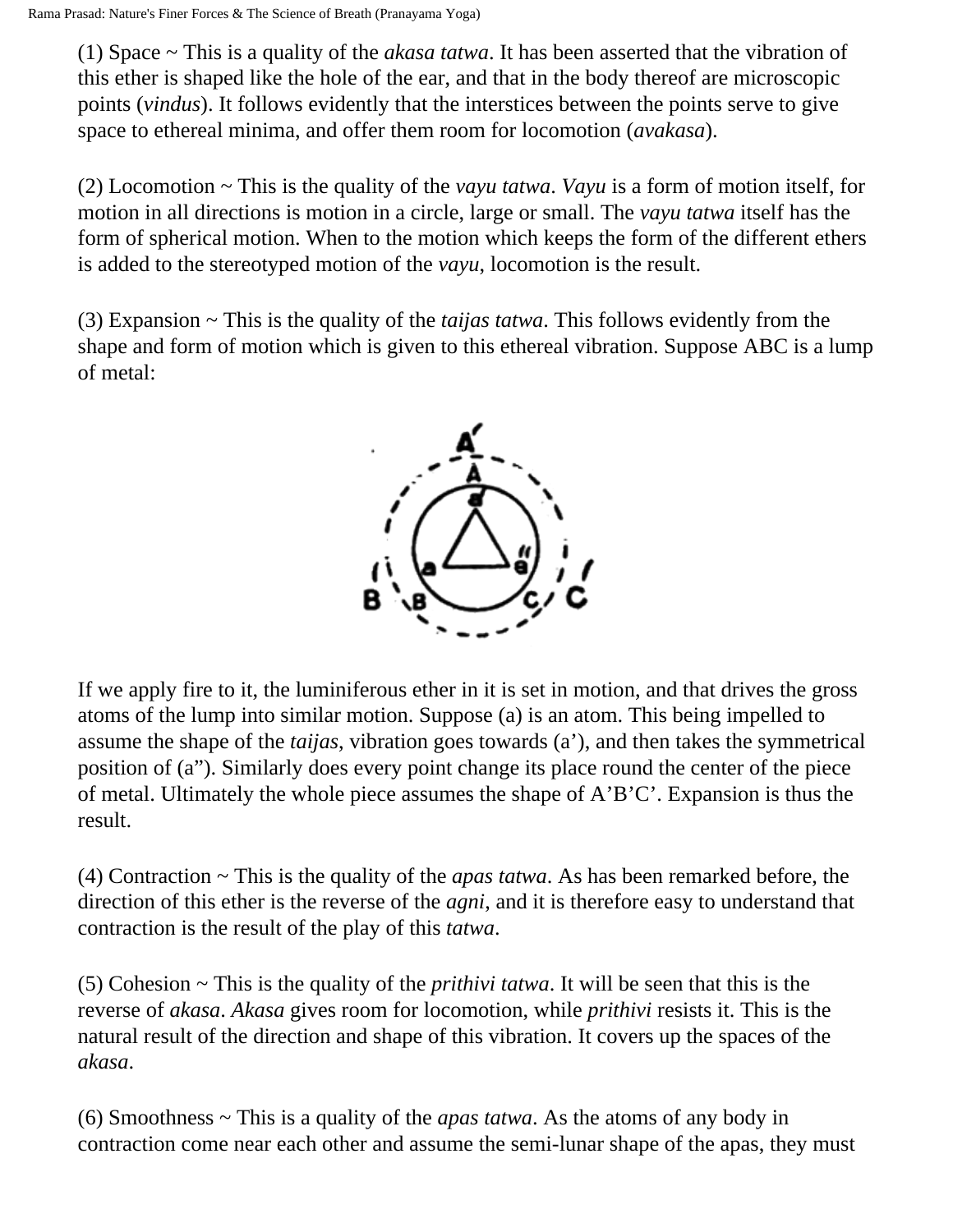easily glide over each other. The very shape secures easy motion for the atoms.

This, I believe, is sufficient to explain the general nature of the *tatwas*. The different phases of their manifestation on all the planes of life will be taken up in their proper places.

## **II. Evolution ~**

It will be very interesting to trace the development of man and the development of the world according to the theory of the *tatwas*.

The *tatwas*, as we have already seen, are the modifications of *Swara*. Regarding *Swara*, we find in our book: "In the *Swara* are the *Vedas* and the *shastras*, and in the *Swara* is music. All the world is in the *Swara*; *Swara* is the spirit itself." The proper translation of the word *Swara* is "the current of the life-wave". It is that wavy motion which is the cause of the evolution of cosmic undifferentiated matter into the differentiated universe, and the involution of this into the primary state of non-differentiation, and so on, in and out, forever and ever. From whence does this motion come? This motion is the spirit itself. The word *atma* used in the book, itself carries the idea of eternal motion, coming as it does from the root at, eternal motion; and it may be significantly remarked, that the root *at* is connected with (and in fact is simply another form of) the roots *ah*, breath, and *as*, being. All these roots have for their original the sound produced by the breathing of animals. In *The Science of Breath* the symbol for inspiration is *sa*, and for expiration *ha*. It is easy to see how these symbols are connected with the roots *as* and *ah*. The current of life-wave spoken of above is technically called *Hansachasa*, i.e., the motion of *ha* and *sa*. The word *Hansa*, which is taken to mean God, and is made so much of in many Sanskrit works, is only the symbolic representation of the eternal processes of life – *ha* and *sa*.

The primeval current of life-wave is, then, the same which in man assumes the form of inspiratory and expiratory motion of the lungs, and this is the all-pervading source of the evolution and the involution of the universe.

The book goes on: "It is the *Swara* that has given form to the first accumulations of the divisions of the universe; the *Swara* causes involution and evolution; the *Swara* is God Himself, or more properly the great Power (*Mahashwara*)." The *Swara* is the manifestation of the impression on matter of that power which in man is known to us as the power that knows itself. It is to be understood that the action of this power never ceases. It is ever at work, and evolution and involution are the very necessity of its unchangeable existence.

The *Swara* has two different states. The one is known on the physical plane as the sunbreath, the other as the moon-breath. I shall, however, at the present stage of evolution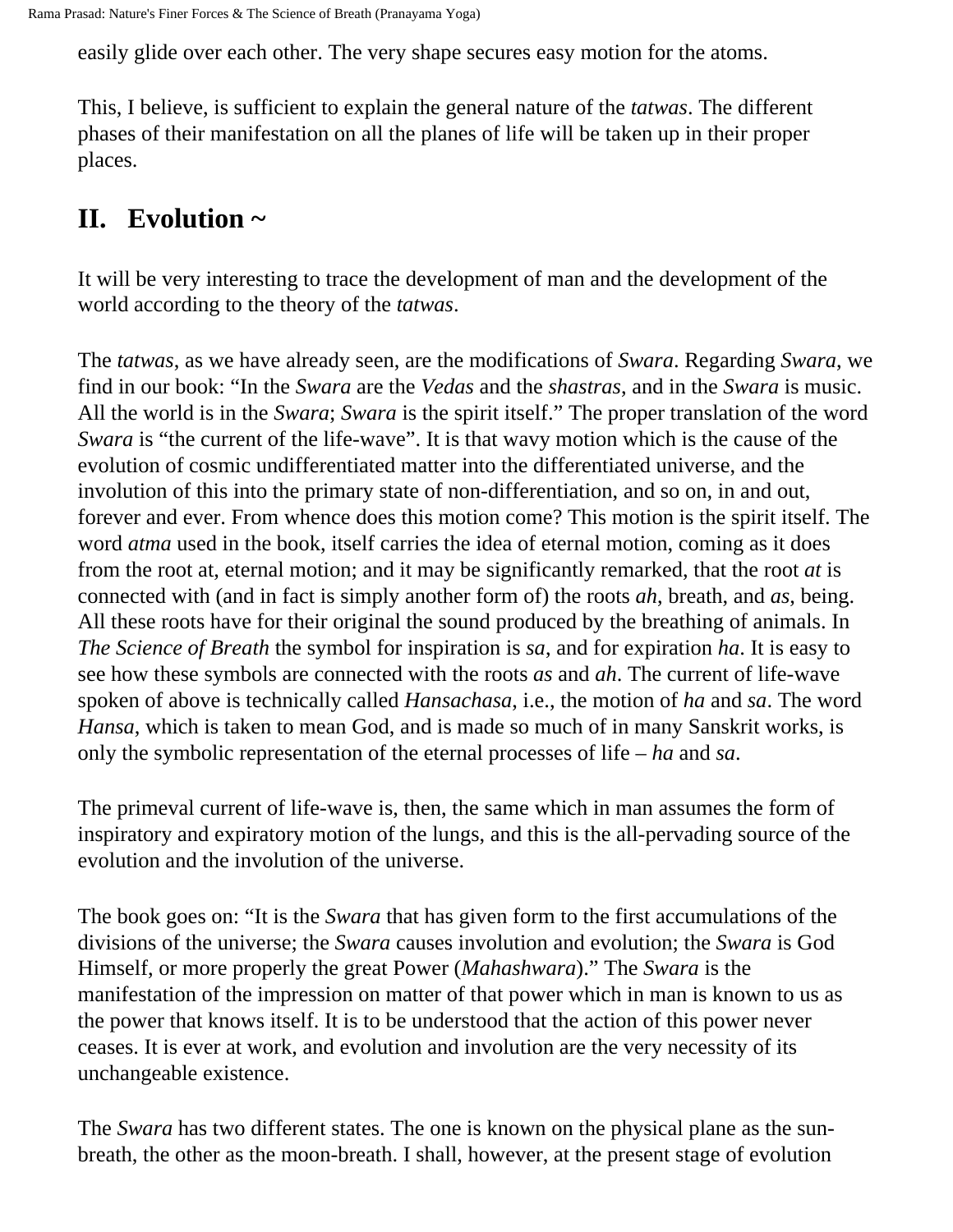designate them as positive and negative respectively. The period during which this current comes back to the point from whence it started is known as the night of *parabrahma*. The positive or evolutionary period is known as the day of *parabrahma*; the negative or involutionary portion is known as the night of *parabrahma*. These nights and days follow each other without break. The sub-divisions of this period comprehend all the phases of existence, and it is therefore necessary to give her the scale of time according to the Hindu *Shastras*.

#### **The Divisions of Time ~**

I shall begin with a *Truti* as the least division of time. 26-2/3 *truti* = 1 *nimesha* = 8/45 second. 18 *nimesha* = 1 *kashtha* = 3-1/5 seconds = 8 *vipala*. 30 *kashtha* = 1 *kala* = 1-3/5 minutes = 4 *pala*. 30 *kala* = 1 *mahurta* = 48 minutes = 2 *ghari*. 30 *mahurta* = 1 day and night = 24 hours = 60 *ghari*. 30 days and nights and odd hours  $= 1$  *Pitruja* day and night  $= 1$  month and odd hours. 12 months  $= 1$  *Daiva* day and night  $= 1$  year  $= 365$  days, 15", 30", 31". 365 *Daiva* days and nights = 1 *Daiva* year. 4,800 *Daiva* years = 1 *Satya yuga*. 3,600 *Daiva* years = 1 *Treta yuga*. 2,400 *Daiva* years = 1 *Dwapara yuga*. 1,200 *Daiva* years = 1 *Kali yuga*. 12,000 *Daiva* years = 1 *Chaturyugi* (four *yuga*). 12,000 *Chaturyugi* = 1 *Daiva yuga*. 2,000 *Daiva yuga* = 1 day and night of *Brahma*. 365 Brahmic days and nights = 1 year of *Brahma*. 71 *Daiva yuga* = 1 *Manwantara*. 12,000 Brahmic years = 1 *Chaturyuga* of Brahma, and so one. 200 *yuga* of *Brahma* = 1 day and night of *parabrahma*.

These days and nights follow each other in eternal succession, and hence eternal evolution and involution.

We have thus five sets of days and night: (1) *Parabrahma*, (2) *Brahma*, (3) *Daiva*, (4) *Pitrya*, (5) *Manusha*. A sixth is the *Manwantara* day, and the *Manwantara* night (*pralaya*).

The days and nights of *parabrahma* follow each other without beginning or end. The night (the negative period and the day (the positive period) both merge into the *susumna* (the conjunctive period) and merge into each other. And so do the other days and nights. The days all through this division are sacred to the positive, the hotter current, and the nights are sacred to the negative, the cooler current. The impressions of names and forms, and the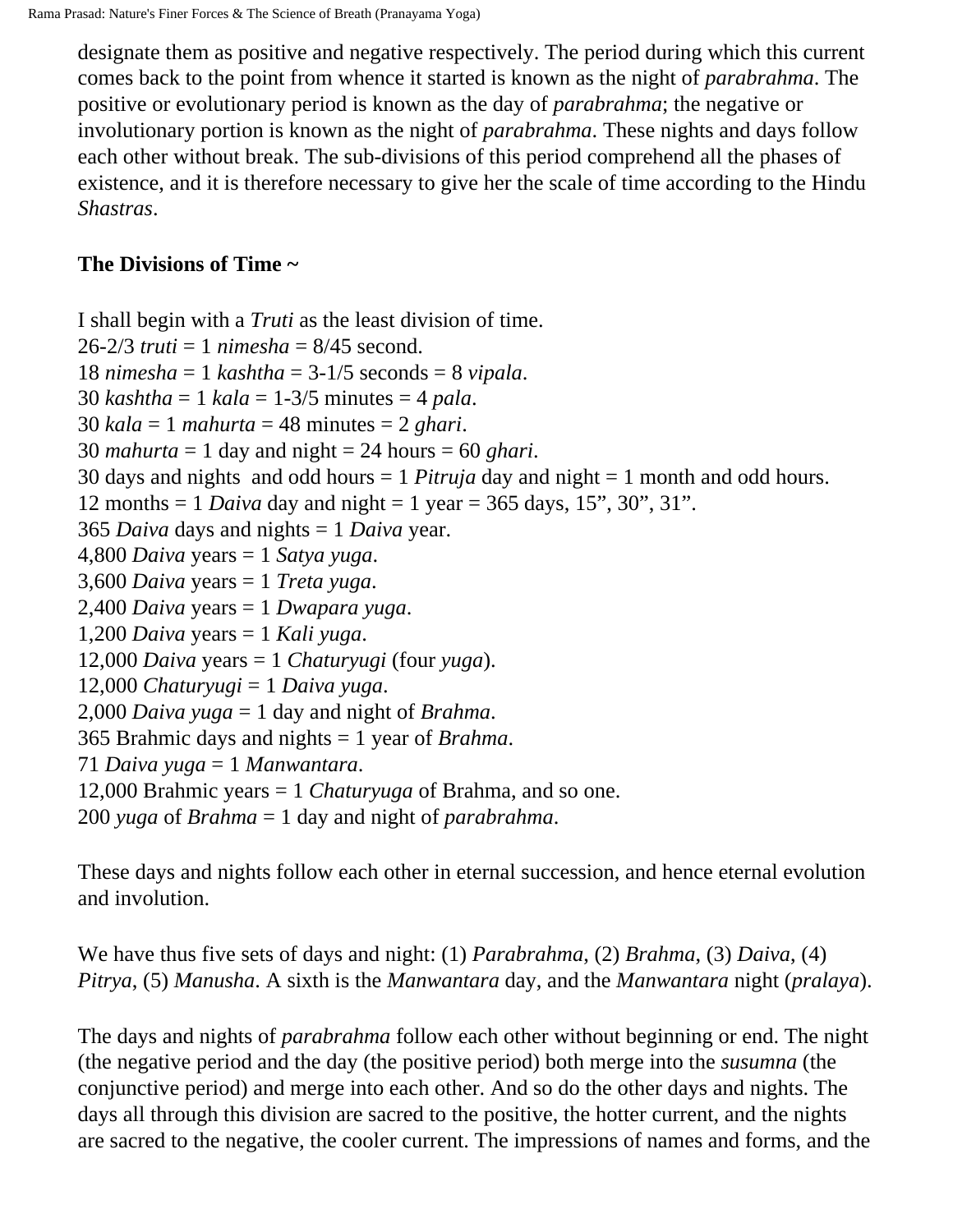power of producing an impression, lie in the positive phase of existence. Receptivity is given birth to by the negative current.

After being subjected to the negative phase of *parabrahma*, *Prakriti*, which follows *parabrahma* like a shadow, has been saturated with evolutionary receptivity; as the hotter current sets in, changes are imprinted upon it, and it appears in changed forms. The first imprint that the evolutionary positive current leaves upon *Prakriti* is known as *akasa*. Then, by and by the remaining ethers come into existence. These modifications of *Prakriti* are the ethers of the first stage.

Into these five ethers, as now constituting the objective phase, works on the current of the Great Breath. A further development takes place. Different centers come into existence. The *akasa* throws them into a form that gives room for locomotion. With the beginning of the *vayu tatwa* these elementary ethers are thrown into the form of spheres. This was the beginning of formation, or what may also be called solidification.

These spheres are our *Brahmandas*. In them the ethers assume a secondary development. The so-called division into five takes place. In this Brahmic sphere in which the new ethers have good room for locomotion, the *taijas tatwa* now comes into play, and then the *apas tatwa*. Every tatwic quality is generated into, and preserved in, these spheres by these currents. In process of time we have a center and an atmosphere. This sphere is the selfconscious universe.

In this sphere, according to the same process, a third ethereal state comes into existence. In the cooler atmosphere removed from the center another class of centers comes into existence. These divide the Brahmic state of matter into two different states. After this comes into existence another state of matter whose centers bear the names of *devas* or suns.

We have thus four states of subtle matter in the universe:

(1) *Prana*, life matter, with the sun for center; (2) *Manas*, mental matter, with the *manu* for center; (3) *Vijnana*, psychic matter, with *Brahma* for center; (4) *Ananda*, spiritual matter, with *parabrahma* as the infinite substratum.

Every higher state is positive with regard to the lower one, and every lower on is given birth to by a combination of the positive and negative phase of the higher.

(1) *Prana* has to do with three sets of days and nights in the above division of time: (a) Our ordinary days and nights; (b) The bright and dark half of the month which are called the pitrya day and night; (c) The northern and southern halves of the years, the day and night of the *devas*.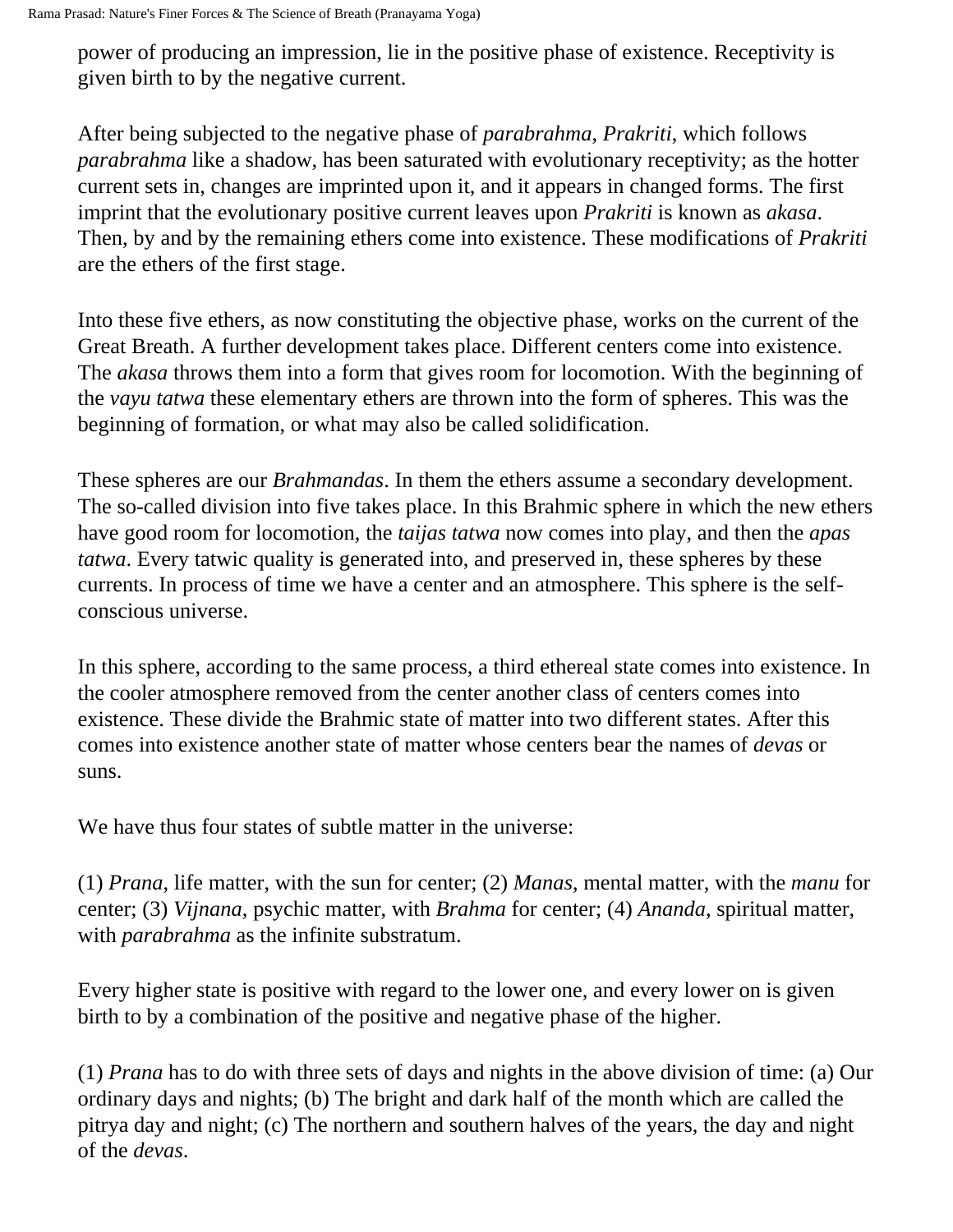These three nights acting upon earth-matter impart to it the receptivity of the cool, negative shady phase of life-matter. These nights imprint themselves on the respective days coming in after it. The earth herself thus becomes a living being, having a north pole, in which a central force draws the needle towards itself, and a south pole in which is centered a for which is, so to speak, the shade of the north polar center. It has also always a solar force centered in the eastern half, and the lunar -- the shade of the former – centered in the western half.

These centers come, in fact, into existence even before the earth is manifested on the gross plane. So too do the centers of other planets come into existence. As the sun presents himself to the manu there come into existence two states of matter in which the sun lives and moves – the positive and the negative. As the solar *prana*, after having been for some time subjected to the negative shady state, is subjected in its revolutionary course to the source of its positive phase, *man*u, the figure of *man*u is imprinted upon it. This *manu* is, in fact, the universal mind, and all the planets with their inhabitants are the phases of his existence. Of this, however, more heareafter. At present we see that earth-life or Terrestrial *Prana* has four centers of force.

When it has been cooled by the negative current, the positive phase imprints itself upon it, and earth-life in various forms comes into existence. The essays on *prana* will explain this more clearly.

(2) *Manas*: this has to do with *manu*. The suns revolve round these centers with the whole of their atmospheres of *prana*. This system gives birth to the *lokas* or spheres of life, of which the planets are one class.

These *lokas* have been enumerated by Vyasa in his commentary on the *Yogasutra* (III. *Pada*, 26th *Sutra*). The aphorism runs thus:

"By meditation upon the sun is obtained a knowledge of the physical creation."

On this, the revered commentator says: "There are seven *lokas* (spheres of existence)."

(1) The *Bhurloka*: this extends to the Meru; (2) *Antareikshaloka*: this extends from the surface of the *Meru* to the *Dhru*, the pole-star, and contains the planets, the *nakstatras*, and the stars; (3) Beyond that is the *swarloka*: this is fivefold and sacred to Mahendra; (4) *Maharloka*: This is sacred to the Prajapati; (5) *Janaloka*; (6) *Tapas loka*, and; (7) *Satya loka*. These three (5, 6, and 7) are sacred to *Brahma*.

It is not my purpose to try at present to explain the meaning of these *lokas*. It is sufficient for my present purpose to say that the planets, the stars, the lunar mansions are all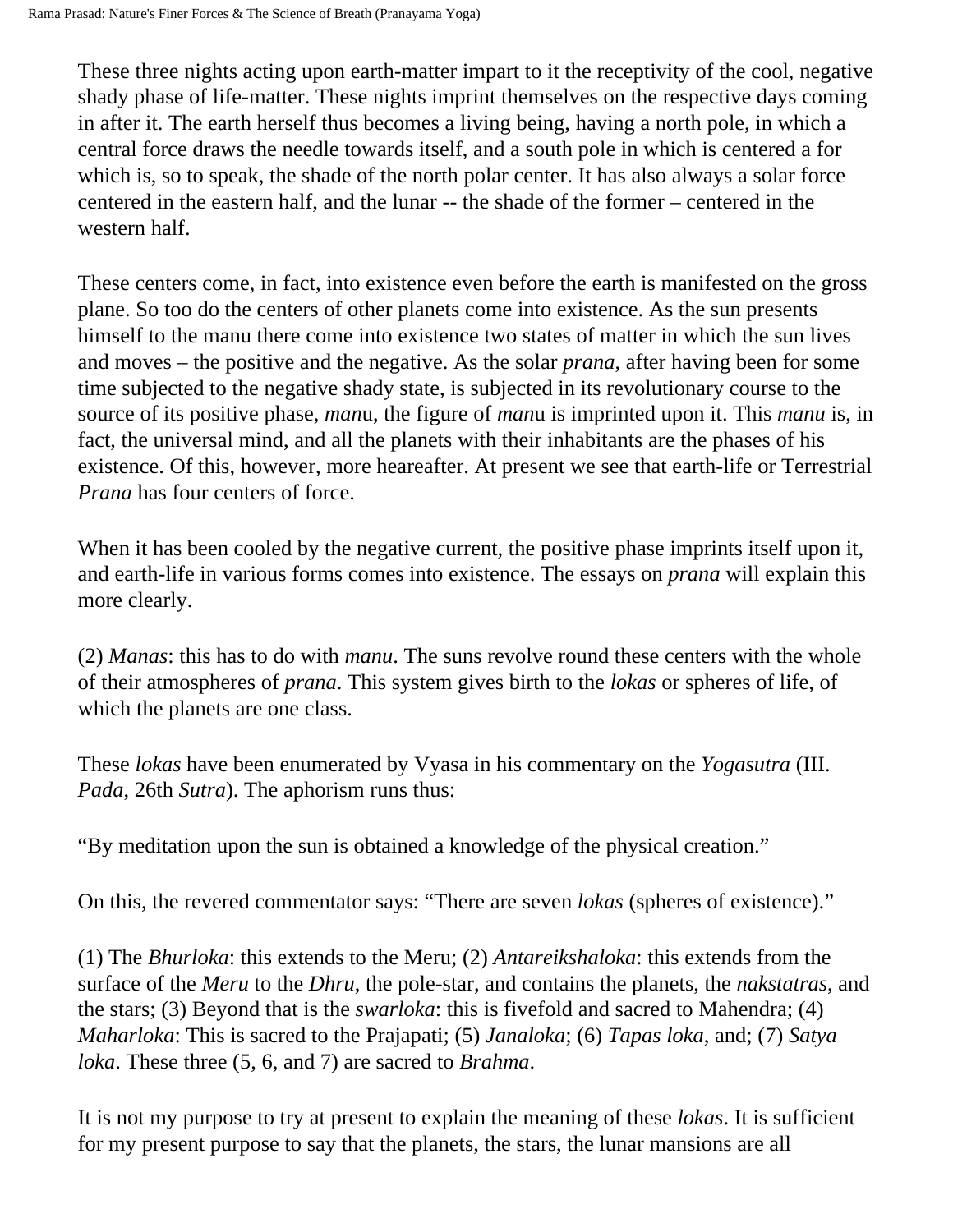impressions of *manu*, just as the organisms of the earth are the impressions of the sun. The solar *prana* is prepared for this impression during the *manwantara* night.

Similarly, *Vijnana* has to do with the nights and days of *Brahma*, and *Ananda* with those of *Parabrahma*.

It will thus be seen that the whole process of creation, on whatever plane of life, is performed most naturally by the five *tatwas* in their double modifications, the positive and negative. There is nothing in the universe that the Universal Tatwic Law of Breath does not comprehend.

After this brief exposition of the theory of tatwic evolution comes a series of Essays, taking up all the subtle states of matter one by one, and describing more in detail the working of the tatwic law in those planes, and also the manifestations of these planes of life in humanity.

## **III. The Mutual Relation of the Tatwas and of the Principles ~**

The *akasa* is the most important of all the *tatwas*. It must, as a matter of course, precede and follow every change of state on every plane of life. Without this there can be no manifestation or cessation of forms. It is out of *akasa* that every form comes, and it is in *akasa* that every form lives. The *akasa* is full of forms in their potential state. It intervenes between every two of the five *tatwas*, and between every two of the five principles.

The evolution of the *tatwas* is always part of the evolution of a certain definite form. Thus the manifestation of the primary *tatwas* is with the definite aim of giving what we may call a body, a Prakritic form to the *Iswara*. In the bosom of the Infinite *Parabrahma*, there are hidden unnumerable such centers. One center takes under its influence a certain portion of the Infinite, and there we find first of all coming into existence the *akasa tatwa*. The extent of this *akasa* limits the extent of the Universe, and out of it the *Iswara* is to come. With this end comes out of this *akasa* the *Vayu tatwa*. This pervades the whole Universe and has a certain center that serves to keep the whole expanse together, and separate as one whole, from other universes (*Brahmandas*).

It has been mentioned, and further on will be more clearly explained, that every *tatwa* has a positive and a negative phase. It is also evident on the analogy of the sun that places more distant from the center are always negative to those which are nearer. We might say that they are cooler than these, as it will be seen later on the heat is not peculiar to the sun only, but that all the higher centers have a greater amount of heat than even the sun itself.

Well then, in this Brahmic sphere of *Vayu*, except for some space near the *parabrahmic akasa*, every atom of the *vayu* is reacted upon by an opposite force. The more distant and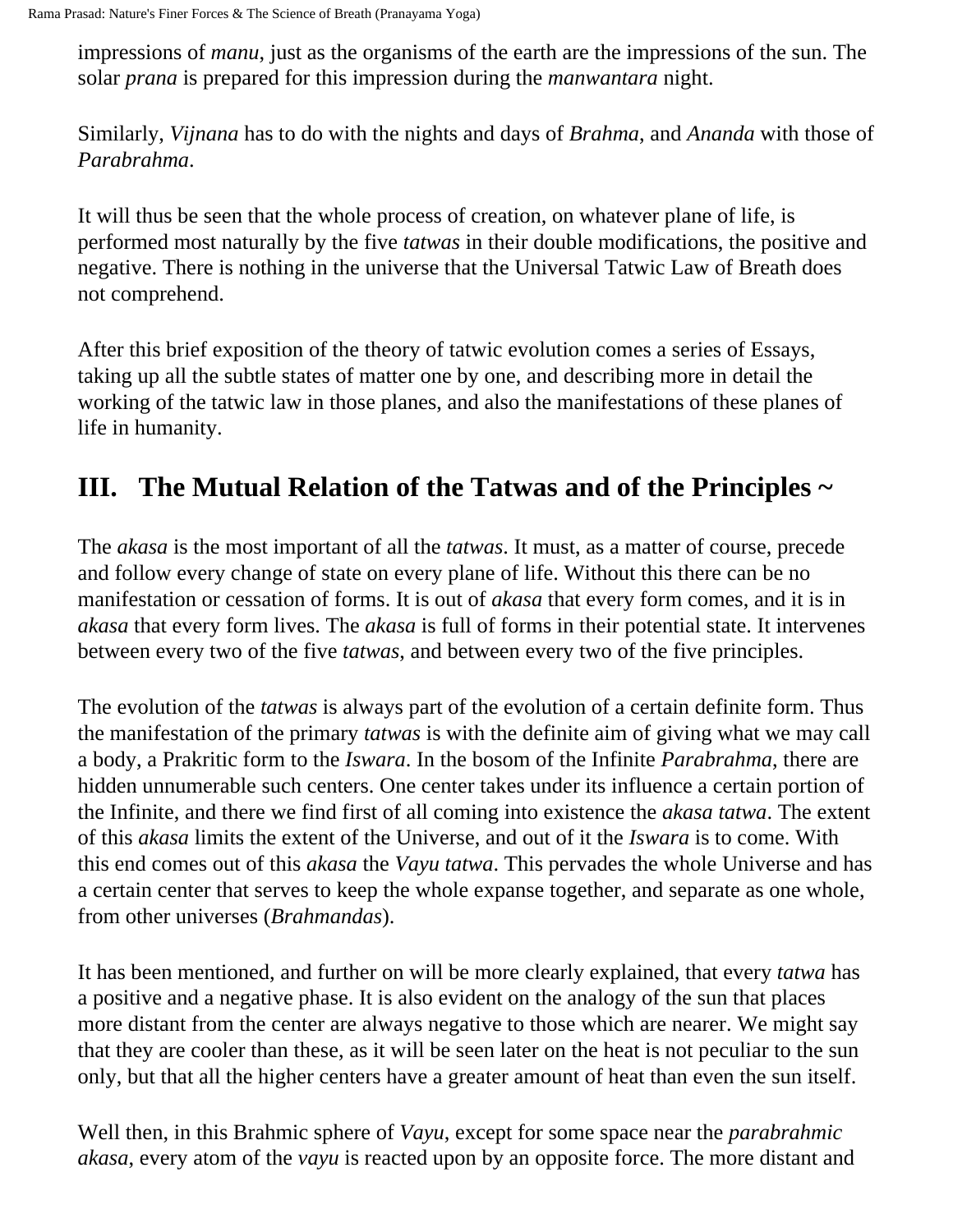therefore the cooler one reacts upon the nearer and therefore the hotter. The equal and opposite vibrations of the same force cancel each other, and both together pass into the akasic state. Thus, while some of this space remains filled up by the Brahmic *Vayu* on account of the constant outflow of this *tatwa* from the parabrahmic *akasa*, the remainder is rapidly turned into *akasa*. This *akasa* is the mother of the Brahmic *agni tatwa*. The *agni tatwa* working similarly gives birth through another *akasa* to the *apas*, and this similarly to the *prithivi*. This Brahmic *prithivi* thus contains the qualities of all the preceding *tatwas* besides a fifth one of its own.

The first stage of the Universe, the ocean of psychic matter has now come into existence in its entirety. This matter is, of course, very, very fine, and there is absolutely no grossness in it as compared with the matter of the fifth plane. In this ocean shines the intelligence of *Iswara*, and this ocean, with everything that might be manifest in it, is the self-conscious universe.

In this psychic ocean, as before, the more distant atoms are negative to the nearer ones. Hence, except a certain space which remains filled with the psychic *prithivi* on account of the constant supply of this element from above, the rest begins to change into an *akasa*. This second *akasa* is full of what are called *Manus* in their potential state. The *Manus* are so many groups of certain mental forms, the ideals of the various genera and species of life to appear further on. We have to do with one of these.

Impelled by the evolutionary current of the Great Breath, *manu* comes out of this *akasa*, in the same way as *Brahma* did out of the parabrahmic *akasa*. First and uppermost in the mental sphere is the *Vayu*, and then in regular order the *taijas*, the *apas*, and the *prithivi*. This mental matter follows the same laws, and similarly begins to pass into the third akasic state, which is full of innumerable suns. They come out in the same way, and begin to work on a similar plan, which will be better understood here than higher up.

Everybody can test here for himself that the more distant portions of the solar system are cooler than the nearer ones. Every little atom of *Prana* is comparatively cooler than the adjacent one towards the sun from itself. Hence equal and opposite vibrations cancel each other. Leaving, therefore, a certain space near the sun as always filled up with the *tatwas* of *Prana*, which are there being constantly supplied from the sun, the rest of the *Prana* passes into the akasic state.

It might be noted down here that the whole of this *Prana* is made up of innumerable little points. In the future I shall speak of these points of as *trutis*, and might say here that it is these *trutis* that appear on the terrestrial plane as atoms (*anu* or *paramanu*). They might be spoken of as solar atoms. These solar atoms are of various classes according to the prevalence of one or more of the constituent *tatwas*.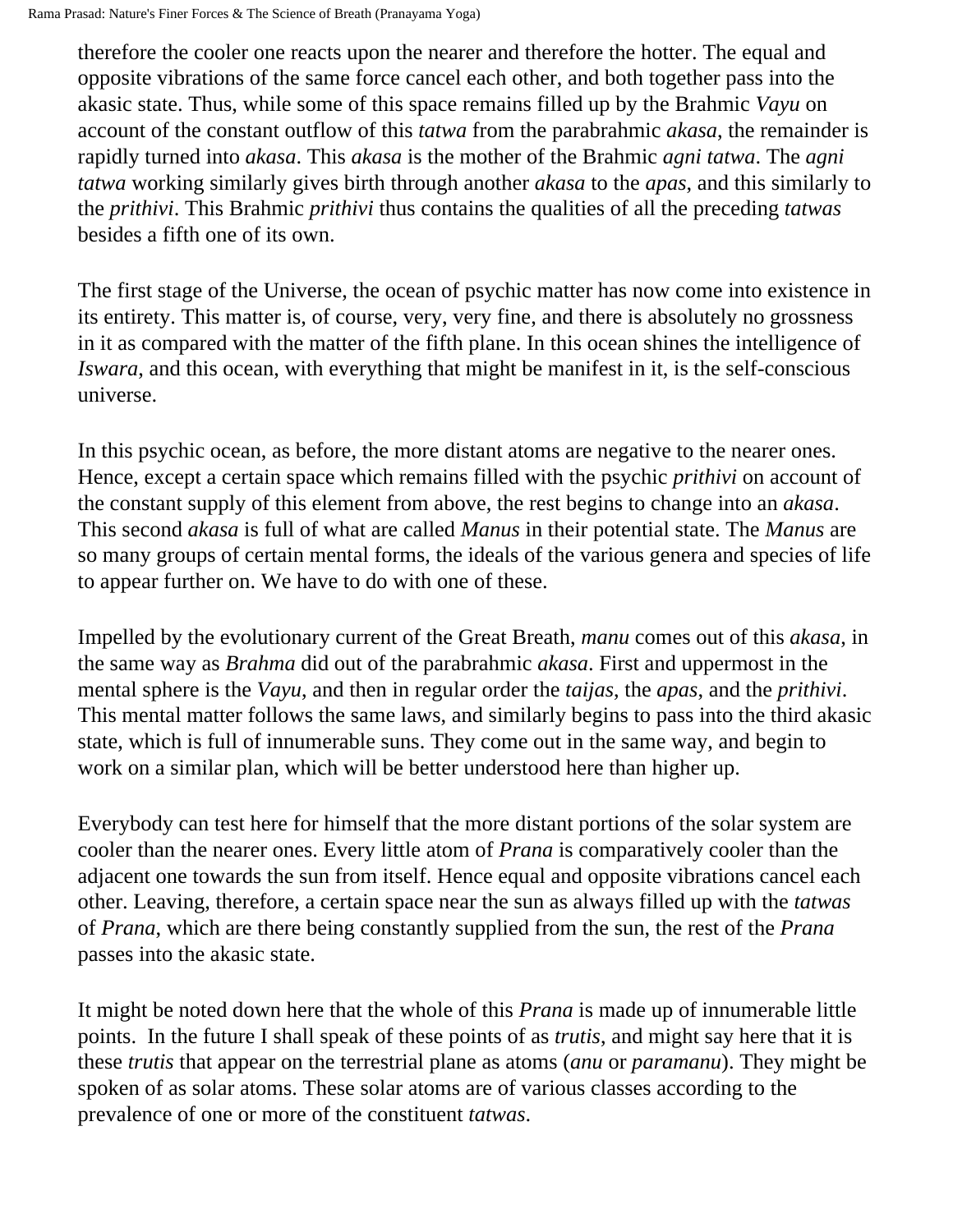Every point of *Prana* is a perfect picture of the whole ocean. Every other point is represented in every point. Every atom has, therefore, for its constituents, all the four *tatwas*, in varying proportions according to its position in respect of others. The different classes of these solar atoms appear on the terrestrial plane as the various elements of chemistry.

The spectrum of every terrestrial element reveals the color or colors of the prevalent *tatwa* or *tatwas* of a solar atom of that substance. The greater the heat to which any substance is subjected the nearer does the element approaches its solar state. Heat destroys for the time being the terrestrial coatings of the solar atoms.

The spectrum of sodium thus shows the presence of the yellow *prithivi*, that of lithium, the red *agni* and the yellow *prithivi*, that of cesium, the red *agni*, the green admixture, the yellow *prithivi*, and the blue *vayu*. Rubidium shows red, orange, yellow, green and blue, i.e., the *agni*, *prithivi* and *agni*, *prithivi*, *vayu* and *prithivi*, and *vayu*. These classes of solar atoms that make up all put altogether, the wide expanse of the solar *prana*, pass into the akasic state. While the sun keeps up a constant supply of these atoms, those that are passing into the akasic state pass on the other side into the planetary *vayu*. Certain measured portions of the solar *akasa* naturally separate themselves from others, according to the differing creation that is to appear in those portions. These portions of *akasa* are called lokas. The earth itself is a *loka* called the *Bhurloka*. I shall take up the earth for further illustration of the law.

That portion of the solar *akasa* that is the immediate mother of the Earth, first gives birth to the terrestrial *Vayu*. Every element is now in the state of the *Vayu tatwa*, which may now be called gaseous. The *Vayu tatwa* is spherical in shape, and thus the gaseous planet bears similar outlines. The center of this gaseous sphere keeps together round itself the whole expanse of gas. As soon as this gaseous sphere comes into existence, it is subjected to the following influences among others:

(1) The superposed influence of the solar heat; (2) The internal influence of the more distant atoms on the nearer ones and *vice versa*.

The first influence has a double effect upon the gaseous sphere. It imparts more heat to the nearer hemisphere than to the more distant one. The superficial air of the nearer hemisphere having contracted a certain amount of solar energy, rises towards the sun. Cooler air from below takes its place. But where does the superficial air go? It cannot pass beyond the limit of the terrestrial sphere, which is surrounded by the solar *akasa* through which comes a supply from the solar *Prana*. It therefore begins to move in a circle, and thus a rotary motion is established in the sphere. This is the origin of the earth's rotation upon its axis.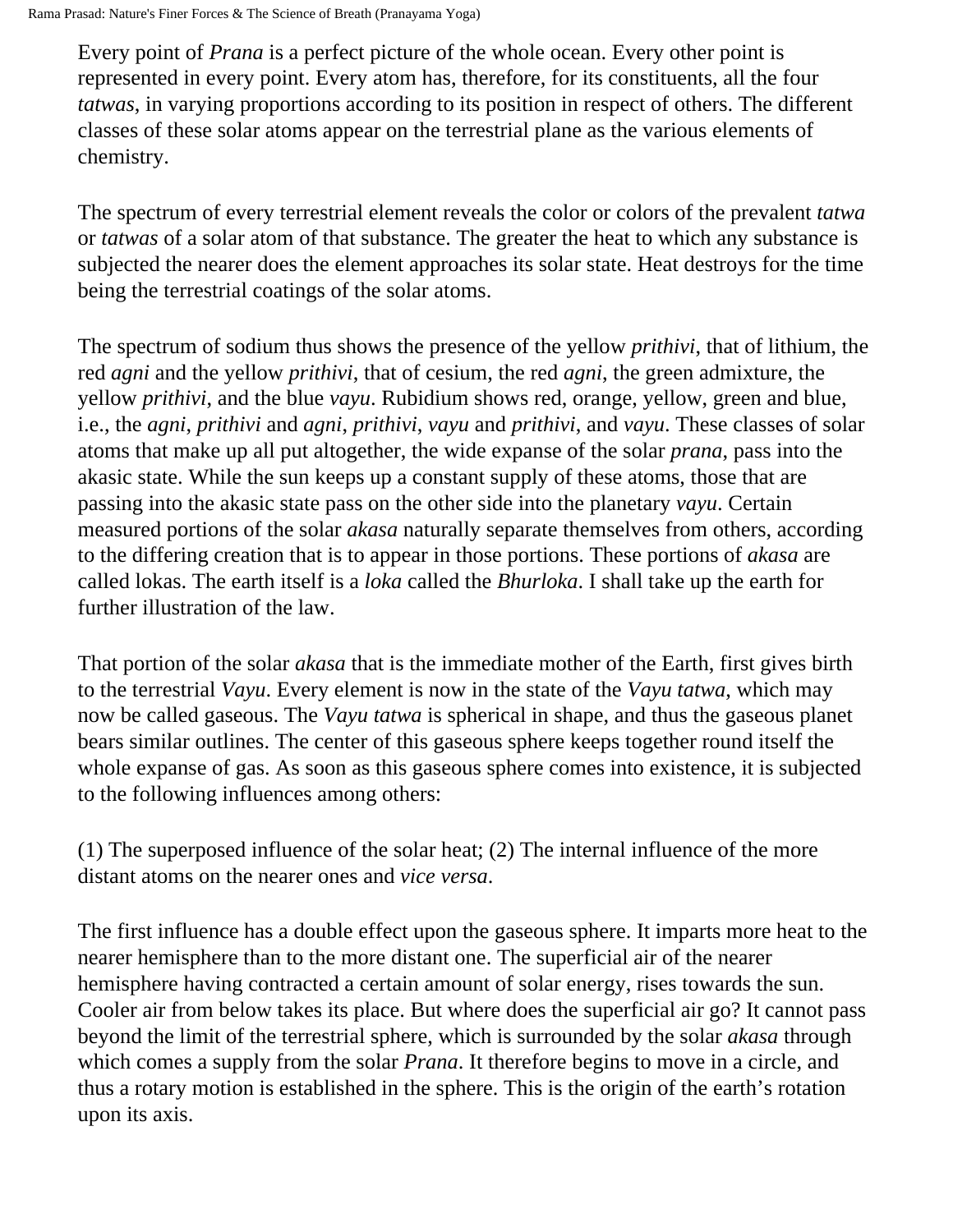Again, as a certain amount of the solar energy is imparted to the gaseous terrestrial sphere, the impulse of the upward motion reaches the center itself. Therefore that center itself, and along with it the whole sphere, moves towards the sun. It cannot, however, go on in this direction, for a nearer approach would destroy that balance of forces that gives the earth its peculiarities. A *loka* that is nearer to the sun than our planet cannot have the same conditions of life. Hence, while the sun draws the earth towards itself, those laws of life that have given it a constitution, on which ages must roll on, keep it in the sphere they have assigned to it. Two forces thus come into existence. Drawn by one the earth would go towards the sun; checked by the other it must remain where it is. These are the centrifugal and the centripetal forces, and their action results in giving the earth its annual revolution.

Secondly, the internal action of the gaseous atoms upon each other ends in the change of the whole gaseous sphere, except the upper portion, into the akasic state. This akasic state gives birth to the igneous (pertaining to the *agni tatwa*) state of terrestrial matter. This changes similarly into the *apas*, and this again into the *prithivi*.

The same process obtains in the changes of matter with which we are now familiar. An example will better illustrate the whole law.

Take ice. This is solid, or what the Science of Breath would call in the state of *prithivi*. One quality of the *prithivi tatwa*, the reader will remember, is cohesive resistance. Let us apply heat to this ice. As this heat passes into the ice, it is indicated by the thermometer. When the temperature rises to 78 degrees, the ice changes its state. But the thermometer no longer indicates the same amount of heat. 78 degrees of heat have become latent.

Let us now apply 536 degrees of heat to a pound of boiling water. As is generally known, this great quantity of heat becomes latent while the water passes into the gaseous state.

Now let us follow the reverse process. To gaseous water let us apply a certain amount of cold. When this cold becomes sufficient entirely to counteract the heat that keeps it in the gaseous state, the vapor passes into the *akasa* state, and from thence into the *taijas* state. It is not necessary that the whole of the vapor should at once pass into the next state. The change is gradual. As the cold is gradually passing into the vapor, the *taijas* modification is gradually appearing out of, and through the intervention of *akasa*, into which it had passed during latency. This is being indicated on the thermometer. When the whole has passed into the igneous state, and the thermometer has indicated 536 degrees, the second *akasa* comes into existence. Out of this second *akasa* comes the liquid state at the same temperature, the whole heat having again passed into the *akasa* state, and therefore no longer indicated by the thermometer.

When cold is applied to this liquid, heat again begins to come out, and when it reaches 78 degrees, this heat having come out of and through the *akasa*, into which it had passed, the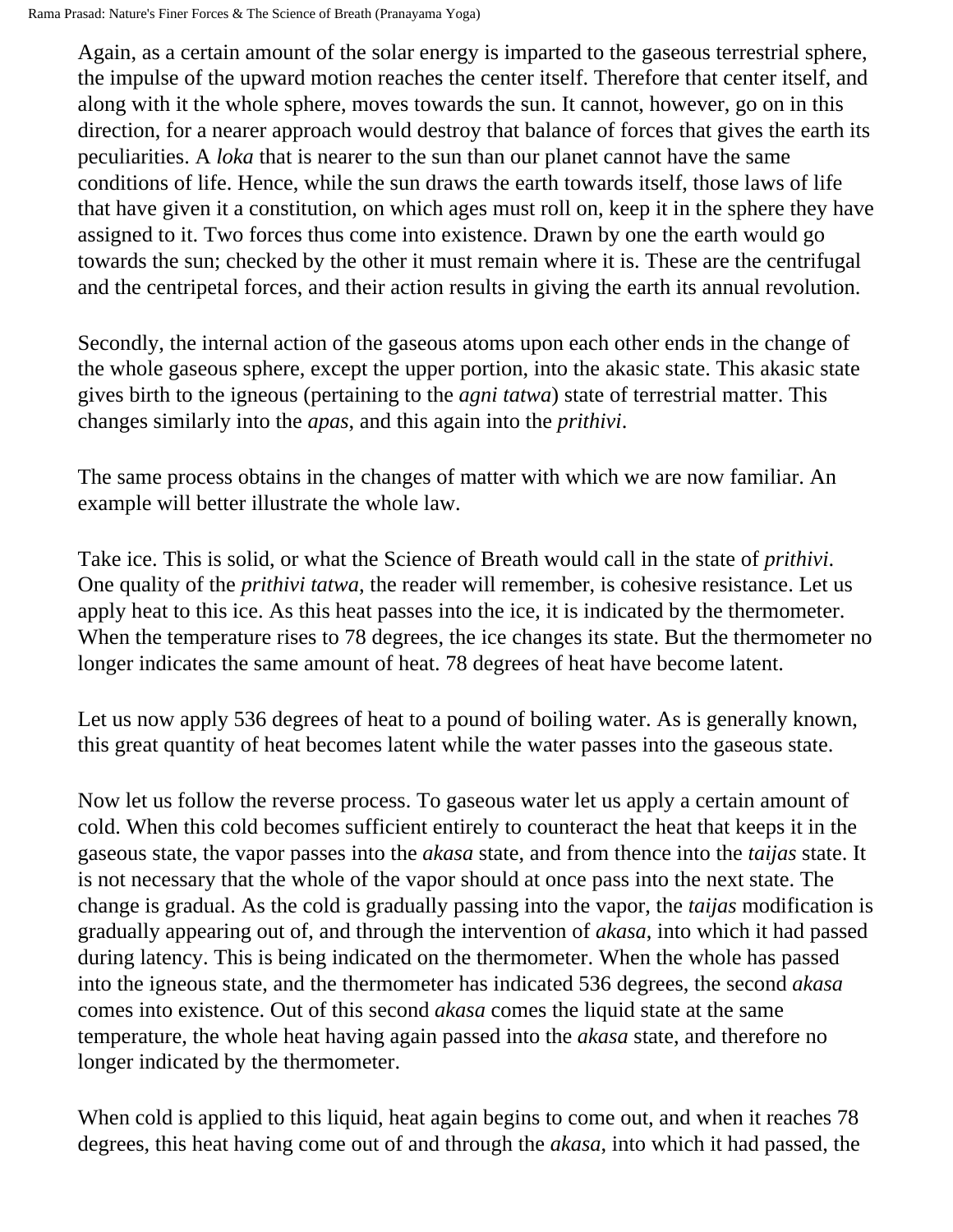whole liquid had passed into the igneous state. Here it again begins to pass into the *akasa* state. The thermometer begins to fall down, and out of this *akasa* begins to come the *prithivi* state of water --- ice.

Thus we see that the heat which is given out by the influence of cold passes into the *akasa* state, which becomes the substratum of a higher phase, and the heat which is absorbed passes into another *akasa* state, which becomes the substratum of a lower phase.

It is in this way that the terrestrial gaseous sphere changes into its present state. The experiment described above points out many important truths about the relation of these *tatwas* to each other.

First of all it explains that very important assertion of the Science of Breath which says that every succeeding tatwic state has the qualities of all the foregoing tatwic states. Thus we see that as the gaseous state of water is being acted upon by cold, the latent heat of steam is being cancelled and passing into the *akasa* state. This cannot but be the case, since equal and opposite vibrations of the same force always cancel each other, and the result is the *akasa*. Out of this comes the *taijas* state of matter. This is that state in which the latent heat of steam becomes patent. It will be observed that this state has no permanence. The *taijas* form of water, as indeed any other substance, cannot exist for any length of time, because the major part of terrestrial matter is in the lower and therefore more negative states of *apas* and *prithivi*, and whenever for any cause any substance passes into the *taijas* state, the surrounding objects begin at once to react upon it with such force as at once to force it into the next *akasa* state. Those things that now live in the normal state of the *apas* or the *prithivi* find it quite against the laws of their existence to remain, except under external influence, in the *taijas* (igneous) state. Thus an atom of gaseous water before passing into the liquid state has already remained in the three states, the *akasa*, the gaseous, and the *taijas*. It must, therefore, have all the qualities of the three *tatwas*, and so it no doubt has. Cohesive resistance is only wanted, and that is the quality of the *prithivi tatwa*.

Now when this atom of liquid water passes into the icy state, what do we see? All the states that have preceded must again show themselves. Cold will cancel the latent heat of the liquid state, and the *akasa* state will come out. Out of this *akasa* state is sure to come the gaseous state. This gaseous (*Vayava*) state is evidenced by the gyrations and other motions that are set up in the body of the liquid by the mere application of the cold. The motion, however, is not of very long duration, and as they are ceasing (passing into the *akasa* state) the *taijas* state is coming out. This too, however, is not of long duration, and as this is passing into the *akasa* state, the ice is coming into existence.

It will be easy to see that all four states of terrestrial matter exist in our sphere. The gaseous (*Vayava*) is there in what we call the atmosphere; the igneous (*taijas*) is the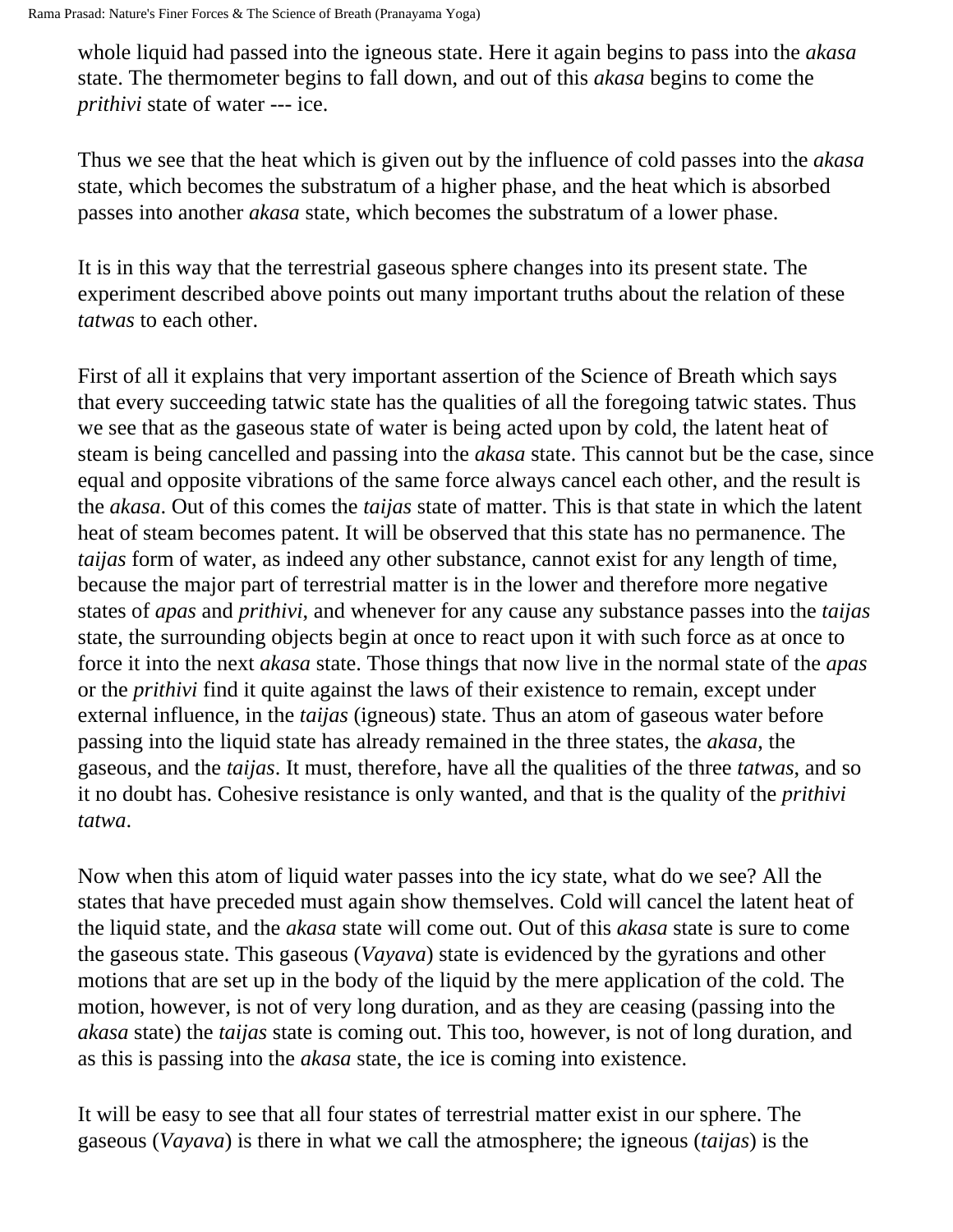normal temperature of earth life; the liquid (*apas*) is the ocean; the solid (*prithivi*) is the *terra firma*. None of these states, however, exists quite isolated from the other. Each is constantly invading the domain of the other, and thus it is difficult to find any portion of space filled up only with matter in one state. The two adjacent tatwas are found intermixed with each other to a greater degree than those that are removed from each other by an intermediate state. Thus *prithivi* will be found mixed up to a greater extent with water than with *agni* and *vayu*, *apas* with *agni* than with *vayu*, and *vayu* with *agni* more than with any other. It would thus appear from the above, according to the science of *tatwas*, that the flame and other luminous bodies on earth are not in the terrestrial *taijas* (igneous) state. They are in or near the solar state of matter.

## **IV.** *Prana* (I)  $\sim$

#### **The Centers of** *Prana***; The** *Nadis***; The Tatwic Centers of Life; The Ordinary Change of Breath**

*Prana*, as already expressed, is that state of Tatwic matter which surrounds the sun, and in which moves the earth and other planets. It is the state next higher than matter in the terrestrial state. The terrestrial sphere is separated from the solar *Prana* by an *akasa*. This*akasa* is the immediate mother of the terrestrial *vayu* whose native color is blue. It is on this account that the sky looks blue.

Although at this point in the heavens, the *Prana* changes into *akasa*, which gives birth to the terrestrial *Vayu*, the rays of the sun that fall on the sphere from without are not stopped in their inward journey. They are refracted, but move onwards into the terrestrial sphere all the same. Through these rays the ocean of *Prana*, which surrounds our sphere, exerts upon it an organizing influence.

The terrestrial *Prana* – the earth-life that appears in the shape of all the living organisms of our planet – is, as a whole, nothing more than a modification of the solar *Prana*.

As the earth moves round her own axis and round the sun, twofold centers are developed in the terrestrial *Prana*. During the diurnal rotation every place, as it is subjected to the direct influence of the sun, sends forth the positive life-current from the East to the West. During the night the same place sends forth the negative current.

In the annual course the positive current travels from the North to the South during the six months of summer – the day of the devas – and the negative during the remaining six months – the night of the devas.

The North and East are thus sacred to the positive current; the opposite quarters to the negative current. The sun is the lord of the positive current, the moon of the negative,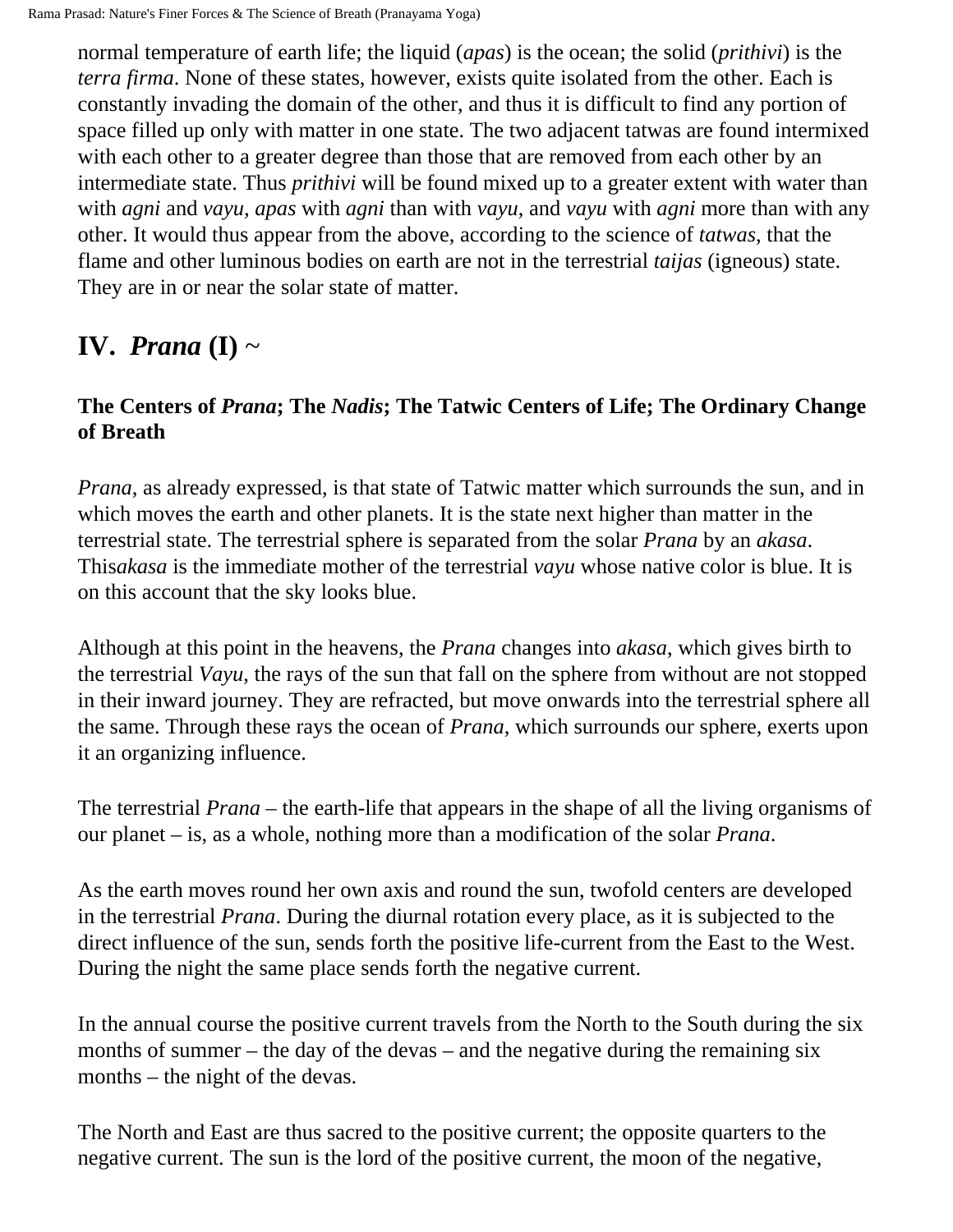Rama Prasad: Nature's Finer Forces & The Science of Breath (Pranayama Yoga)

because the negative solar *prana* comes during the night to the earth from the moon.

The terrestrial *prana* is thus an ethereal being with double centers of work. The first is the northern, the second the southern. The two halves of these centers are the eastern and western centers. During the six months of summer the current of life runs from the North to the South, and during the months of winter the negative current goes the other way.

With every month, with every day, with every *nimesha* this current completes a minor course, and while this current continues in this course the diurnal rotation gives it an eastern or western direction. The northern current runs during the day of man from East to West, and during the night from West to East. The directions of the other current are respectively opposite to the above. So practically there are only two directions – the eastern and western. The difference of the northern and southern currents is not practically felt in terrestrial life. These two currents produce in the terrestrial *prana* two distinguishable modifications of the composing ethers. The rays of either of these ethereal modifications proceeding from their different centers run into each other – the one giving life, strength, form and other qualities to the other. Along the rays emerging from the northern center, run the currents of positive *prana*; along those emerging from the southern, the currents of negative *prana*. The eastern and western channels of these currents are respectively called *Pingala* and *Ida*, two of the celebrated nadis of the Tantrists. It will be better to discuss the other bearings of *Prana*, when we have localized it in the human body.

The influence of this terrestrial *Prana* develops two centers of work in the gross matter that is to form a human body. Part of the matter gathers round the northern, and part round the southern center. The northern center develops into the brain; the southern into the heart. The general shape of the terrestrial *Prana* is something like an ellipse. In this the northern focus is in the brain; the southern in the heart. The column along which the positive matter gathers runs between these foci.

The line in the middle is the place where the eastern and western – right and left – divisions of the column join. The column is the medulla oblongata the central line is also *susumna*, the right and left divisions the *Pingala* and *Ida*. The rays of *Prana* that diverge either way from these *nadis* are only their ramifications, and constitute together with them the nervous system.

The negative *Prana* gathers round the southern center. This, too, takes a form similar to the former. The right and left divisions of this column are the right and left divisions of the heart.

Each division has two principal ramifications, and each ramification again ramifies into others. The two openings either way are one a vein, and one an artery, the four opening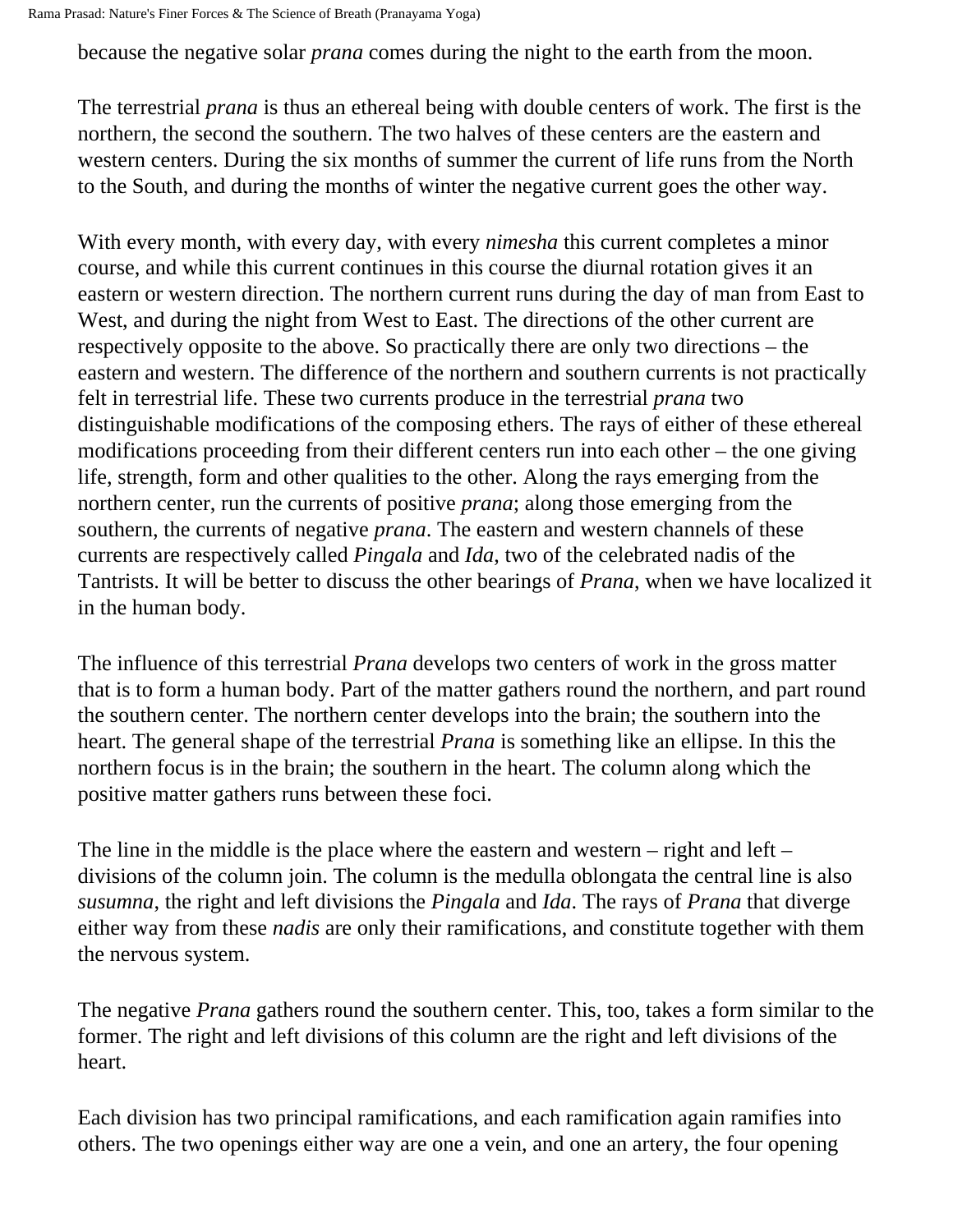Rama Prasad: Nature's Finer Forces & The Science of Breath (Pranayama Yoga)

into four chambers – the four petals of the lotus of the heart. The right part of the heart again, with all its ramifications, is called *Pingala*, the left *Ida*, and the middle part *susumna*.

There is reason to think, however, that the heart only is spoken of as the lotus, while the three foregoing names are set apart for the nervous system. The current of *Prana* works forward and backward, in and out. The cause of this lies in the momentary of the being of *Prana*. As the year advances, every moment a change of state takes place in the terrestrial *prana*, on account of the varying strengths of the solar and lunar currents. Thus, every moment is, strictly speaking, a new being of *Prana*. As Buddha says, all life is momentary. The Moment that is the first to throw into matter the germ that will develop the two centers is the first cause of organized life. If the succeeding Moments are friendly in their tatwic effect to the first cause, the organism gains strength and develops; if not, the impulse is rendered fruitless. The general effect of these succeeding moments keeps up general life; but the impulse of any one moment tends to pass off as the others come in. A system of forward and backward motion is thus established. One Moment of *Prana* proceeding from the center of work goes to the farthest ends of the gross vessels – nerves and blood vessels – of the organism. The succeeding moment gives it, however, the backwards impulse. A few moments are taken in the completion of the forward impulse, and the determination of the backward one. This period differs in different organisms. As the *Prana* runs forward, the lungs inspire; as it recedes, the process of expiration sets in.

The *Prana* moves in the *Pingala* when it moves from the northern center towards the east, and from the southern towards the west; it moves in *Ida* when it moves from the northern center towards the west, and from the southern center towards the east. This means that in the former case the *Prana* moves from the brain, towards the right, through the heart, to the left and back to the brain; and from the heart to the left through the brain to the right back to the heart. In the latter the case is the reverse. To use other terms, in the former case the *Prana* moves from the nervous system to the right through the system of blood vessels to the left, and back again to the nervous system; or, from the system of blood vessels to the left through the nervous system to the right, and back again to the system of blood vessels. These two currents coincide. In the latter the case is the reverse. The left part of the body containing the nerves and the blood vessels may be called *Ida*, the right the *Pingala*. The right and left bronchi form as well the part respectively of *Pingala* and *Ida*, as any other parts of the right and left divisions of the body. But what is *susumna*? One of the names of *susumna* is *sandhi*, the place where the two – *Ida* and *Pingala* – join. It is really that place from which the *Prana* may move either way – right or left – or, under certain circumstances, both ways. It is that place which the *Prana* must pass when it changes from the right to the left, and from the left to the right. It is therefore booth the spinal canal and the cardiac canal. The spinal canal extends from the *Brahmarandhra*, the northern center of *Prana* through the whole vertebral column (*Brahmadanda*). The cardiac canal extends from the southern center midway between the two lobes of the heart. As the *Prana* moves from the spinal canal towards the right hand to the heart, the right lung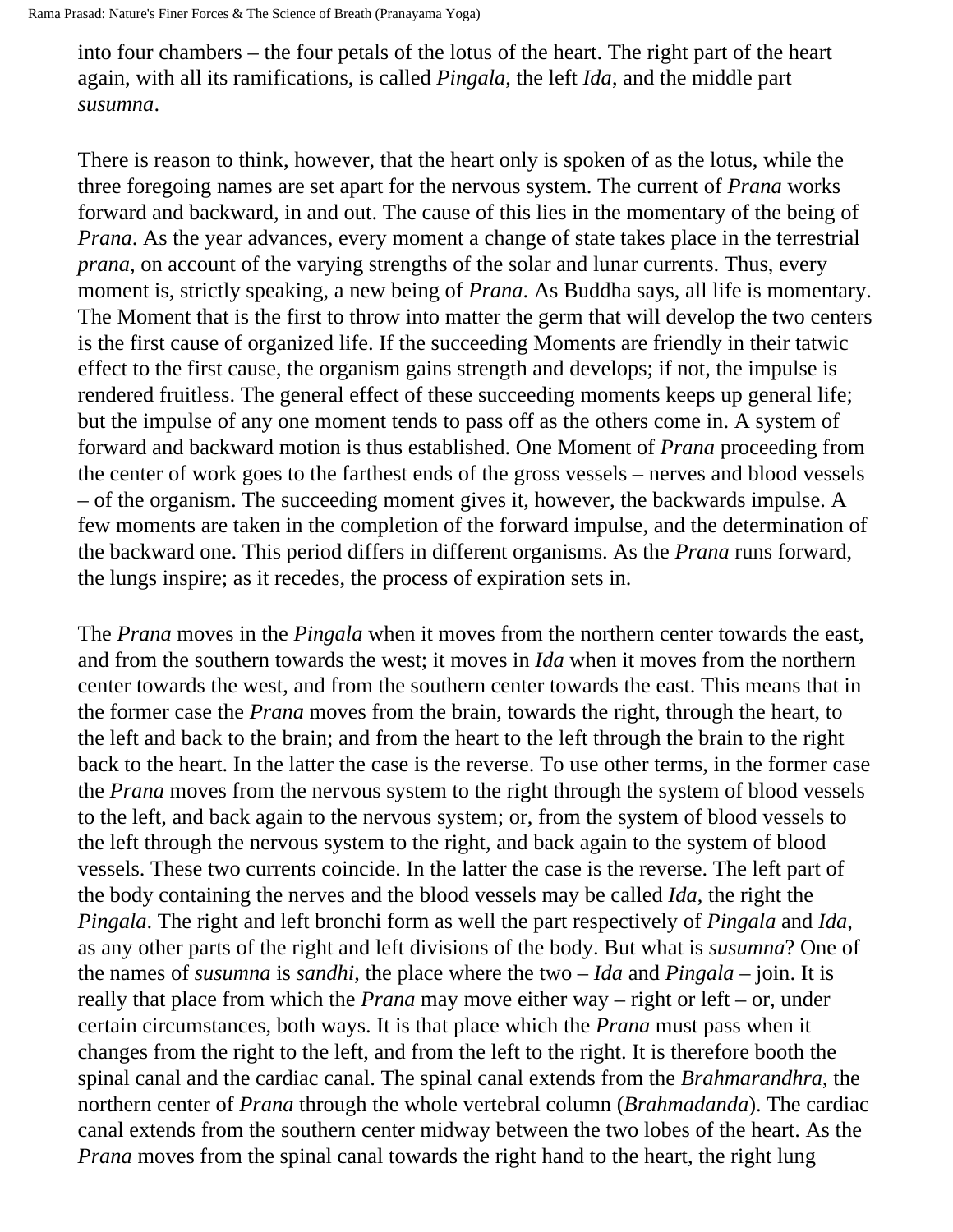works; the breath comes in and out of the right nostril. When it reaches the southern canal, you cannot feel the breath out of either nostril. As, however, it goes out of the cardiac canal to the left, the breath begins to come out of the left nostril, and flows through that until the *Prana* again reaches the spinal canal. There, again, you cease to feel the breath out of either nostril. The effect of these two positions of *Prana* is identical upon the flow of breath, and, therefore, I think that both the northern and southern canals are designated by *susumna*. If we may speak in this way, let us imagine that a plane passes midway between the spinal and cardiac canals. This plane will pass through the hollow of the *susumna*. But let it be understood that there is no such plane in reality. It will perhaps be more correct to say that as the rays of the positive *Ida* and *Pingala* spread either way as nerves, and those of the negative as blood-vessels, the rays of *susumna* spread all over the body midway between the nerves and blood vessels, the positive and negative *nadis*. The following is the description of *susumna* in the Science of Breath:

"When the breath goes in and out, one moment by the left and the other by the right nostril, that too is *susumna*. When *Prana* is in that *nadi* the fires of death burn; this is called *vishuva*. When it moves one moment in the right, and the other in the left, let it be called the Unequal State (*vishamabhava*); when it moves thorough both at once, the wise have called it *vishuva*…

"[It is *susumna*] at the time of the passing of the *Prana* from the *Ida* into the *Pingala*, or vice versa; and also of the change of one *tatwa* into another."

Then the *susumna* has two other functions. It is called *vedo-veda* in one of its manifestations, and *sandhyasandhi* in the other. As, however, the right and left directions of the cardiac *Prana* coincide with the left and right of the spinal current, there are some writers who dispense with the double *susumna*. According to them, the spinal canal alone is the *susumna*. The *Uttaragita* and *Latachakra nirupana* are works in this class. This method of explanation takes away a good deal of difficulty. The highest recommendation of this view is its comparative simplicity. The right side current from the heart, and the left side current from the spine may both be reckoned without difficulty as the left side spinal currents, and so may the remaining two currents be reckoned as the right side spinal currents.

One more consideration is in favor of this view. The nervous system represents the sun, the system of blood vessels the moon. Hence the real force of life dwells in the nerves. The positive and negative – the solar and lunar – phases of life matter are only different phases of *Prana*, the solar matter. The more distant and therefore the cooler matter is negative to the nearer, and therefore, the hotter. It is solar life that manifests itself in the various phases of the moon. To pass out of technicalities, it is nervous force that manifests itself in various forms, in the system of blood vessels. The blood vessels are only the receptacles of nervous force. Hence, in the nervous system, the real life of the gross body is the true *Ida*, *Pingala* and *susumna*. These are, in such a case, the spinal column, and the right and left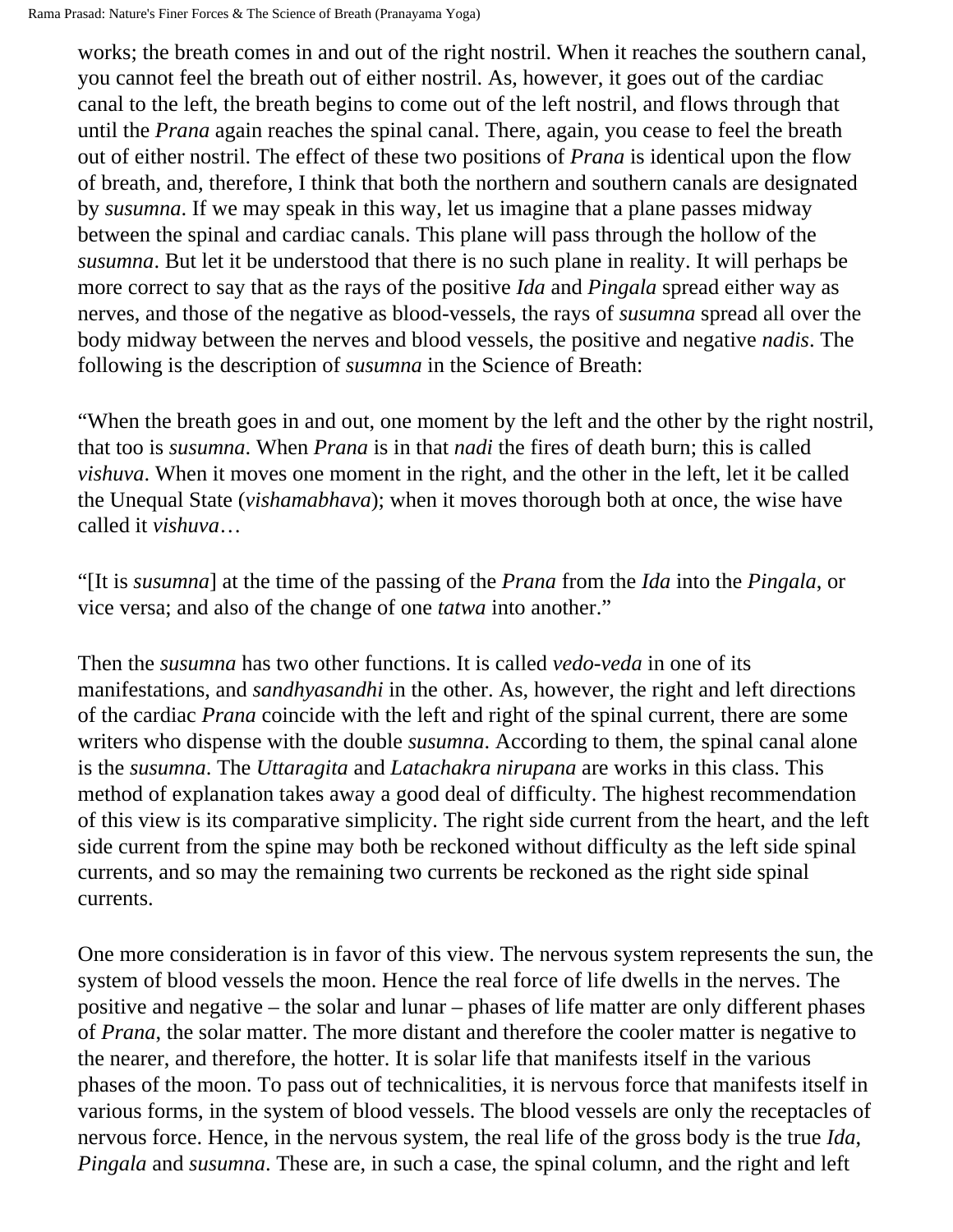sympathetics, with all their ramifications throughout the body.

The development of the two centers is thus the first stage in the development of the fetus. The matter that gathers up under the influence of the northern center is the spinal column; the matter that gathers up round the southern center is the heart. The diurnal rotation divides these columns or canals into the right and left divisions. Then the correlative influence of these two centers upon each other develops an upper and lower division in each of these centers. This happens somewhat in the same way, and on the same principle, as a Leyden jar is charged with positive electricity by a negative rod. Each of these centers is thus divided into four parts:

(1) The right side positive, (2) the left side positive, (3) the right side negative, and (4) the left side negative.

In the heart these four divisions are called the right and left auricles and ventricles. The Tantras style these four divisions the four petals of the cardiac lotus, and indicate them by various letters. The positive petals of the heart form the center from which proceed the positive blood vessels, the arteries; the negative petals are the starting points of the negative blood vessels, the veins. This negative *prana* is pregnant with ten forces:

#### (1) *Prana*, (2) *Apana*, (3) *Samana*, (4) *Vyana*, (5) *Udana*, (6) *Krikila*, (7) *Naga*, (8) *Devadatta*, (9) *Dhavanjaya*, (10) *Kurma*.

These ten forces are called *vayu*. The word *vayu* is derived from the root *va*, to move, and means nothing more than a motive power. The Tantrists do not mean to give it the idea of a gas. Henceforth I shall speak of the *vayu* as the forces or motive powers of *prana*. These ten manifestations of *Prana* are reduced by some writers to the first five alone, holding that the remaining ones are only modifications of the former, which are the all-important of the functions of *prana*. This, however, is only a question of division. From the left side positive petal the *prana* gathers up into a *nadi* that ramifies within the chest into the lungs, and again gathers up into a *nadi* that opens into the right side negative petal. This entire course forms something like a circle (*chakra*). This *nadi* is called in modern science the pulmonary artery and vein. Two lungs come into existence by the alternate workings of the positive and negative *prana* of the eastern and western powers.

Similarly, from the right side positive petal branch several *nadi* that go both upwards and downwards in two directions, the former under the influence of the northern, the latter under the influence of the southern powers. Both these *nadi* open after a circular march throughout the upper and lower portions of the body into the left side negative petal.

Between the left side positive and the right side negative petal is one *chakra* (disk). This *chakra* comprises the pulmonary artery, the lungs, and the pulmonary vein. The chest gives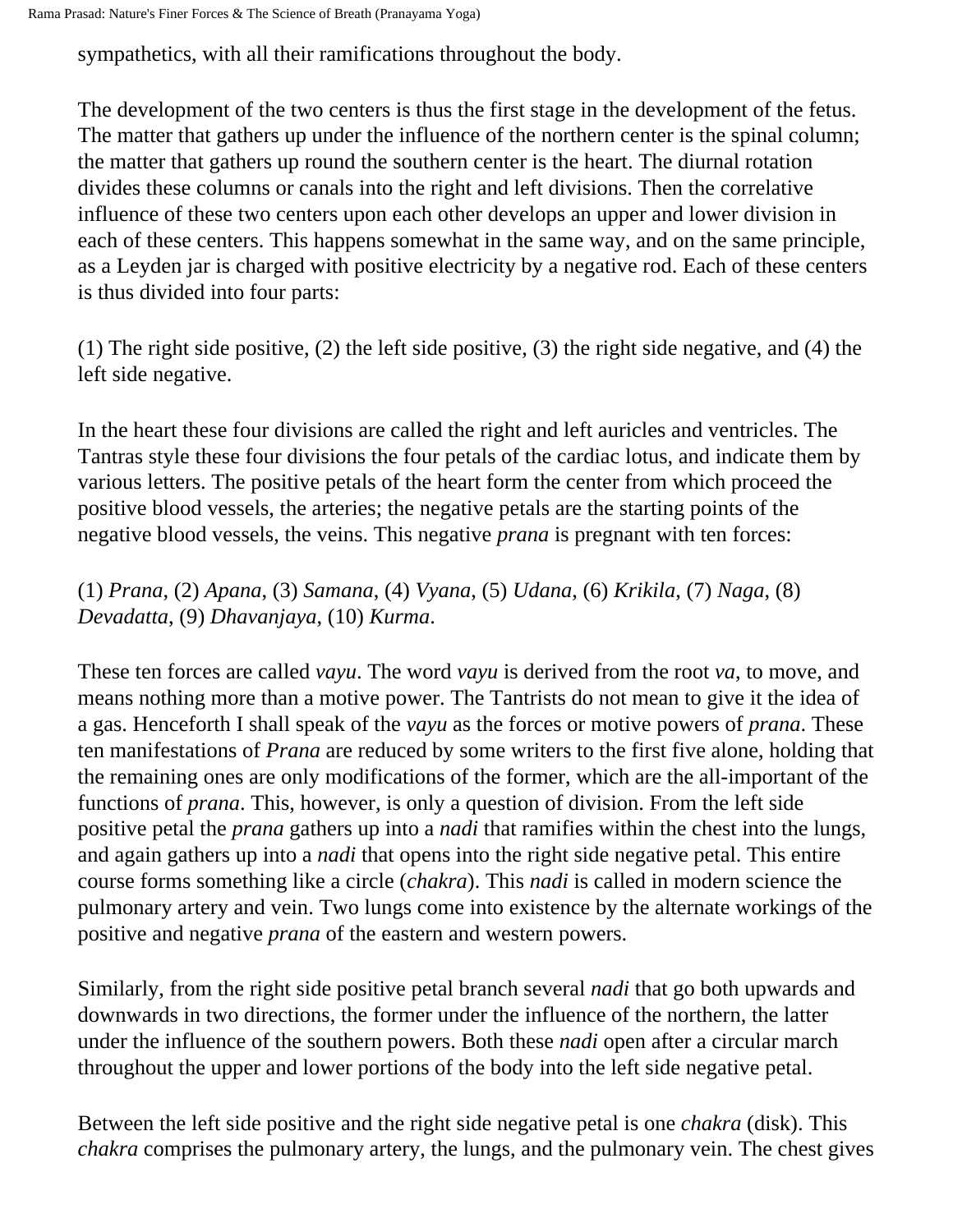room to this *chakra*, which is positive with respect to the lower portions of the body, in which run the ramifications of the lower *chakra*, which latter joins the right side positive and the left side negative petals.

In the above *chakra* (in the cavity of the chest) is the seat of *prana*, the first and most important of the ten manifestations. Inspiration and expiration being a true index of the changes of *prana*, the pulmonary manifestations thereof have the same name. With the changes of *prana* we have a corresponding change in the other functions of life. The lower negative *chakra* contains the principal seats of some of the other manifestations of life. This *apana* is located in the long intestine, *samana* in the navel, and so on.

Also, *udana* is located in the throat; *vyana* all over the body. *Udana* causes belching; *kurma* in the eyes causes them to shut and open; *krikila* in the stomach causes hunger. In short, proceeding from the four petals of the heart we have an entire network of these blood vessels. There are two sets of these blood vessels side by side in every part of the body, connected by innumerable little channels, the capillaries.

We read in the *Prasnopnisat*:

"From the heart [ramify the] *nadi*. Of these there are 101 principal ones (*Pradhana nadi*). Each of these branches into 100. Each of these again into 72,000."

Thus, there are 10,100 branch *nadi*, and 727,200,000 still smaller ones, or what are called twig-*nadi*. The terminology is imitated from a tree. There is the root in the heart. From these proceed various stems. These ramify into branches, and these again into twig vessels; all these *nadi* put together are 727,210,201.

Now, of these the one is the *susumna*; the rest are divided half and half over the two halves of the body. So we read in the *Kathopnishat*, 6th *valli*, 16th *mantra*:

"A hundred and one *nadi* are connected with the heart. Of these one passes out into the head. Going out by that one becomes immortal. The others become the cause in sending the life principle out of various other states."

This one that goes to the head, remarks the commentator, is the *susumna*. The *susumna* then is that *nadi* whose nervous substratum or reservoir of force is the spine. Of the remaining principal nadis, the *Ida* is the reservoir of the life force that works in the left part of the body, having 50 principal *nadi*. So also has the right part of the body 50 principal *nadi*. These go on dividing as above. The *nadi* of the third degree become so minute as to be visible only by a microscope. The ramifications of the *susumna* all over the body serve during life to carry the *prana* from the positive to the negative portions of the body, and *vice versa*. In case of blood these are the modern capillaries.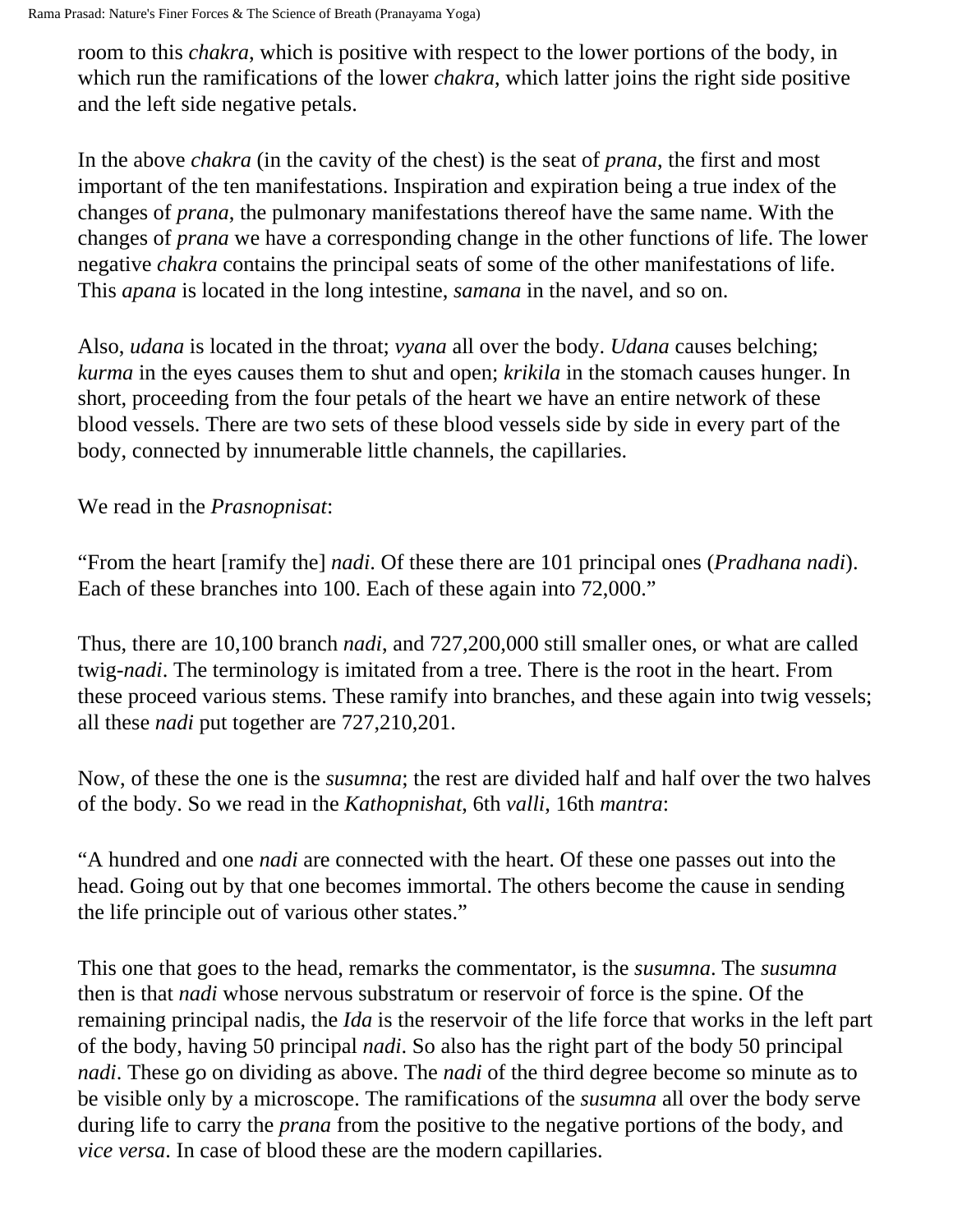The Vedantins, of course, take the heart to be the starting point of this ramification. The Yogis, however, proceed from the navel. Thus in *The Science of Breath* we read:

"From the root in the navel proceed 72,000 *nadi* spreading all over the body. There sleeps the goddess *Kundalini* like a serpent. From this center (the navel) ten *nadi* go upwards, ten downwards, and two and two crookedly."

The number 72,000 is the result of their own peculiar reckoning. It matters little which division we adopt if we understand the truth of the case.

Along these *nadi* run the various forces that form and keep up the physiological man. These channels gather up into various parts of the body as centers of the various manifestations of *prana*. It is like water falling from a hill, gathering into various lakes, each lake letting out several streams. These centers are:

(1) Hand power centers, (2) Foot power centers, (3) Speech power centers, (4) Excretive power centers, (5) Generative power centers, (6) Digestive and absorbing power centers, (7) Breathing power centers, and (8) the five sense power centers.

Those *nadi* that proceed to the outlets of the body perform the most important functions of the body, and they are hence said to be the ten principal ones in the whole system. These are:

(1) *Ghandari* goes to the left eye; (2) *Hastijihiva* goes to the right eye; (3) *Pasta* goes to the right ear; (4) *Yashawani* goes to the left ear; (5) *Alamhusha*, or *alammukha* (as it is variously spelled in one ms.) goes to the mouth. This evidently is the alimentary canal; (6) *Kuhu* goes to the generative organs; (7) *Shankini* goes to the excretive organs; (8) *Ida* is the *nadi* that leads to the left nostril; (9) *Pingala* is the one that leads to the right nostril. It appears that these names are given to these local *nadi* for the same reason that the pulmonary manifestation of *prana* is known by the same name; (10) *Susumna* has already been explained in its various phases and manifestations.

There are two more outlets of the body that receive their natural development in the female: the breasts. It is quite possible that the *nadi Danini*, of which no specific mention has been made, might go to one of these. Whatever it may be, the principle of the division and classification is clear, and this is something actually gained.

Centers of moral and intellectual powers also exist in the system. Thus we read in the *Vishramopnishat* (The following figure will serve to illustrate the translation):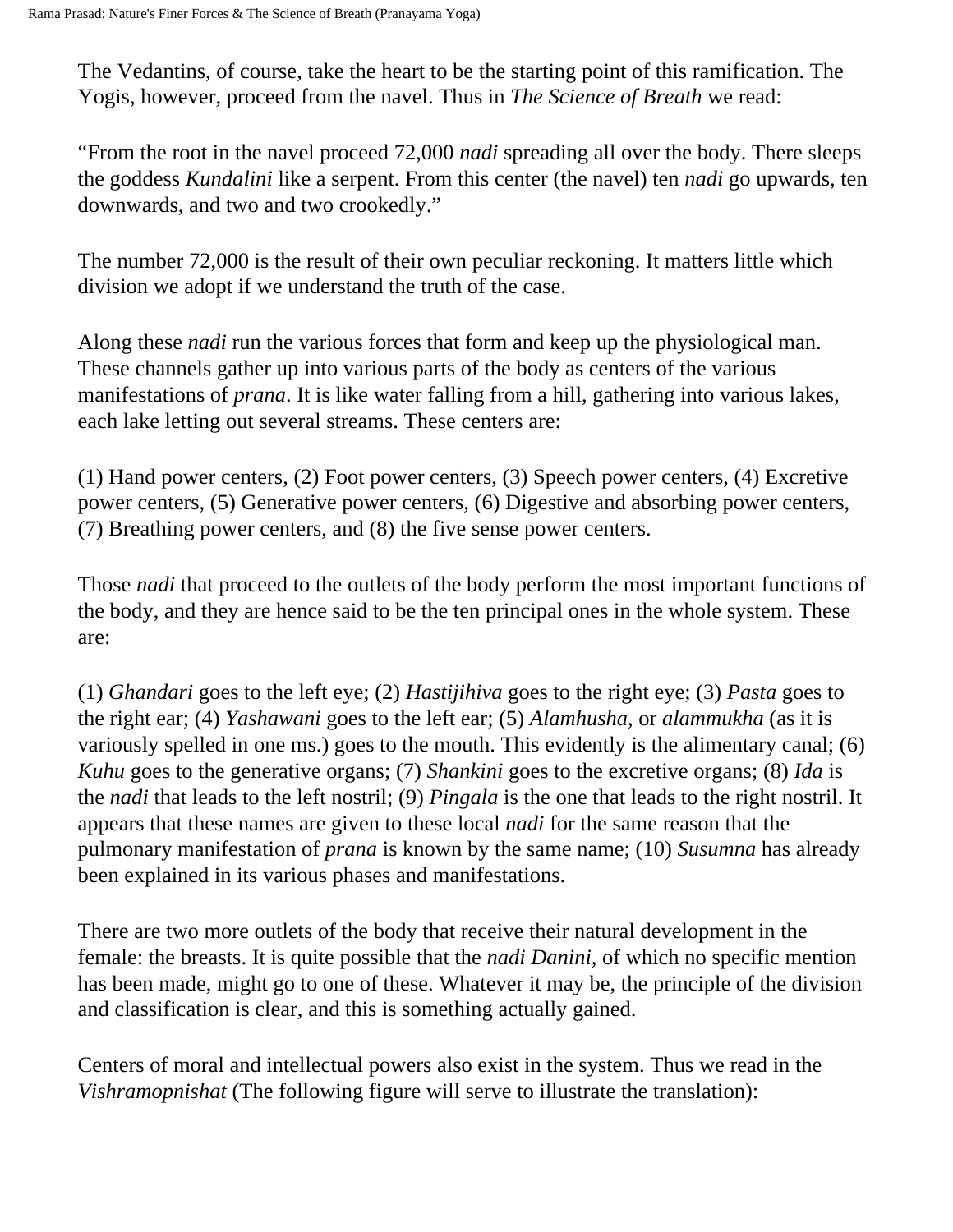

"(1) While the mind rests in the eastern portion (or petal), which is white in color, then it is inclined towards patience, generosity, and reverence.

"(2) While the mind rests in the southeastern portion, which is red in color, then it is inclined towards sleep, torpor and evil inclination.

"(3) While the mind rests in the southern portion, which is black in color, then it is inclined towards anger, melancholy, and bad tendencies.

"(4) While the mind rests in the southwestern portion, which is blue in color, then it is inclined towards jealousy and cunning.

"(5) While the mind rests in the western portion, which is brown in color, then it is inclined towards smiles, amorousness, and jocoseness.

"(6) While the mind rests in the northwestern portion, which is indigo in color, then it is inclined towards anxiety, restless dissatisfaction, and apathy.

"(7) While the mind rests in the northern portion, which is yellow in color, then it is inclined towards love and enjoyment and adornment.

"(8) While the mind rests in the northeastern portion, which is white in color, then it is inclined towards pity, forgiveness, reflection, and religion.

"(9) While the mind rests in the *sandhi* (conjunctions) of these portions, then disease and confusion in body and home, and the mind inclines towards the three humors.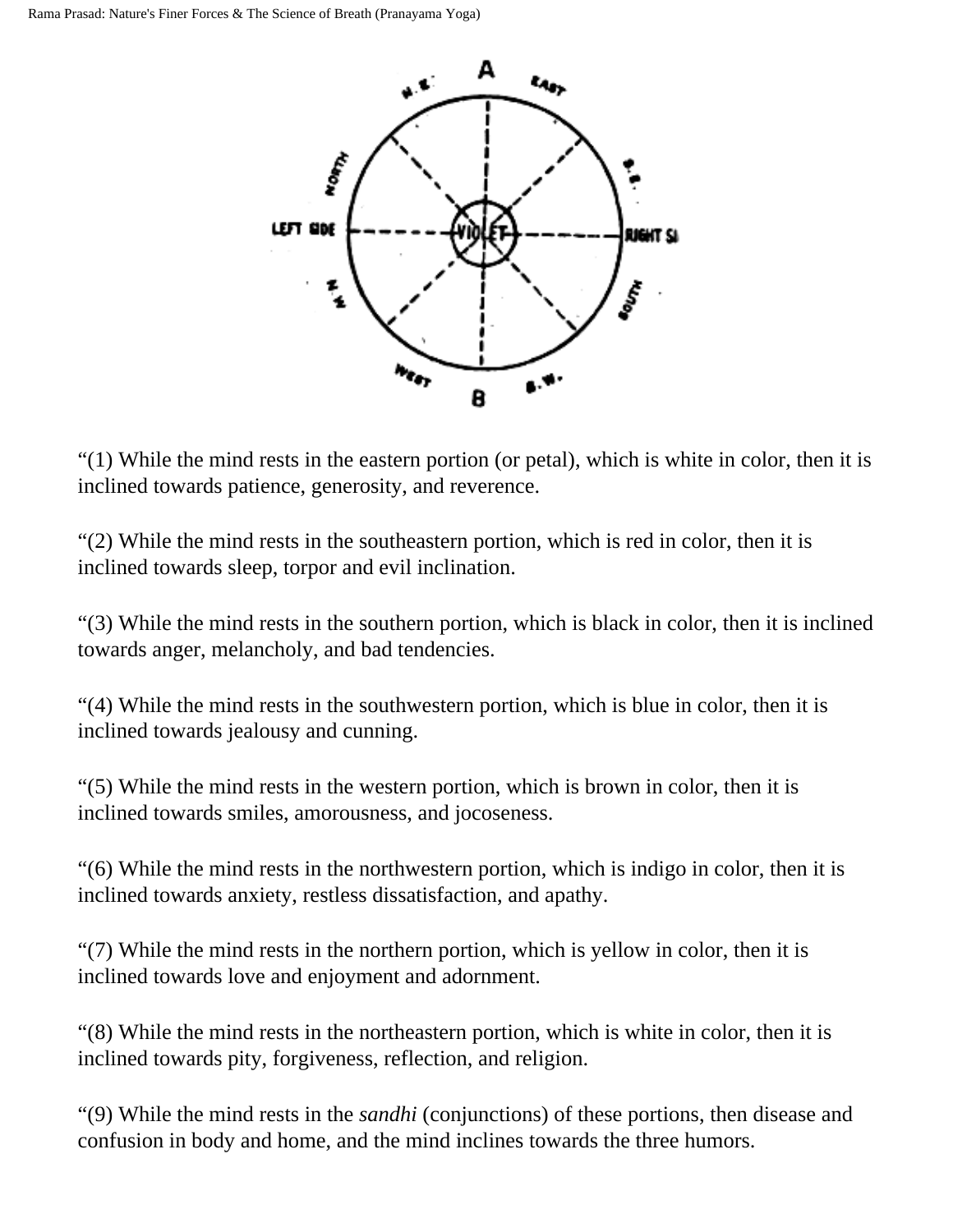"(10) While the mind rests in the middle portion, which is violet in color, then Consciousness goes beyond the qualities [three qualities of *Maya*] and it inclines toward Intelligence."

When any of these centers is in action the mind is conscious of the same sort of feelings, and inclines towards them. Mesmeric passes serve only to excite these centers.

These centers are located in the head as well as in the chest, and also in the abdominal region and the loins, etc.

It is these centers, together with the heart itself, that bear the name of *padma* or *kamala* (lotus). Some of these are large, some small, some very small. A tantric lotus is the type of a vegetable organism, a root with various branches. These centers are the reservoirs of various powers, and hence the roots of the *padma*; the *nadi* ramifying these centers are their various branches.

The nervous plexus of the modern anatomists coincide with these centers. From what has been said above it will appear that the centers are constituted by blood vessels. But the only difference between the nerves and the blood vessels is the difference between the vehicles of the positive and negative *prana*. The nerves are the positive, and the blood vessels are the negative system of the body. Wherever there are nerves there are corresponding blood vessels. Both of them are indiscriminately called *nadi*. One set has for its center the lotus of the heart, the other the thousand-petalled lotus of the brain. The system of blood vessels is an exact picture of the nervous system; it is, in fact, only its shadow. Like the heart, the brain has its upper and lower divisions -- the cerebrum and the cerebellum – and its right and left divisions as well. The nerves going to very part of the body and coming back from thence together with those going to the upper and lower portions correspond to the four petals of the heart. This system, too, has as many centers of energy as the former. Both these centers coincide in position. They are, in fact, the same: the nervous plexuses and ganglia of modern anatomy. Thus, in my opinion, the tantric *padma* are not only the centers of nervous power – the positive northern *prana* – but necessarily of the negative *prana* as well.

The translation of the *Science of Breath* that is now presented to the reader has two sections enumerating the various actions that are to be done during the flow of the positive and negative breath. They show nothing more than what can in some cases be very easily verified, that certain actions are better done by positive energy, and others by negative energy. The taking in of chemicals and their changes are actions, as well as any others. Some of the chemicals are better assimilated by the negative for example, milk and other fatty substances), others by the positive *Prana* (other food, that which is digested in the stomach). Some of our sensations produce more lasting effects upon the negative, others upon the positive *prana*.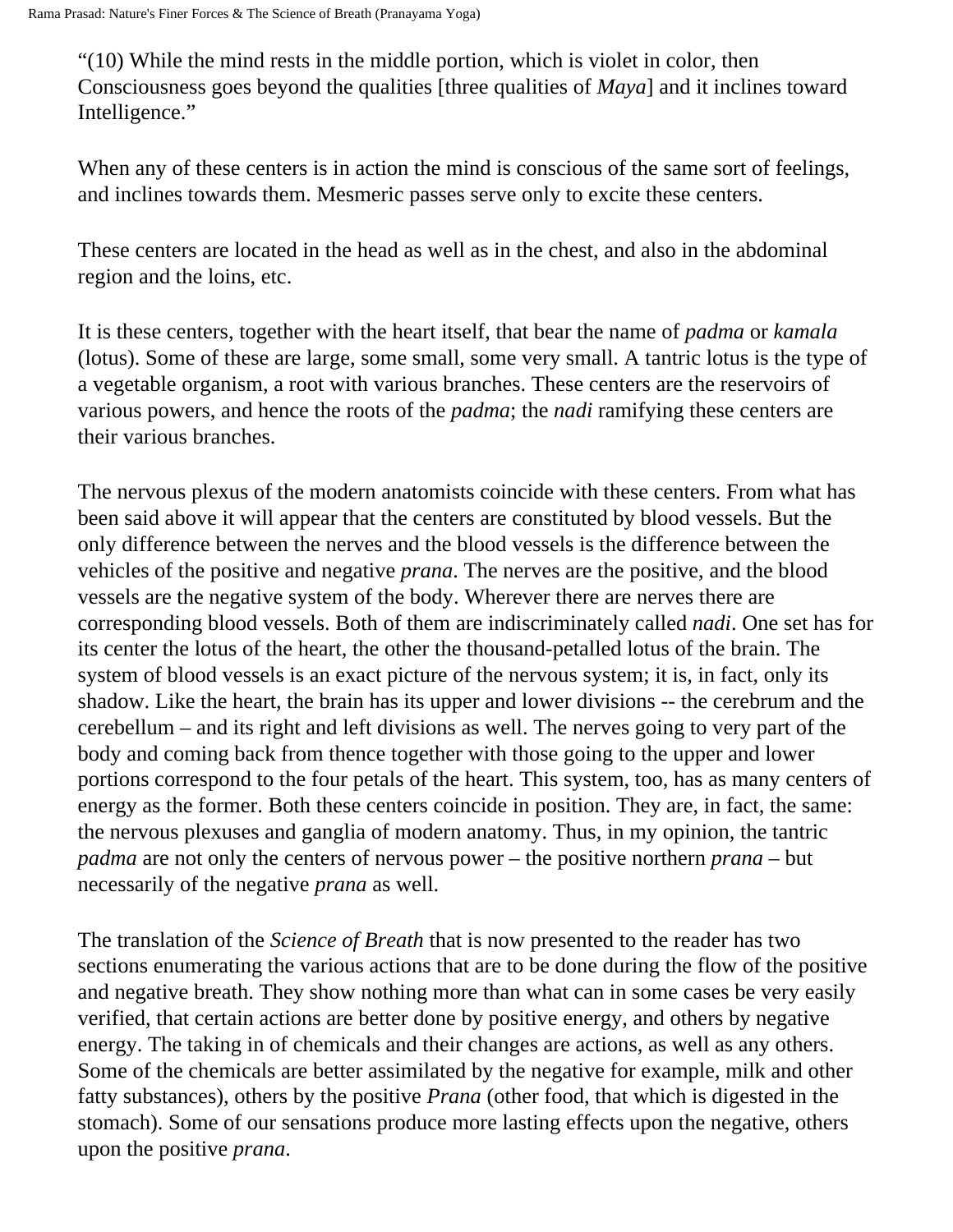*Prana* has now arranged the gross matter in the womb into the nervous and blood vessel systems. The *Prana*, as has been seen, is made of the five *tatwa*, and the *nadi* serve only as lines for tatwic currents to run on. The centers of power noticed above are centers of tatwic power. The tatwic centers in the right part of the body are solar, and those in the left are lunar. Both these solar and lunar centers are of five descriptions. Their kind is determined by what are called the nervous ganglia. The semi-lunar ganglia are the reservoirs of the *apas tatwa*. Similarly, we have the reservoirs of the other forces. From these central reservoirs the tatwic currents run over the same lines, and do the various actions allotted to them in physiological anatomy.

Everything in the human body that has more less of the cohesive resistance is made up of the *prithivi tatwa*. But in this the various *tatwas* work imprinting differing qualities upon the various parts of the body.

The *vayu tatwa*, among others, performs the functions of giving birth to, and nourishing the skin; the positive gives us the positive, and the negative the negative skin. Each of these has five layers:

(1) Pure *vayu*, (2) *Vayu-agni*, (3) *Vayu-prithivi*, (4) *Vayu-apas*, (5) *Vayu-akasa*. These five classes of cells have the following figures:

(1) Pure *Vayu* ~ This is the complete sphere of the *Vayu*:



(2) *Vayu-Agni* ~ The triangle is superposed over the sphere, and the cells have something like the following shape:



(3) *Vayu-Prithivi* ~ This is the result of the superposition of the quadrangular *Prithivi* over the spherical *Vayu*: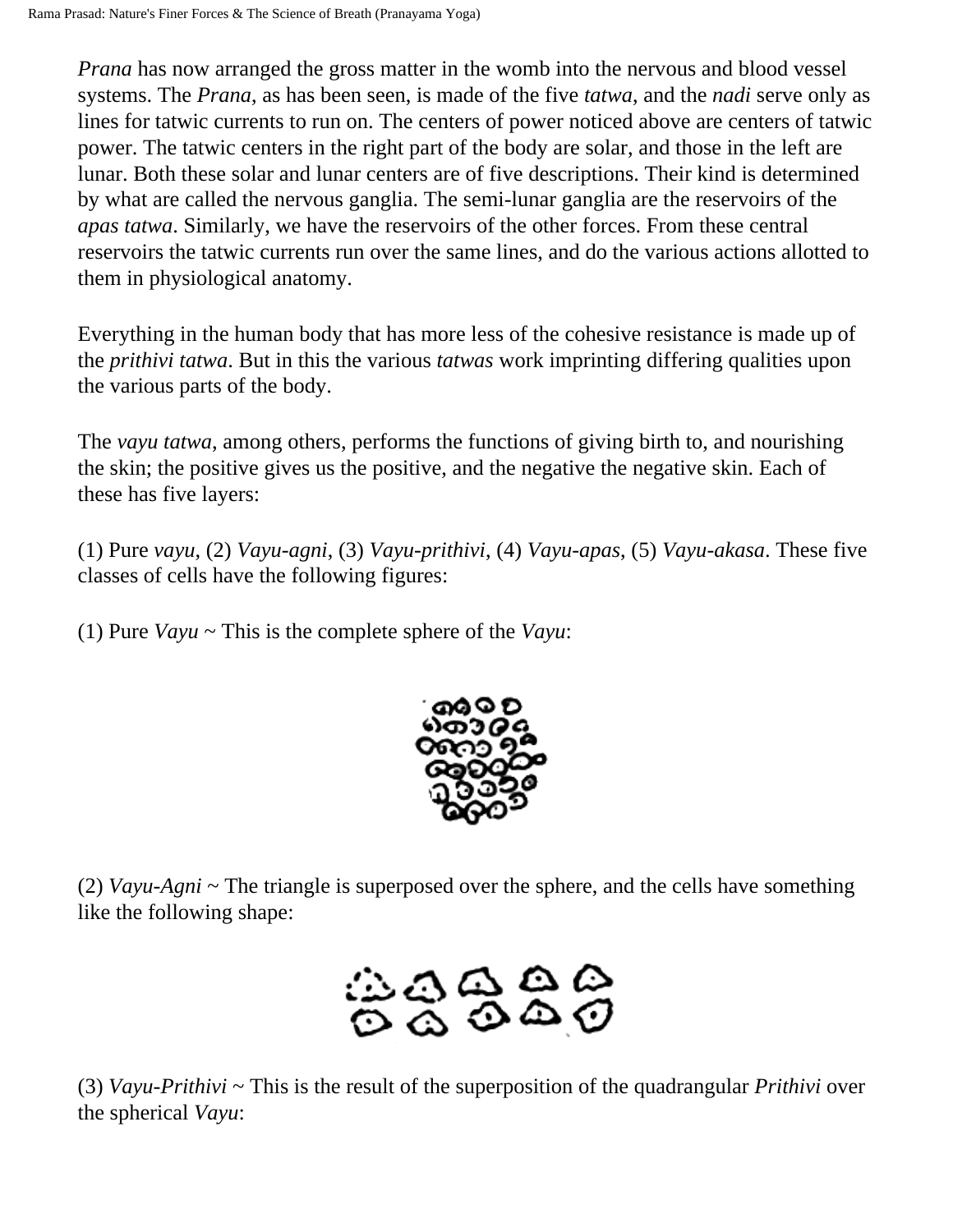# ල ග ග

(4) *Vayu-Apas* ~ Something like an ellipse, the semi-moon superposed over the sphere:

つのののので

(5) *Vayu-Akasa* ~ The sphere flattened by the superposition of the circle and dotted:



A microscopic examination of the skin will show that the cells of the skin have this appearance.

Similarly, bone, muscle and fat are given birth to by the *prithivi*, the *agni*, and the *apas*. *Akasa* appears in various positions. Wherever there is any room for any substance, there is *akasa*. The blood is a mixture of nutritive substances kept in the fluidic state by the *apas tatwa* of *Prana*.

It is thus seen that while Terrestrial *Prana* is an exact manifestation of the Solar *Prana*, the human manifestation is an exact manifestation of either. The microcosm is an exact picture of the macrocosm. The four petals of the lotus of the heart branch really into twelve *nadi* (*K, Kh, g, gn, n, K', Kh', j, jh, n, t, the*). Similarly the brain has twelve pairs of nerves. These are the twelve signs of the Zodiac, both in their positive and negative phases. In every sign the sun rises 31 times. Therefore we have 31 pairs of nerves. Instead of pairs, we speak in the language of the Tantras of a *chakra* (disk or circle). Wherever these 31 *chakra* connect with the 12 pairs (*chakras*) of nerves in the brain, pass throughout the body, we have running side by side the blood vessels proceeding from the 12 *nadis* of the heart. The only difference between the spinal and cardiac *chakras* is that the former lie crosswise, while the latter lie lengthwise in the body. The sympathetic chords consist of lines of tatwic centers: the *padma* or *kamal*. These centers lie on all the 31 *chakra* noticed above. Thus from the two centers of work, the brain and the heart, the signs of the Zodiac in their positive and negative aspects – a system of *nadi* branch off. The *nadi* from either center run into one another so much that one set is found always side by side with the other. The 31 *chakra* are various tatwic centers; one set is positive, and the other is negative. The former owe allegiance to the brain, with which they are connected by the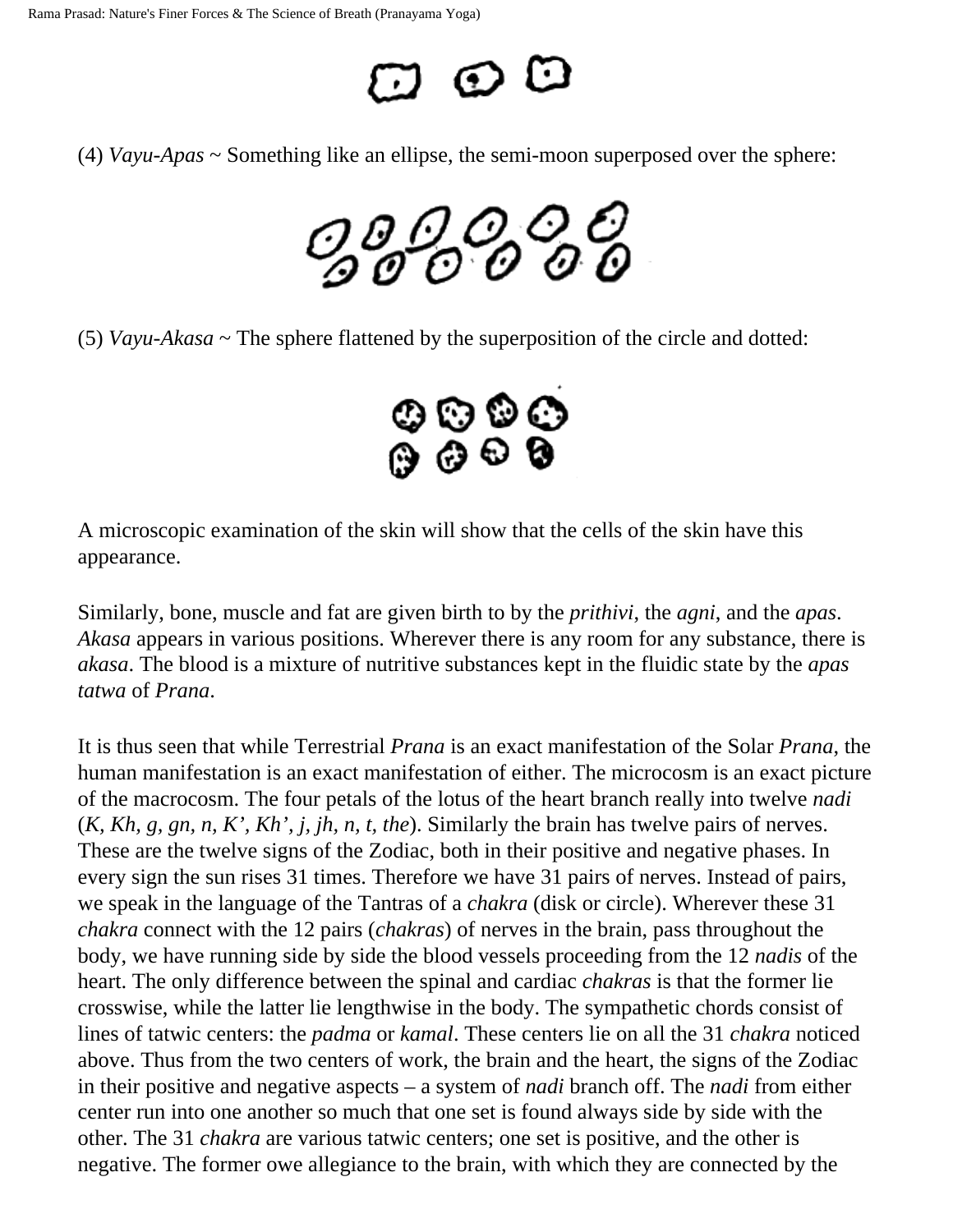sympathetic chords; the latter owe allegiance to the heart, with which they have various connections. This double system is called *Pingala* on the right side, and *Ida* on the left. The ganglia of the *apas* centers are semi-lunar, those of the *taijas*, the *vayu*, the *prithivi*, and the *akasa* respectively triangular, spherical, quadrangular, and circular. Those of the composite *tatwa* have composite figures. Each tatwic center has ganglia of all the *tatwa* surrounding it.

*Prana* moves in this system of *nadi*. As the sun passes into the sign of Aries in the Macrocosm, the *Prana* passes into the corresponding *nadi* (nerves) of the brain. From thence it descends every day towards the spine. With the rise of the sun it descends into the first spinal *chakra* towards the right. It thus passes into the *Pingala*. It moves along the nerves of the right side, at the same time passing little by little into the blood vessels. Up to noon of every day the strength of this *Prana* is greater in the nervous chakra than in the venous. At noon they become of equal strength. In the evening (with sunset), the *Prana* with its entire strength has passed into the blood vessels. From thence it gathers up into the heart, the negative southern center. Then it spreads into the left side blood vessels, gradually passing into the nerves. At midnight the strength is equalized; in the morning (*pratasandhia*) the *prana* is just in the spine; from thence it begins to travel along the second *chakra*. This is the course of the solar current of *prana*. The moon gives birth to other minor currents. The moon moves 12 odd times more than the sun. Therefore, while the sun passes over one *chakra* (i.e., during 60 *ghari* – day and night), the moon passes over 12 odd *chakra*. Therefore we have 12 odd changes of *prana* during 24 hours. Suppose the moon too begins in Aries; she begins like the sun in the first *chakra*, and takes 58 min. 4 sec. in reaching the spine to the heart, and as many minutes from the heart back to the spine.

Both these *prana* move in their respective course along the tatwic centers. Either of them is present at any one time all over the same class of tatwic centers, in any one part of the body. It manifests itself first in the *vayu* centers, then in the *taijas*, thirdly in the *prithivi*, and fourthly in the *apas* centers. *Akasa* comes after each, and immediately precedes the *susumna*. As the lunar current passes from the spine towards the right, the breath comes out of the right nostril, and as long as the current of *Prana* remains in the back part of the body, the *tatwa* changes from the *vayu* to the *apas*. As the current passes into the front part of the right half, the *tatwa* changes back from the *apas* to the *vayu*. As the prana passes into the heart, the breath is not felt at all in the nose. As it proceeds from the heart to the left, the breath begins to flow out of the left nostril, and as long as it is in the front part of the body, the *tatwa* change from the *vayu* to the *apas*. They change back again a before, until the *prana* reaches the spine, when we have the *akasa* of *susumna*. Such is the even change of *prana* that we have in the state of perfect health. The impulse that has been given to the localized *prana* by the sun and moon forces that give active power and existence to its prototype *Prana*, makes it work in the same way forever and ever. The working of the human free will and other forces change the nature of the local prana, and individualize it in such a way as to render it distinguishable from the universal Terrestrial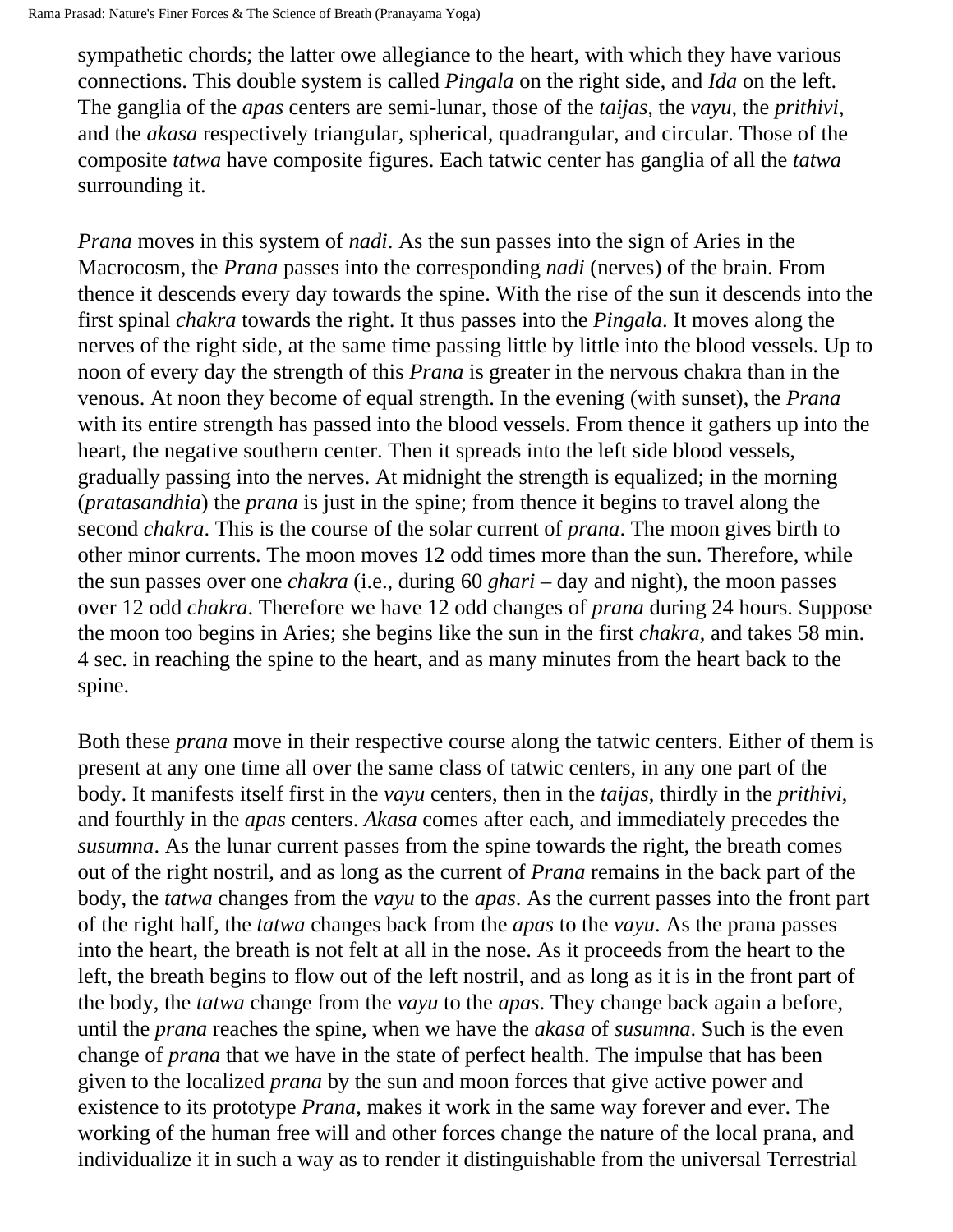and Ecliptical *prana*. With the varying nature of prana, the order of the *tatwa* and the positive and negative currents may be affected in various degrees. Disease is the result of this variation. In fact, the flow of breath is the truest indication of the changes of *tatwa* in the body. The balance of the positive and negative currents of *tatwa* results in health, and the disturbance of their harmony in disease. The science of the flow of breath is therefore of the highest importance to every man who values his own health and that of his fellow creatures. At the same time, it is the most important, useful and comprehensive, the easiest and the most interesting branch of *Yoga*. It teaches us how to guide our will so as to effect desired changes in the order and nature of our positive and negative tatwic currents. This it does in the following way. All physical action is prana in a certain state. Without *prana* there is no action, and every action is the result of the differing harmonies of tatwic currents. Thus, motion in any one part of the body is the result of the activity of the *vayu* centers in that part of the body. In the same way, whenever there is activity in the *prithivi* centers, we have a feeling of enjoyment and satisfaction. The causes of the other sensations are similar.

We find that while lying down we change sides when the breath passes out of that nostril. Therefore we conclude that if we lie on any side the breath will flow out the opposite nostril. Therefore, whenever we see that it is desirable to change the negative conditions of our body to the positive, we resort to this expedient. An investigation into the physiological effects of *prana* on the gross coil, and the counter effects of gross action upon *prana*, will form the subject of the next essay.

## **V.** *Prana* (II)  $\sim$

The *Pranamaya Kosha* (Coil of Life) changes into three general states during day and night: the waking, the dreaming, and the sleeping (*jagrata, swapna, susupti*). These three changes produce corresponding changes in the *manamaya Kosha* (the mental coil), and thence arises the consciousness of the changes of life. The mind, in fact, lies behind the *prana*. The strings (tatwic lines) of the former instrument are finer than those of the latter; that is, in the former we have a greater number of vibrations than in the latter during the same space of time. Their tensions stand to each other, however, in such a relation that with the vibrations of the one, the other of itself begins to vibrate. The changes give to the mind, therefore, a similar appearance, and consciousness of the phenomenon is caused. This, however, some time after. My present object is to describe all those changes of *prana*, natural or induced, that make up the sum total of our worldly experience, and which, during ages of evolution, have called the mind itself out of the state of latency. These changes, as I have said, divide themselves into three general states: the waking, the dreaming, and the sleeping. Waking is the positive, sleeping the negative state of prana; dreaming is the conjunction of the two (*susumna sandhi*). As stated in the foregoing essay, the solar current travels in a positive direction during the day, and we are awake. As night approaches the positive current has made itself lord of the body. It gains so much strength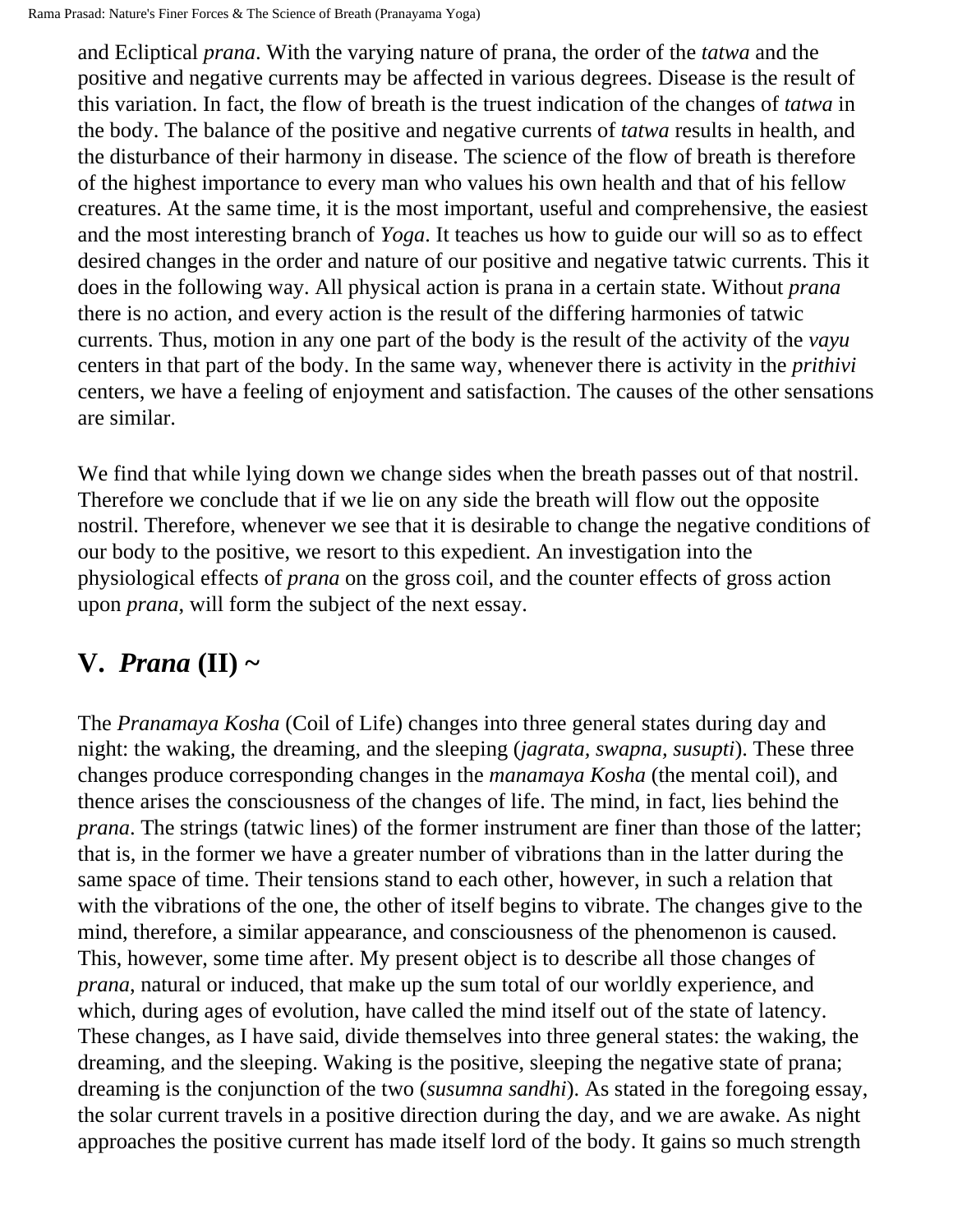that the sensuous and active organs lose sympathy with the external world. Perception and action cease, and the waking state passes off. The excess of the positive current slackens, as it were, the tatwic chords of the different centers of work, and they accordingly cease to answer to the ordinary ethereal changes of external nature. If at this point the strength of the positive current passed beyond ordinary limits, death would ensue, *pran*a would cease to have any connection with the gross body, the ordinary vehicle of the external tatwic changes. But just at the moment the *prana* passes out of the heart, the negative current sets in, and it begins to counteract the effects of the former. As the *prana* reaches the spine, the effects of the positive current have entirely passed of, and we awake. If at this moment the strength of the negative current passes the ordinary limit by some cause or other, death would ensue, but just at this moment the positive current sets in with midnight, and begins to counteract the effect of the former. A balance of the positive and negative currents thus keeps body and soul together. With excess in the strength of either current, death makes its appearance. Thus we see that there are two kinds of death: the positive or spinal, and the negative or cardiac. In the former the four higher principles pass out of the body through the head, the *brahmarandhra*, along the spine; in the latter they pass out of the mouth through the lungs and the trachea. Besides these there are generally speaking about six tatwic deaths. All these deaths chalk out different paths for the higher principle. Of these, however, more hereafter. At this stage, let us investigate the changes of *prana* more thoroughly.

There are certain manifestations of *prana* that we find equally at work in all three states. As I have said before, some writers have divided these manifestations into five heads. They have different centers of work in different parts of the body, from whence they assert their dominion over every part of the physical coil. Thus:

Positive: (1) *Prana*, right lung; Negative: *Prana*, left lung. *Prana* is that manifestation of the life coil which draws atmospheric air from without into the system.

Positive: (2) *Apana*, the apparatus that passes off feces, long intestine, etc.; Negative: *Apana*, the urinary apparatus. *Apana* is the manifestation that throws, from the inside, out of the system, things that are not wanted there.

Positive: (3) *Samana*, stomach; Negative: *Samana*, duodenum. *Samana* is that manifestation which draws in and carries the juice of food to every part of the body.

Positive: (4) *Vyana*, all over the body, appearing in varying states with different organs (on the right side); Negative: *Vyana*, all over the body (on the left side). *Vyana* is that manifestation which inclines the currents of life back to the centers – the heart and the brain. It is, therefore, this manifestation that causes death, local or general.

Positive: (5) *Udana*, at the spinal and cardiac centers (right side), and the region of the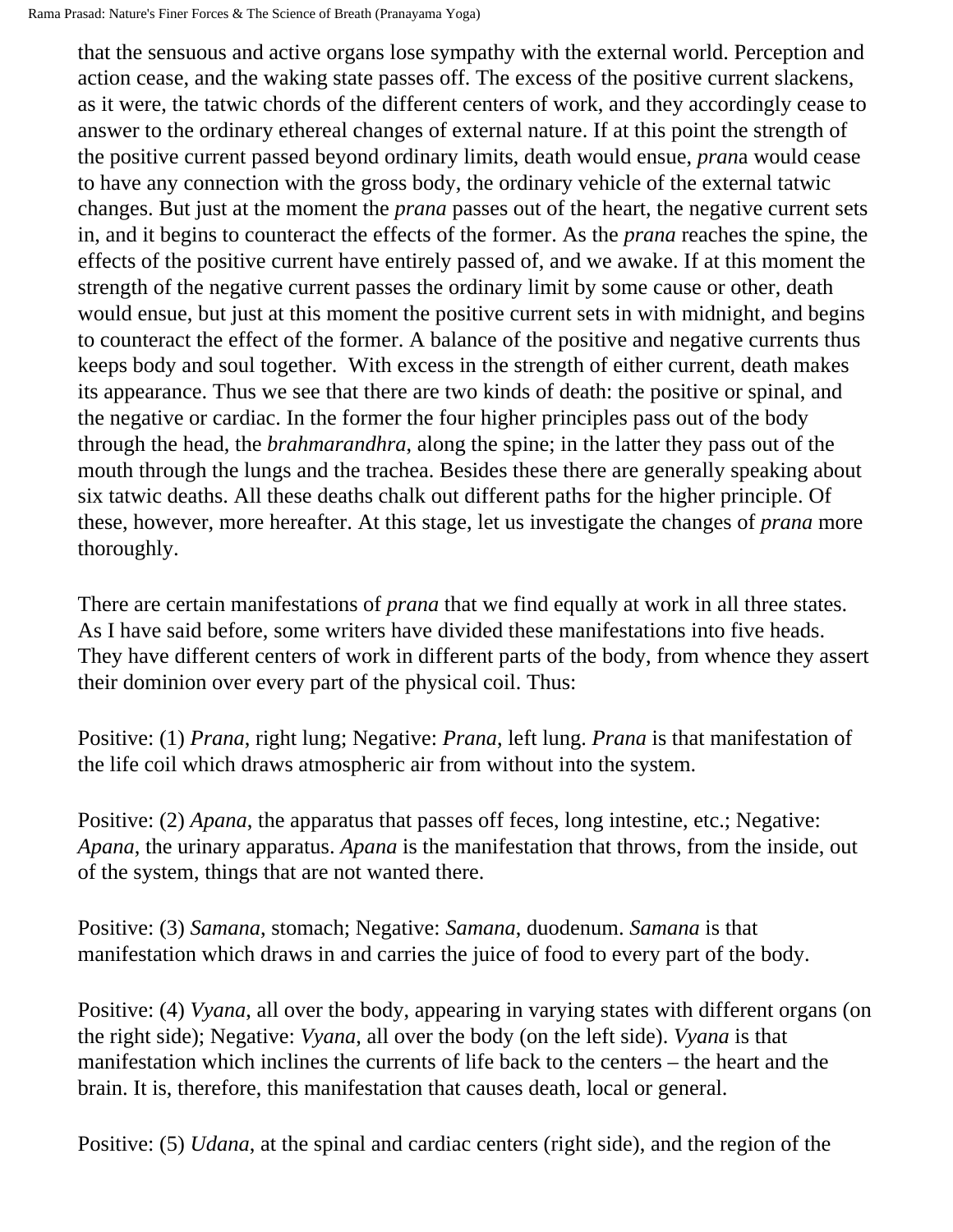Rama Prasad: Nature's Finer Forces & The Science of Breath (Pranayama Yoga)

throat; Negative: *Udana*, the spinal and cardiac centers (left side).

If *Prana* recedes from any part of the body (for some reason or other), that part loses its power of action. This is local death. It is in this way that we become deaf, dumb, blind, etc. It is in this way that our digestive powers suffer, and so on. General death is similar in its operations. With the excess of the strength of either of the two currents, the *prana* remains in the *susumna*, and does not pass out. The acquired power of work of the body then beings to pass off. The farther from the centers (the heart and the brain), the sooner they die. It is thus that the pulse first ceases to be felt in the extremities, and then nearer and nearer the heart, until we find it nowhere.

Again, it is this upward impulse that, under favorable conditions, causes growth, lightness, and agility.

Besides the organs of the body already mentioned or indicated, the manifestation of *vyana* serves to keep in form the five organs of sense, and the five organs of action. The organs of the gross body and the powers of *prana* that manifest themselves in work have both the same names. Thus we have:

Active Organs & Powers: (1) *Vak*, the coal organs and the power of speech; (2) *Pani*, the hands and the manual power; (3) *Pada*, the feet and the walking power; (4) *Payu*, anus; (5) *Upastha*, the generative organs and the powers that draw these together.

Sensuous Organs & Powers: (1) *Chaksus*, eye and ocular power; (2) *Twak*, skin and tangiferous power; (3) *Srotra*, ear and sonoriferous power; (4) *Rasama*, tongue and gustatory power; (5) *Cobrana*, nose and odoriferous power.

The real fact is that the different powers are the corresponding organs of the principle of life. It will now be instructive to trace the tatwic changes and influences of these various manifestations of life.

*Prana*: During health *prana* works all over the system in one class of tatwic centers at one time. We thus see that both during the course of the positive and negative current we have five tatwic changes. The color of *prana* during the reign of the positive and negative current is pure white; during that of the positive, reddish white. The former is calmer and smoother than the latter.

The tatwic changes give to each of these five new phases of color. Thus:

Positive  $\sim$  reddish white/ Negative  $\sim$  pure white:

(1) The *vayu tatwa*, blue; (2) The *agni tatwa*, red; (3) The *prithivi*, yellow; (4) The *apas*,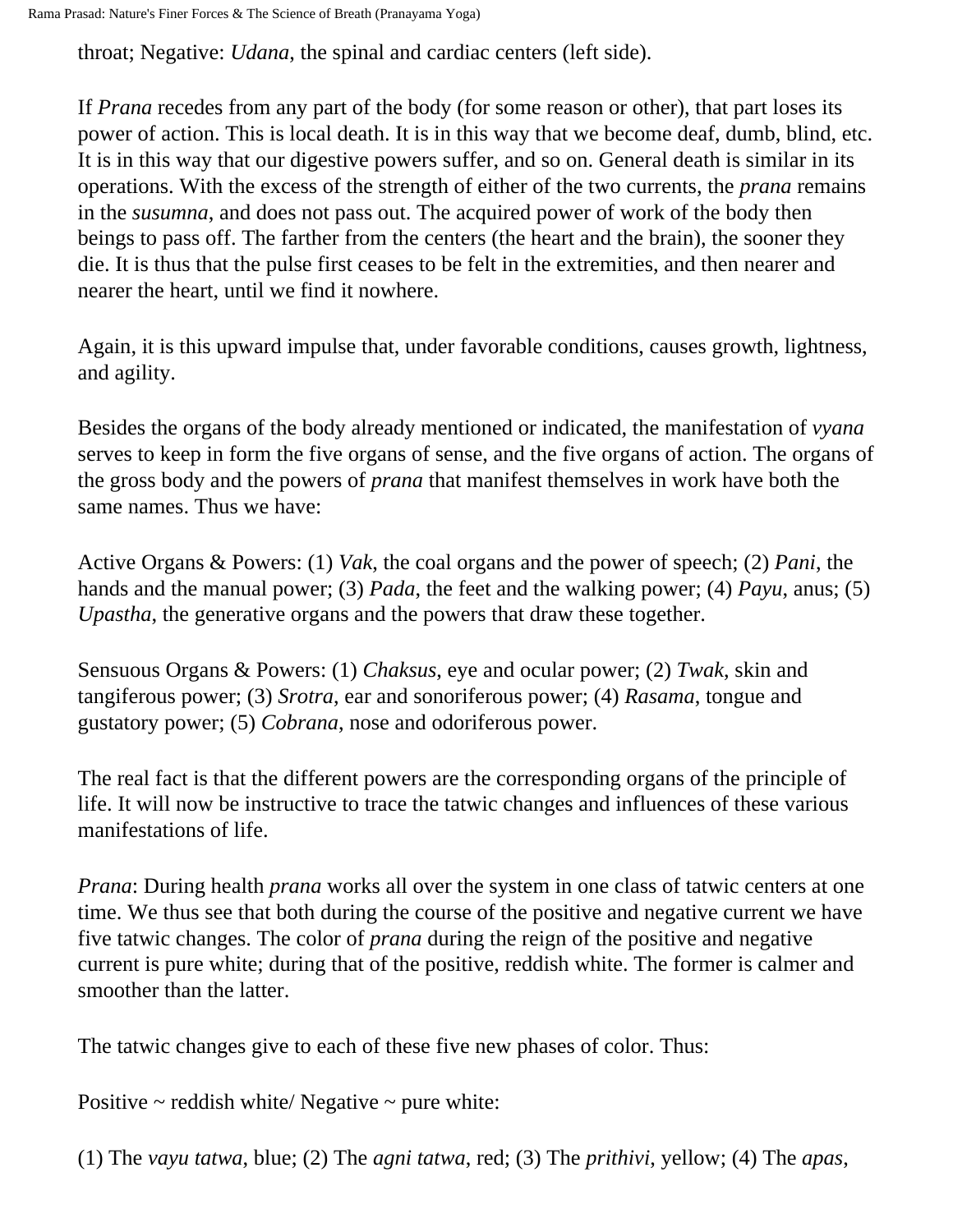Rama Prasad: Nature's Finer Forces & The Science of Breath (Pranayama Yoga)

white; (5) The *akasa tatwa*, dark

It is evident that there is a difference between the positive and negative tatwic phases of color. There are thus ten general phases of color.

The positive current (reddish white) is hotter than the negative (the pure white). Therefore it may be generally said that the positive current is hot, and the negative cool. Each of these then undergoes five tatwic changes of temperature. The *agni* is the hottest, the yellow next to it; the *vayu* becomes cool, and the *apas* is the coolest. The *akasa* has a state that neither cools nor heats. This state is the most dangerous of all, and if prolonged it causes death, disease and debility. It is evident that, if the cooling *tatw*a does not set in to counteract the accumulated effect of the latter in due time, the functions of life will be impaired. The just color and the just temperature at which these functions work in their vigor will be disturbed, and disease, death and debility are nothing more than this disturbance in various degrees. The case is similar if the heating *tatwa* does not set in in due time after the cooling one.

It will be easy to understand that these changes of tatwic colors and temperatures are not abrupt. The one passes of easily and smoothly into the other, and the tatwic mixtures produce innumerable colors – as many, in fact, as the solar *prana* has been shown to possess. Each of these colors tend to keep the body healthy if it remains in action just as long as it ought, but no sooner does the duration change than disease results. There is a possibility, therefore, of as many and more diseases as there are colors in the sun.

If any one color is prolonged, there must be some one or more that have given the period of their duration to it; similarly, if one color takes less time than it ought to, there must be some one or more that take its place. This suggests two methods of the treatment of diseases. But before speaking of these, it will be necessary to investigate as fully as possible the causes that lengthen and shorten the ideal periods of the *tatwas*.

To return at present to *Prana*: This pulmonary manifestation of the principle of life is the most important of all, because its workings furnish us with a most faithful measure of the tatwic state of the body. It is on this account that the name *prana* has been given by preeminence to this manifestation.

Now, as the *prana* works in the pulmonary *taijas* centers (i.e., the centers of the luminiferous ether), the lungs are thrown into a triangular form of expansion, atmospheric air runs in, and the process of inspiration is complete. With every *truti*, a backwards impulse is given to the currents of *prana*. The lungs are thrown into their stationary state with this returning current, and the excess air is expelled. The air that is thus thrown out of the lungs bears a triangular form. To some extent, the water vapor that this air contains furnishes us with a method of testing this truth by experiment. If we take a smooth, shining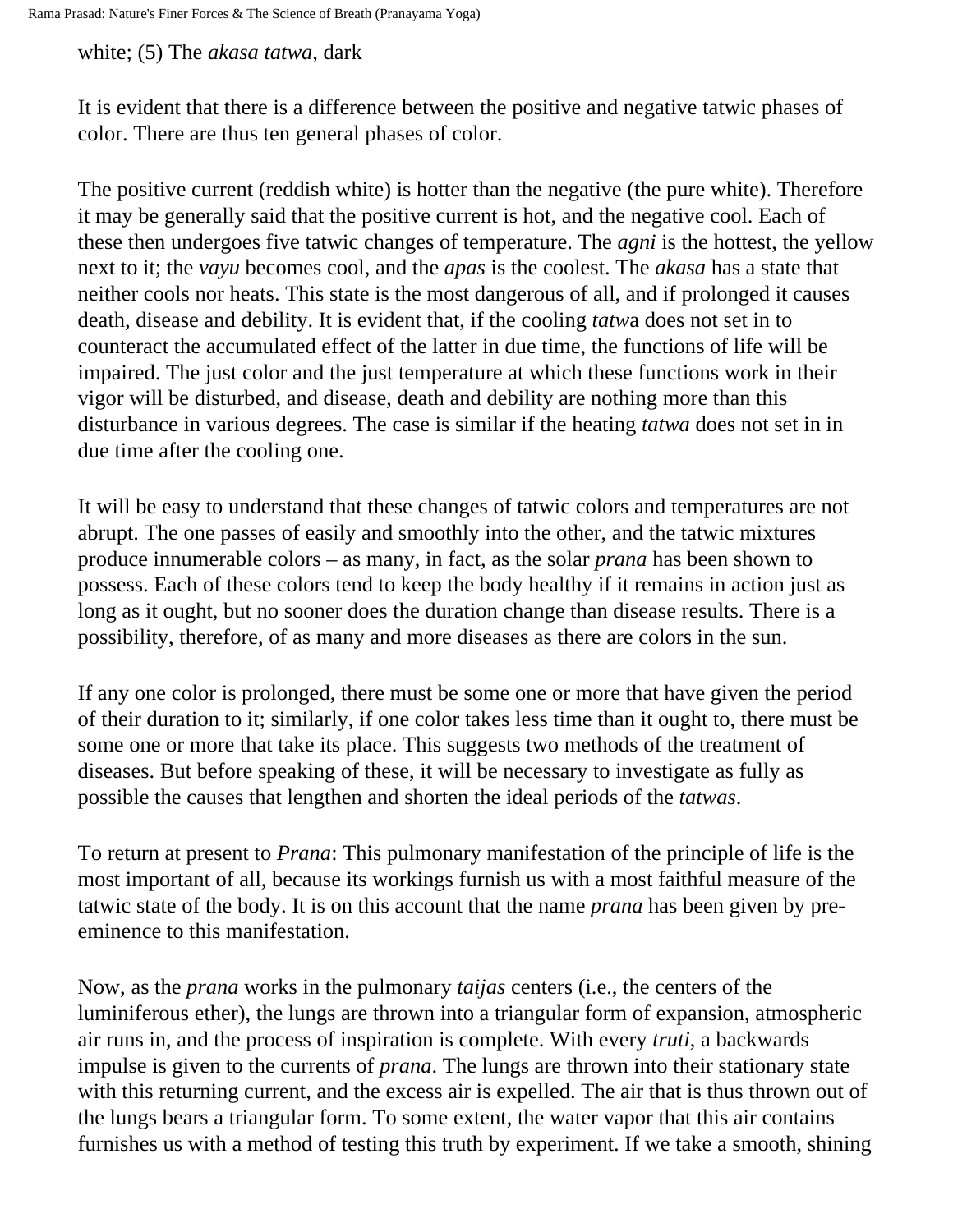looking glass, put it under the nose, and breath steadily upon its cool surface, the water vapor of the air will be condensed, and it will be seen that this bears a particular figure. In the case of pure *agni*, this figure will be a triangle. Let another person look steadily at the looking glass because the impression passes off rather quickly.

With the course of the other *tatwas* the lungs are thrown into their respective shapes, and the looking glass gives us the same figures. Thus, in *apas* we have the semi-moon, in *vayu* the sphere, and in *prithivi* the quadrangle. With the composition of these *tatwas* we may have other figures: oblongs, squares, spheroids, and so on.

It may also be mentioned that the luminiferous ether carries the materials drawn from the atmospheric air to the centers of the luminiferous ether, and thence to every part of the body. The other ethers also carry these materials to their respective centers. It is not necessary to trace the working of the other manifestations one by one. It may, however, be said that although all the five *tatwas* work in all the five manifestations, each of these manifestations is sacred to one of these tatwas. Thus in *prana* the *vayu tatwa* prevails, in s*amana* the *agni*, in *apana* the *prithivi*, in *vyana* the *apas*, in *udana* the *akasa*. I may remind the reader that the general color of *prana* is white, and this will show how the *apas tatwa* prevails in *Vyana*. The darkness of *akasa* is the darkness of death, etc., caused by the manifestation of *udana*.

During life these ten changes are always taking place at the intervals of about 26 minutes each. In waking, in sleep, or in dream, these changes never cease. It is only in the two *susumnas* or the *akasa* that these changes become potential for a moment, because it is from these that these tatwic manifestations show themselves on the plane of the body. If this moment is prolonged, the forces of *prana* remain potential, and in death the *prana* is thus in the potential state. When those causes that tended to lengthen the period of i, and thus cause death, are removed, this individual *prana* passes out of the potential into the actual, positive, or negative state as the case may be. It will energize matter, and will develop it into the shape towards which its accumulated potentialities tend.

Something may now be said about the work of the sensuous and active organs.

It may be generally said that all work is tatwic motion. This work is capable of being carried on during the waking state, and not in sleep or dream. These ten organs have ten general colors, generally thus:

Sensuous Organs: (1) Eye, *agni*, red; (2) Ear, *akasa*, dark; (3) Nose, *prithivi*, yellow; (4) Tongue (taste), *apas*, white; (5) Skin, *vayu*, blue;

Active Organs: (1) Hand, *vayu*, blue; (2) Foot, i, yellow; (3) Tongue (speech), *apas*, white; (4) Anus, *akasa*, dark; (5) Genitals, i, red.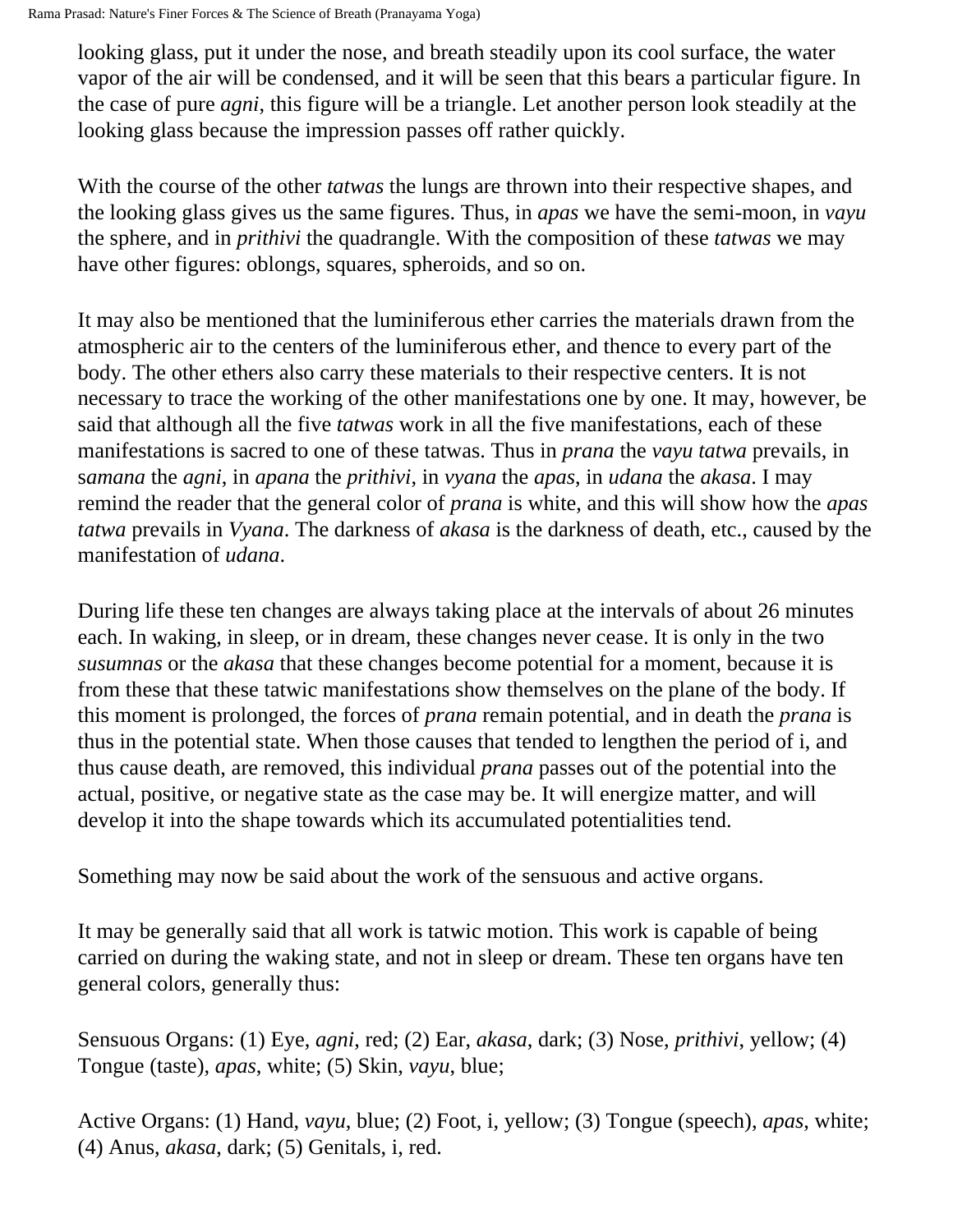Although these are the generally prevalent tatwas in these various centers, all the other *tatwas* exist in a subordinate position. Thus in the eye we have a reddish yellow, reddish white, reddish dark, reddish blue, and similarly in the other organs. This division into five of each of these colors is only general; in reality there is an almost innumerable variation of colors in each of these.

With every act of every one of these ten organs, the organ specially and the whole body generally assumes a different color, the color of that particular tatwic motion which constitutes that act.

All these changes of *Prana* constitute the sum total of our worldly experience. Furnished with this apparatus, *prana* begins its human pilgrimage, in company with a mind, which is evolved only to the extent of connecting the "I am" of the *ahankara* or *vijnana*, the fourth principle from below, with these manifestations of *prana*. Time imprints upon it all the innumerable colors of the universe. The visual, the tangible, the gustatory, the auditory, and the olfactory appearances in all their variety gather into *prana* just as our daily experience carries many messages at one and the same time. In the same way do the appearances of the active organs, and the five remaining general functions of the body, gather up in this *prana* to manifest themselves in due time.

A few illustrations will render all this clear:

#### **Sexual Relations ~**

The generative *agni tatwa* of the male is positive, and that of the female is negative. The former is hotter, harsher, and more restless than the latter; the latter is cooler, smoother, and calmer than the former. These two currents tend to run into each other, and a feeling of satisfaction is the result if the two currents are allowed to take their course; if not, a feeling of uneasiness is the result. The genesis of these feelings will be my subject under the head of the *manomaya kosha* (mental principle). Here I shall only speak of the coloration of *prana* by the action or inaction of this organ. The positive *agni* tends to run into the negative, and vice versa. If it is not allowed to do so, the repeated impulses of this *tatwa* turn upon themselves, the center gains strength, and every day the whole *prana* is colored deeper and deeper red. The centers of the *agni tatwa* all over the body become stronger in their action, while all the others contract a general tinge of the red. The eyes and the stomach become stronger. This, however, is the case only within certain limits and under certain circumstances. If the *agni* gains too much strength, all the other centers of the remaining tatwas become vitiated in their action by an over-coloration of *agni*, and disease and debility result. If, however, man indulges in this luxury more often than he should, and in more than one place, the male *prana* gets colored by the female *agni*, and vice versa. This tends to weaken all the centers of this *tatwa*, and gives a feminine color to the whole *prana*. The stomach becomes cooled down, the eyes grow weak, and virile manly power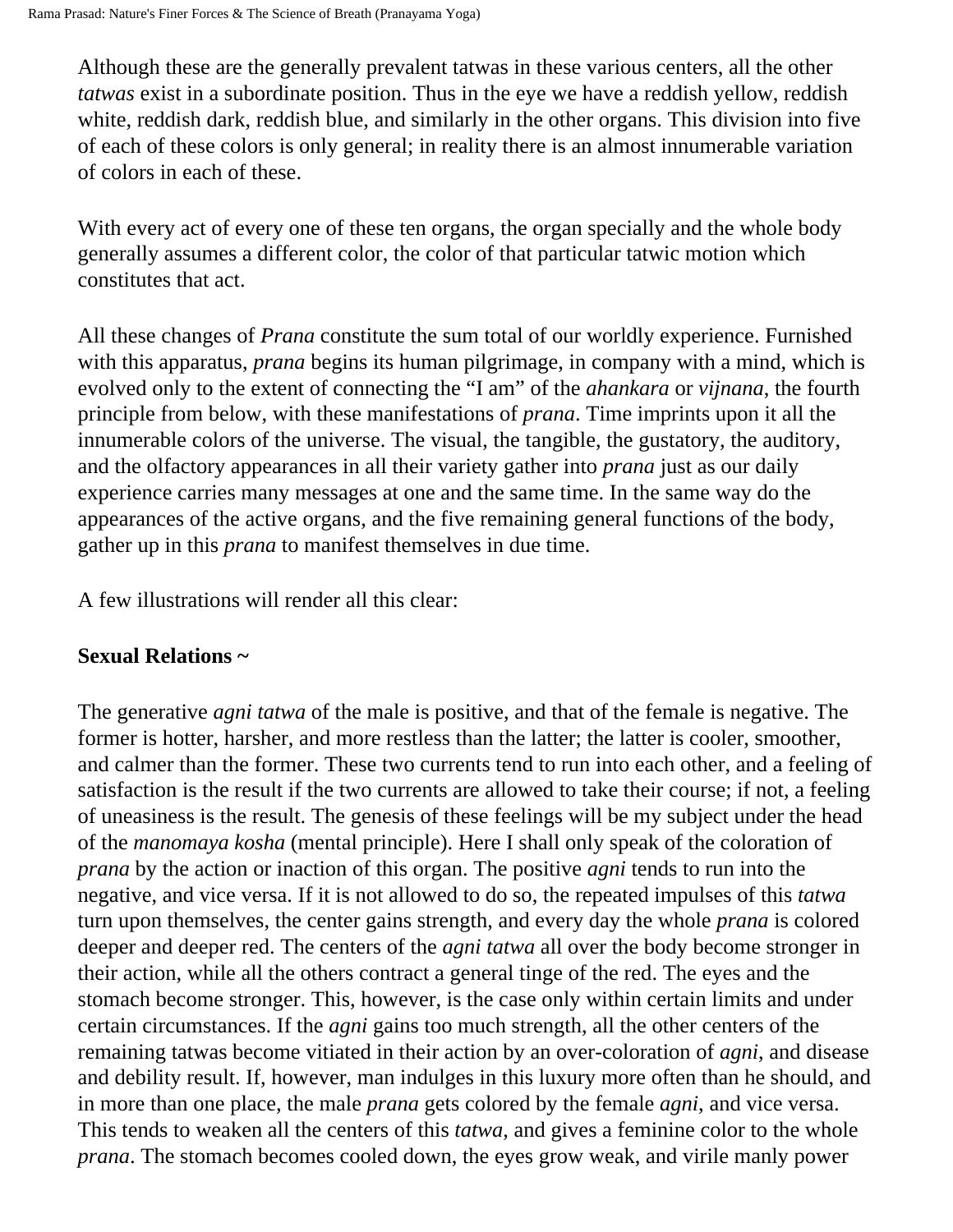departs. If, however, more than one individual female *agni* takes possession of the male *prana*, and vice versa, the general antagonistic *tatwa* becomes deeper and stronger. The whole *prana* is vitiated to a greater extent, greater debility is the result, and spermatorrhea, impotence, and other such antagonistic colors take possession of the *prana*. Besides, the separate individualities of the male or female *agni* that has taken possession of any one *prana* will tend to repel each other.

### **Walking ~**

Suppose now that a man is given to walking. The *prithivi tatwa* of the feet gains strength, and the yellow color pervades the whole *prana*. The centers of the *prithivi* all over the body begin to work more briskly; *agni* receives a mild and wholesome addition to its power, the whole system tends towards healthy equilibrium, neither too hot, nor too cold, and a general feeling of satisfaction accompanied with vigor, playfulness, and a relish of enjoyment is the result.

#### **Speech ~**

Let me take one more illustration from the operation of *Vak* (speech), and I shall be done with the organs of action. The power (*Sakti*) of speech (*Vak, saraswati*) is one of the most important goddesses of the Hindu pantheon. The *apas tatwa* is the chief ingredient of *prana* that goes towards the formation of this organ. Therefore the color of the goddess is said to be white. The vocal chord with the larynx in front form the *vina* (musical instrument) of the goddess.

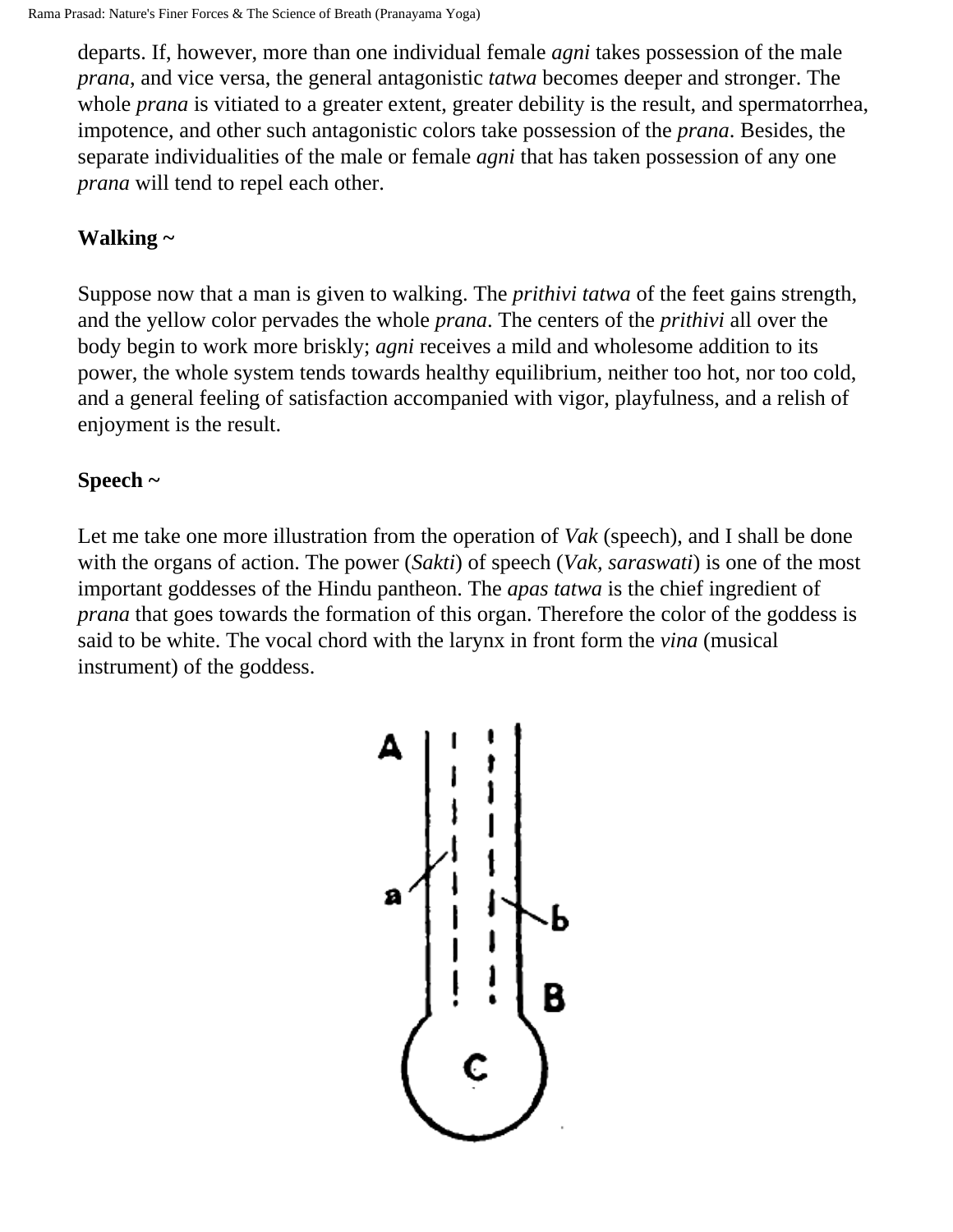In the above figure of the vocal apparatus, AB is the thyroid, a broad cartilage forming the projection of the throat, and much more prominent in men than in women. Below this is the annular cartilage C, the crecoid. Behind this, or we may say on this, are stretched the chord a and b.

Atmospheric air passing over these chords in the act of breathing sets these chords in vibration, and sound is the result. Ordinarily these chords are too loose to give any sound. The *apas tatwa*, the milk-white goddess of speech, performs the all-important function of making these chords tense. As the semi-lunar current of the apas tatwa passes along the muscles of these chords, they are as it were shriveled up and curves are formed in the chords; they become tighter.

The depth of these curves depends upon the strength of the *apas* current. The deeper these curves, the tenser are the chords. The thyroid serves to vary the intensity of the voice thus produced. The thyroid serves to vary the intensity of the voice thus produced. This will do here, and it is enough to show that the real motive power in the production of voice is the *apas tatwa* or *Prana*. As will be easily understood, there are certain ethereal conditions of the external world that excite the centers of the *apas tatwa*; the current passes along the vocal chords, they are made tense, and sound is produced. But the excitement of these centers also comes from the soul through the mind. The use of this sound in the course of evolution as the vehicle of thought is the marriage of *Brahma* (the *Vijana mayakosha*, the soul) with *Saraswati*, the power of speech as located in man.

The *apas tatwa* of the vocal apparatus, although it is the chief motive power in the production of sound, is modified according to the circumstance by the composition of the other tatwas in various degrees. As far as human ken reaches, about 49 of these variations have been recorded under the name of *swara*. First, there are seven general notes. These may be positive and negative (*tivra* and *komala*), and then each of these may have three subdivisions. These notes are then composed into eight *raga*, and each *raga* has several *ragini*. The simple *ragini* may then be compounded into others, and each *ragini* may have a good many arrangements of notes. The variations of sound thus become almost innumerable. All these variations are caused by the varying tensions of the vocal chords, the *Vina* of *Saraswati*, and the tensions vary by the varying strength of the *apas* current, caused by the superposition of the other *tatwas*.

Each variation of sound has a color of its own that affects the whole *prana* in its own way; the tatwic effect of all these sounds is noted in books of music. Various diseases may be cured, and good or bad tendencies imprinted on the *prana* by the power of sound. *Saraswati* is an all-powerful goddess, and controls our *prana* for good or evil as the case may be. If a song or note is colored by the *agni tatwa*, the sound colors the *prana* red, and similarly the *vayu*, the *apas*, the *akasa*, and the *prithivi*, blue, white, dark, and yellow. The red colored song causes heat; it may cause anger, sleep, digestion, and redness of color. The *akasa* colored song causes fear, forgetfulness, etc. Songs may similarly give our *prana*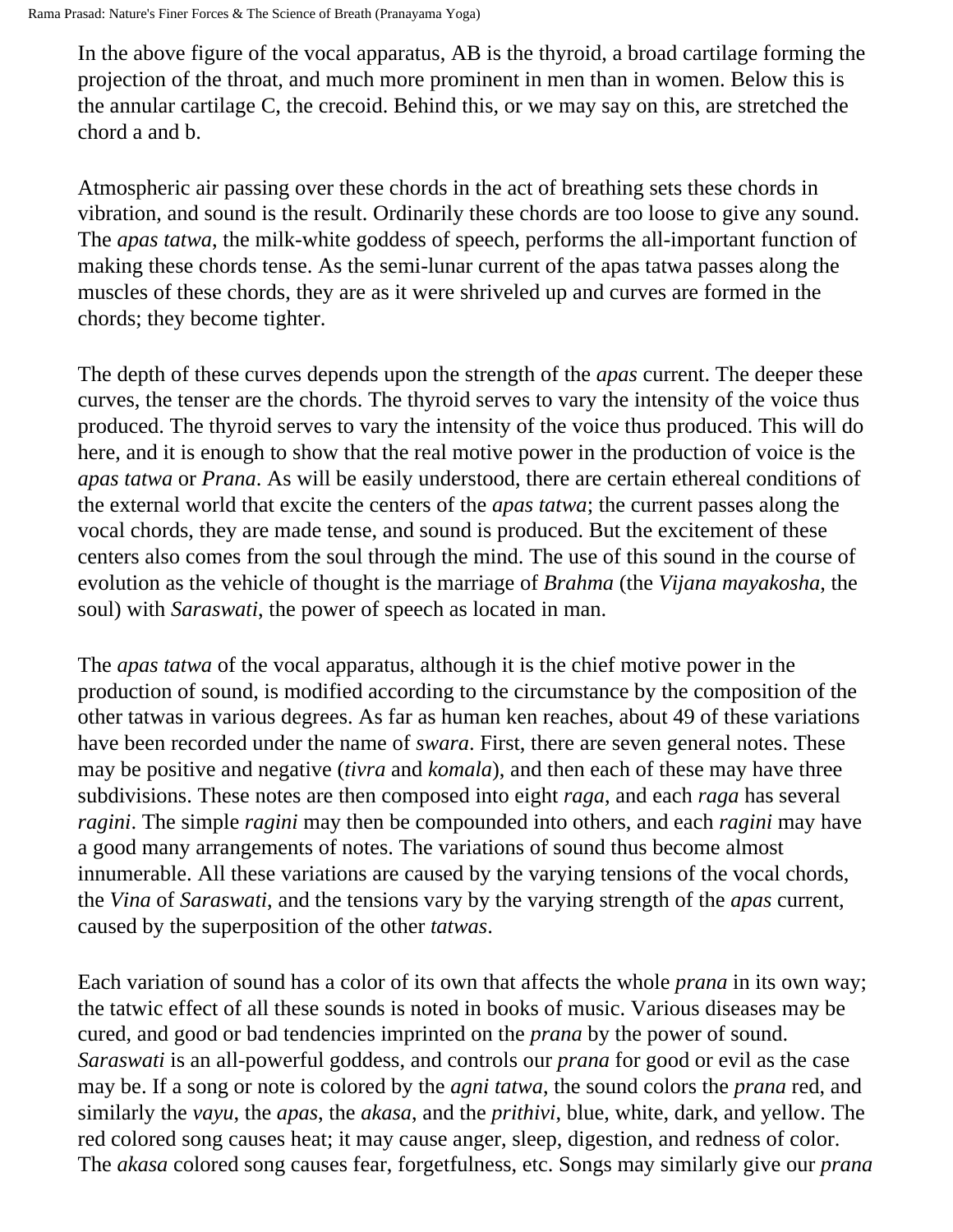the color of love, enmity, adoration, morality, or immorality, as the case may be.

Let us turn to another key. If the words we utter bear the color of the *agni tatwa* – anger, love, lust – our *prana* is colored red, and this redness turns upon ourselves. It may burn up our substance, and we may look lean and lank and have 10,000 other diseases. Terrible retribution of angry words! If our words are full of divine love and adoration, kindness and morality, words that give pleasure and satisfaction to whoever hears them – the colors of the *prithivi* and the *apas* – we become loving and beloved, adoring and adored, kind and moral, pleasing and pleased, satisfying and ever satisfied. The discipline of speech itself – the *satya* of Patanjali – is thus one of the highest practices of *Yoga*.

Sensuous impressions color the prana in a similar way. If we are given to too much of sightseeing, to the hearing of pleasant sounds, to the smelling of dainty smells, etc., the colors of these *tatwas* will be overly strengthened, and will gain a mastery over our *prana*. If we are too fond of seeing beautiful women, hearing the music of their voices, heaven help us, for the least and most general effect will be that our *pranas* will receive the feminine coloration. If it were only for the love of women, man should avoid this over-indulgence, for feminine qualities in men do not obtain favor in the eyes of women.

These illustrations are sufficient to explain how the tatwic colors of external nature gather up in *prana*. It may be necessary to say that no new colors enter into the formation of *prana*. All the colors of the universe are present there already, just as they are in the sun, the prototype of *prana*. The coloration I have spoken of is only the strengthening of this particular color to an extent that throws the others in shade. It is this disturbance of balance that in the first place causes the variety of human *prana*, and in the second those innumerable diseases to which flesh is heir.

From this point it is evident that every action of man gives his *prana* a separate color, and the color affects the gross body in turn. But when, at what time, does the particular tatwic color affect the body? Ordinarily it is under similar tatwic conditions of the external universe. This means that if the *agni tatwa* has gained strength in any *prana* at any one particular division of time, the strength will show itself when that particular division of time recurs again. Before attempting a solution of this problem, it is necessary to understand the following truths:

The sun is the chief life-giver of every organism in the system. The moment that a new organism has come into existence, the sun changes his capacity in relation to that organism. He now becomes the sustainer of positive life in that organism. Along with this the moon begins to influence the organism in her own way. She becomes the sustainer of negative life. The planets each establish their own currents in the organism. For the sake of simplicity, I have as yet spoken only of the sun and moon, the respective lords of the positive and negative currents of the right and left halves of the body, of the brain and the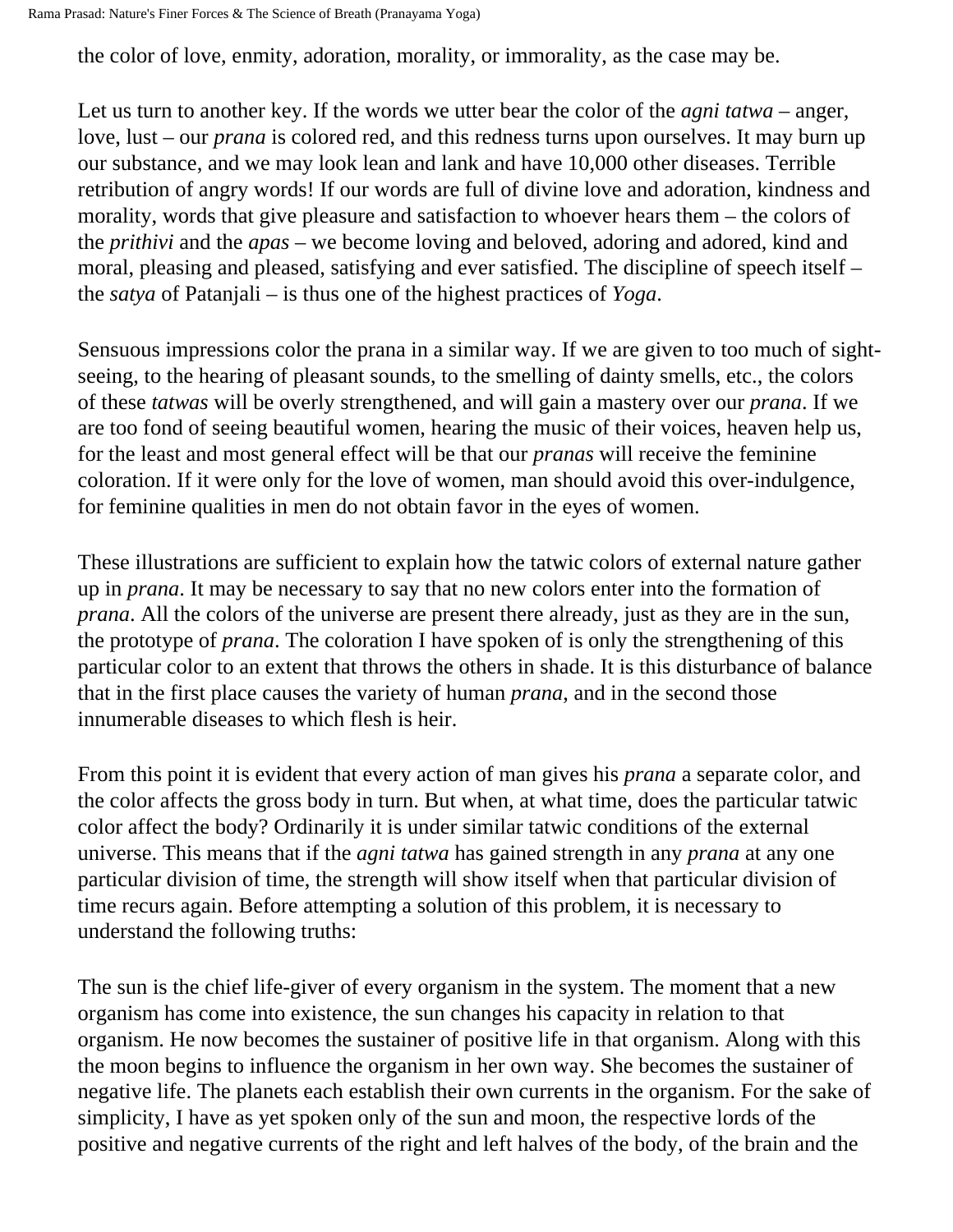heart, of the nerves and the blood vessels. These are the two chief sources of life, but it must be remembered that the planets exercise a modifying influence over these currents. The real tatwic condition of any moment is determined by all the seven planets, just like the sun and the moon. Each planet, after determining the general tatwic condition of the moment, goes to introduce changes in the organism born at that moment. These changes correspond with the manifestation of that color of *prana* that rose at that time. Thus, suppose the red color has entered *prana* when the moon is in the second degree of the sign of Libra. If there is no disturbing influence of any other luminary, the red color will manifest itself whenever the moon is in the same position; in the other case, when the disturbing influence is removed. It may show itself in a month, or it may be postponed for ages. It is very difficult to determine the time when an act will have its effect. It depends a good deal upon the strength of the impression. The strength of the impression may be divided into ten degrees, although some writers have gone further.

(1) Momentary: This degree of strength has its effect then and there;

(2) 30 degrees strength: In this case the effect will show itself when each planet is in the same sign as at the time of the impression;

(3) 15 degrees strength: *Hora*; (4) 10 degrees strength: *Dreskana*; (5) 200 degrees strength: *Navaansha*; (6) 150 degrees strength: *Dwadasansa*; (7) 60 or 1 degree strength: *Trinsansa*; (8) 1" strength: *Kala*; (9) 1''' strength: *Vipala*; (10) 1'''' strength: *Truti*.

Suppose in any *prana*, on account of any action, the *agni tatwa* obtains the strongest possible prevalence consistent with the preservation of the body, the *tatwa* will begin to have its effect then and there until it has exhausted itself to a certain extent. It will then become latent and show itself when at any time the same planets sit in the same mansions. Examples will illustrate better. Suppose the following advancement of the planets at any moment denotes the tatwic condition when any given color has entered the *prana*:

The 3rd of April, Tuesday ~

| Planet      |    |    |    | Sign Degree Minute Second |
|-------------|----|----|----|---------------------------|
| Sun         | 11 | 22 | 52 | 55                        |
| Moon        | 8  | 16 | 5  |                           |
| Mercury     | 10 | 25 | 42 | 27                        |
| Venus       | 11 | 26 | 35 | 17                        |
| <b>Mars</b> |    | 28 | 1  | 40                        |
| Jupiter     |    | 15 | 41 | 53                        |
| Saturn      | 3  |    | 33 | 30                        |
|             |    |    |    |                           |

It is at this time, we suppose, that the act above referred to is committed. The present effect will pass off with the two hours' lunar current that may be passing at that time. Then it will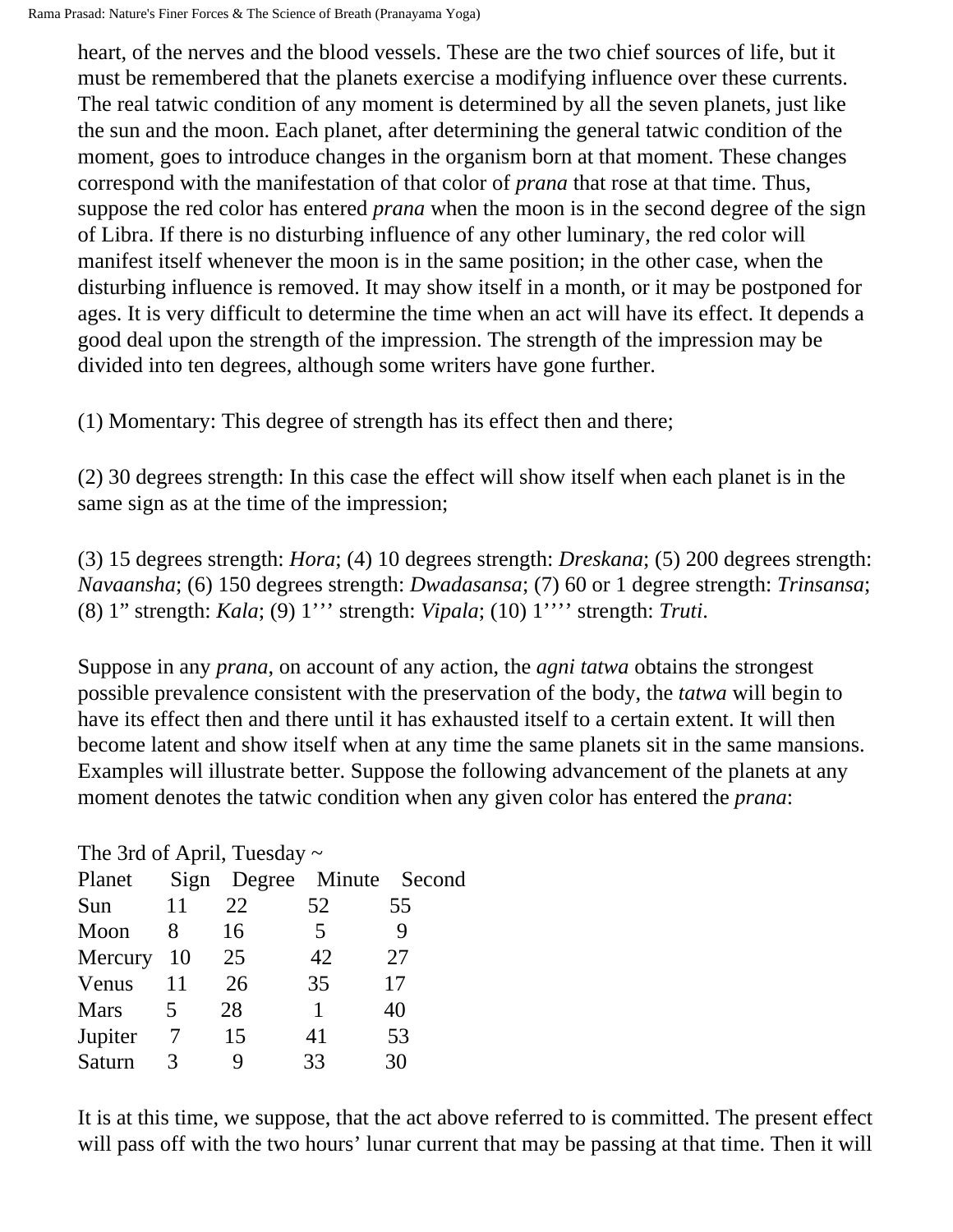Rama Prasad: Nature's Finer Forces & The Science of Breath (Pranayama Yoga)

become latent, and remain so till the time when these planets are in the same position again. As has been seen, these positions might be nine or more in number.

As soon as the exact time passes of when a color has obtained predominance in prana, the effect thereof on the gross body becomes latent. It shows itself again in a general way when the stars sit in the same mansions. Some of the strength is worn off at this time, and the force becomes latent to show itself in greater minuteness when at any time the halfmansions coincide, and so on with the remaining parts noticed above. There may be any number of times when there is only an approach to coincidence, and then the effect will tend to show itself, though at that time it will remain only a tendency.

These observation, although necessarily very meager, tend to show that the impression produced upon *prana* by any act, however insignificant, really takes ages to pass off, when the stars coincide in position to a degree with that when the act was committed. Therefore, a knowledge of astronomy is highly essential in occult Vedic religion. The following observation may, however, render the above a little more intelligible.

As often remarked, the *prana mayokosha* is an exact picture of the Terrestrial *Prana*. The periodical currents of the finer forces of nature that are in the earth pass according to the same laws in the principle of life; just like the Zodiac, the *prana mayakosha* is subdivided into mansions, etc. The northern and southern inclinations of the axis give us a heart and a brain. Each of these has 12 ramifications branching off from it; these are the 12 signs of the Zodiac. The daily rotation than gives us the 31 chakras spoken of previously. There is the positive semi-mansion and the negative semi-mansion. Then we have the one-third, the one-ninth, the one-twelfth, and so on to a degree, or the divisions and subdivisions thereof. Each *chakra*, both diurnal and annual, is in fact a circle of 360 degrees, just like the great circles of the heavenly spheres. Through the *chakra* a course of seven descriptions of lifecurrents is established:

(1) Solar, (2) lunar, (3) Mars, *agni*, (4) Mercury, *prithivi*, (5) Jupiter, *vayu*, (6) Venus, *apas*, (7) Saturn, *akasa*.

It is quite possible that along the same *chakra* there may be passing all or any one or more of these differing currents at one and the same time. The reader is reminded of the telegraph currents of modern electricity. It is evident that the real state of *prana* is determined by the position of these localized currents. Now if any one or more of these tatwic currents is strengthened by any act of ours, under any position of the currents, it is only when we have to a degree the same position of the currents that the tatwic current will makes it appearance at full strength. There may also be appearances of slight power at various times, but the full strength will never be exhausted until we have the same position of these currents to the minutest division of a degree. This takes ages upon ages, and it is quite impossible that the effect should pass off in the present life. Hence rises the necessity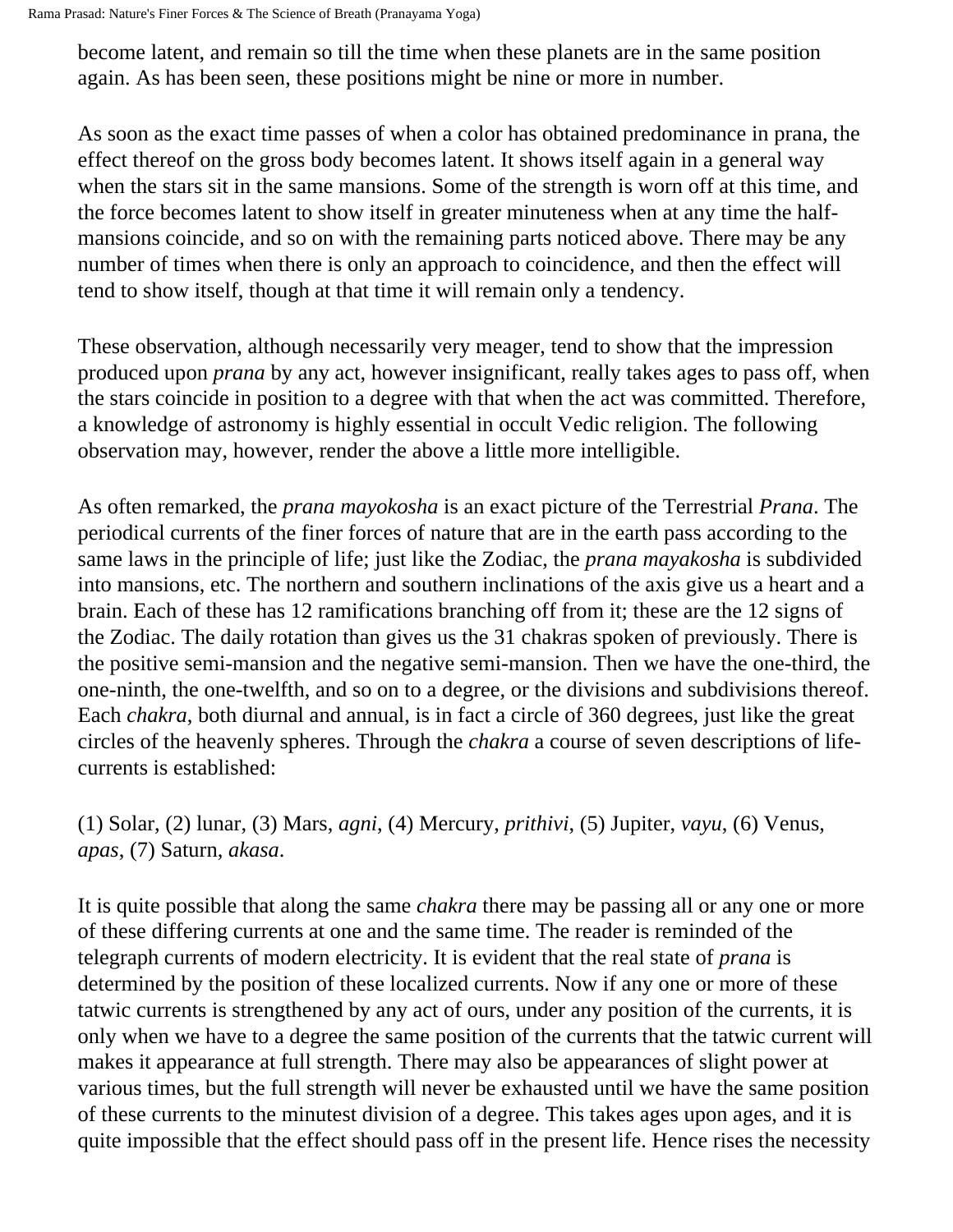of a second life upon this earth.

The accumulated tatwic effects of a life's work give each life a general tinge of its own. This tinge wears off gradually as the component colors pass off or weaken in strength, one by one. When each of the component colors is one by one sufficiently worn off, the general color of a life passes off. The gross body that was given birth to by this particular color ceases to respond to the now generally different colored *prana*. The *prana* does not pass out of the *susumna*. Death is the result.

#### **Death ~**

As already said, the two ordinary forms of death are the positive through the brain, and the negative through the heart. This is death through the *susumna*. In this all the tatwas are potential. Death may also take place through the other nadis. In this case there must always be the prevalence of one or more *tatwas*.

The *prana* goes towards different regions after death, according to the paths through which it passes out of the body. Thus:

(1) The negative *susumna* takes it to the moon; (2) the positive *susumna* takes it to the sun; (3) the *agni* of the other *nadi* takes it to the hill known as *Raurava* (fire); (4) the *apas* of the other *nadi* takes it to the hill known as *Ambarisha*, and so on, the *akasa*, the *vayu*, and the *prithivi* take it to *Andhatanusra*, *Kalasutra*, and *Maha kala* (See *Yoga Sutra*, *pada* 111, Aphorism 26, commentary).

The negative path is the most general one that the *prana* takes. This path takes it to the moon (the *chandraloka*) because the moon is the lord of the negative system, and the negative currents, and the negative *susumna* the heart, which therefore is a continuation of the lunar *prana*. The *prana* that has the general negative color cannot move but along this path, and it is transferred naturally to the reservoirs, the centers of the negative *prana*. Those men in whom the two hours' lunar current is passing more or less regularly take this path.

The *prana* that has lost the intensity of its terrestrial color energizes lunar matter according to its own strength, and thus establishes for itself there a sort of passive life. Here the mind is in a state of dream. The tatwic impressions of gathered up forces pass before it in the same way as they pass before it in our earthly dreams. The only difference is that in that state there is not the superimposed force of indigestion to render the tatwic impressions so strong and sudden as to be terrible. That dreamy state is characterized by extreme calmness. Whatever our mind has in it of the interesting experiences of this world, whatever we have thought, heard, seen or enjoyed, the sense of satisfaction and enjoyment, the bliss and playfulness of the *apas* and the *prithivi tatwa*, the languid sense of love of the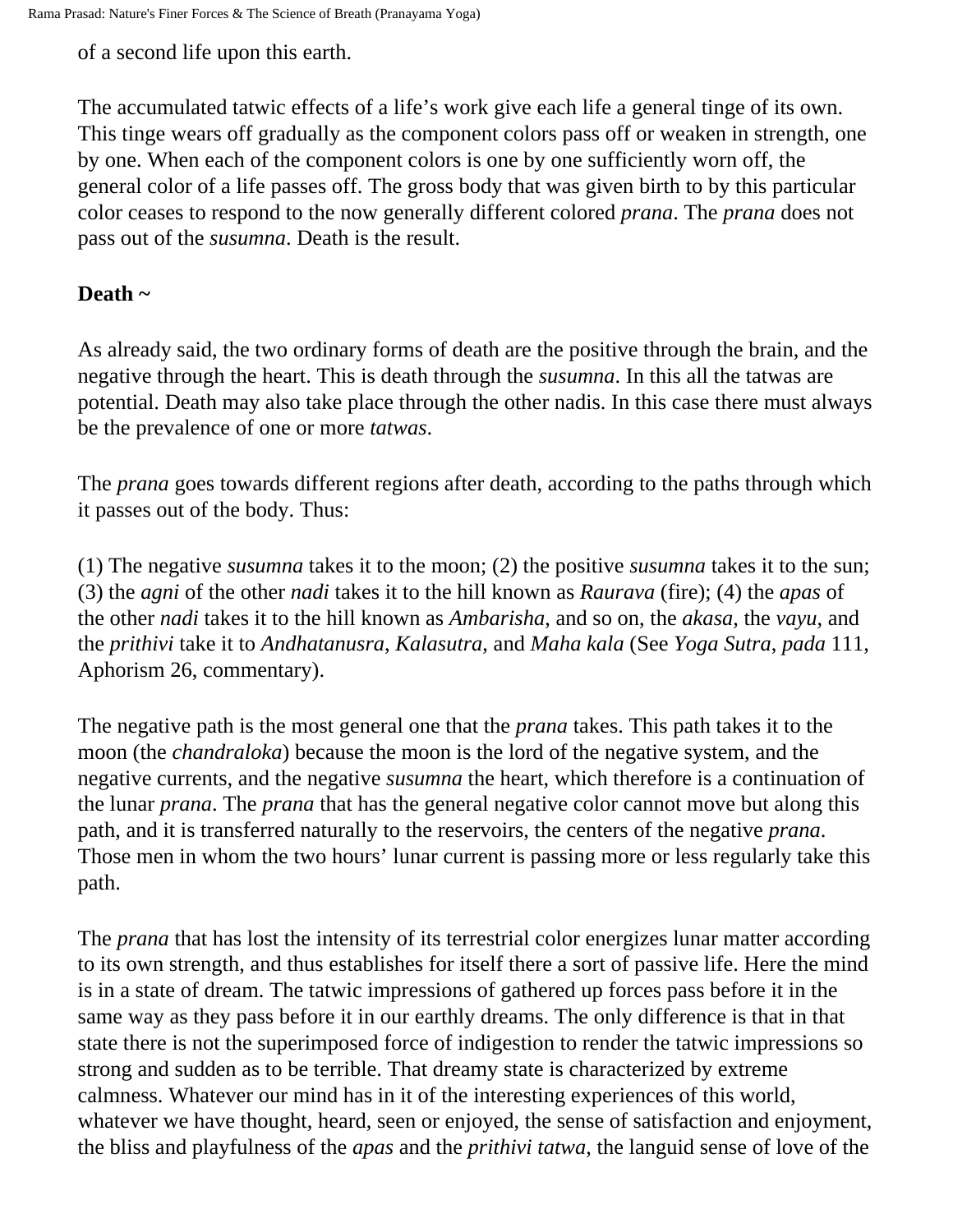*agni*, the agreeable forgetfulness of the *akasa*, all make their appearance one after the other in perfect calm. The painful impressions make no appearance, because the painful arises when any impression forces itself upon the mind that is out of harmony with its surroundings. In this state the mind lives in *Chandraloka*, as will be better understood when I come to speak of the tatwic causes of dreams.

Ages roll on in this state, when the mind has, according to the same general laws that obtain for *prana*, worn out the impressions of a former life. The intense tatwic colors that the ceaseless activity of *prana* had called into existence now fade away, until at last the mind comes upon a chronic level with the *prana*. Both of them have now lost the tinge of a former life. It may be said of *prana* that it has a new appearance, and of the mind that it has a new consciousness. When they are both in this state, both very weak, the accumulated tatwic effects of *prana* begin to show themselves with the return of the stars to the same positions. These draw us back from the lunar to the terrestrial *prana*. At this stage, the mind has no individuality worth taking account of, so that it is drawn by *prana* to wherever its affinities carry it. It comes and joins with those solar rays that bear a similar color, with all those mighty potentialities that show themselves in the future man remaining quite latent. It passes with the rays of the sun according to the ordinary laws of vegetation into grain that bears similar colors. Each grain has a separate individuality, which accounts for its separate individuality from others of its brothers, and in many there may be human potentialities giving it an individuality of its own. The grain or grains produce the virile semen, which assumes the shape of human beings in the wombs of women. This is rebirth.

Similarly do human individualities come back from the five states that are known as hells. These are the states of posthumous existence fixed for those men who enjoy to an excessive and violent degree the various impressions of each of the tatwas. As the tatwic intensity, which disturbs the balance and therefore causes pain, wears off in time, the individual *prana* passes off to the lunar sphere, and thence undergoes the same states that have been described above.

Along the positive path through the *brahmarandhra* pass those *prana* that pass beyond the general effects of Time, and therefore do not return to the earth under ordinary laws. It is Time that brings back *prana* from the moon, when he is even the most general, and the least strong tatwic condition comes into play with the return of identical astral positions; but the sun being the keeper of Time himself, and the strongest factor in the determination of his tatwic condition, it would be impossible for solar Time to affect solar *prana*. Therefore, only that *prana* travels towards the sun in which there is almost no preponderance of any tatwic color. This is the state of the *prana* of *Yogin* alone. By the constant practice of the eight branches of *Yoga*, the prana is purified of any very strongly personifying colors, and since it is evident that on such a *prana* Time can have no effect, under ordinary circumstances, they pass off to the sun. These *prana* have no distinct personifying colors; all of them that go to the sun have almost the same general tinge. But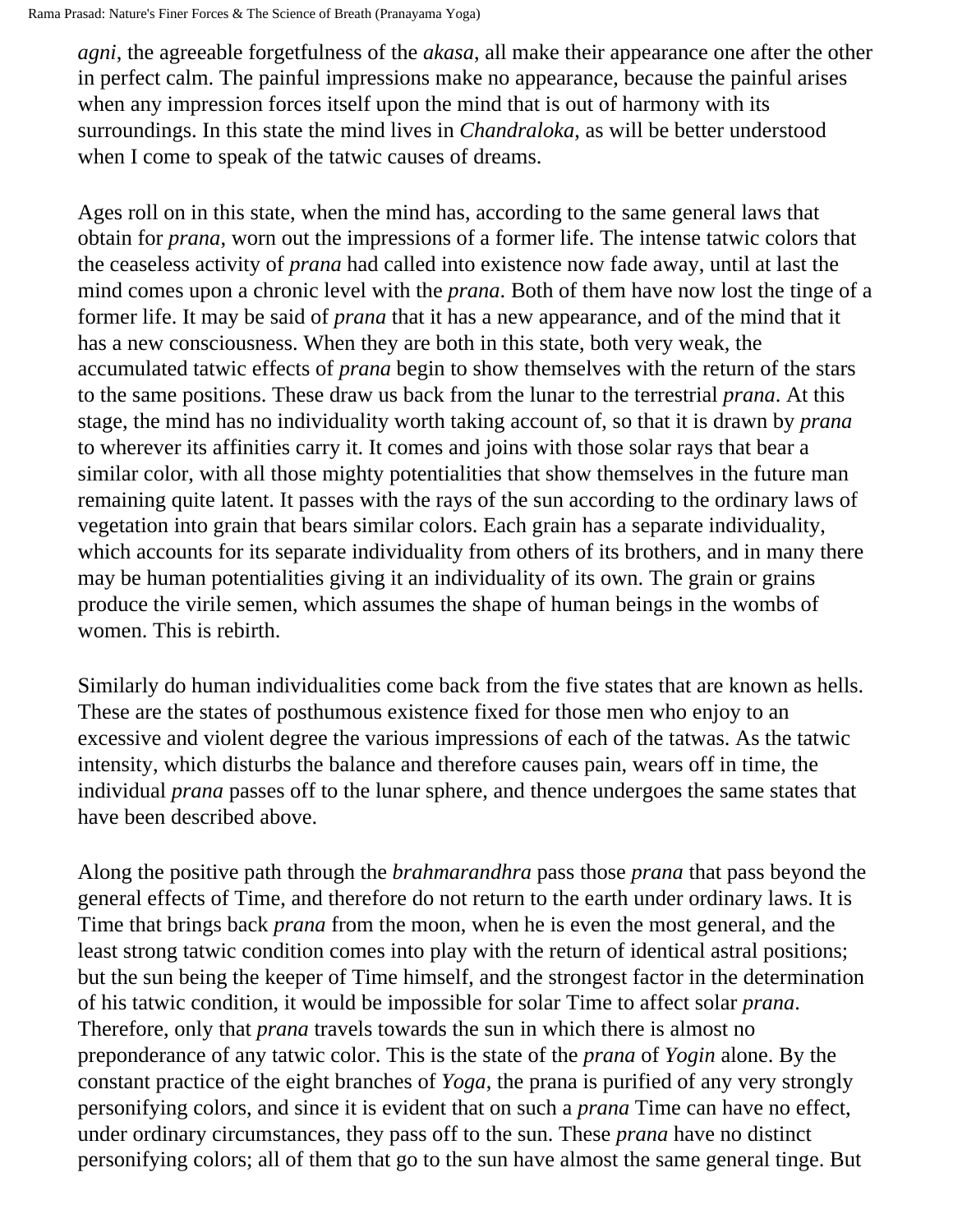their minds are different. They can be distinguished from each other according to the particular branch of science that they have cultivated, or according to the particular and varying methods of mental improvement that they have followed on earth. In this state the mind is not dependent, as in the moon, upon the impressions of *prana*. Constant practice of *Yoga* has rendered it an independent worker, depending only upon the soul, and molding the *prana* to its own shapes, and giving it its own colors. This is a kind of *Moksha*.

Although the sun is the most potent lord of life, and the tatwic condition of *prana* now has no effect upon the prana that has passed to the sun, the planetary currents still have some slight effect upon it, and there are times when this effect is very strong, so that the earthly conditions in which they have previously lived are called back again to their minds. A desire to do the same sort of good they did the world in their previous life takes possession of them, and impelled by this desire they sometimes come back to earth. Snakaracharya has noticed in his commentary of the *Brahmasutra* that Apantaramah, a Vedic *rishi*, thus appeared on earth as Krishna-dwaipayana, about the end of the *Dwapara* and the beginning of the *Kaliyuga*.

# **VI.** *Prana* **(III) ~**

As it is desirable that as much as possible should be known about *Prana*, I give below some quotations on the subject from the *Prasnopnishat*. They will give additional interest to the subject, and present it in a more comprehensive and far more attractive garb.

Six things are to be known about *Prana*, says the *Upanishad*:

"He who knows the birth (1), the coming in (2), the places of manifestation (3), the rule (4), the macrocosmic appearance (5), and the microcosmic appearance of *Prana* becomes immortal by that knowledge."

Practical knowledge of the laws of life, i.e., to live up to them, must naturally end in the passing of the soul out of the shadowy side of life into the original light of the Sun. This means immortality, that is, passing beyond the power of terrestrial death.

But to go on with what the *Upanishad* has to say about the six things to be known about *Prana*:

### **The Birth of** *Prana* **~**

The *Prana* is born from the *Atma*; it is caused in the *atma*, like the shadow in the body.

The human body, or any other organism, becomes the cause of throwing a shade in the ocean of *prana*, as it comes between the sun and the portion of space on the other side of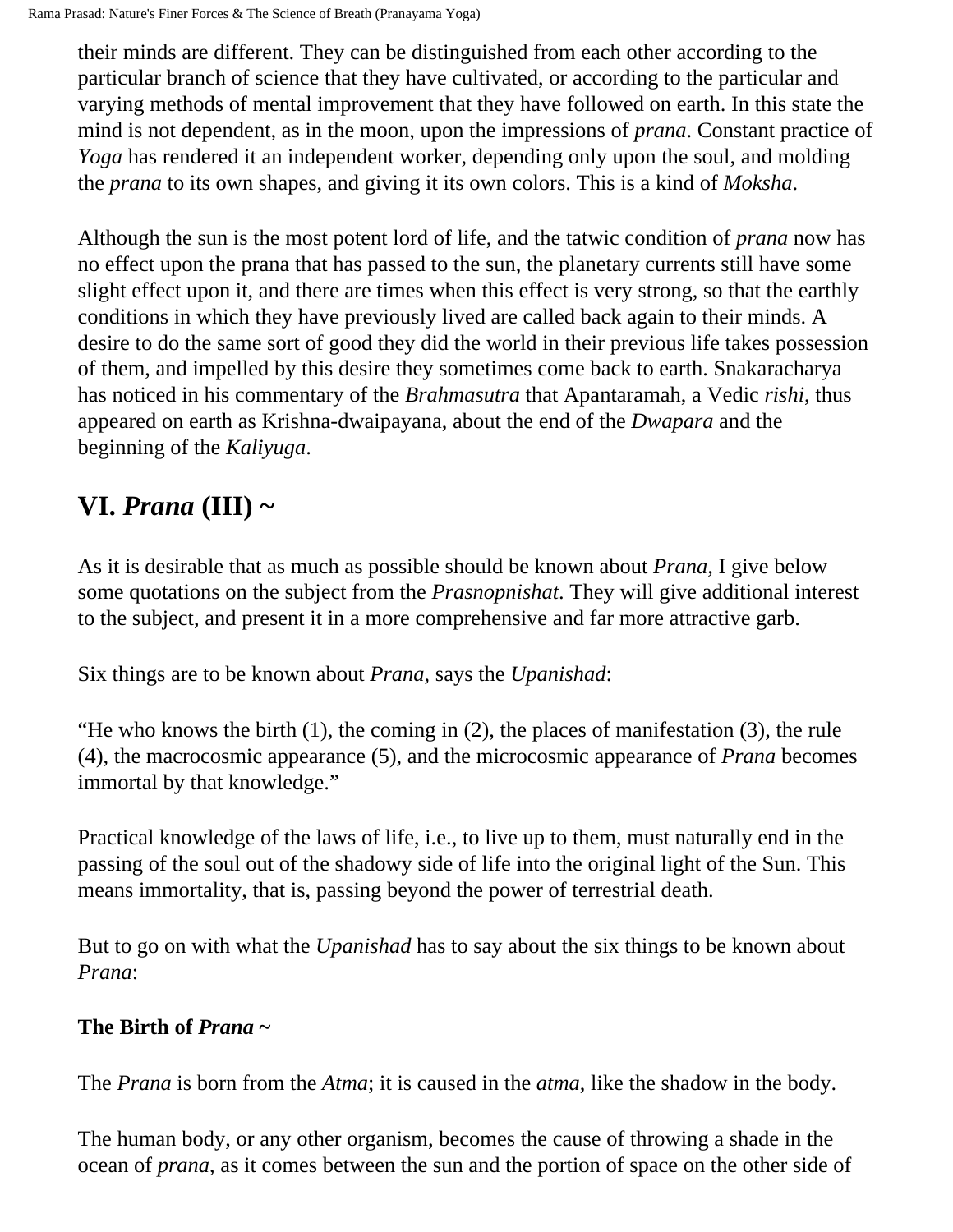the organism. Similarly, the *prana* is thrown as a shade in the macrocosmic soul (*Iswara*) because the macrocosmic mind (*manu*) intervenes. Briefly the *prana* is the shade of *Manu* caused by the light of the Logos, the macrocosmic center. The suns are given birth to in this shade, by the impression of the macrocosmic mental ideas into this shade. These suns, the centers of *Prana*, become in their turn the positive starting point of further development. The manus throwing their shade by the intervention of the suns, give birth in those shades to planets, etc. The suns throwing their shades by the intervention of planets, give birth to moons. Then these different centers begin to act upon the planets, and the sun descends on the planets in the shape of various organisms, man included.

#### **The Macrocosmic Appearance ~**

This *prana* is found in the macrocosm as the ocean of life with the sun for its center. It assumes two phases of existence: (1) the *prana*, the solar, positive life-matter, and (2) the *rayi*, the lunar, negative life-matter. The former is the northern phase and the eastern; the latter is the southern phase and the western. In every Moment of Terrestrial life, we have thus the northern and southern centers of *prana*, the centers from which the southern and northern phases of life-matter take their start at any moment. The eastern and western halves are there too.

At every moment of time – i.e., in every *truti* – there are millions of *truti* – perfect organisms – in space. This might require some explanation. The units of time and space are the same: a *truti*.

Take any one *truti* of time. It is well known that every moment of time the tatwic rays of *prana* go in every direction from every point to every other point. Hence it is clear enough that every *truti* of space is a perfect picture of the whole apparatus of *prana*, with all its centers and sides, and positive and negative relations. To express a good deal in a few words, every *truti* of space is a perfect organism. In the ocean of *Prana* that surrounds the sun there are innumerable such *truti*.

While essentially the same, it is easy to understand that the following items will make a difference in the general color, appearance, and forms of these trutis: (1) distance from the solar center; (2) inclination from the solar axis.

Take the earth for illustration. That zone of solar life, taking into consideration both the distance and the inclination in which the earth moves, gives birth to earth-life. This zone of earth-life is known as the ecliptic. Now every *truti* of space in this ecliptic is a separate individual organism. As the earth moves in her annual course, i.e., as the *truti* of time changes, these permanent *truti* of space change the phases of their life. But their permanency is never impaired. They retain their individuality all the same.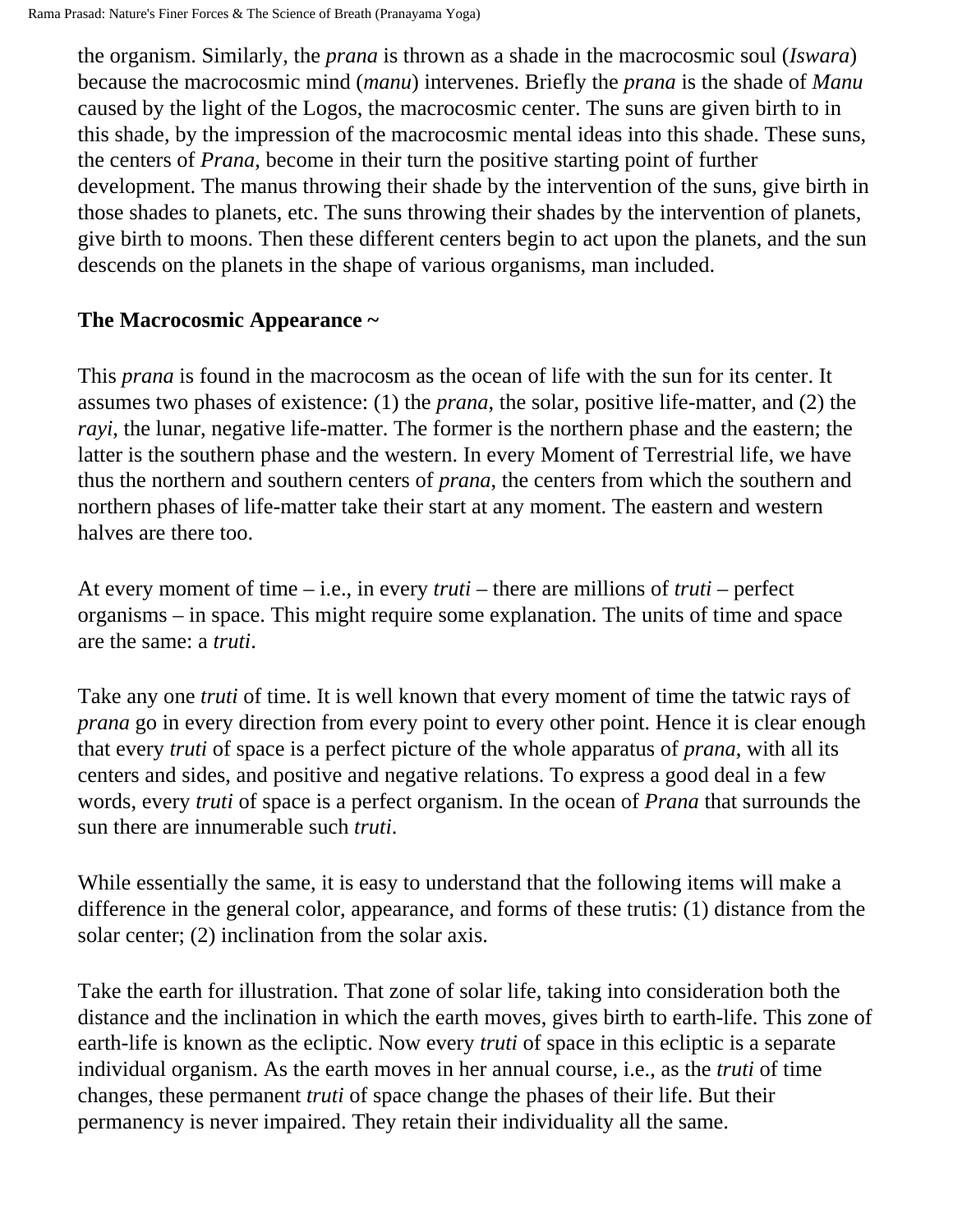Rama Prasad: Nature's Finer Forces & The Science of Breath (Pranayama Yoga)

All the planetary influences reach these trutis always, wherever the planets may be in their journey. The changing distance and inclination is, of course, always causing a change of life-phase.

This *truti* of space, from its permanent position in the ecliptic, while maintaining its connection with all the planets, at the same time sends its tatwic rays to every other quarter of space. They also come to the earth.

It is a condition of earth life that the positive and negative currents, the *prana* and the *rayi*, be equally balanced. Therefore, when the two phases of life matter are equally strong in this ecliptical *truti*, the tatwic rays that come from it to the earth energize gross matter there. The moment that the balance is disturbed by the tatwic influence of the planets, or by some other cause, terrestrial death ensues. This simply means that the tatwic rays of the *truti* that fall on earth cease to energize gross matter, although they do fall there all the same, and although the *truti* is there all the same in its permanent ecliptical abode. In this posthumous state, the human *truti* will energize gross matter in that quarter of space whose laws of relative, negative and positive predominance coincide with that state. Thus, when the negative life matter, the *rayi*, becomes overly strong, the energization of the *truti* is transferred from the earth to the moon. Similarly it may pass to other spheres. When the terrestrial balance is restored again, when this posthumous life has been lived, the energization is transferred to the earth again.

Such is the macrocosmic appearance of *Prana*, with the pictures of all the organisms of the earth.

#### The Coming In Of *Prana* ~

How does this *prana maya kosha* – this *truti* of the macrocosm – come into this body? Briefly, "By actions at whose root lies the mind", says the *Upanishad*. It was explained previously how every action changes the nature of the *prana maya kosha*, and it will be explained in the essay on the "Cosmic Picture Gallery" how these changes are represented in the cosmical counterpart of our life-principle. It is evident that by these actions change is produced in the general relative nature of the *prana* and the *rayi*, which has been spoken of previously. It is hardly necessary to say that the mind – the human free will – lies at the root of those actions that disturb the tatwic balance of the life-principle. Hence, "The *prana* comes into this body by actions, at whose root lies the mind."

#### **The Places of Manifestation ~**

"As the paramount Power appoints its servants, telling, 'Rule such and such villages', so does the *Prana*. It puts its different manifestations in different places. The *apana* (this discharges faces and urine) is in the *Payu* (anus) and the *upastha*. The manifestations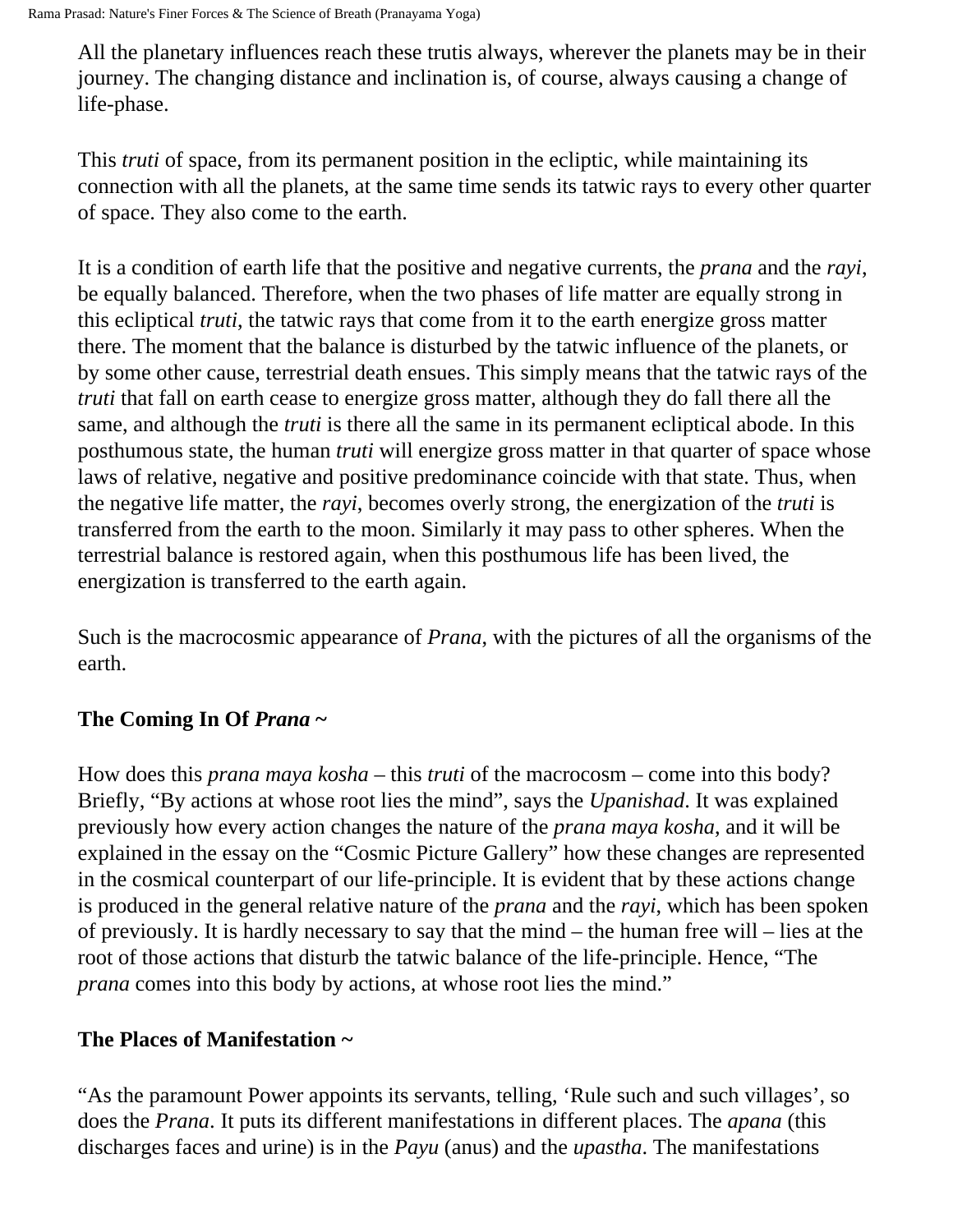known as sight and hearing (*Chakahus* and *Srotra*) are in the eye and ear. The *prana* remains itself, going out of mouth and nose. Between (the places of *prana* and *apana*, about the navel) lives the *Samana*. It is this that carries equally (all over the body) the food (and drink) that is thrown in the fire. Hence are those seven lights (by means of *prana,* light of knowledge is thrown over color, form, sound, etc.)

"In the heart is of course this *atma* (the *pranamaya kosha*) and in it, of course, the other coils. Here there are a hundred and one *nadi*. Of these there are a hundred in each. In each of these branch nadis there are 72,000 other *nadi*. In these moves the *vyana*.

"By one (the *Susumna*) going upward, the udana carries to good worlds by means of goodness, and to bad ones by means of evil; by both to the world of men.

"The sun is, of course, the macrocosmic *prana*; he rises, and thereby helps the eyesight. The Power that is in the earth keeps up the power of *apana*. The *akasa* (the ethereal matter) that is between heaven and earth, helps the *samana*.

"The ethereal life-matter (independent of its being between heaven and earth) which fills macrocosmic space, is *vyana*.

"The *taijas* – the luminfierous ether – is *udana*; hence he whose natural fire is cooled down approaches death.

"Then the man goes toward the second birth; the organs and senses go into the mind; the mind of the man comes to the *Prana* (its manifestations now ceasing). The *prana* is combined with the *taijas*; going with the soul, it carries her to the spheres that are in view."

The different manifestations of *Prana* in the body, and the places where they manifest themselves have been dwelt upon. But other statements of interest appear in this extract. It is said that this *atma*, this *prana maya kosha*, with the other coils of course, is located in the heart. The heart, as has been seen, represents the negative side of life, the rayi. When the positive *prana* impresses itself upon the *rayi* – the heart and the nadis that flow from it – the forms of life and the actions of man come into existence. It is therefore, properly speaking, the reflection in the heart that works in the world, i.e., is the proper lord of the sensuous and active organs of life. If this being of the heart learns not to live here, the sensuous and active organs both lose their life; the connection with the world ceases. The being of the brain that has no immediate connection with the world, except through the heart, now remains in unrestrained purity. This means to say that the soul goes to the *suryaloka* (the Sun).

The next point of interest is the description of the functions of the External *Prana*, which lie at the root of, and help the working of the individualized *prana*. It is said that the Sun is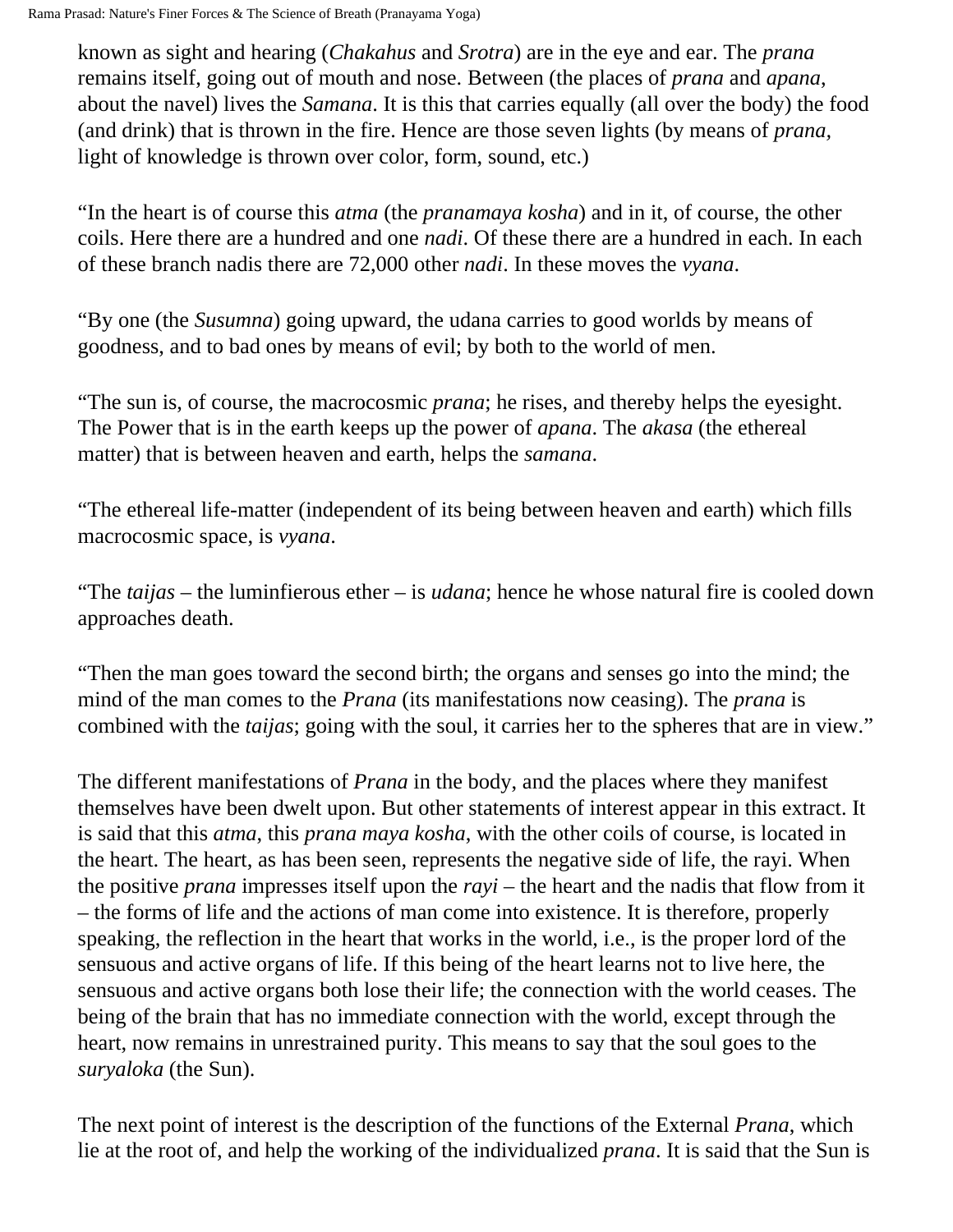the *Prana*. This is evident enough, and has been mentioned man times before this. Here it is meant to say that the most important function of life, inspiration and expiration, the function of which, according to the Science of Breath, is the One Law of existence in the Universe on all the planes of life, is brought into existence and kept in activity by the sun in himself. It is the solar breath that constitutes his existence, and this reflected in man producing matter gives birth to human breath.

The Sun then appears in another phase. He rises, and as he does, he supports the eyes in their natural action.

Similarly, the power that is in the earth sustains the *apana* manifestation of *prana*. It is the power that draws everything towards the earth, says the commentator. In modern language, it is gravity.

Something more might be said here about the *udana* manifestation of *prana*. As everybody knows, there is a phase of microcosmic *prana* that carries everything, names, forms, sight, sounds, and all other sensations, from one place to another. This is otherwise known as the universal *agni*, or the *Tejas* of the text. The localized manifestation of *Prana* is called *udana*, that which carries the life-principle from one place to another. The particular destination is determined by past actions, and this universal agni carries the *prana*, with the soul, to different worlds.

## **VII.** *Prana* (IV)  $\sim$

This *Prana* is then a mighty being, and if its localized manifestations were to work in unison, and with temperance, doing their own duty, but not usurping the time and place of others, there would be but little evil in the world.

But each of these manifestations asserts its sole power over the bewildered human soul. Each of these claims the whole life of man to be its own proper domain:

"The *akasa*, the *vayu*, the *agni*, the *prithivi*, the *apas*, speech, sight and hearing – all of them say clearly that they are the sole monarchs of the human body."

The principal *prana*, he whose manifestations all these are, tells them:

"Be not forgetful; it is I who sustain the human body, dividing myself into five."

If the five manifestations of *Prana* with all their minor subdivisions revolt against him, if each begin to assert its own lordship and cease to work for the general benefit of the lord paramount, the real life, misery makes its sad appearance to harass the poor human soul. "But the manifestation of *prana*, blinded by ignorance," would not "put forth" in the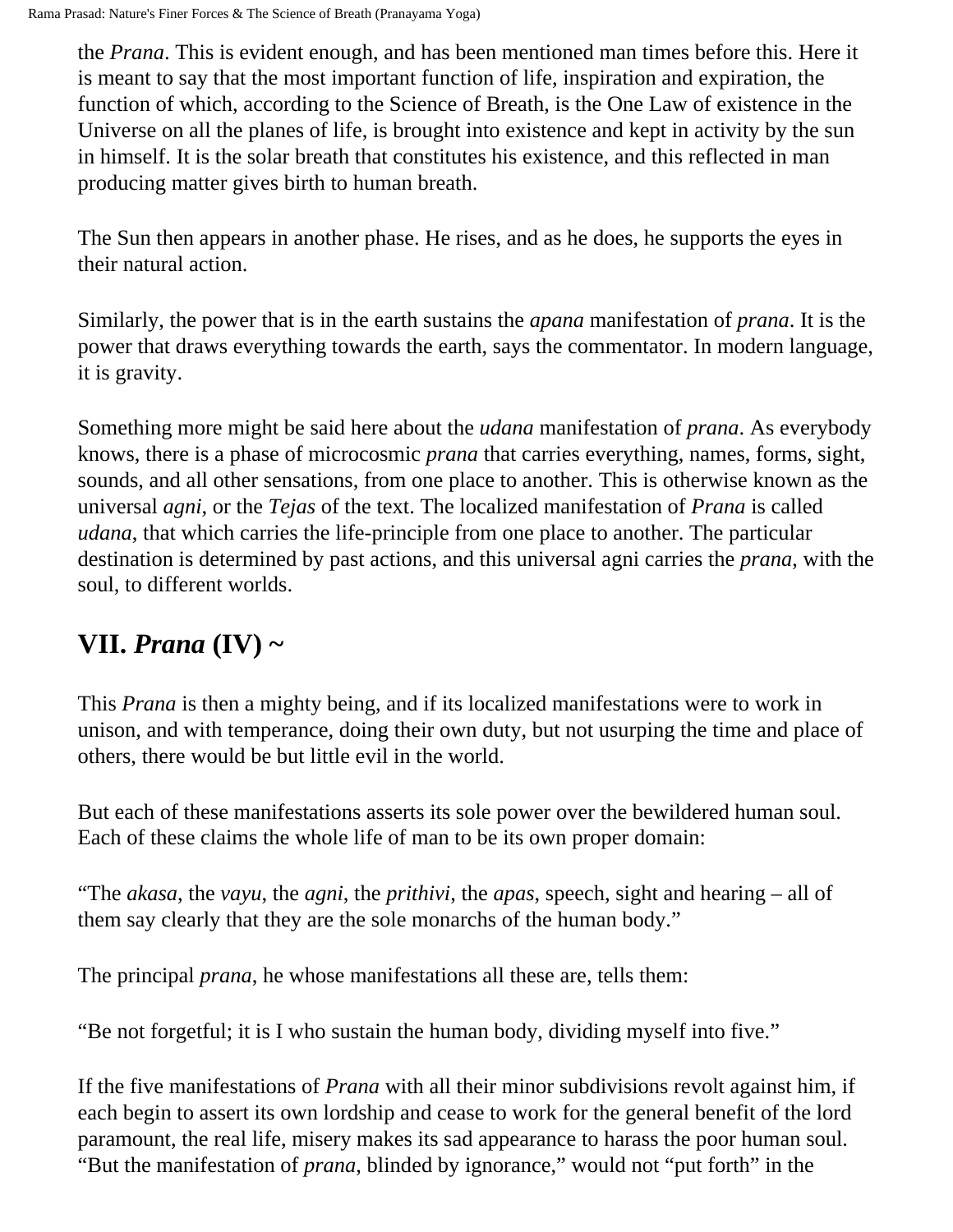admonitions of their lord. "He leaves the body, and as he leaves, all the other minor pranas leave it too; they stay there as he stays." Then their eyes are opened. "As the bees follow the queen bee in every posture, so does *prana*; these, speech, the mind, the eye, the ear, follow him with devotion, and thus praise him."

"He is the *agni*, the cause of heat; he is the sun (the giver of light); he is the cloud, he is the *Indra*, he is the *Vayu*, he is the *prithivi*, he is the *rayi*, and the *deva*, the *sat*, and the *asat*, and he is the immortal.

[*Rayi* and *asat* are the negative, *deva* and *sat* the positive phases of life-matter.]

"Like the spokes in the nave of a wheel, everything is sustained in *prana*: the hymns of the *Rik*, the *Yajur*, and the *Sama Veda*, the sacrifice, the *Kshatriya*, and the *Brahmin*, etc.

"Thou art the Progenitor; thou movest in the womb; thou art born in the shape of the father or the mother; to thee, O *Prana*, that puts up in the body with thy manifestations, these creatures offer presents.

"Thou art the carrier of offerings to the *deva*, thou art the carrier of oblations to the fathers; thou art the action and the power of the senses and other manifestations of life.

"Thou art, O *Prana*, in power the great lord, the *Rudra* [the destroyer] and the Preserver; thou movest in the sky as the sun, thou art the preserver of the light of heaven.

"When thou rainest, these creatures are full of joy because they hope to have plenty of food.

"Thou art *Prana*, pure by nature; thou art the consumer of all oblations, as the *Ekarshi* fire [of the *Atharva*; thou art the preserver of all existence; we are to thee the offerers of food; thou art our father as the Recorder [or, the Life-giver of the Recorder].

"Make healthy that appearance of thine which is located in the speech, the ear, the eye, and that which is stretched towards the mind; do not fly away.

"Whatever exists in the three heavens, all of it is in the power of *prana*. Protect us like a mother her offspring; give us wealth and intellect."

With this I conclude my description of *Prana*, the second principle of the Universe, and the human body. The epithets bestowed upon this mighty being in the above extract will be easy of understanding in the light of all that has gone before. It is now time to trace the working of the universal Tatwic Law of Breath on the next higher pane of life, the mind (*manomayakosha*).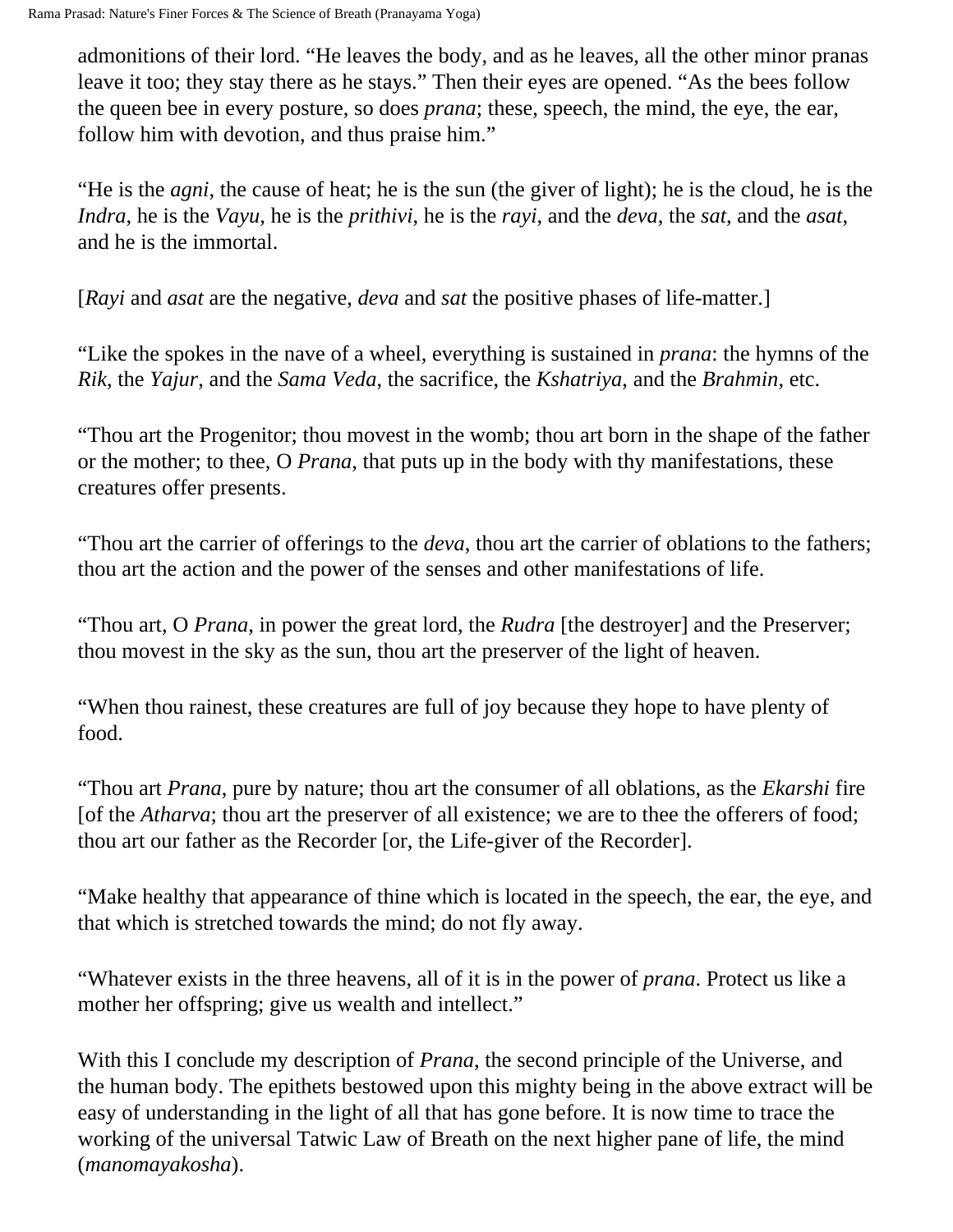## **VIII. The Mind (I) ~**

#### **Introduction~**

No theory of the life of the Universe is at once so simple and so grand as the theory of breath (*Swara*). It is the one universal motion, which makes its appearance in *maya* by virtue of the unseen substratum of the Cosmos, the *parabrahma* of the Vedantins. The most appropriate expression for *Swara* in English is the "current of life". The Indian Science of Breath investigates and formulates the laws, or rather the one Universal Law, according to which this current of life, this motive power of Universal Intelligence, running (as Emerson so beautifully puts it) along the wire of thought, governs evolution and involution and all the phenomena of human life, physiological, mental and spiritual. In the whole length and breadth of this universe there is no phenomenon, great or small, that does not find its most natural, most intelligible, most apposite explanation in the theory of the five modes of manifestation of this universal motion: the five elementary *tatwas*. In the foregoing essays I have tried to explain generally how every physiological phenomenon was governed by the five *tatwas*. The object of the present essay is to briefly run over the various phenomena relating to the third higher body of man – the *manomaya kosha*, the mind – and note how symmetrically and universally the *tatwas* bring about the formation and work of this principle.

#### **Knowledge ~**

It is what is in general language called knowledge that distinguishes the mind from physiological life (*prana*), but it will be seen on a little consideration that different degrees of knowledge might very well be taken as the distinguishing characteristics of the five states of matter, which in man we call the five principles. For what is knowledge but a kind of tatwic motion of breath, elevated into self-consciousness by the presence, in a greater or lesser degree, of the element of *ahankara* (egoism)? His is no doubt the view taken of knowledge by the Vedantic philosopher when he speaks of intelligence as being the motive power, the first cause of the universe. The word *swara* is only a synonym of intelligence, the one manifestation of the One descending into *prakriti*.

"I see something" means, according to our view of knowledge, that my *manomaya kosha* has been put into visual vibration. "I hear" means that my mind is in a state of auditory vibration. "I feel" means that my mind is in a state of tangible vibration. And so on with the other senses. "I love" means that my mind is in a state of amatory vibration (a form of attraction).

The first state, that of the *anandamaya*, is the state of the highest knowledge. There is then but one center, the substratum for the whole infinity of *parabrahma*, and the ethereal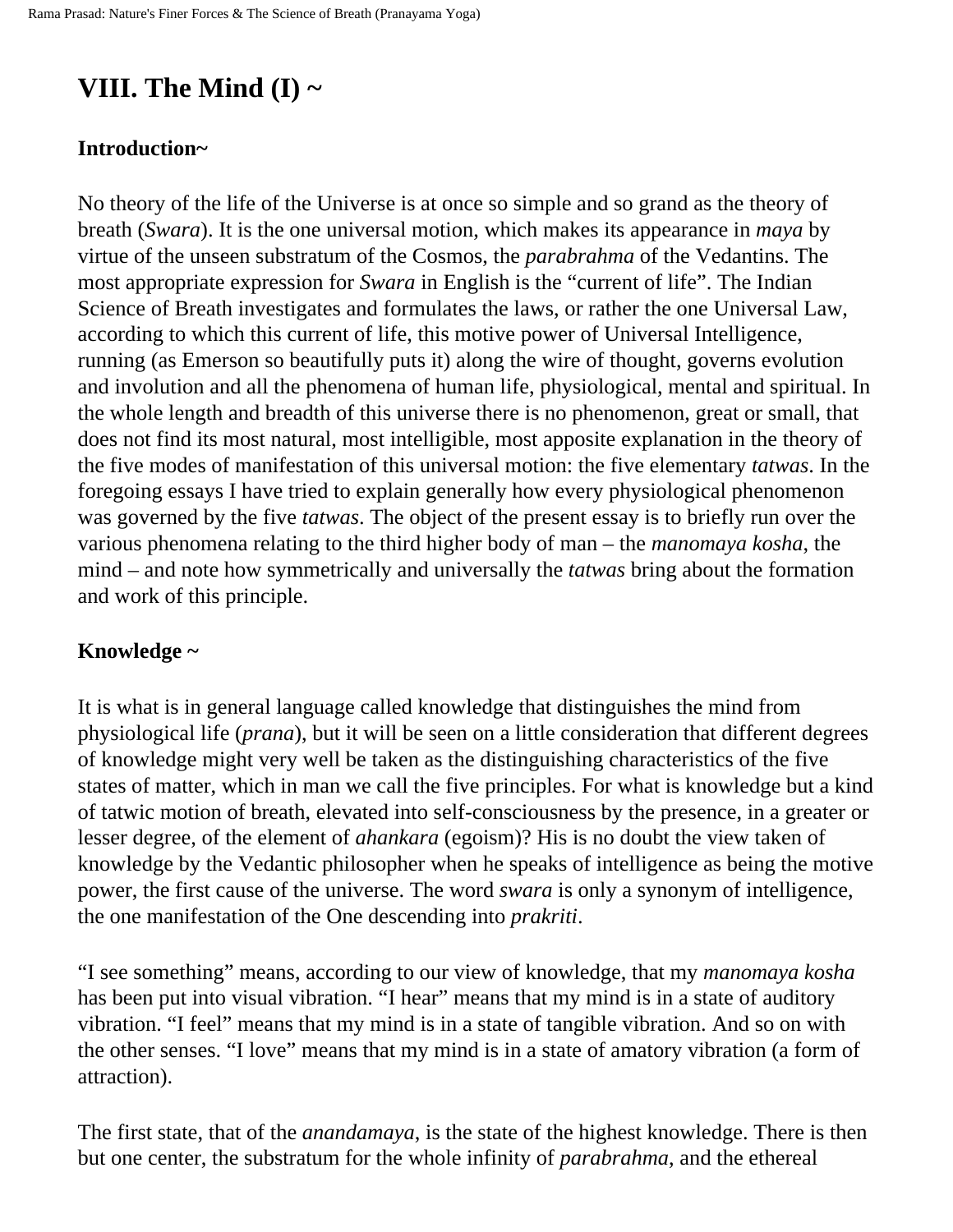vibrations of his breath are one throughout the whole expanse of infinity. There is but one intelligence, but one knowledge. The whole universe with all its potentialities and actualities is a part of that knowledge. This is the highest state of bliss. There is no consciousness of self here, for the I has only a relative existence, and there must be a Thou or a He before there can be an I.

The ego takes form when, in the second plane of existence, more than one minor center comes into existence. It is for this reason that the name *ahankara* has been given to this state of matter. The ethereal impulses of those centers are confined to their own particular domain in space, and they differ in each center. They can, however, affect each other in just the same way as the individualized ethereal impulses of one man are affected by those of others. The tatwic motion of one center of *Brahma* is carried along the same universal lines to the other. Two differing motions are thus found in one center. The stronger impulse is called the I, the weaker the Thou or the He as the case may be.

Then comes *manas*. *Viraj* is the center, and *manu* the atmosphere of this state. These centers are beyond the ken of ordinary humanity, but they work under laws similar to those ruling the rest of the cosmos. The suns move the *virats* in the same way as the planets move around the sun.

### **The Functions of the Mind ~**

The composition of the *manu* is similar to that of *prana*: it is composed of a still finer grade of the five *tatwas*, and this increased fineness endows the tatwas with different functions.

The five functions of *prana* have been given. The following are the five functions of *manas*, as given by Patanjali and accepted by Vyasa:

(1) Means of knowledge (*Pramana*), (2) False knowledge (*Viparyaya*), (3) Complex imagination (*Vikalpa*), (4) Sleep (*Nidra*), (5) Memory (*Smrite*).

All the manifestation of the mind fall under one or another of these five heads. Thus, *Pramana* includes:

(1) Perception (*pratyaksha*), (2) Inference (*anumana*), (3) Authority (*Agama*).

*Viparyana* includes:

(1) Ignorance (*avidya, tamas*), (2) Egoism (*asinita, moha*), (3) Retention (*raja, mahamoka*), (4) Repulsion (*tamisra, dwesha*), (5) Tenacity of life (*abhinwesha, andhatamisra*).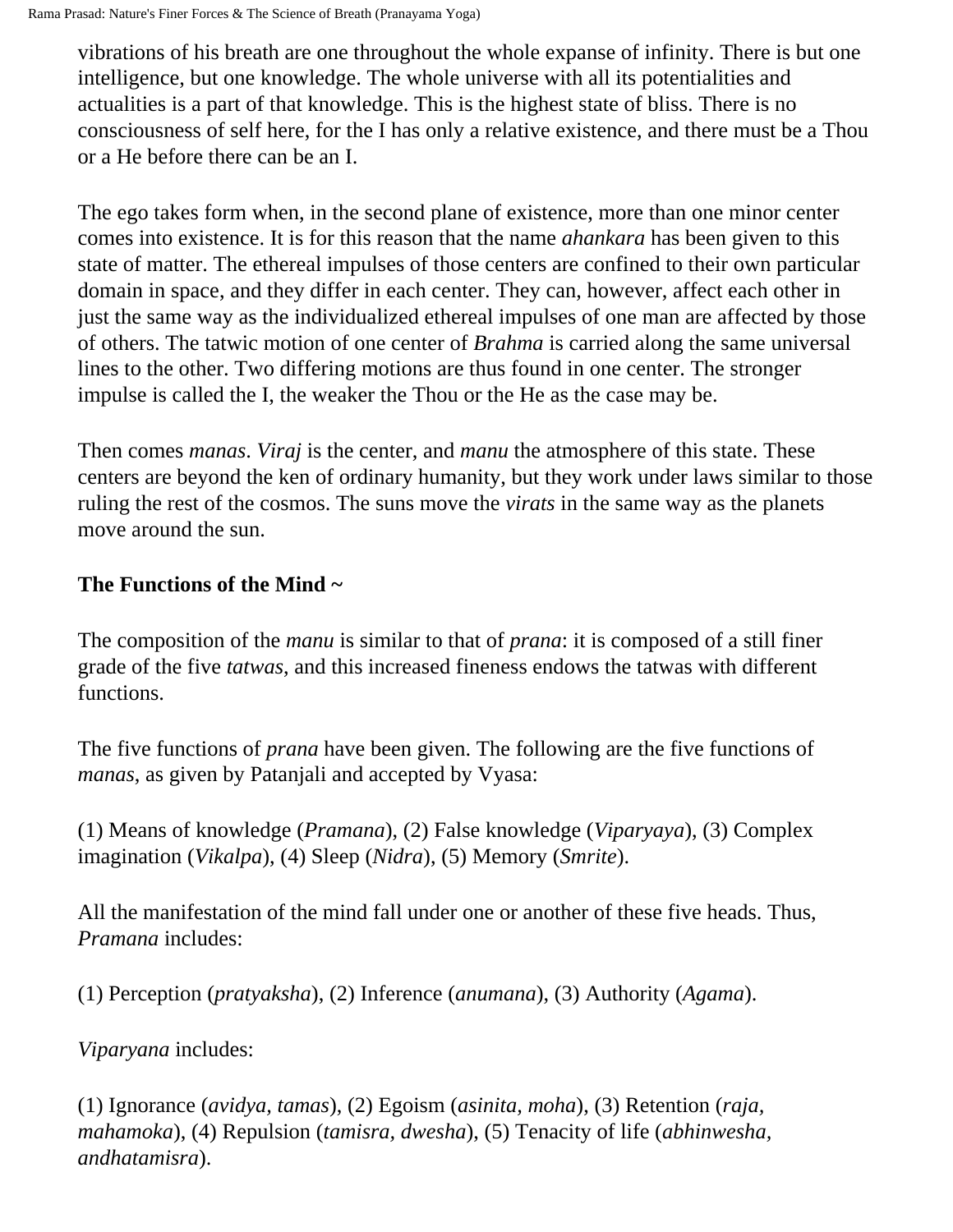The remaining three have no definite subdivisions. Now I shall show that all the modifications of thought are forms of tatwic motion on the mental plane.

#### *Pramana* **(Means of Knowledge) ~**

The word *pramana* (means of knowledge) is derived from two roots, the predicative *ma*, and the derivative root *ana*, with the prefix *pra*. The original idea of the root *ma* is "to go", "to move", and hence "to measure". The Prefix *pra* gives the root idea of fullness, connected as it is with the root *pri*, to fill. That which moves exactly up or down to the same height with any other thing is the *pramana* of that thing. In becoming the *pramana* of any other thing, the first thing assumes certain qualities that it did not have before. This is always brought about by a change of state caused by a certain kind of motion, for it is always motion that causes change of state. In fact, this is also the exact meaning of the word pramana, as applied to a particular manifestation of the mind.

*Pramana* is a particular tatwic motion of the mental body; its effect is to put the mental body into a state similar to that of something else. The mind can undergo as many changes as the external tatwas are capable of imprinting upon it, and these changes have been classified into three general heads by Patanjali.

#### *Pratyaksha* **(Perception) ~**

This is that change of state which the operations of the five sensuous organs produce in the mind. The word is a compound of "I", each, and "*aksha*", sensuous power, organ of sense. Hence is that sympathetic tatwic vibration that an organ of sense in contact with its object produces in the mind. These changes can be classified under five heads, according to the number of the senses.

The eye gives birth to the *taijas* vibrations, the tongue, the skin, the ear, and the nose respectively to the *apas*, the *vayu*, the *akasa* and the *prithivi* vibrations. The pure *agni* causes the perception of red, the *taijas-prithivi* of yellow, the *taijas-apas* of white, the *taijas-vayu* of blue, and so on. Other colors are produced in the mind by mixed vibrations in a thousand varying degrees. The *apas* gives softness, the *vayu* roughness, the *agni* harshness. We see through the eyes not only color, but also form. It will be remembered that a particular form has been assigned to every tatwic vibration, and all the forms of gross matter answer to corresponding tatwic vibrations. Thus, form can be perceived through every sense. The eyes can see form, the tongue can taste it, the skin can touch it, and so on. This may probably appear to be a novel assertion, but it must be remembered that virtue is not an act. The ear would hear form, if the more general use of the eye and skin for this purpose had not almost stifled it into inaction.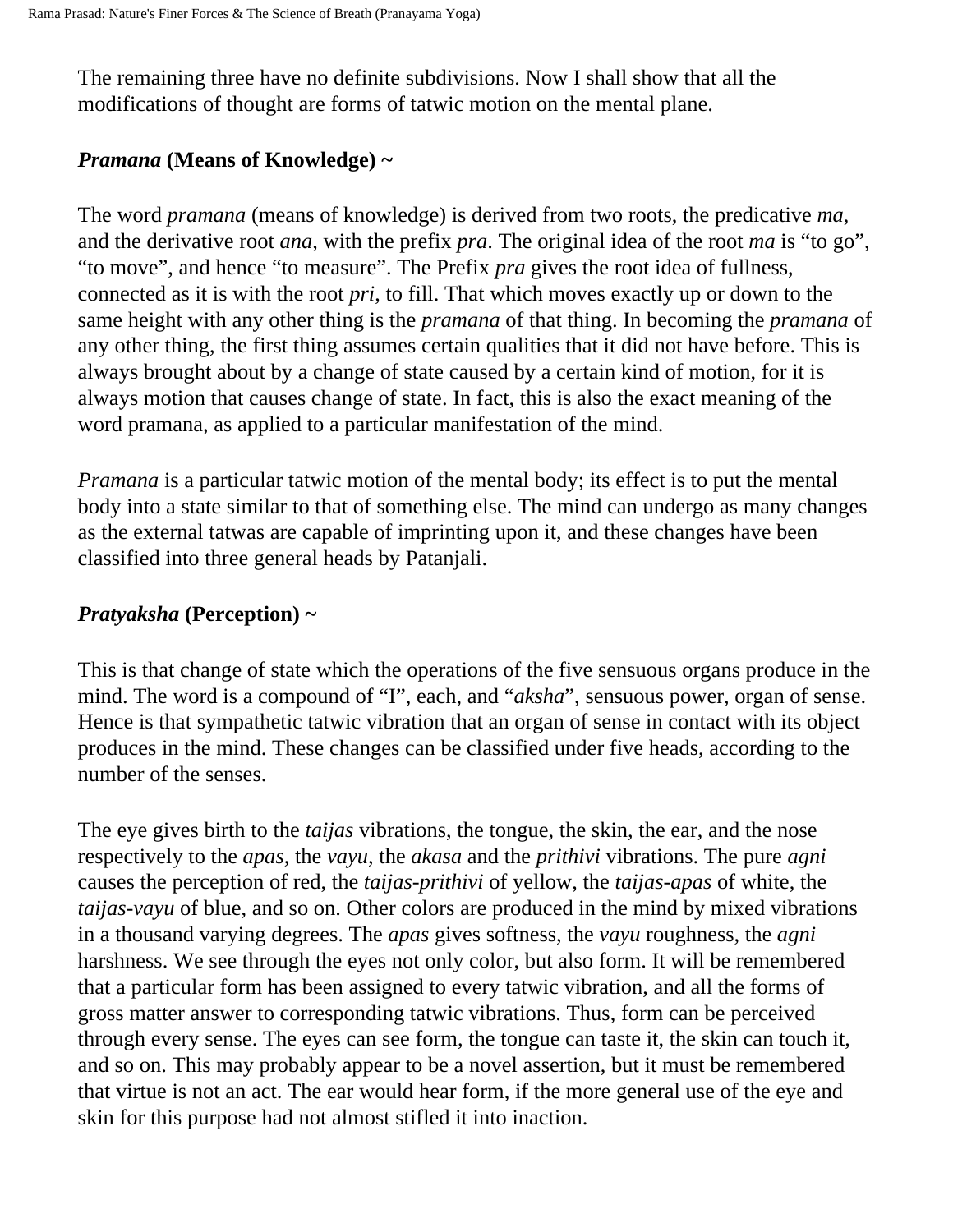The pure *apas* vibrations cause an astringent taste, the *apas-prithivi* a sweet, the *apas-agni* hot, the *apas-vayu* acid, and so on. Innumerable other vibrations of taste are caused by intermediate vibrations in various degrees.

The case is similar with the vocal and other changes of vibration. It is clear that our perceptive knowledge is nothing more than a veritable tatwic motion of the mental body, caused by the sympathetic communications of the vibrations of *prana*, just as a stringed instrument of a certain tension begins to vibrate spontaneously when vibration is set up in another similar instrument.

#### *Anumana* **(Inference) ~**

The word *anumana* has the same roots as the word *pramana*. The only difference is in the prefix. We have here *anu*, "after", instead of *pra*. Inference (anumana) is therefore aftermotion. When the mind is capable of sustaining two vibrations at one and the same time, then if any one of these vibrations is set up and perceived, the second vibration must also manifest itself. Thus, suppose a man pinches me. The complex vibrations that make up the perception of the action of man pinching me are produced in my mind. I recognize the phenomena. Almost simultaneously with these vibrations another set of vibrations is produced in me. I call this pain. Now here are two kinds of tatwic motion, one coming after the other. If at any other time I feel similar pain, the image of the man pinching will be recalled to my consciousness. This after-motion is "inference". Induction and deduction are both modifications of this after-motion. The sun always appears to rise in a certain direction. The concept of that direction becomes forever associated in my mind with the rising of the sun. Whenever I think of the phenomenon of sunrise, the concept of that direction presents itself. Therefore I say that, as a rule, the sun rises in that direction. Inference is therefore nothing more than a tatwic motion coming after another related one.

### *Agama* **(Authority) ~**

The third modification of what is called the means of knowledge (*pramana*) is authority (*agama*). What is this? I read in my geography, or hear from the lips of my teacher that Britain is surrounded by the ocean. Now what has connected these words in my mind with the picture of Britain, the ocean, and their mutual relations? Certainly it is not perception, and therefore not inference, which must by nature work through sensuous knowledge. What then? There must be some third modification.

The fact that words possess the power to raise a certain picture in our minds is one of very deep interest. Every Indian philosopher recognizes it as a third modification of the mind, but it receives no recognition at the hands of modern European philosophy.

There is, however, little doubt that the color corresponding to this mental modification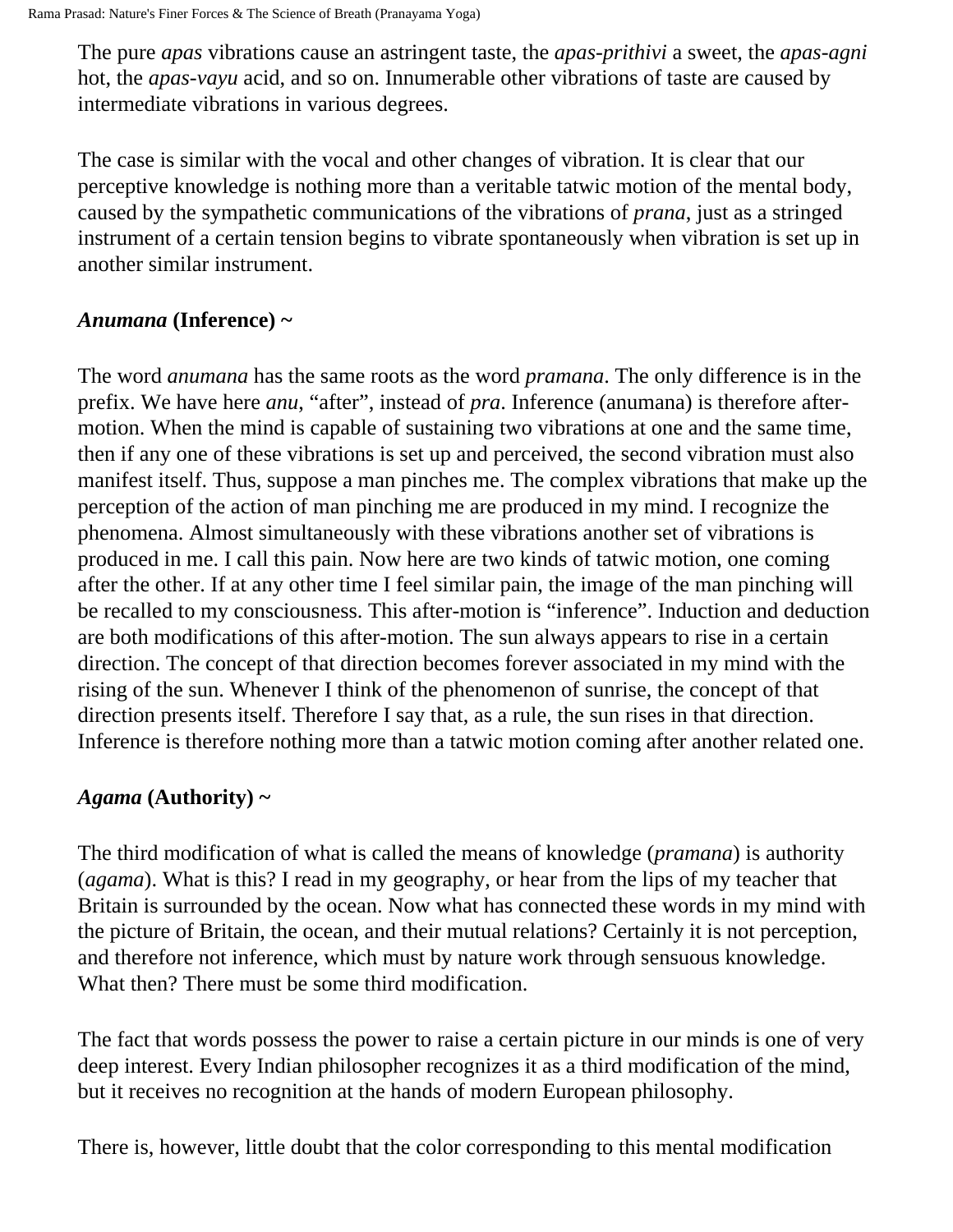differs from that corresponding to either perception or inference. The color belonging the perceptive modifications of the mind is always single in nature. A certain phase of the *taijas* vibration must always prevail in the visual modification, and similarly the vibrations of other tatwas correspond to our different sensuous modifications. Each manifestation has its own distinctive color. The red will appear as well in the visual as in the auditory or any other vibration, but the red of the visual will be bright and pure; that of the organ of smell will be tinged with yellow; that of the organ of touch with blue, and the soniferous ether will be rather dark. There is, therefore, not the least likelihood that the vocal vibration will coincide with the pure perceptive vibration. The coal vibrations are double in their nature, and they can only (if at all) coincide with the inferential vibrations; and here, too, they can only coincide with the auditory vibrations. A little consideration will, however, show that there is some difference between the vocal and inferential vibrations. In inference, a certain modification of sound in our mind is followed by a certain visual picture, and both these vibrations retain an equally important position in our mind. We place two precepts together, compare them, and then say that one follows the other. In the verbal modification there is no comparison, no simultaneous consciousness, no placing together of the two precepts. The one causes the other, but we are not at all conscious of the fact. In inference the simultaneous presence for some time of both the cause and the effect brings about a change in the color of the effect. The difference is less great in the vocal as compared with the inferential vibration. Axiomatic knowledge is not inferential in the present, tough it has no doubt been so in the past; in the present it has become native to the mind.

#### *Viparyaya* **(False Knowledge) ~**

This is the second mental modification. This word also is derived from a root meaning motion : *i* or *ay*. "to go", "to move". The prefix *pari* is connected with the root *pra*, and gives the same radical meaning as *pramana*. The word *Paryaya* has the same radical meaning as *pramana*. The word Viparyaya therefore means "a motion removed from the motion that coincides with the object". The vibrations of *pramana* coincide in nature with the vibrations of *viparyaya*. Certain acquired conditions of the mind imprint on the precepts a new color of their own, and thus distinguish them from the precepts of *pramana*. There are five modifications of this manifestation.

### *Avidya* **(Ignorance) ~**

This is the general field for the manifestation of all the modifications of false knowledge. The word comes from the root *vid*, "to know", the prefix *a*, and the suffix *ya*. The original meaning of the *vidya* is, therefore, "the state of a thing as it is", or expressed in terms of the mental plane in one word, "knowledge". As long as in the face of a human being I see a face and nothing else, my mental vibration is said to be *vidya*. But as soon as I see a moon or something else not a face, when it is a face I am looking at, my mental vibration is no longer said to be *vidya*, but *avidya*. *Avidya* (ignorance) is therefore not a negative conception; it is just as positive as *vidya* itself. It is a great mistake to suppose that words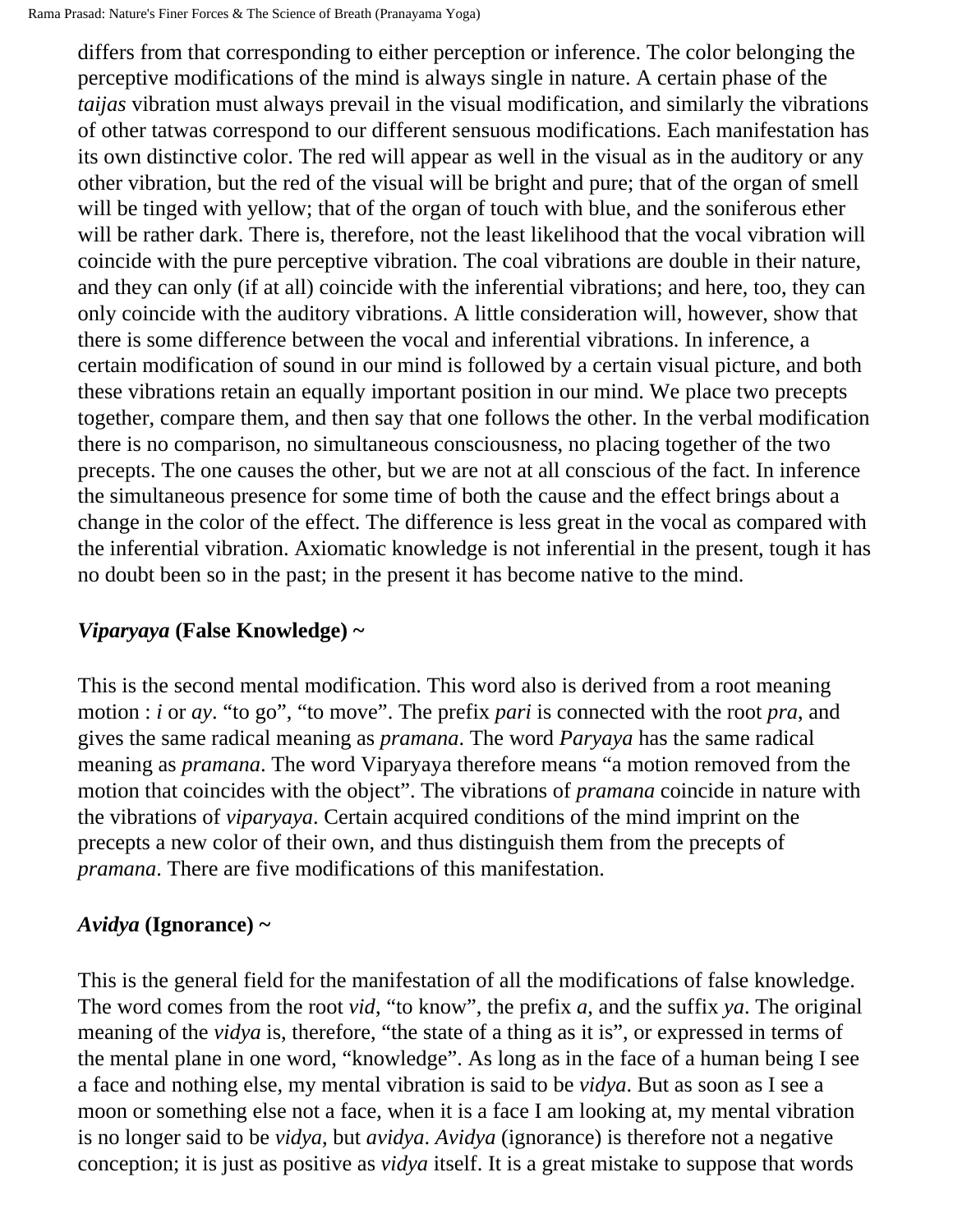having the privative prefixes always imply abstractions and never realities. This, however, is by the bye. The state of *avidya* is that state in which the mental vibration is disturbed by that of *akasa*, and some other *tatwas*, which thus result in the production of false appearances. The general appearance of *avidya* is *akasa*, darkness, and this is why tamas is a synonym of this word.

This general prevalence of darkness is caused by some defect in individual minds, because, as we find from daily experience, a given object does not excite the same set of vibrations in all minds. What, then is the mental defect? It is to be found in the nature of the stored-up potential energy of the mind. This storing-up of potential energy is a problem of the deepest importance in philosophy, and the doctrine of transmigration of souls finds its most intelligible explanation in this. The law might be enunciated as follows:

#### **The Law of** *Vasana* **~**

If anything be set in any particular kind of tatwic motion, internal or external, it acquires for a second time the capability of easily being set in motion, and of consequently resisting a different sort of motion. If the thing is subjected to the same motion for some time, the motion becomes a necessary attribute of the thing. The superposed motion becomes, so to speak, "second nature".

Thus, if a man accustoms his body to a particular form of exercise, certain muscles in his body are very easily set into motion. Any other form of exercise that requires the use of other muscles will be found fatiguing on account of the resistance set up by muscular habits. The case is similar with the mind. If I have a deep-rooted conviction, as some do to this day, that the earth is flat and the sun moves around it, it may require ages to dislodge it. A thousand examples might be cited of such phenomena. It is, however, only necessary in this place to state that the capacity of turning easily to one mental state and offering resistance to another one is what I mean by this stored-up energy. It is variously called *vasana* or *Sansakara* in Sanskrit.

The word *vasana* comes from the root *vas*, "to dwell". It means the dwelling or fixing of some form of vibratory motion in the mind. It is by *vasana* that certain truths become native to the mind, and not only certain so-called truths, but all the so-called natural tendencies, moral, physical, spiritual, become in this way native to the mind. The only difference in different *vasana* is their respective stability. The *vasana* that are imprinted upon the mind as the result of the ordinary evolutionary course of nature never change. The products of independent human actions are of two kinds. If actions result in tendencies that check the evolutionary progressive tide of nature, the effect of the action exhausts itself in time by the repellant force of the undercurrent of evolution. If, however, the two coincide in direction, increased strength is the result. The latter sort of actions we call virtuous, the former vicious.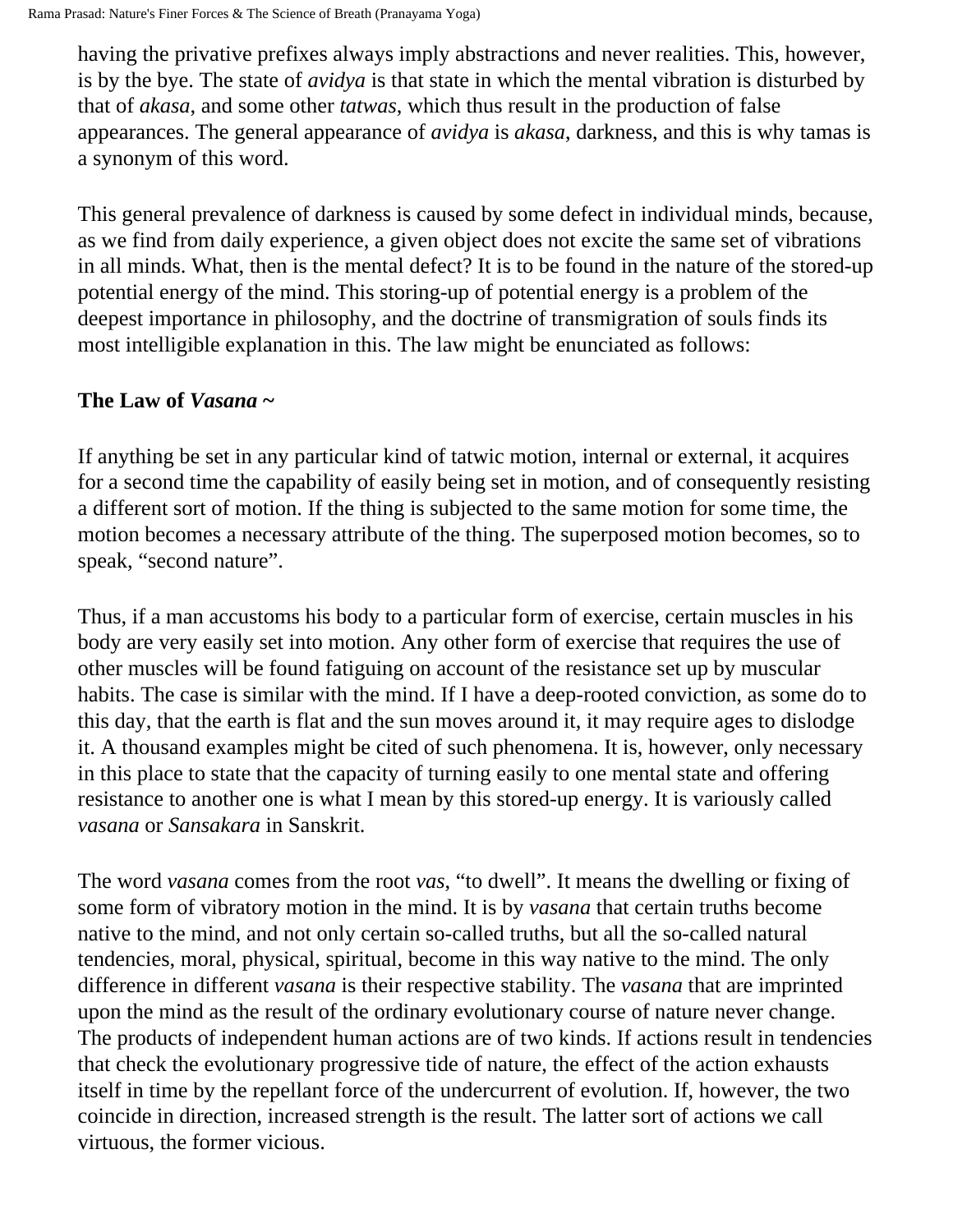It is this *vasana*, this temporary dominion of the opposite current, that causes false knowledge. Suppose the positive generative current has in any man the strength *a*, if too it is presented a negative female current of the same degree of strength *a*, the two will try to unite. An attraction that we term sexual love will then be set up. If these two currents are not allowed to unite, they increase in strength and react on the body itself to its injury; if allowed to unite, they exhaust themselves. This exhaustion causes a relief to the mind, the progressive evolutionary current asserts itself with greater force, and thus a feeling of satisfaction is the result. This tatwic disturbance of the mind will, as long as it has sufficient strength, give its own color to all perceptions and concepts. They will not appear in their true light, but as causes of satisfaction. Thus they say that true lovers see all things rose-colored. The appearance of a face we love to see causes a partial running of currents into one another, and a certain amount of satisfaction is the result. We forge that we are seeing a face: we are only conscious of some cause resulting in a state of satisfaction. That cause of satisfaction we call by different names. Sometimes we call it a flower, at others we call it a moon. Sometimes we feel that the current of life is flowing from those dear eyes, at others we recognize nectar itself in that dear embrace. Such are the manifestations of *avidya*. As Patanjali says, *avidya* consists in the perception of the eternal, the pure, the pleasing, and the spiritual instead of or rather in the non-eternal, the impure, the painful, and the non-spiritual. Such is the genesis of *avidya*, which, as has been remarked, is a substantial rality, and not a mere negative conception.

This mental phenomenon causes the four remaining ones.

### *Asmita* **(Egoism) ~**

Egoism (*Asmita*) is the conviction that real life (purusha swara) is one with the various mental and physiological modifications, that the higher self is one with the lower one, that the sum of our percepts and concepts is the real ego, and that there is nothing beyond. In the present cycle of evolution and in the previous ones, the mind has been chiefly occupied with these percepts and concepts. The real power of life is never seen making any separate appearance, hence the feeling that the ego must be the same with the mental phenomena. It is plain that *avidya*, as defined above, lies at the root of this manifestation.

### *Raga* **(Desire to Retain) ~**

The misleading feeling of satisfaction above mentioned under avidya is the cause of this condition. When any object repeatedly produces in our mind this feeling of satisfaction, our mind engenders the habit of falling again and again into the same state of tatwic vibration. The feeling of satisfaction and the picture of the object that seemed to cause that satisfaction tend to appear together, and this is a hankering after the object, a desire not to let it escape us – that is to say, *Raga*.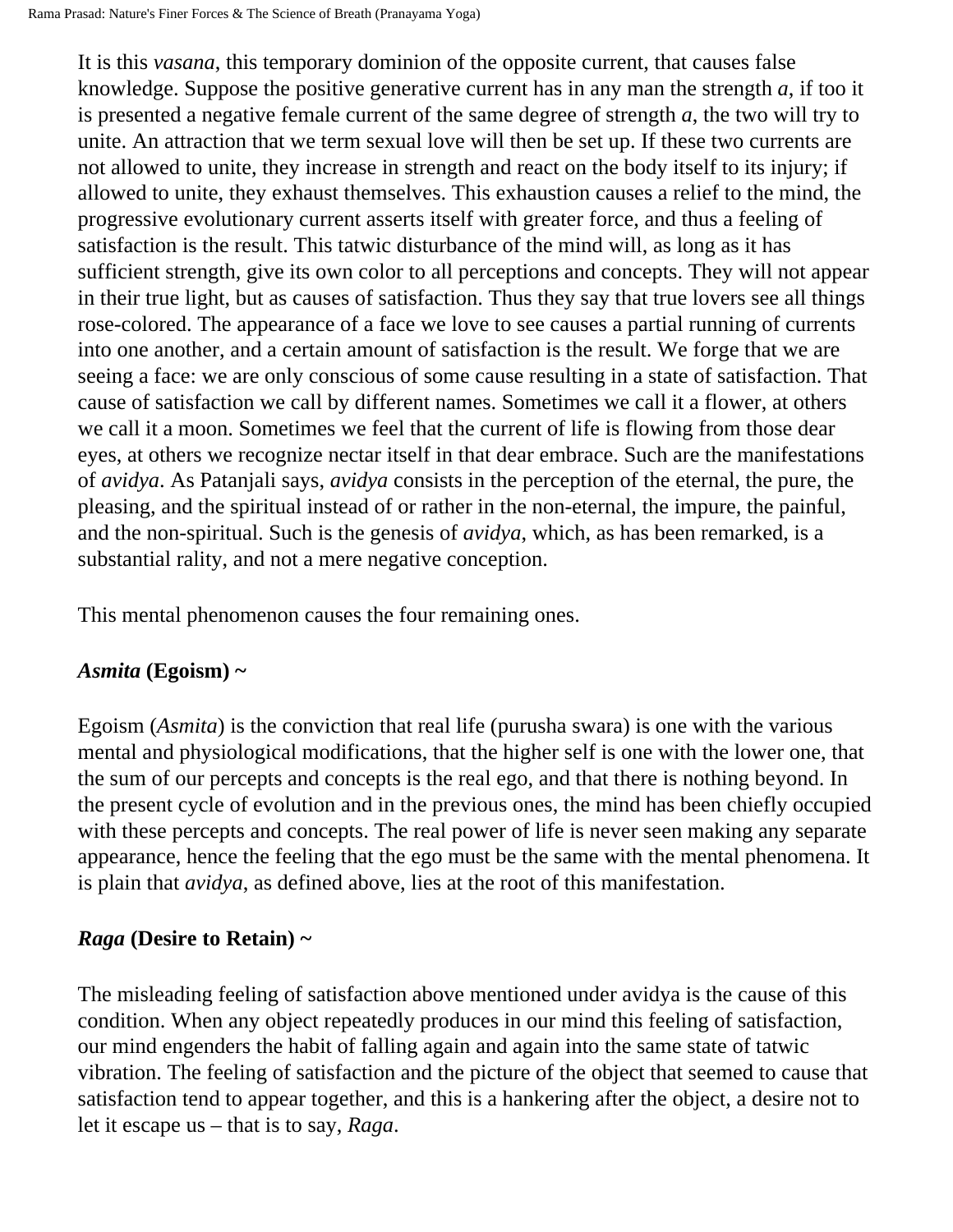#### **Pleasure ~**

Here may investigate more thoroughly the nature of this feeling of satisfaction and its opposite: pleasure and pain. The Sanskrit words for these two mental states are respectively *sukha* and *dukkha*. Both come from the root *khan*, "to dig"; the prefixes *su* and *dus* make the difference. The former prefix conveys the idea of "ease" and it derives this idea from the unrestrained easy flow of breath. The radical idea of *sukha* is, therefore, unrestrained digging – digging where the soil offers but little resistance. Transferred to the mind, that act becomes *sukha*, which makes an easy impression upon it. The act must, in the nature of its vibrations, coincide with the then prevailing conditions of the mental vibrations. Before any percepts or concepts had taken root in the mind, there was no desire, no pleasure. The genesis of desire and what is called pleasure – that is, the sense of satisfaction caused by the impressions produced by external objects – begins with certain percepts and concepts taking root in the mind. This taking root really is only an overclouding of the original set of impressions arising out of evolutionary mental progress. When contact with the external object momentarily removes that cloud from the clear horizon of the mind, the soul is conscious of a feeling of satisfaction that *avidya* connects with the external object. This, as shown above, gives birth to desire.

#### **Pain &** *Dwesha* **~**

The genesis of pain and the desire to repel (*dwesha*) is similar. The radical idea of *dukkha* (pain) is the act of digging where a good deal of resistance is experienced. Transferred to the mind, it signifies an act that encounters resistance from the mind. The mind does not easily give place to these vibrations; it tries to repel them with all its might. There arises a feeling of privation. It is as if something of its nature was being taken away, and an alien phenomenon introduced. The consciousness of privation, or want, is pain, and the repulsive power that these alien vibrations excite in the mind is known by the name of *dwesha* (desire to repel). The word *dwesha* comes from the root *dwesh*, which is a compound of *du* and *ish*. *Ish* itself appears to be a compound root, *i* and *s*. The final *s* is connected to the root *su*, "to breath", "to be in one's natural state". The root *i* means "to go", and the root *ish*, therefore, means to go toward one's natural state. Transferred to the mind, the word becomes a synonym of *raga*. The word *du* in *dwesh* performs the same function as *dus* in *dukkh*. Hence *dwesh* comes to mean "a hankering after repulsion". Anger, jealousy, hatred, etc., are all modifications of this, as love, affection and friendship are those of *raga*. By what has been said above, it is easy to follow up the genesis of the principle of "tenacity of life". I must now try to assign these actions to their prevailing tatwas.

The general color of *avidya* is, as already said, that of *akasa*, darkness. Otherwise, the *agni tatwa* prevails in anger. If this is accompanied by *vayu*, there will be a good deal of motion in the body, *prithivi* will make it stubborn, and *apas* easily manageable. *Akasa* will give a tinge of fear.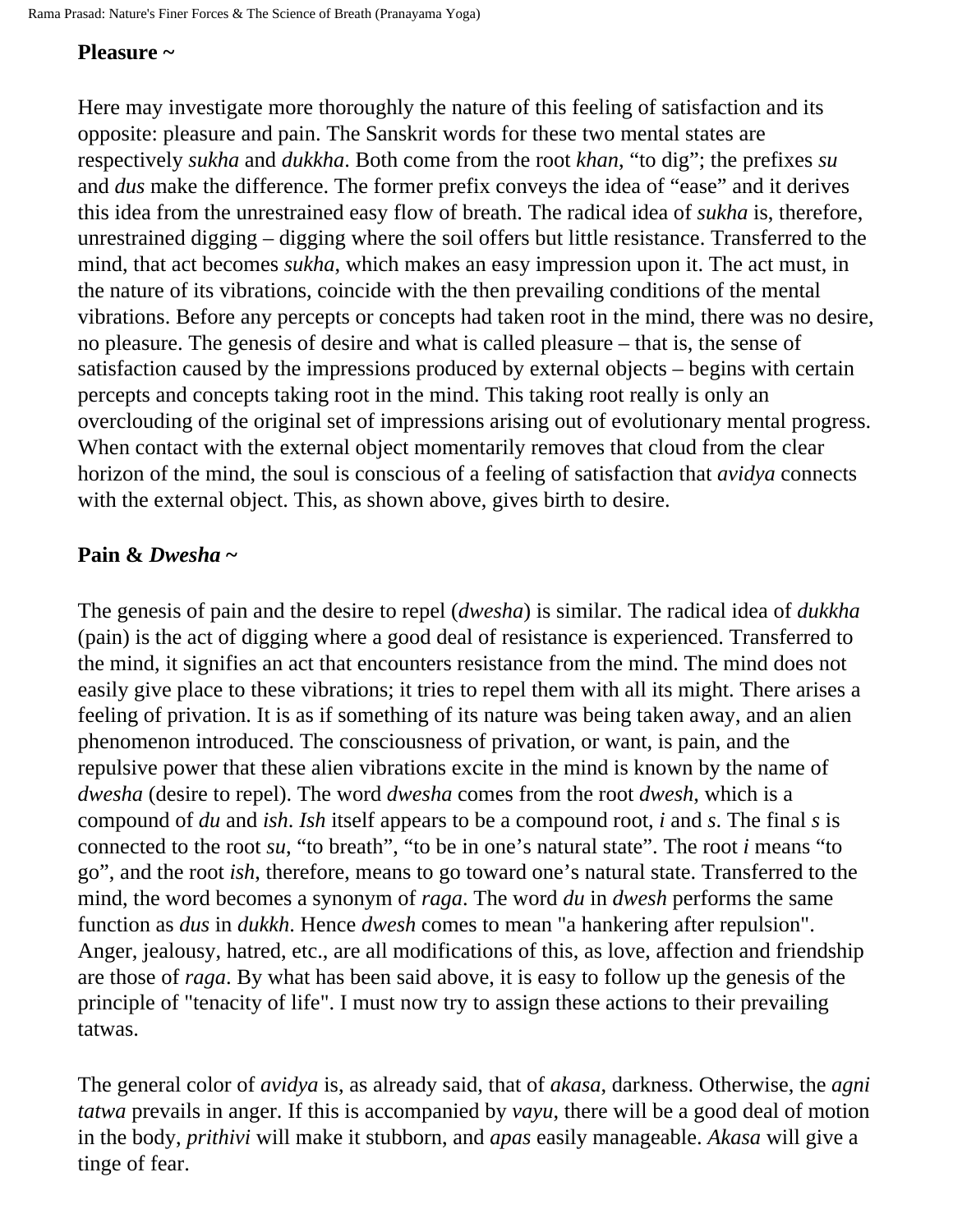The same *tatwa* prevails in love. *Prithivi* makes it abiding, *vayu* changeable, *agni* fretting, *apas* lukewarm, and *akasa* blind.

*Akasa* prevails in fear; it tends to produce a hollow in the veins themselves. In *prithivi* the timid man is rooted to the spot, with *vayu* he runs away, with *apas* he succumbs to flattery, and *agni* tends to make one vengeful.

#### *Vikalpa* **~**

*Vikalpa* is that knowledge which the words imply or signify, but for which there is no reality on the physical plane. The sounds of nature connected with its sight have given us names for precepts. With the additions or subtractions of the percepts we have also had additions and subtractions of the sounds connected therewith. The sounds constitute our words.

In *vikalpa* two or more precepts are added together in such a way as to give birth to a concept having no corresponding reality on the physical plane. This is a necessary result of the universal law of *visana*. When the mind is habituated to a perception of more phenomena than one, all of them have a tendency to appear again; and whenever two or more such phenomena coincide in time, we have in our mind a picture of a third something. That something may or may not exist in the physical plane. If it does not, the phenomenon is *vikalpa*. If it does, however, we call it *Samadhi*.

#### *Nidra* **(Sleep) ~**

This also is a phenomenon of the *manomaya kosha* mind. Indian philosophers speak of three states in this connection: waking, dream, and sleep.

#### **Waking ~**

This is the ordinary state when the principle of life works in connection with the mind. The mind then receives impressions of the external objects through the action of the senses. The other faculties of the mind are purely mental, and they may work in the waking as in the dreaming state. The only difference is that in dreams the mind does not undergo the perceptive changes. How is this? These changes of state are always passive, and the soul has no choice in being subjected to them. They come and go as a necessary result of the working of *swara* in all its five modifications. As has been explained in the articles on *Prana*, the different sensuous organs cease to respond to external tatwic changes when the positive current gains more than ordinary strength in the body. The positive force appears to us in the shape of heat, the negative in the shape of cold. Therefore I may speak of these forces as heat and cold.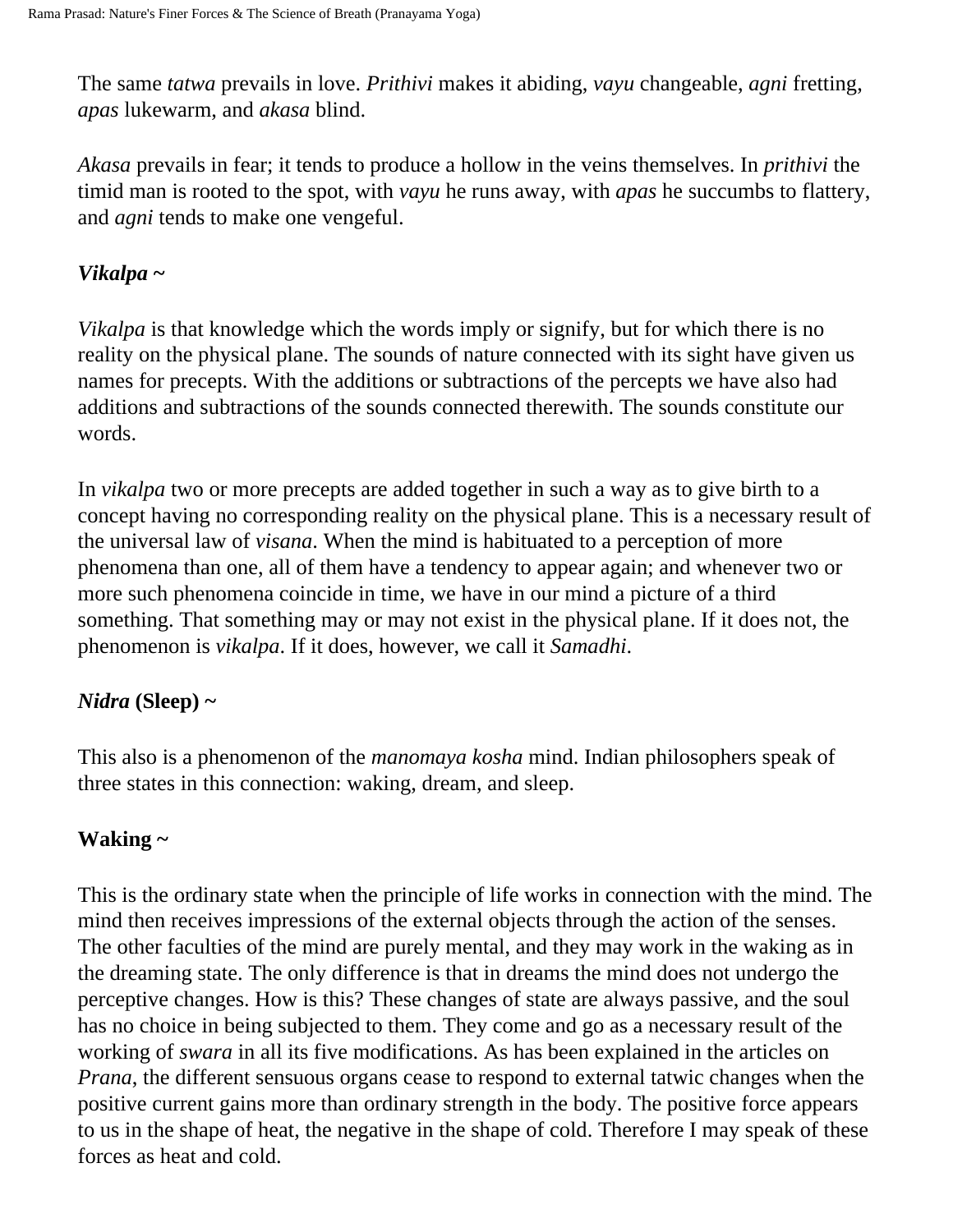#### **Dreams ~**

The *Upanishad* says that in dreamless sleep the soul sleeps in the blood vessels (*nadi*), the pericardium (*puritat*), the hollow of the heart. Has the system of blood vessels, the negative center of *Prana*, anything to do with dreams also? The state of dream, according to the Indian sage, is an intermediate one between waking and sleeping, and it is but reasonable to suppose that there must be something in this system that accounts for both these phenomena. What is that something? It is variously spoken of as the *pitta*, the *agni*, and the sun. It is needless to say that these words are meant to denote one and the same thing. It is the effect produced on the body by the solar breath in general, and the *agni tatwa* in particular. The word *pitta* might mislead many, and therefore it is necessary to state that the word does not necessarily always mean lull. There is one *pitta* that Sanskrit physiology locates specifically in the heart. This is called the *sadhaka pitta*. It is nothing more or less than cardiac temperature, and it is with this that we have to do in sleep or dream.

According to the Indian philosopher, it is the cardiac temperature that causes the three states in varying degrees. This and nothing more is the meaning of the Vedic text that the soul sleeps in the pericardium, etc. All the functions of life are carried on properly as long as we have a perfect balance of the positive and negative currents, heat and cold. The mean of the solar and lunar temperatures is the temperature at which the *prana* keeps up its connection with the gross body. The mean is struck after an exposure of a whole day and night. Within this period the temperature is subjected to two general variations. The one is the extreme of the positive; the other the extreme of the negative. When the positive reaches its daily extreme the sensuous organs pass out of time with the external tatwas.

It is a matter of daily experience that the sensuous organs respond to external tatwic vibrations within certain limits. If the limit is exceeded either way, the organs become insensible to these vibrations. There is, therefore, a certain degree of temperature at which the sensuous organs can ordinarily work; when this limit is exceed either way, the organs become incapable of receiving any impression from without. During day the positive life current gathers strength in the heart. The ordinary working temperature is naturally exceeded by this gathering up of the forces, and the senses sleep. They receive no impression from without. This is sufficient to produce the dreaming state. As yet the chords of the gross body (*sthula sharira*) alone have slackened, and the soul sees the mind no longer affected by external impressions. The mind is, however, habituated to various precepts and concepts, and by the mere force of habit passes into various states. The breath, as it modifies into the five tatwic states, becomes the cause of the varying impressions coming up. As already said, the soul has no part in calling up these visions of its own free will. It is by the working of a necessary law of life that the mind undergoes the various changes of the waking and the sleeping states. The soul does nothing in conjuring up the phantasms of a dream, otherwise it would be impossible to explain horrible dreams.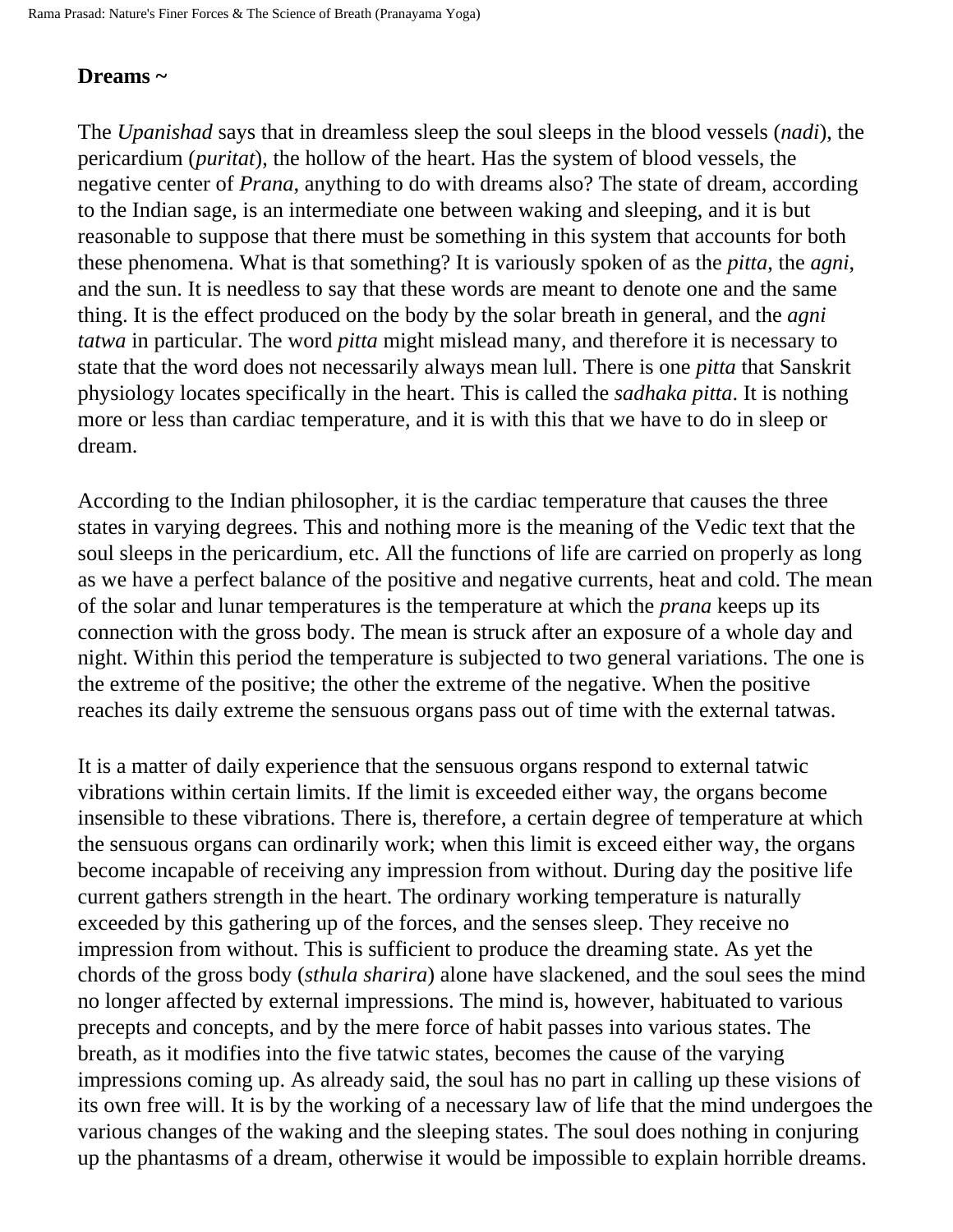Why, indeed, if the soul is entirely free in dreaming does it sometimes call into being the hideous appearances that, with one terrible shock, seem to send our very blood back to our heart? No soul would ever act thus if it could help it.

The fact is that the impressions of a dream change with the tatwas. As one *tatwa* easily glides into the other, one thought gives place to another. The *akasa* causes fear, shame, desire, and anger; the *vayu* takes us to different places; the *taijas* shows us gold and silver, and the *prithivi* may bring us enjoyment, smiles, dalliance, and so on. And then we might have composite tatwic vibrations. We might see men and women, dances and battles, councils and popular gatherings; we might walk in gardens, smell the choicest flowers, see the most beautiful spots; we might shake hands with our friends, we might deliver speeches, we might travel into different lands. All these impressions are caused by the tatwic state of the mental coil, brought about either by (1) physical derangement, (2) ordinary tatwic changes, (3) or some other coming natural change of state.

As there are three different causes, there are three different kinds of dreams. The first cause is physical derangement. When the natural currents of *prana* are disturbed so that disease results, or are about to be so disturbed, the mind in the ordinary way undergoes these tatwic changes. The sympathetic chords of the minds are excited, and we dream of all the disagreeable accompaniments of whatever disease may be within our physical atmosphere in store for us. Such dreams are akin in their nature to the ravings of delirium; there is only a difference in strength and violence. When ill, we may in a similar way dream of health and its surroundings.

The second kind of dream is caused by ordinary tatwic changes. When the past, the present, and the future tatwic condition of our surroundings is uniform in its nature, when there is no change, and when no change is in store for us, the stream of dreams is most calm and equable in its easy flow. As the atmospheric and the healthful physiological tatwas glide smoothly one into the other, so do the impressions of our minds in this class of dreams. Ordinarily we cannot even remember these dreams, for in them there is nothing of special excitement to keep them in our memory.

The third kind of change is similar to the first; there is only a difference in the nature of the effects. These we call the effects of disease or health, as the case may be; here we might group the results under the general name of prosperity or calamity.

The process of this sort of mental excitement is, however, the same in both. The currents of life, pregnant with all sorts of good and evil, are sufficient in strength while yet potential and only tending towards the actual, to set the sympathetic chords of the mind in vibration. The purer the mind, and the freer from dust of the world, the more sensitive it is to the slightest and the remotes tendency of *prana* towards some change. Consequently we become conscious of coming events in dreams. This explains the nature of prophetic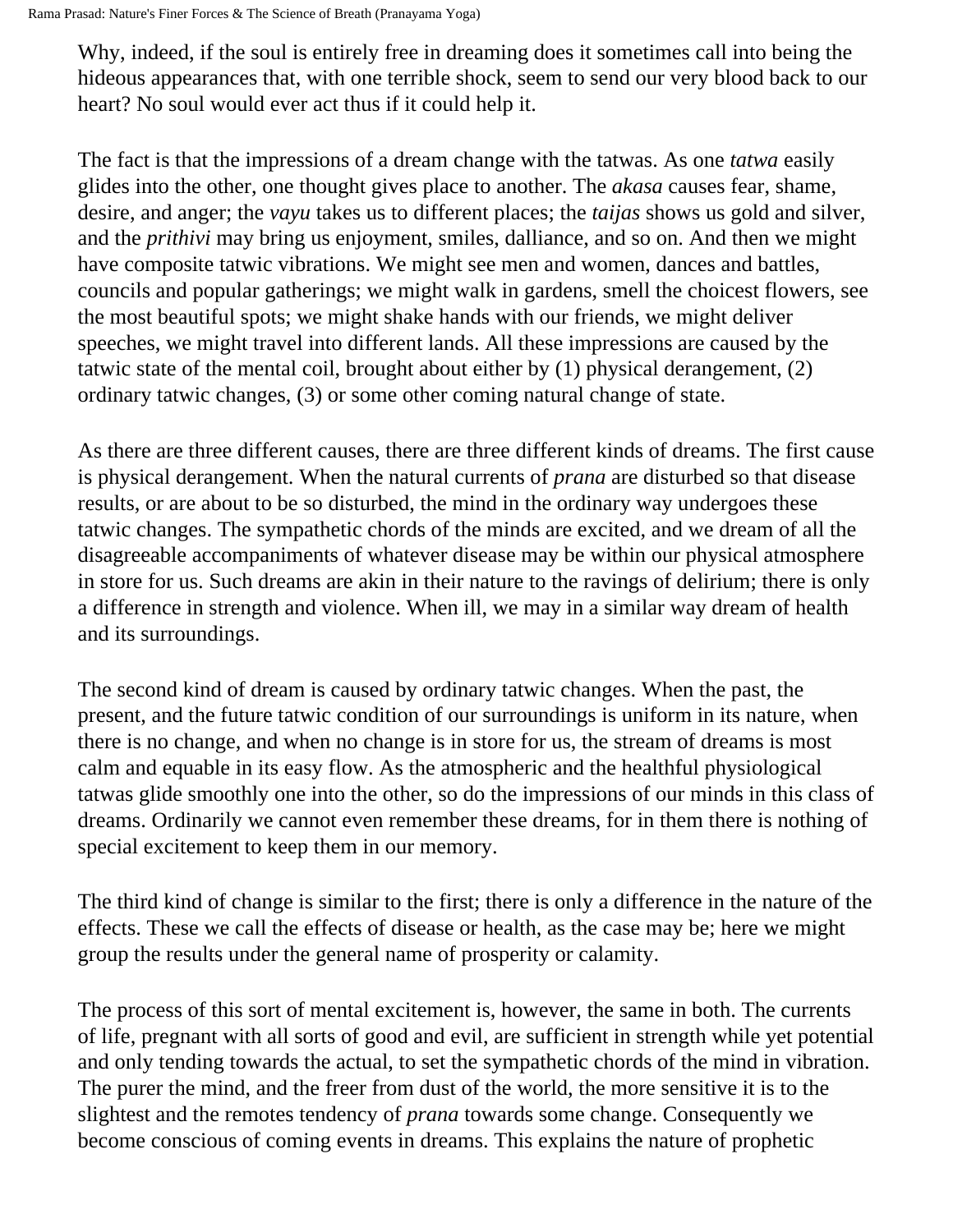dreams. To weigh the force of these dreams, however, to find out exactly what each dream means, is a most difficult task, and under ordinary circumstances quite impossible. We may make 10,000 mistakes at ever step, and we need nothing less than a perfect *Yogi* for the right understanding of even our own dreams, to say nothing of those of others. Let us explain and illustrate the difficulties that surround us in the right understanding of our dreams. A man in the same quarter of the city in which I live, but unknown to me, is about to die. The tatwic currents of his body, pregnant with death, disturb the atmospheric tatwas, and through their instrumentality are spread in various degrees all over the world. They reach me, too, and excite the sympathetic chords of my mind while I am sleeping. There being no special room in my mind for that man, my impression will be only general. A human being, fair or ugly, male or female, lamented or not, and having other similar qualities, will come into the mid on his deathbed. But what man? The power of complex imagination, unless strongly kept in check by the hardest exercise of *yoga*, will have its play, and it is almost certain that a man who has previously been connected in my mind with all these tatwic qualities will make his appearance in my consciousness. It is evident that I shall be on the wrong track. That someone is dead or dying, we may be sure, but who or where is impossible for ordinary men to discover. And not only does the manifestation of *vikalpa* put us on the wrong track, but all the manifestations of the mind do that. The state of *samadhi*, which is nothing more than putting one's self into a state of the most perfect amenability to tatwic surroundings, is therefore impossible unless all the other manifestations are held in perfect check. Patanjali says, "*Yoga* is keeping in check the manifestations of the mind."

#### **Sleep ~**

The dreamy state is maintained as long as and when the cardiac temperature is not strong enough to affect the mental coil. But with increasing positive strength, that too must be affected. The *manas* and the *prana* are made of the same materials and are subject to the same laws. The more subtle these materials are, however, the stronger must be the forces that produce similar changes. All the coils are tuned together, and changes in the one affect the other. The vibrations per second of the first one are, however, larger in number than those of the lower one, and this causes its subtlety. The higher are always affected through the immediately lower principles. Thus the external tatwas will affect *prana* immediately, but the mind can only be affected through the *prana* and not directly. The cardiac temperature is only an indication of the degree of heat in *prana*. When sufficient strength is gathered up there, the *prana* affects the mental coil. That too now passes out of tune with the soul. The mental vibration can only work at a certain temperature; beyond that it must go to rest. In this state we have no more dreams. The only manifestation of the mind is that of rest. This is the state of dreamless sleep.

I pass on now to the fifth and last mental manifestation.

#### *Smrite* **(Retention, Memory) ~**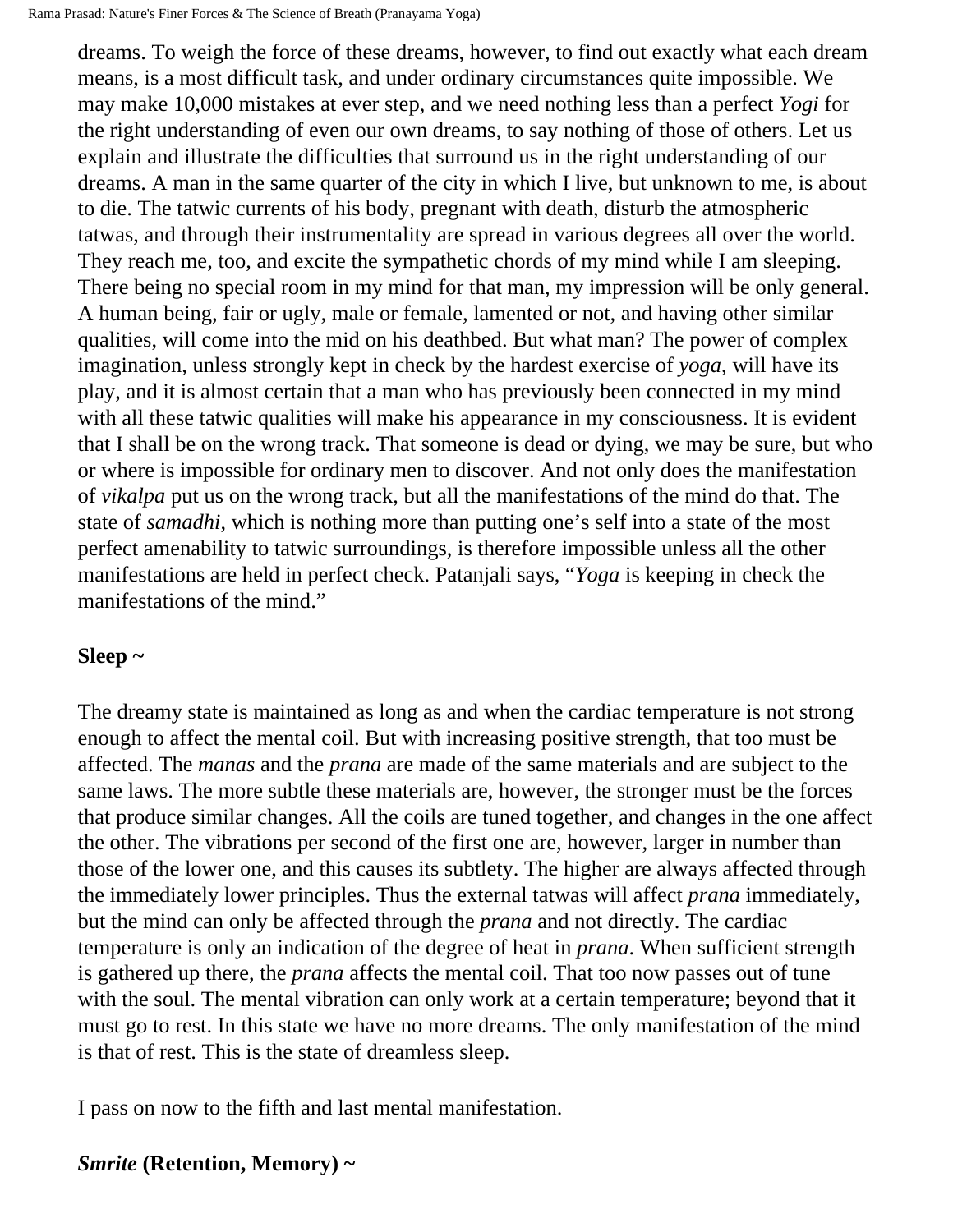As Professor Max Muller has remarked, the original idea at the root *smri* (from which *smrite*) is "to make soft, to melt". The process of making soft or melting consists in the melting thing assuming a consistency nearer and nearer to the tatwic consistency of the melting force. All change of state is equivalent to the assumption on the part of the thing changing, of the state of *tatwa* that causes the change. Hence the secondary idea of the root, "to love". Love is that state of mind in which it melts into the state of the object of love. This change is analogous to the chemical change that gives us a photograph on a sensitive plate. As in this phenomenon the materials on the sensitive plate are melted into the state of the reflected light, so the sensitive plate of the mind melts into the state of its percepts. The impression upon the mind is deeper, the greater the force of the imprinting rays and the greater the sympathy between the mind and the object perceived. This sympathy is created by stored up potential energy, and the perceptive rays themselves act with greater force when the mind is in a sympathetic state.

Every percept takes root in the mind, as explained above. It is nothing more than a change of the tatwic state of the mind, and what is left behind is only a capacity for sooner falling into the same state again. The mind falls back into the same state when it is under the influence of the same tatwic surroundings. The presence of the same thing calls back the same mental state.

The tatwic surroundings may be of two descriptions, astral and local. The astral influence is the effect upon the individual prana of the condition of the terrestrial *prana* at that time. If this effect appears as the *agni tatwa*, those of our concepts that have a prominent connection with this *tatwa* will make their appearance in the mind. Some of these are a hankering after wealth, a desire for progeny, etc. If we have the *vayu tatwa*, a desire to travel may take possession of our minds and so on. A minute tatwic analysis of all of our concepts is of the greatest interest; suffice it to say here that the tatwic condition of *prana* often calls up into the mind objects that have made the objects of perception in similar previous conditions. It is this power that underlies dreams of one class. In the waking state too this phase of memory often acts as reminiscence.

Local surrounding are constituted by those object which the mind has been accustomed to perceive together with the immediate object of memory. This is the power of association. Both these phenomena constitute memory proper (*smrite*). Here the object comes first into the mind, and afterwards the act and the surroundings of perception. Another very important kind of memory is what is called *buddhi*, literary memory. This is the power by which we call to mind what we have learned of scientific facts. The process of storing up these facts in the mind is the same, but the coming back into consciousness differs in this, that here the act first comes into the mind and then the object. All the five tatwas and the foregoing mental phenomena may cause the phenomenon of memory. Literary memory has a good deal to do with *yoga*, i.e., the exercise of free will to direct the energies of the mind into desirable channels. While those impressions that take root in the mind on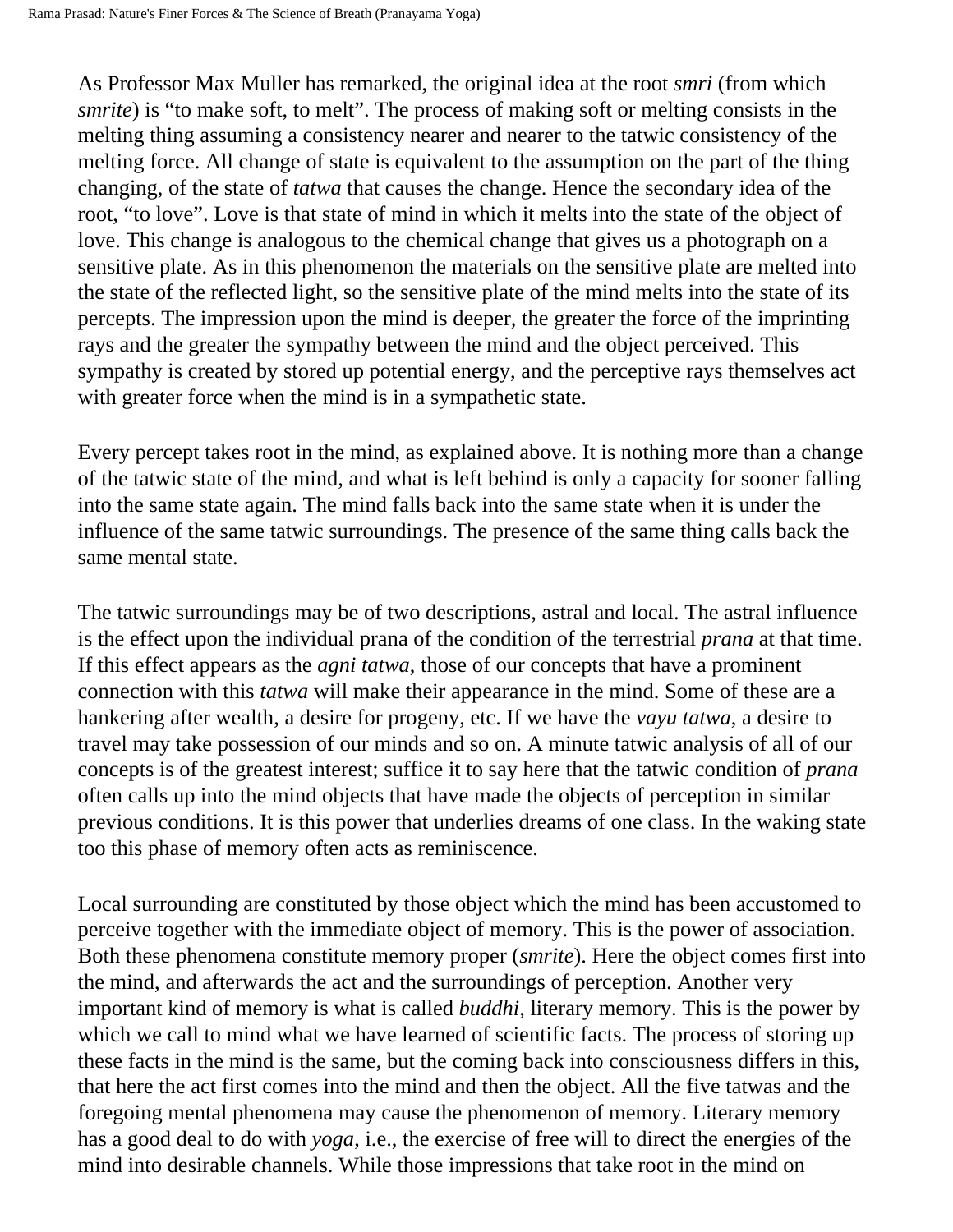account of natural surroundings make the mind the unwilling slave of the external world, *buddhi* may lead it to bliss and freedom. But will these tatwic surroundings always bring related phenomena into consciousness? No! This depends upon their correlative strength. It is well known that when the vibrations per second of *akasa* (sound) pass beyond a certain limit either way, they do not affect the tympanum. It is, for example, only a certain number of vibrations per second of the *taijas tatwa* that affects the eye, and so on with the other senses. The case with the mind is similar. It is only when mental and external tatwic tensions are equal that the mind begins to vibrate as it comes into contact with the external world. Just as the varying states of the external organs make us more or less sensitive to ordinary sensation, so different men might not hear the same sounds, might not see the same sights, the mental tatwas might not be affected by percepts of the same strength, or might be affected in different degrees by percepts of the same strength. The question is, how is the variation of this mental tatwic strength produced? By exercise, and the absence of exercise. If we accustom the mind, just as we do the body, to any particular precept or concept, the mind easily turns to those percepts and concepts. If, however, we give up the exercise, the mind becomes stiff and ceases by degrees to respond to these percepts and concepts. This is the phenomenon of forgetting. Let a student whose literary exercises is just opening the buds of his mind, whose mind is just gaining strength enough to see into the causes and effects of things, give up his exercise. His mind will begin to lose that nice perception. The stiffer the mind becomes the less will the casual relation affect him, and the less he will know of it, until at last he loses all his power.

Ceaseless influence and activity of one sort being impossible in the ordinary course of time, every impression tends to pass away as soon as it is made. Its degree of stability depends upon the duration of the exercise. But although activity of one sort is impracticable, activity of some sort is always present in the mind. With every action the color of the mind changes, and one color may take so deep a root in the mind as to remain there for ages upon ages, to say nothing of minutes, hours, days and years. Just as time takes ages to demolish the impressions of the physical plane, just as marks of incision upon the skin may not pass away even in two decades, so also it takes ages to demolish the impressions of the mind. Hundreds and thousands of years may this be spent in *devachan* in order to wear away those antagonistic impressions that the mind has contracted in earthly life. By antagonistic impressions, I mean those impressions that are not compatible with the state of *moksha*, and have about them a tinge of earthly life.

With every moment the mind changes its color, whether the impression be adding or subtracting. These changes are temporary. But there is at the same time a permanent change going on in the color of the mind. With every little act of our worldly experience, the evolutionary tide of progress is gaining strength and passing into variety. The color is constantly changing. But the same general color is maintained under ordinary circumstances, during one earthly life. Under extraordinary circumstances we might have men having two memories. Under such circumstances as in the case of approaching death, the accumulated forces of a whole life combine into a different color. The tension, so to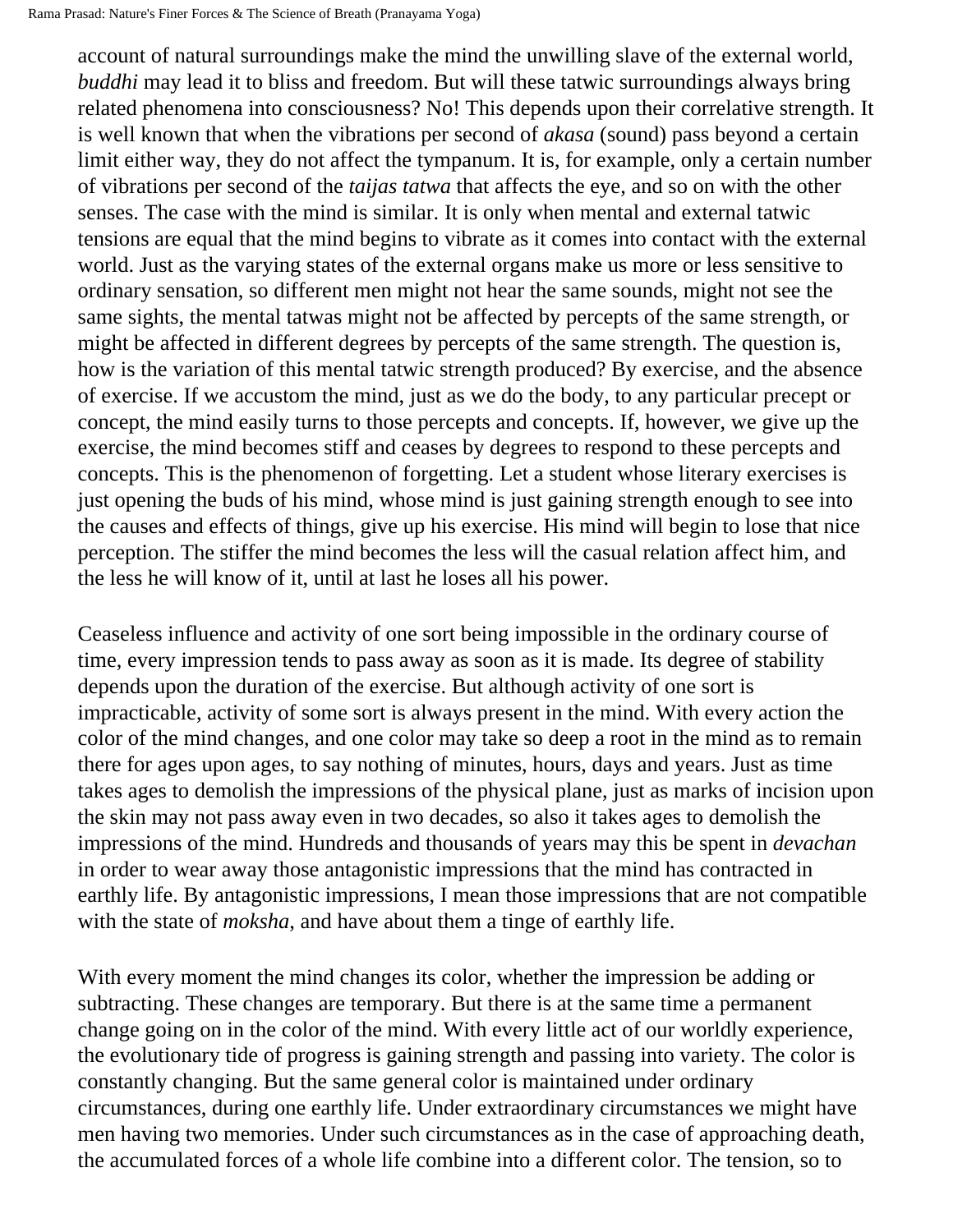speak, becomes different from what it was before. Nothing can put the mind into the same state again. This general color of the mind differing from that of other minds, and yet retaining its general character for a whole life, gives us the consciousness of personal identity. In every act that has been done, or that is, or might be done, the soul sees the same general color, and hence the feeling of personal identity. In death the general color changes, and although we have the same mind, we have a different consciousness. Hence no continuance of the feeling of personal identity is possible through death.

Such is a brief account of the *manomaya kosha*, the mental coil in the ordinary state. The influence of the higher principle (the *vijnana maya kosha*) through the exercise of yoga induces in the mind a number of other manifestations. Psychic manifestations show themselves in the mind and the *prana*, in the same way as mental manifestations are seen influencing and regulating the *prana*.

## **IX. The Mind (II) ~**

As has been seen, the universe has five planes of existence (which may also be divided into seven). The forms of the earth, which are little pictures of the universe, also have the same five planes. In some of these organisms the higher planes of existence are absolutely latent. In man, in the present age, the *Vijnana maya kosha* and the lower principles make their appearance.

We have had an insight into the nature of the macrocosmic *prana*, and we have seen that almost every point in this ocean of life represents a separate individual organism.

The case is similar with the macrocosmic mind. Every *truti* of that center takes in the whole of the macrocosmic mind in the same way. From every point the tatwic rays of the mental ocean go to every point, and thus every point is a little picture of the universal mind. This is the individual mind.

The Univesal mind is the original of all the centers of *Prana*, in the same way as the solar *prana* is the original of the species of earth-life. Individual mind, too, is similarly the original of all the individual manifestations of the *prana maya kosha*. Similarly the soul, and the individual spirit on the highest plane, is the perfect picture of all that comes below.

With the four higher planes of life there are four different states of consciousness, the waking, the dreaming, the sleeping, and the *Tureya*.

With these remarks the following extract from the *Prasnopnishat* will be intelligible and instructive.

"Now Sauryayana Gargya asked him, 'Sir, in this body, what sleeps, and what remains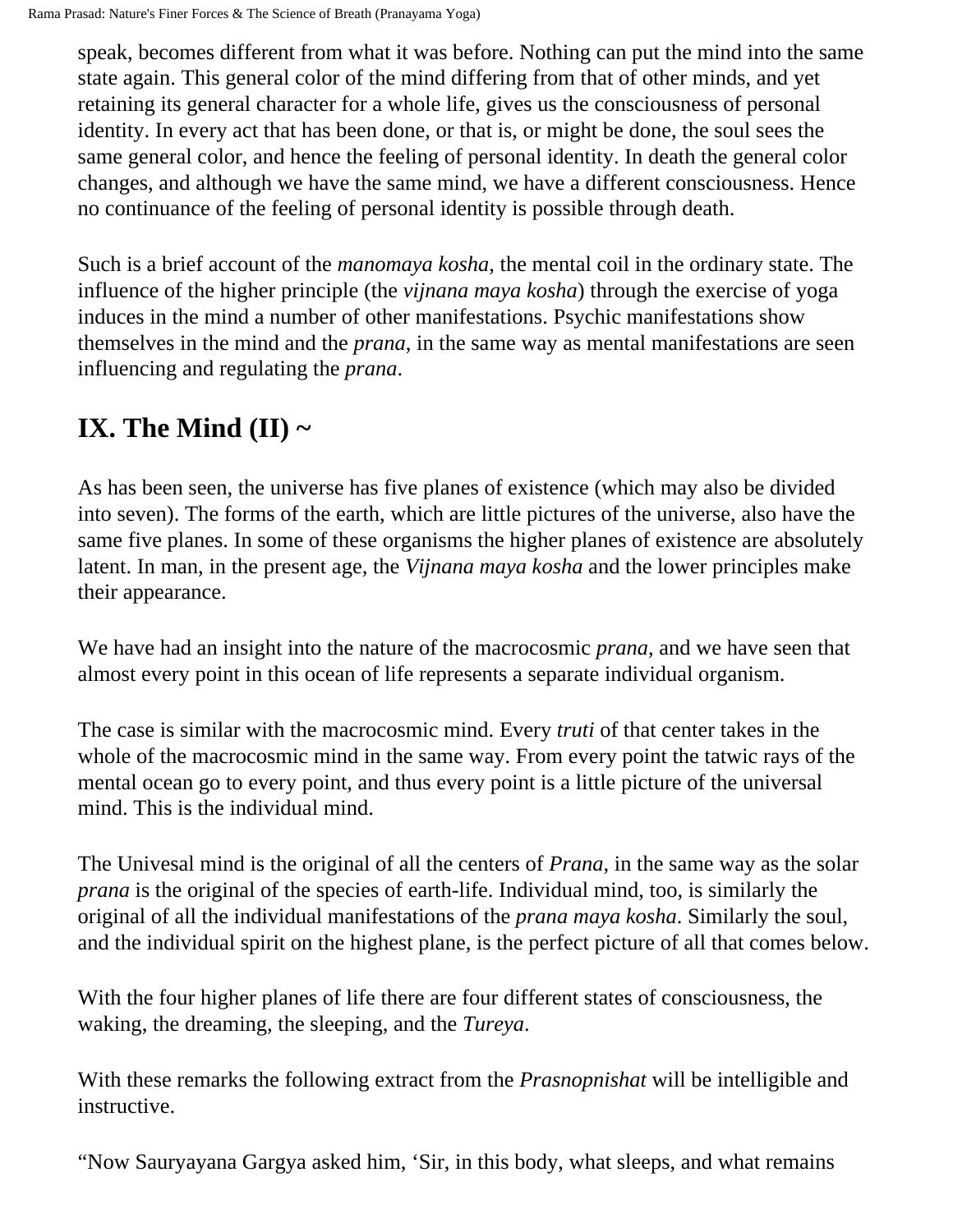awakened? Which of these luminous beings sees dreams? Who has this rest? In whom do all these [manifestations] rest in the potential unmanifested state?'

"He answered him, 'O Gargya, as the rays of the setting sun are all collected in the luminous shell, and then go out again, as he rises again and again, so all that is collected in the luminous shell of mind beyond. For this reason then, the man does not hear, does not see, does not smell, does not taste, does not touch, does not take, does not cohabit, does not excrete, does not go on. They say that he sleeps. The fires of *prana* alone remain awakened in his body. The *apana* is the *Garhapatya* fire; the *Vyana* is the right hand fire. The *prana* is the *ahavanurya* fire, which is made by the *Garhapatya*. That which carries equally everywhere the oblations of food and air, is the *samana*. The mind (*manas*) is the sacrificer (*vajmana*). The *Udana* is the fruit of the sacrifice. He carries the sacrificer every day to *Brahma*. Here this luminous being [the mind] enjoys great things in dreams. Whatever was seen, he sees again as if it were real; whatever was experienced in different countries, in different directions, he experiences the same again and again – the seen and the unseen, the heard or the unheard, thought or not thought upon. He sees all, appearing as the self of all manifestations.

"'When he is overpowered by the *taijas*, then this luminous being sees no dreams in this state; then there appears in the body this rest [the dreamless sleep].

"'In this state, my dear pupil, all [that is enumerated below] stays in the ulterior *atma*, like birds that resort to a tree for habitation – the *prithivi* composite and the *prithivi* noncomposite; the *apas* composite and the *apas* non-composite; the *taijas* composite and the *taijas* non-composite; the *vayu* composite and the *vayu* non-composite; the *akasa* composite and the *akasa* non-composite; the sight and the visible, the hearing and the audible, the smell and the smellable, the taste and the tasteable, the touch and the tangible, the speech and the utterable, the hands and whatever might be grasped, the generative organ and the excrements, the feet and that which may be gone over, the faculty and the object of doubt, the faculty and the object of egoism, the faculty and the object of memory, the light and that which might be enlightened, the *prana* and that which keeps it together.

"'The soul is the *Vijnana atma*, the seer, the toucher, the hearer, the smeller, the taster, the doubter, the ascertainer, the agent. This soul [the *Vijnana atma*] stays in the ulterior, unchangeable *atma* [the *ananda*].

"'So there are four *atma* – the life, the mind, the soul, the spirit. The ultimate force that lies at the root macrocosmic Power of all the manifestation of soul, mind, and the life the principle, is the spirit.'"

By composite is meant that *tatwa* which has come into existence after the division into five, noticed in the first essay. The non-composite means a *tatwa* before the division into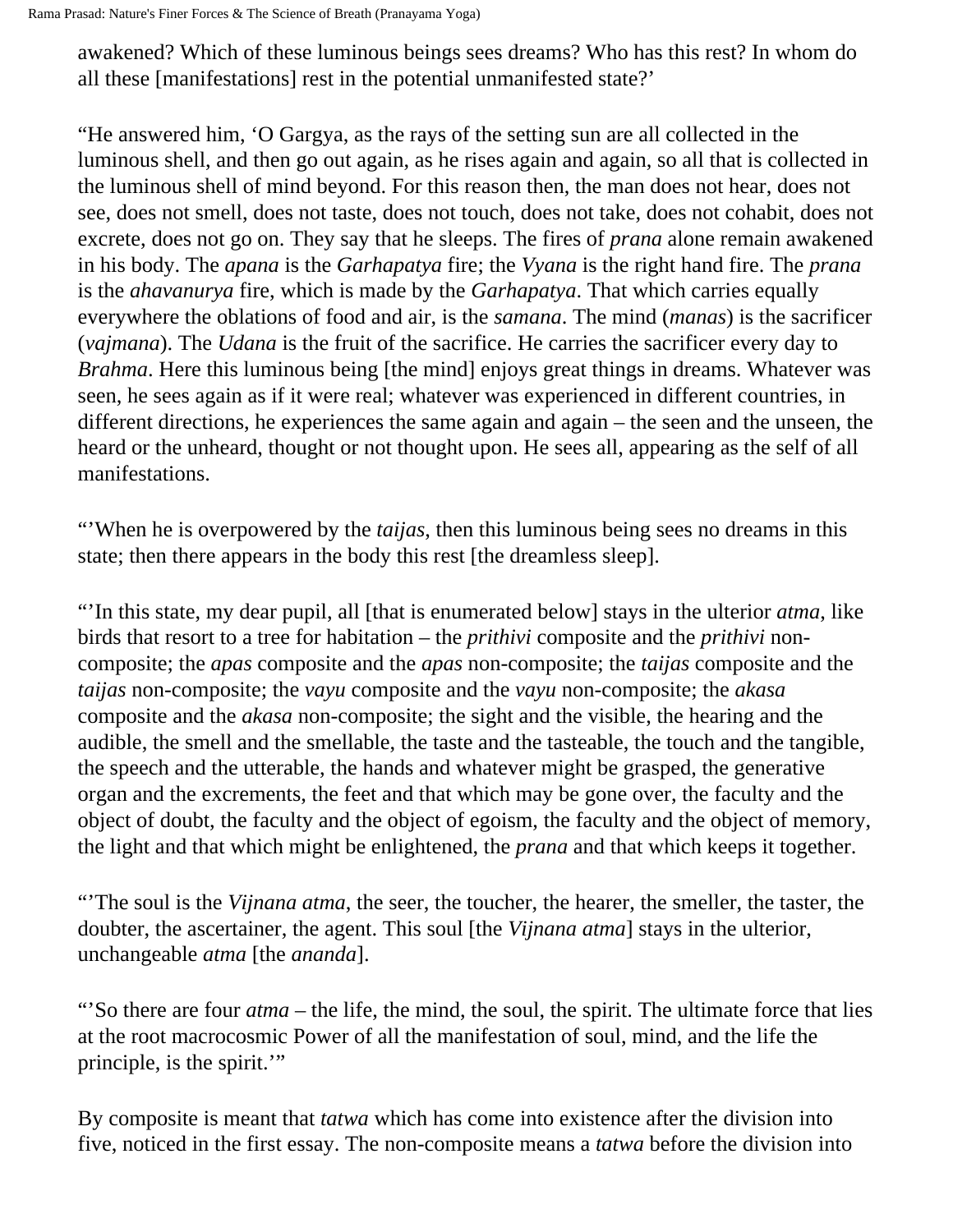five.

The principal interest of this quotation lies in presenting in authoritative fashion the views that have already been propounded. The next essay explains one of the most important functions of the macrocosmic Power and Mind, that of recording the human actions, and touches upon some other rather important truths.

## **X. The Cosmic Picture Gallery ~**

We are directed by our *Guru* in the philosophy of tatwas to look into vacant space toward the sky, when the sky is perfectly clear, and fix your attention there with the utmost possible strength.

We are told that after sufficient practice we shall see there a variety of pictures – the most beautiful landscapes, the most gorgeous palaces of the world, and men, women and children in all the varying aspects of life. How is such a thing possible? What do we learn by this practical lesson in the science of attention?

I think I have described with sufficient explicitness in the essays, the ocean of prana with the sun for its center, and have given a hint sufficiently suggestive of the nature of the macrocosmic mental and psychic atmospheres. It is of the essential nature of these atmospheres that every point therein forms a center of action and reaction for the whole ocean. From what has already been said, it will be plain that each of these atmospheres has a limit of its own. The terrestrial atmosphere extends only to a few miles, and the external boundary line of this sphere must, it will be readily understood, give it the appearance of an orange, just like that of the earth. The case is the same with the solar *prana*, and the higher atmospheres. To begin with the terrestrial *Prana*, which has the measured limits of our atmosphere. Every little atom of our earth, and the most perfect organisms, as well as the most imperfect, makes a center of action and reaction for the tatwic currents of terrestrial *Prana*. The *prana* has the capability of being thrown into the shape of every organism or, to use a different language, the rays of prana as they fall upon every organism are returned from that organism according to the well-known laws of reflection. These rays, as is again well known, carry within themselves our pictures. Bearing these within them, they go up to the limit of the terrestrial *prana* noted above. It will be easy to conceive that within the imaginary sphere that surrounds our terrestrial prana, we now have a magnified picture of our central organism. Not one organism only, but all the smallest points, the most imperfect beginnings of organized life, as well as the most perfect organisms – all are pictured in this imaginary sphere. It is a magnificent picture-gallery; all that is seen or heard, touched, tasted or smelled on the face of the earth has a glorious and magnified picture there. At the limit of this terrestrial *prana*, the picture-forming tatwic rays exercise a double function.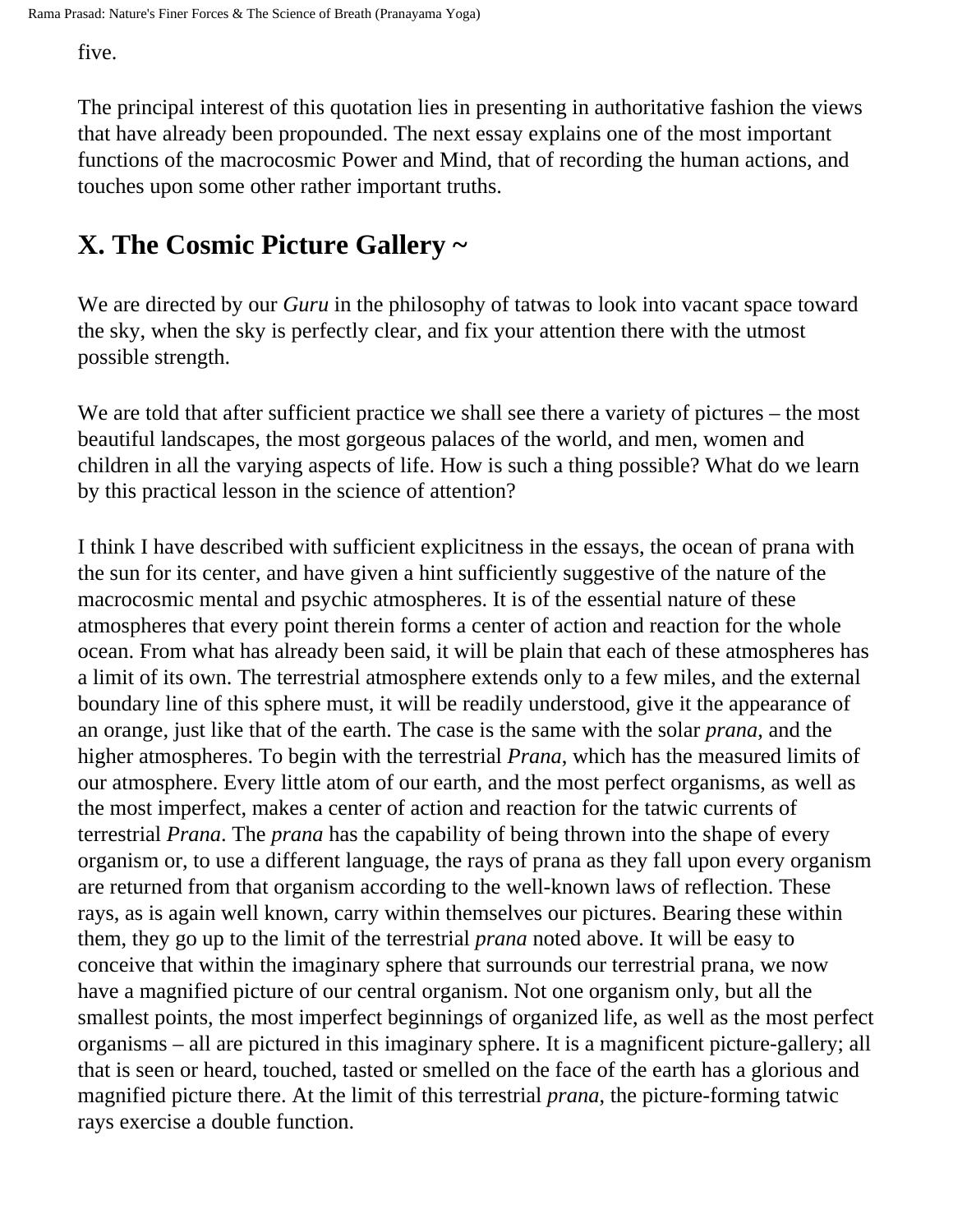Firstly they throw the sympathetic tatwic chords of the solar *prana* into similar motion. That is to say, these pictures are now consigned to the solar *prana*, from whence in due course they reach step by step to the universal intelligence itself.

Secondly, these rays react upon themselves, and turning back from the limiting sphere, are again reflected back to the center.

It is these pictures that the attentive mind sees in its noonday gaze into vacancy, and it is these pictures, seen in this mysterious way, that give us the finest food for our imagination and intellect, and supply us with a far-reaching clue to the nature and working of the laws that govern the life of the macrocosm and the microcosm. For these pictures tell us that the smallest of our actions, on whatever plane of our existence, actions that may be so insignificant to us as to pass unnoticed even by ourselves, are destined to receive an everlasting record, as the effect of the past and the cause of the future. These pictures again tell us of the existence of the five universal tatwas that play so important a part in the universe. It is these pictures that lead us to the discovery of the manifold constitution of man and the universe, and of those powers of the mind that have not yet received recognition at the hands of the official science of the day.

That these truths have found place in the *Upanishad* may be seen from the following quotation from the *Ishopnishat*, *mantra* 4:

"The *Atma* does not move: is one: is faster than the mind: the senses reach it not: as it is the foremost in motion. It goes beyond the others in rapid motion while itself at rest, in it the Recorder preserves the actions."

In the above quotation it is the word *Matarishwa* that I translate "Recorder". Ordinarily the word is translated as air, and so far as I know, the word has never been understood clearly in the sense of the "Recorder". My view, therefore, may be further explained with advantage.

The word is a compound of the words *matari* and *swah*. The word matari is the locative case of *matri* which ordinarily means mother, but which is rendered here as space, as the substratum of distance, from the root *ma*, to measure. The second word of the compound means the breather, coming as it does from the root *Swas*, to breathe. Hence the compound means "he who breathes in space". In explaining this word the commentator Sankaracharya goes on to say:

"The word '*Matarishwa*', which has been derived as above, means the *Vayu* [the mover] which carries in it all the manifestations of *prana*, which is action itself, that which is the substratum of all the groups of causes and effects, and in which all the causes and effects are held like beads in a thread, that which is given the name of *sutra* [the thread] inasmuch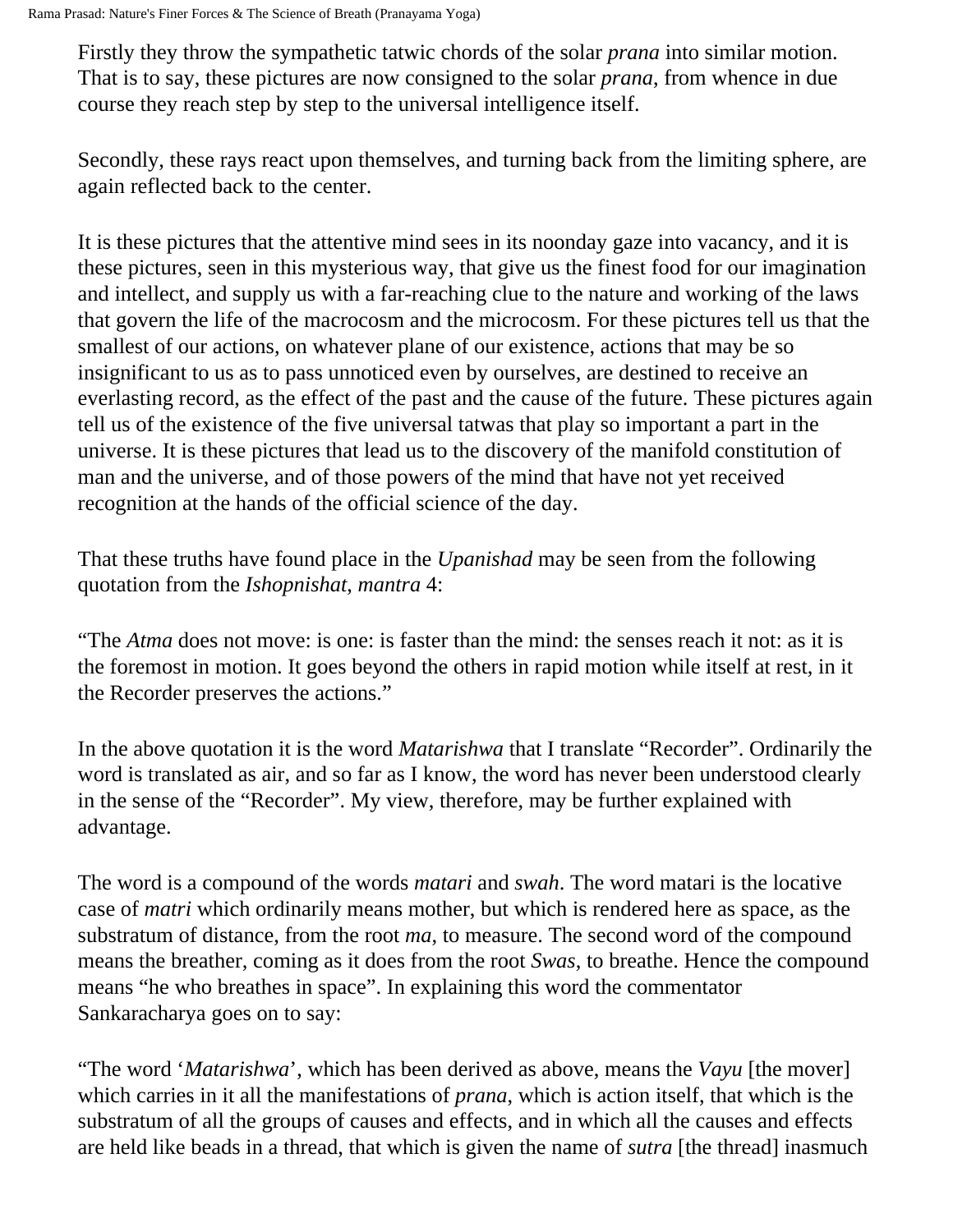Rama Prasad: Nature's Finer Forces & The Science of Breath (Pranayama Yoga)

as it holds in itself the whole of the world."

It is further said that the "actions" in the above quotation which this *matarishwa* holds in itself are all the movements of the individualized *prana*, as well as the actions of heating, lighting, ruining, etc., of the macrocosmic powers known as *Agni*, etc.

Now such a thing can by no means be the atmospheric air. It is evidently that phase of *prana* which acts as carrying the pictures of all actions, all motions from every point of space to every other point and to the limits of the *surya mandala*. This phase of *prana* is nothing more or less than the Recorder. It holds in itself forever and ever all the causes and effects, the antecedents and consequents of this world of ours.

It is action itself. This means that all action is a change of phase of *prana*.

It is said in the above quotation that this Recorder lives in the *atma*. Inasmuch as the *atma* exists, this Power always performs its function. The *prana* draws its life itself from the *atma*, and accordingly we find a similarity between the dualities of the two. It is said of the atma in the above extract that it does not move, and yet it moves faster than the mind. These appear to be contradictory qualities at first sigh, and it is such qualities that make the ordinary God of commonplace theologians the absurd being he always looks to be. Let us, however, apply these qualities to *prana*, and once understood on this plane, they will be quite as clearly understood on the highest plane, the atma. It has been said more than once that from every point of the ocean of prana the tatwic rays fly in every direction, to every point within the *surya mandala*. Thus the ocean of prana is in eternal motion. For all this, however, does one point of this ocean ever change its place? Of course not. Thus while every point keeps its place, every point at the same time goes and shows itself in every other point.

It is the same simple way that the all-pervading atma is in eternal motion and yet always at rest.

The case is similar with all the planes of life; all our actions, all our thoughts, all our aspirations, receive an everlasting record in the books of *Matarishwa*.

I must now notice these pictures in a little more detail. The science of photography tells us that under certain conditions the visual pictures can be caught on the plane of the sensitive film. But how can we account for the reading of letters at a distance of 40 miles or more? Such phenomena are a matter of personal experience to me. Very recently, while sitting abstracted, or it may be in a kind of dream, about 4 o'clock in the morning, I read a postcard written by a friend to a friend about me, the very same night, at a distance of almost 30 miles. One more thing must be noticed here, I think. Almost half the card spoke about me, and the rest referred to other matters that might have a passing interest for me,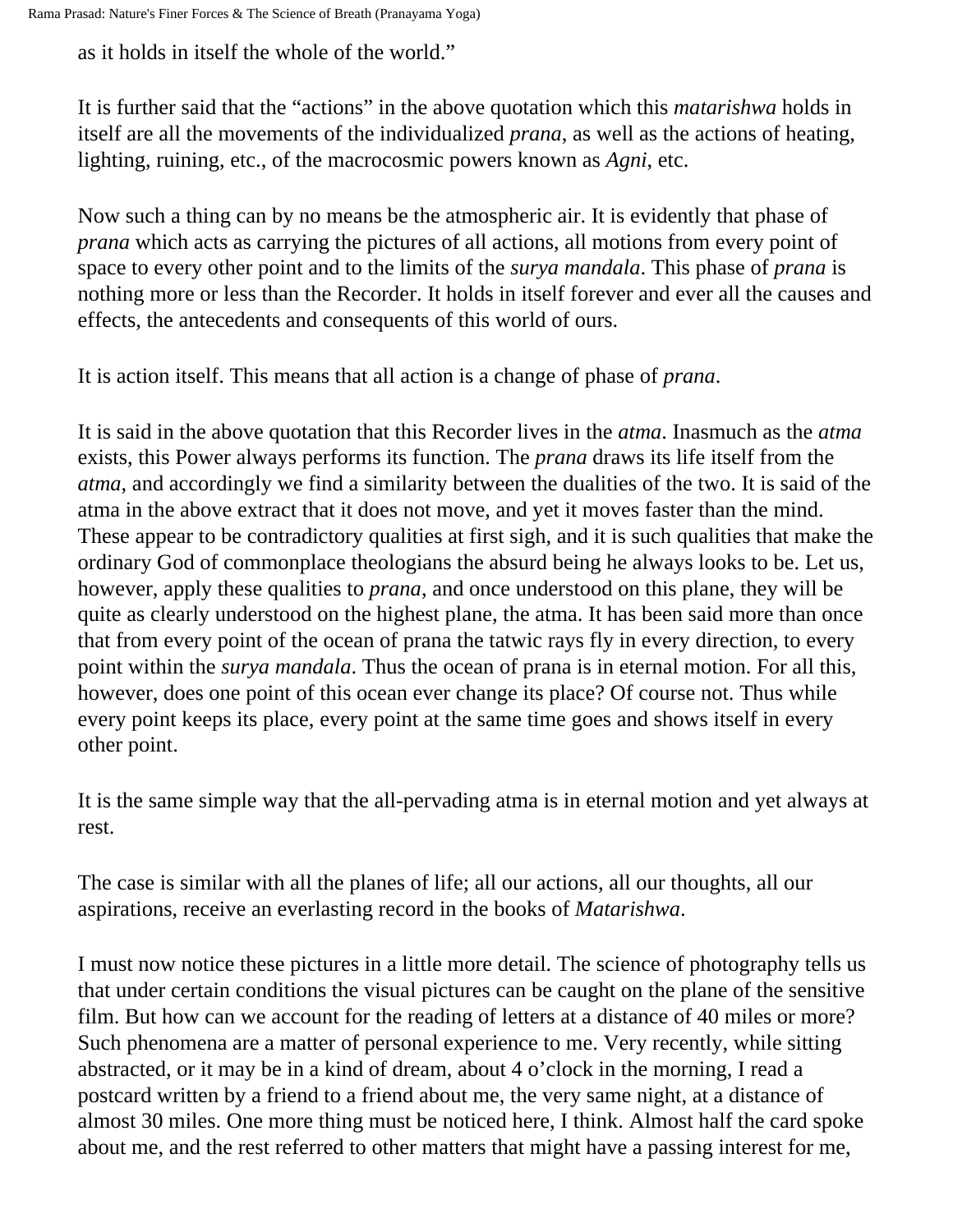but could not be engrossing. Now this rest of the card did not come before my eyes very clearly, and I felt that with all my effort I could not even keep my eye upon those lines or a sufficiently long time to understand them, but was irresistibly drawn towards the paragraph that spoke of me, and which I could read very clearly. Four days after this, the addressee showed it to me; it was exactly the same, sentence by sentence (so far as I could remember), as I had seen before. I mention this phenomenon in particular, as in it the various prerequisites for the production of these phenomena are clearly defined. We learn from an analysis of this incident the following facts:

(1) When he was writing, the writer of the card meant that I should read the card, and especially the paragraph that concerned me.

(2) I was very anxious to know the news about me that the card contained.

(3) In the frame of mind mentioned above my friend wrote the card. What happened? The picture of his thoughts on the card, both on the physical and the mental plane, flew in every direction along the tatwic rays of the macrocosmic *prana* and mind. A picture was immediately made on the macrocosmic spheres, and from thence it bent its rays towards the destination of the postcard. No doubt all minds in the earth received a shock of this current of thought at the same time. But my mind alone was sensitive to the card and the news it contained. It was, therefore, on my mind alone that any impression was made. The rays were, as it were, refracted into my mind, and the result described above followed.

It follows from this illustration that in order to receive the pictorial rays of the prana we must have a mind in a state of sympathy, and not of antipathy; that is to say, a mind free from all action or intense feeling for the time being is the fittest receptacle for the pictorial representations of the cosmos, and so for a correct knowledge of the past and the future. And if we have an intense desire to know the thing, so much the better for us. It is in this way that the divine occultist reads the records of the past in the book of nature, and it is on this road that the beginner of this science must walk according to the direction of our *Guru*.

It must be understood that everything in every aspect that has been or is being n our planet has a legible record in the book of nature, and the tatwic rays of the *prana* and the mind are constantly bringing the outlines of these pictures back to us. It is to a great extent due to this that the past never leaves us, but always lives within us, although many of its most magnificent monuments have been forever effaced from the face of our planet for the ordinary gaze. These returning rays are always inclined toward the center that originally gave them birth. In the case of the mineral surroundings of terrestrial phenomena these centers are preserved intact for ages upon ages, and it is quite possible for any sensitive mind, at any time, to turn these rays towards itself by coming into contact with any material remains of historic phenomena. A stone unearthed at Pompeii is pictured as part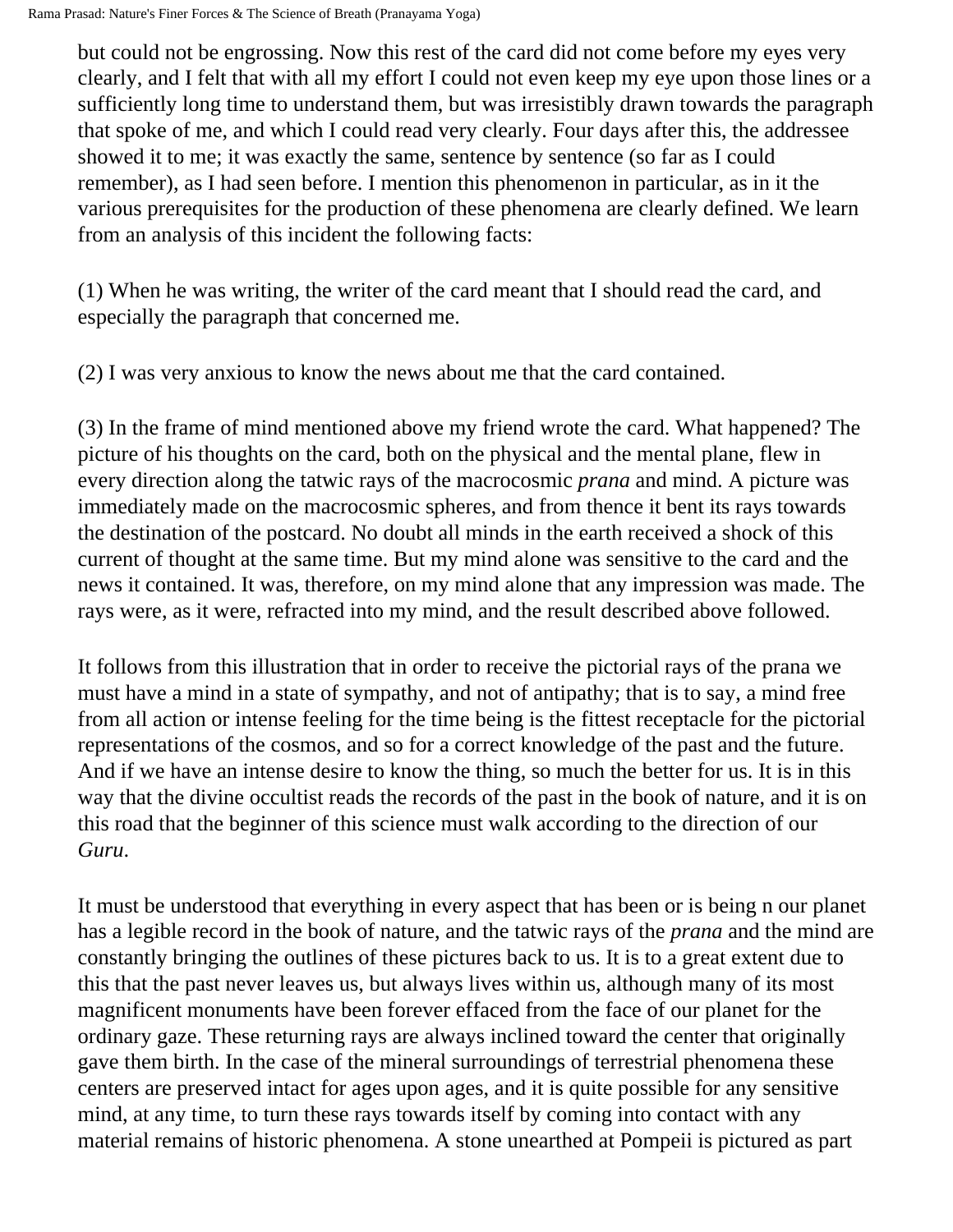of the great event that destroyed the city, and the rays of that picture naturally are inclined towards that piece of stone. If Mrs. Denton puts the stone to her forehead, a sympathetic and receptive condition is the only pre-requisite for the transference of the whole picture to her mind. This sympathetic state of mind may be natural to a person, or it may be acquired. It may be mentioned that what we are in the habit of calling natural powers are really acquired, but they have been acquired in previous incarnations. *Shiva* says:

"There are some to whom the tatwas become known, when the mind is purified by habituation, either by the acquired velocity of other births or by the kindness of the *Guru*."

It seems that two pieces of granite, the same to all intents and purposes externally, may have an entirely different tatwic color, for the color of a thing depends to a very great extent upon its tatwic surrounding. It is this occult color that constitutes the real soul of things, although the reader must by this time know that the Sanskrit word *prana* is more appropriate.

It is no myth to say that the practiced *yogi* might bring the picture of any part of the world, past or present, before his mind's eye with a single effort of his will. And not only visual pictures, as our illustration might lead the reader to think. The preservation and formation of visual pictures is only the work of the luminiferous ether, the *taijas tatwa*. The other tatwas perform their functions as well. The *akasa* or soniferous ether preserves all the sounds that have ever been heard or are being heard on earth, and similarly the remaining three other preserve the records of the remaining sensations. We see, therefore, that combining all these pictures, a *yogi* in contemplation might have before his mind's eye any man at any distance whatsoever and might hear his voice also. Glyndon, in Italy, seeing and hearing the conversation of Viola and Zanoni in their distant home, is therefore not merely a dream of the poet; it is a scientific reality. The only thing necessary is to have a sympathetic mind. The phenomena of mental telepathy, psychometry, clairvoyance and clairaudience, are all phases of this tatwic action. Once understood, it is all a very simple affair. It may be useful in this place to offer some reflections as to how these pictorial representations of a man's present go to shape his future. I shall first attempt to show how complete the record is. At the outset I may remind the reader of what I have said about the tatwic color of everything. It is this that gives individuality even to a piece of stone.

This pictorial whole is only the cosmic counterpart of the individual *prana maya kosha* (the coil of life). It is possible that anyone who may not have thoroughly understood the manner of the storing up of tatwic energy in the individual *prana* may more easily comprehend the phenomena in its cosmic counterpart. In fact, the macrocosmic and microcosmic phenomena are both links of the same chain, and both will conduce to the thorough understanding of the whole. Suppose a man stands on a mountain, with the finest prospect of nature stretched out before his eyes. As he stands there contemplating this wealth of beauty, his picture in this posture is at once made in the ecliptic. Not only is his external; appearance pictured, but the hue of is life receives the fullest representation. If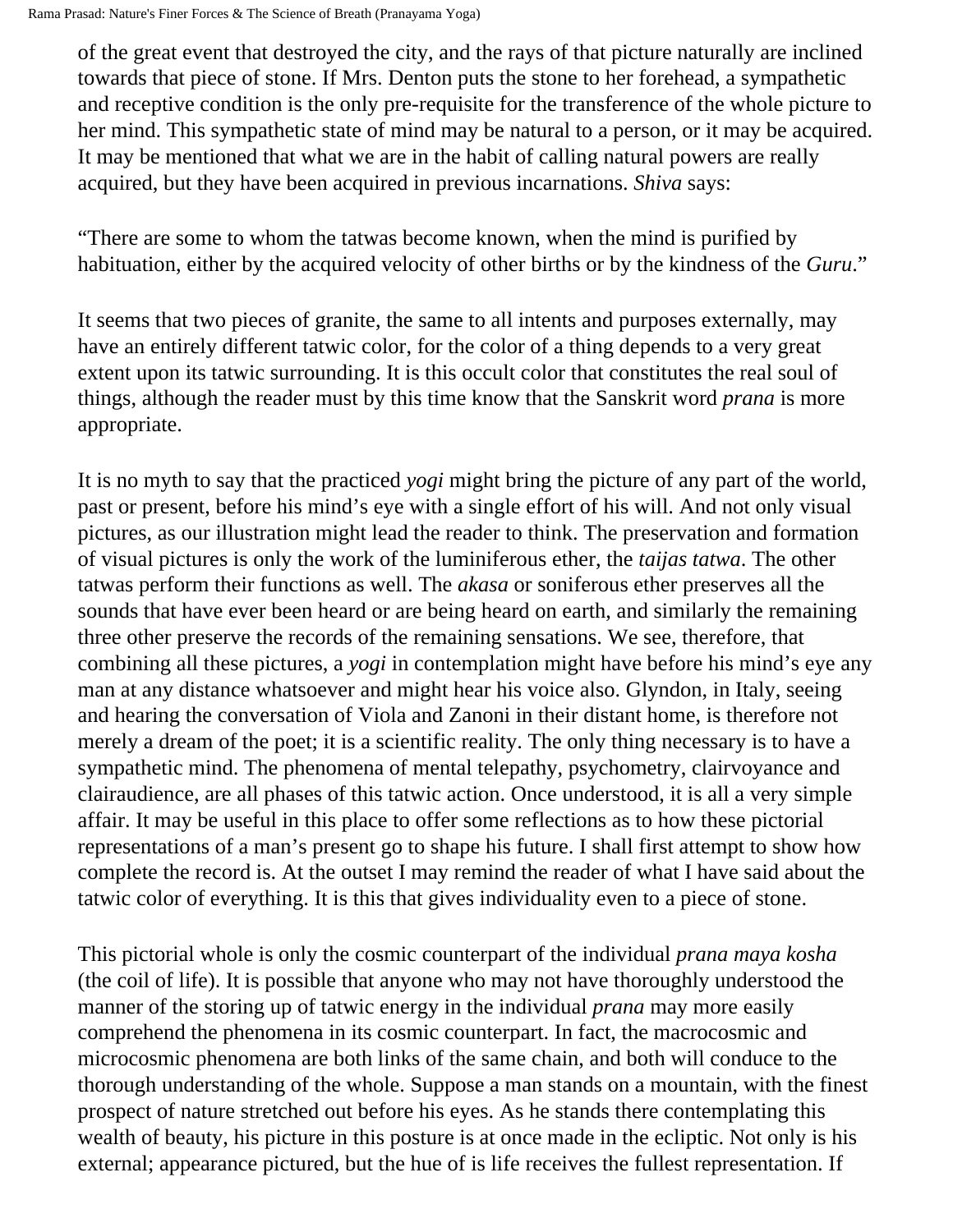the *agni tatwa* prevails in him at that moment, if there is the light of satisfaction in his face, if the look in his eyes is calm, collected and pleasant, if he is so much absorbed in the gaze as to forget everything else, tatwas separate or in composite will do their duty, and all the satisfaction, calmness, pleasure, attention or inattention will be represented to the finest degree in the sphere of the ecliptic. If he walks or runs, comes down or jumps up or forward, the tatwic rays of *prana* picture the generating and the generated colors with the utmost faithfulness in the same retentive sphere.

A man stands with a weapon in his hand, with the look of cruelty in his eye, with the glow of inhumanity in his veins, his victim, man or animal, helpless or struggling before him. The whole phenomenon is instantly recorded. There stands the murderer and the victim in their truest possible colors, there is the solitary room or the jungle, the dirty shed or the filthy slaughterhouse; all are there as surely and certainly as they are in the eye of the murderer r the victim himself.

Let us again change the scene. We have a liar before us. He tells a lie, and thereby injures some brother man. No sooner is the word uttered than the *akasa* sets to work with all possible activity. There we have the most faithful representation. The liar is there from the reflection that the thought if the injured person throws into the individual *prana*; there is the injured man also. The words are there with all the energy of the contemplated wrong. And if that contemplated wrong is completed, there is also the change for the worse that his mendacity has produced in the victim. There is nothing of the surroundings, the antecedent and the consequent postures – the causes and effects – that is not represented there.

The scene changes, and we come to a thief. Let the night be as dark as it may, let the thief be a circumspect and wary as he can; our picture is there with all its colors well defined, though perhaps not so prominent. The time, the house, the wall, the sleeping and injured inmates, the stolen property, the subsequent day, the sorrowful householders, with all the antecedent and consequent postures, are pictured. And this is not only for the murderer, the thief, or the liar, but for the adulterer, the forger, the villain who thinks his crime is hidden from every human eye. Their deeds, like all deeds that have ever been done, are vividly, clearly, exactly recorded in nature's picture gallery. Instances might be multiplied, but it is unnecessary. What has been said is sufficient to explain the principle, and the application is useful and not very difficult. But now we must bring our pictures back from our gallery.

We have seen that time and space and all the possible factors of a phenomenon receive an accurate representation there, and these tatwic rays are united to the time that saw them leaving their record on the plane of our pictorial region. When, in the course of ages, the same Time throws its shade again upon the earth, the pictorial rays, stored up long since, energize man-producing matter, and shape it according to their own potential energy, which now begins to become active. It will be readily conceded that the sun dives life to the earth – to men as well as to vegetables and minerals. Solar life takes human shape in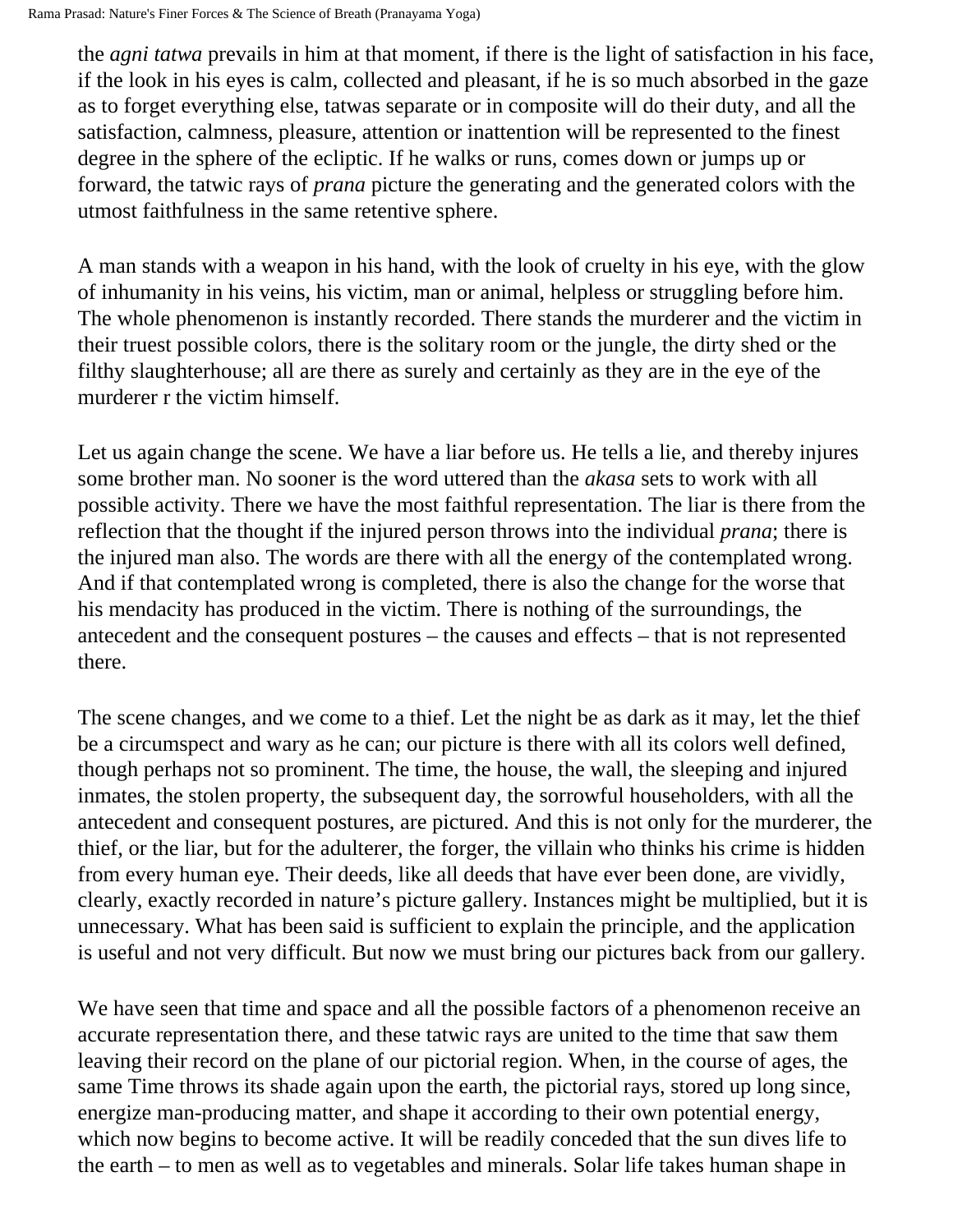the womb of the mother, and this is only an infusion of some one set of our pictorial rays into the sympathetic life that already shows itself on our planet. These rays thus produce for themselves a gross human body in the womb of the mother, and then having the now somewhat different and differing maternal body, start on their terrestrial journey. As time advances, the pictorial representation changes it tatwic postures, and with it the gross body does the same.

In the case of the rebirth of the man we saw gazing on the mountains, the calm, watchful, contented attitude of the mind that he cultivated then has its influence upon the organism now, and once more the man enjoys the beauty of nature and so is pleased and happy.

But now take the case of the cruel murderer. He is by nature cruel, and he still yearns to murder and destroy, and he could not be restrained from his horrible practices; but the picture of the ebbing life of his victim is now part and parcel of his constitution, the pain, the terror, and the feeling of despair and helplessness are there in all their strength. Occasionally he feels as if the blood of life were leaving his very veins. There is no apparent cause, and yet he suffers pain; he is subject to unaccountable fits of terror, despair and helplessness. His life is miserable; slowly but surely it wanes away.

Let the curtain fall on this stage. The incarnated thief now comes on the stage. His friends leave him one by one or he is driven away from them. The picture of the lonely house must assert its power over him. He is doomed to a lonely house. The picture of somebody coming into the house through some unfrequented part and stealing some of his property, makes its appearance with the fullest strength. The man is doomed to eternal cowardice. He draws towards himself the same grief and heart-rending that he caused to others long ago. This posture of heart-rending grief has its influence upon him in the ordinary way, and it creates its surrounding under the same influence.

These illustrations are sufficient to explain the law according to which these cosmic pictures govern our future lives. Whatever other sins may be committed under the innumerable circumstance of life, their tatwic effects can be traced easily through the pictorial representations of the cosmos.

It is not difficult to understand that the picture of each individual organism upon the face of the earth is pictured in *prana*, and it is these pictures, in my opinion, that correspond to the ideas of Plato on the highest plane of existence. A very interesting question arises at this point. Are these pictures of eternal existence, or do they only come into existence after formations have taken place on the terrestrial plane? *Ex nihilo nihil fit* is a well-known doctrine of philosophy, and I hold with Vyasa that the representations (what we now call pictures) of all objects in their generic, specific, and individual capacities have been existing forever in the universal mind. *Swara*, or what may be called the Breath of God, the Breath of Life, is nothing more or less than abstract intelligence, as has been explained,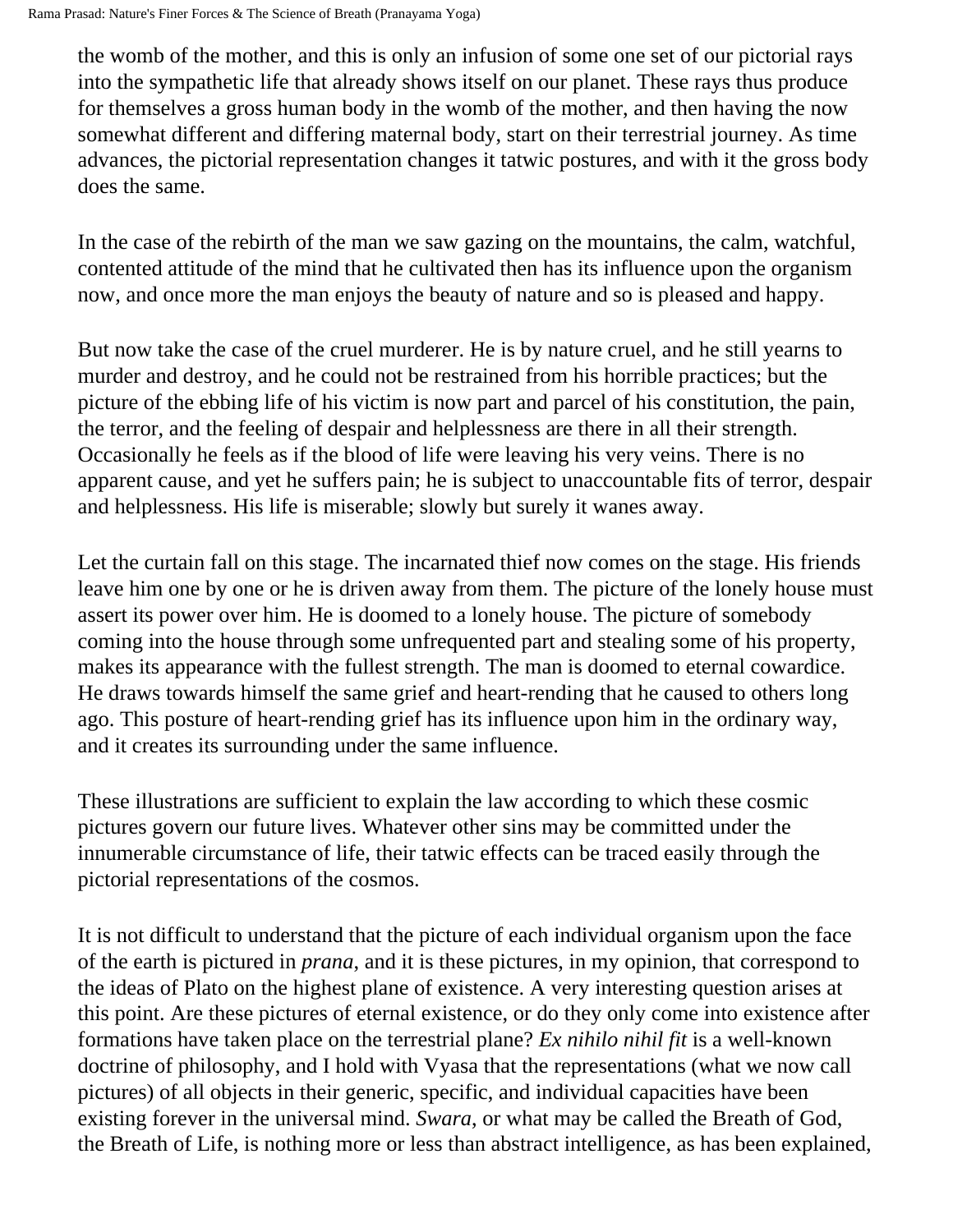or intelligent motion, if such an expression is better understood. Our book says:

"In the *swara* are pictured, or represented, the *Vedas* and the *Sastras*, in the *swara* the highest *Gandharvas*, and in the *swara* all the three worlds; the *swara* is *atma* itself."

It is not necessary to enter more thoroughly into a discussion of this problem; the suggestion is sufficient. It might be said, however, that all formation in progress on the face of our planet is the assuming by everything under the influence of solar ideas of the shape of these ideas. The process is quite similar to the process of wet earth taking impressions of anything that is pressed upon it. The idea of anything is its soul.

Human souls (*prana maya kosha*) exist in this sphere just like the souls of other things, and are affected in that home of theirs by terrestrial experience in the manner mentioned above.

In the course of ages, these ideas make their appearance in the physical plane again and again, according to the laws hinted at previously.

I have also said that these pictures have their counterparts in the mental and the higher atmospheres. Now it might be said that just as these solar pictures recur again and again, there are times at which these mental pictures also recur. The ordinary deaths known to us are terrestrial deaths. This means to say that the influence of the solar pictures is withdrawn for some time from the earth. After some time, the duration depending upon the colors of the picture, they throw their influence again upon the earth, and we have terrestrial rebirth. We may die any number of terrestrial deaths, and yet our solar life might not be extinct.

But men of the present *manwantara* might die solar deaths under certain circumstances. Then they pass out of the influence of the sun and are born again only in the region of the second *Manu*. Men who now die solar deaths will remain in the state of bliss all through the present *manwantara*. Their rebirth might also be delayed for more than one *manwantara*. All these pictures remain in the bosom of *Manu* during the *manwantarapralaya*. In the same way, men might undergo higher deaths, and pass their time in a state of even higher and more enduring bliss. The mental coil may be broken, too, just as the gross, the terrestrial, and the solar might be, and then the blessed soul remains in bliss and unborn until the dawn of the second day of *Brahma*. Higher still and longer still is the state that follows Brahmic death. Then the spirit is at rest for the remaining *Kalpa* and the *Mahapralaya* that follows. After this it will be easy to understand the meaning of the Hindu doctrine, that during the night of *Brahma* the human soul and the whole of the universe is hidden in the bosom of *Brahma* like the tree in the seed.

## **XI. The Manifestations of Psychic Force ~**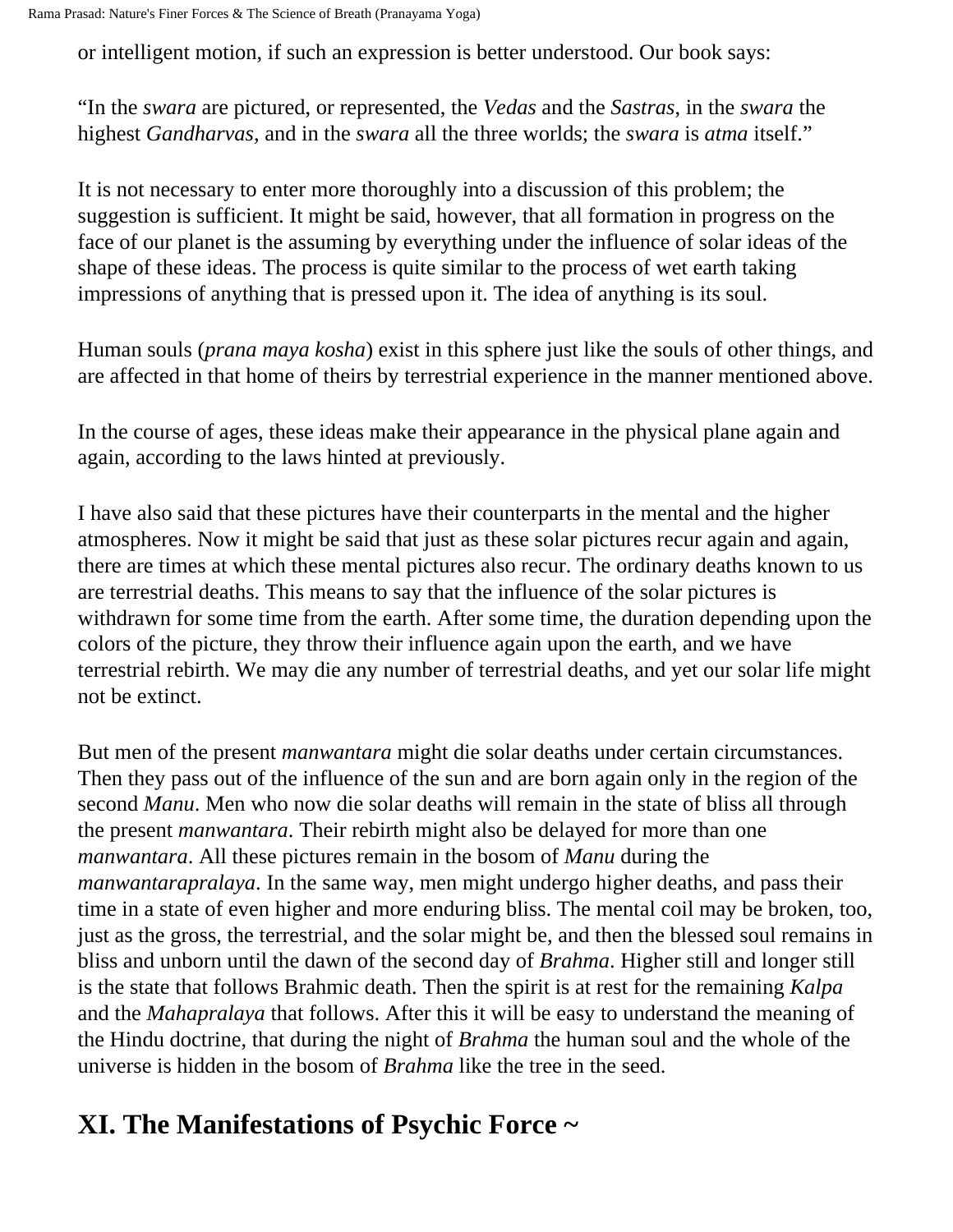Psychic Force is the form of matter known as *vijnana* in active connection with the mental and life matters. In the quotation given above from the *Ishnopnishat*, it has been said that the *deva* – the macrocosmic and microcosmic manifestations of *prana* – do not reach the *atma*, inasmuch as it moves faster than even the mind. The *tatwas* of *prana* move with a certain momentum. The mind has greater velocity, and psychic matter greater still. In the presence of the higher, the lower plane always appears to be at rest, and is always amenable to its influence. Creation is a manifestation of the various macrocosmic spheres with their various centers. In each of these spheres – the *prana*, the *manas*, and the *vijnana* – the universal tatwic rays give birth to innumerable individualities on their own planes. Each *truti* on the plane of *prana* is a life-coil (*prana maya kosha*). The rays that give existence to each of these *truti* come from each and all of the other *truti*, which are situated in the space allotted to each of the five *tatwas* and their innumerable admixtures, and which represent therefore all the possible tatwic manifestations of life.

On the plane of *manas* each mental *truti* represents an individual mind. Each individual mind is given birth to by mental tatwic rays from the other quarter. These rays came from all the other *truti* situated under the dominion of each of the five *tatwas* and their innumerable admixtures and representing therefore all the possible tatwic phases of mental life.

On the psychic plane, each *truti* represents an individual soul brought into existence by the psychic *tatwas* flying from every point to every other point. These rays come from every *truti* situated under the dominion of each of the five tatwas and their innumerable admixtures, and thus representing all the possible manifestations of psychic life.

The latter class of *truti* on the various planes of existence are the so-called gods and goddesses. The former class are coils that manifest themselves in earthly life.

Each psychic *truti* is thus a little reservoir of every possible tatwic phase of life that might manifest itself on the lower planes of existence. And so, sending its rays downward just like the sun, these *truti* manifest themselves in the *truti* of the lower planes. According to the prevalent phase of tatwic color in these three sets of *truti*, the *vijana* (psychic) selects its mind, the mind selects its coil, and in the end the life-coil creates its habitation in the earth.

The first function of the individual *truti vijana* is to sustain in the life of the mental *truti* just as the macrocosmic *vijana* sustains the life of the macrocosmic mind. And so also does the mental *truti* sustain the life of the individual *truti* of *prana*. In this state, the souls are conscious only of their subjectivity with reference to the mind and the *prana*. They know that they sustain the lower *truti*, they know themselves, they know all the other psychic *truti*, and they know the whole of the macrocosm of *Iswara*, the tatwic rays reflecting every point into their indvidual consciousness. They are omniscient; they are perfectly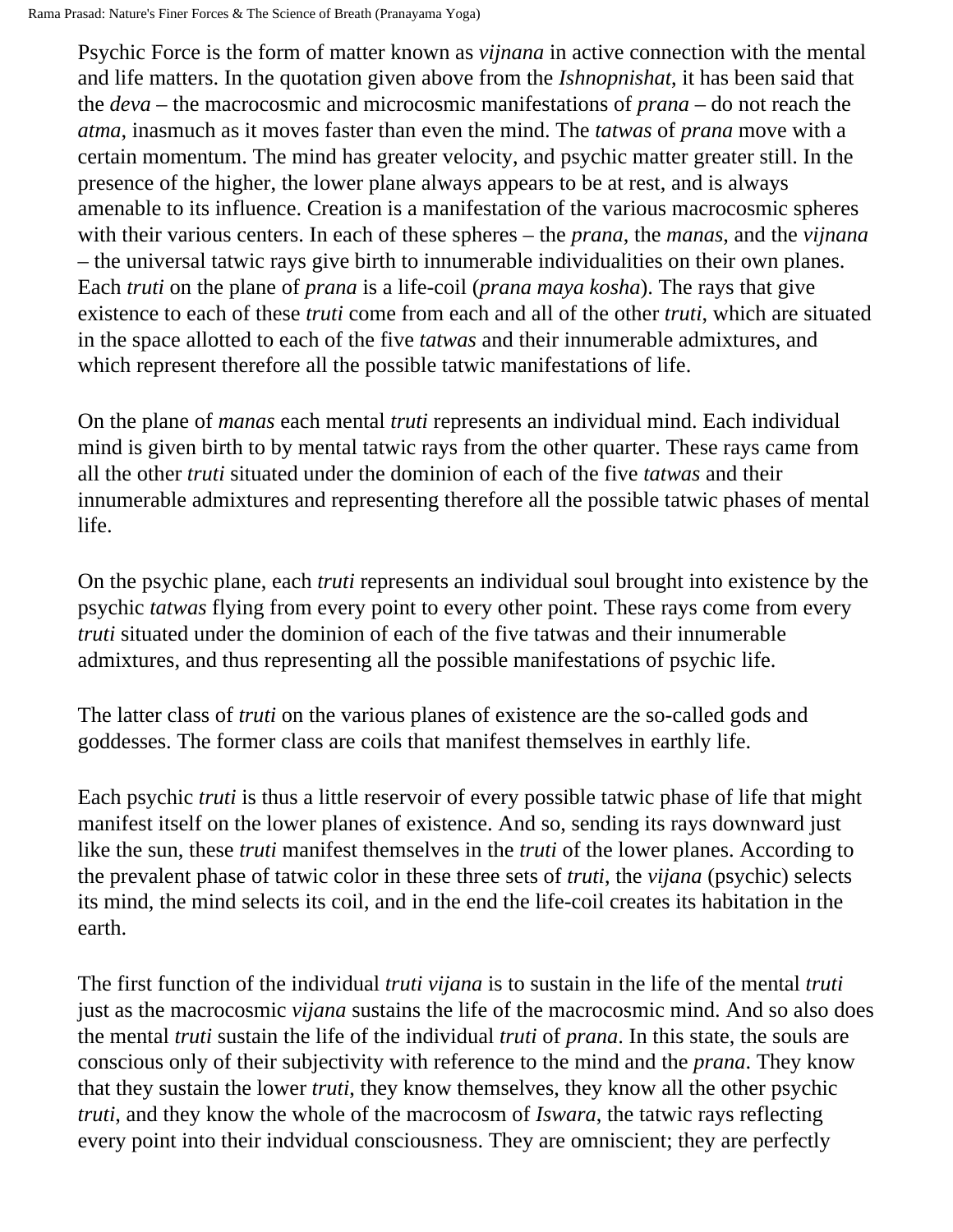happy because they are perfectly balanced.

When the *prana maya kosha* enters the habitation of earth, the soul is assailed by finitude for the first time. This means a curtailment, or rather the creation of a new curtailed consciousness. For long ages the soul takes no note of these finite sensations, but as the impressions gain greater and greater strength they are deluded into a belief of identity with these finite impressions. From absolute subjectivity consciousness is transferred to relative passivity. A new world of appearances is created. This is their fall. How these sensations and perceptions, etc., are born, and how they affect the soul, already has been discussed. How the soul is awakened out of this forgetfulness and what it does then to liberate itself will come further on.

It will be seen at this stage that the soul lives two lives, an active and a passive. In the active capacity it goes on governing and sustaining the substantial life of the lower *truti*. In the passive capacity it forgets itself and deludes itself into identity with the changes of the lower *truti* imprinted upon them by the external tatwas. The consciousness is transferred to finite phases.

The whole fight of the soul upon reawakening consists in the attempt to do away with its passive capacity and regain this pristine purity. This fight is *yoga*, and the powers that yoga evokes in the mind and the *prana* are nothing more than tatwic manifestations of the psychic force, calculated to destroy the power of the external world on the soul. This constant change of phase in the new unreal finite coils of existence is the upward march of the life current from the beginnings of relative consciousness to the original absolute state.

There is no difficulty in understanding the how of these manifestations. They are there in the psychic reservoir, and they simply show themselves when the lower trutis assume the state of sympathetic polish and tatwic inclination. Thus the spectrum only shows itself when certain objects assume the polish and form of a prism.

Ordinarily the psychic force does not manifest itself either in the *prana* or the mind in any uncommon phase. Humanity progresses as a whole, and whatever manifestations of this force take place, they take in races as a whole. Finite minds are therefore slow to recognize it.

But all the individuals of a race do not have the same strength of tatwic phase. Some show greater sympathy with the psychic force in one or more of its component tatwic phases. Such organisms are called mediums. In them the particular tatwic phase of psychic force with which they are in greater sympathy than the rest of their mind, makes its uncommon appearance. This difference of individual sympathy is caused by a difference of degree in the commissions and omission of different individuals, or by the practice of *yoga*.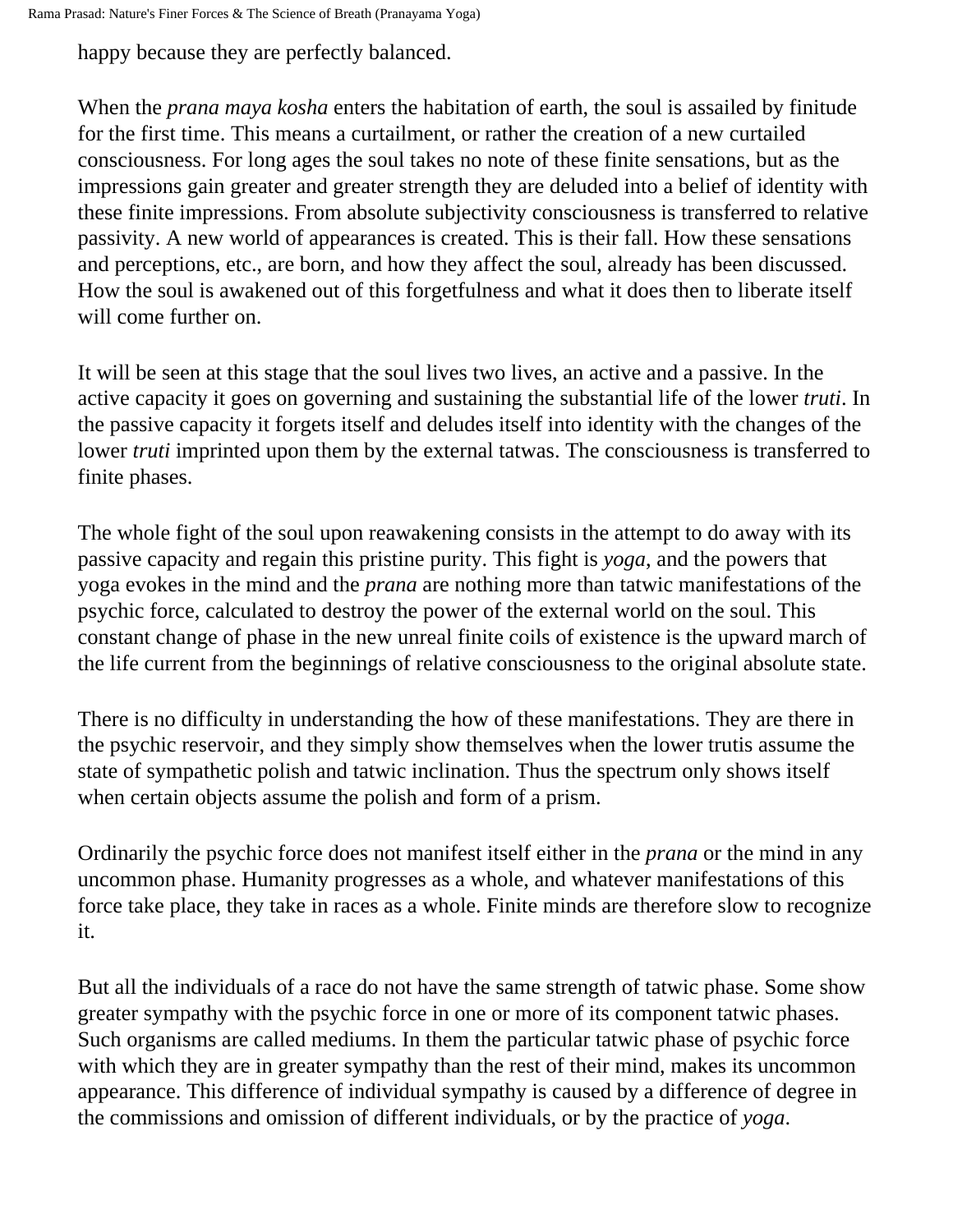In this way, this psychic force might manifest itself in the shape of all the innumerable possibilities of tatwic combination. So far as theory is concerned, these manifestations might cover the whole domain of tatwic manifestations in the visible macrocosm (and also in the invisible, which, however, we do not know). These manifestations may violate all our present notions of time and space, cause and effect, force and matter. Intelligently utilized, this force might very well perform the functions of the *vril* of "The Coming Race". The following essays will trace some of these manifestations on the plane of the mind.

## **XII.** *Yoga* **-- The Soul (I) ~**

I have described two principles of the human constitution: *prana* and *manas*. Something also has been said about the nature and relations of the soul. The gross body was omitted as needing no special handling.

The five manifestations of each of the two principles (the *prana* and the *manas*), it may be mentioned, may be either fortunate or unfortunate. Those manifestations are fortunate which are consonant with our true culture, which lead us to our highest spiritual development, the *summum bonum* of humanity. Those that keep us chained to the sphere of recurring births and deaths may be called unfortunate. On each of the two planes of life (*prana* and *manas*) there is a possibility of double existence. We might have a fortunate and an unfortunate *prana*, a happy and an unhappy mind. Considering these two to be four, the number of principles of the human constitution might be raised from five to seven. The unhappy intelligences of the one plane ally themselves with the unhappy ones of the other, the happy ones with the happy, and we have in the human constitution an arrangement of principles something like the following:

(1) The gross body (*sthula sarira*), (2) the unhappy *prana*, (3) the unhappy mind, (4) the happy *prana*, (5) the happy mind, (6) the soul (*vijana*), and (7) the spirit (*ananda*).

The fundamental division in the fivefold division is upadhi, the particular and distinct state of matter (*prakriti*) in each case; in the sevenfold division it is the nature of *Karma* with reference to its effect upon human evolution.

Both the sets of these powers, the blessed and the unhappy, work upon the same plane, and although the blessed manifestations tend in the long run towards the state of *moksha*, that state is not reached unless and until the higher powers (the *siddhi*) are induced in the mind by the exercise of *yoga*. *Yoga* is a power of the soul. Therefore it is necessary to say something about the soul and *Yoga* before the higher powers of the mind can be intelligibly described. *Yoga* is the science of human culture in the highest sense of the word. Its purpose is the purification and strengthening of the mind. By its exercise is filled with high aspirations, and acquires divine powers, while the unhappy tendencies die out.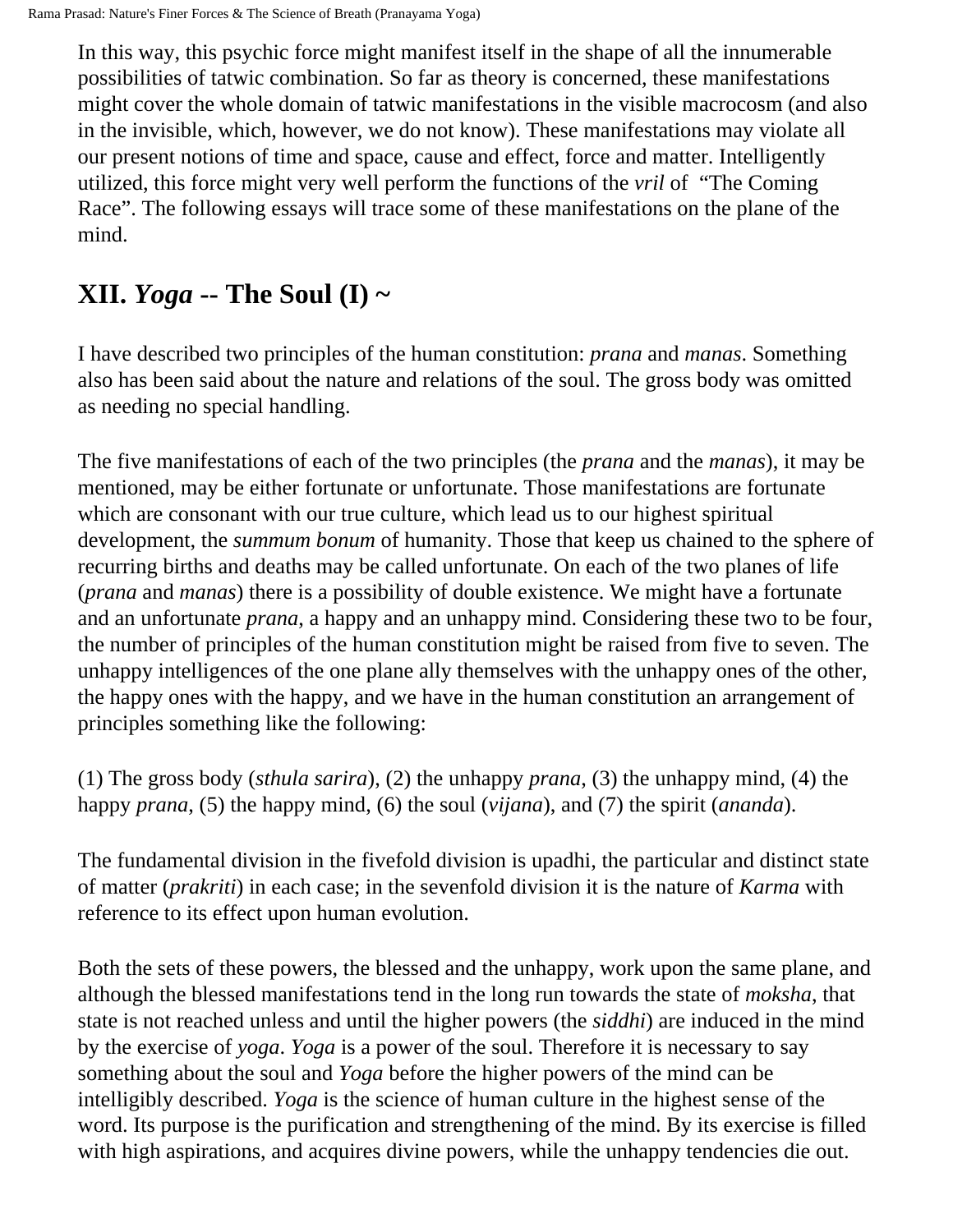The second and third principles are burnt up by the fire of divine knowledge, and the state of what is called salvation in life is attained. By and bye the fourth principle too becomes neutralized, and the soul passes into a state of *manwantaric moksha*. The soul may pass higher still according to the strength of her exercise. When the mind too is at rest, as in sound sleep (*sushupti*) during life, the omniscience of the *vijnana* is reached. There is still a higher state: the state of *ananda*. Such are the results of *yoga*. I must now describe the nature of the thing and the process of acquirement.

So far as the nature of *Yoga* is concerned, I may say that mankind has reached its present state of development by the exercise of this great power. Nature herself is a great *Yogi*, and humanity has been, and is being, purified into perfection by the exercise of her sleepless will. Man need only imitate the great teacher to shorten the road to perfection for his individual self. How are we to render ourselves fit for that great imitation? What are the steps on the great ladder of perfection? These things have been discovered for us by the great sages of yore, and Patanjali's little book is only a short and suggestive transcript of so much of our past experiences and future potentialities as is recorded in the book of nature. This little book uses the word *Yoga* in a double signification. The first is a state of the mind otherwise called *samadhi*; the second is a set of acts and observances that induce that state in the mind. The definition given by the sage is a negative one, and is applicable only on the plane of the mind. The source of the positive power lies in the higher principle; the soul *Yoga* (it is said) is the keeping in check of the five manifestations of the mind. The very wording of the definition is involved in the supposition of the existence of a power that can control and keep the mental manifestations in check. This power is familiar to us as freedom of the will. Although the soul is deluded by the manifestations of egoism (*asmita*) on the mental plane into regarding herself as a slave of the second and third principles, that is not the fact, and the awakening takes place as soon as the chord of egoism is slackened to a certain extent. This is the first step in the initiation by nature herself of the race of man. It is a matter of necessity. The side-by-side working with each other of the second and third and the fourth and fifth principles weakens the hold of natural mental *asmita* upon the soul. "I am these, or of these mental manifestations", says Egoism. Such a state of affairs, however, cannot last long. These manifestations are double in nature; the one is just the reverse of the other. Which of them is one with the ego: the unhappy or the blessed? No sooner is this question asked than the awakening takes place. It is impossible to answer any of these questions in the affirmative, and the soul naturally ends in discovering that she is a separate thing from the mind, and that although she has been the slave, she might be (what she naturally is) the Lord of the mind. Up to this time the soul has been tossed this way or that in obedience to the tatwic vibrations of the mind. Her blind sympathy with the mental manifestations gives her unison with the mind, and hence the tossing. The chord of sympathy is loosened by the waking. The stronger the nature, the greater the departure from unison. Instead of the soul being tossed by the mental vibrations, it is now time that the mind should vibrate in obedience to the vibrations of the soul. This assumption of lordship is the freedom of the will, and this obedience of the mind to the vibrations of the soul is *Yoga*. The manifestations evoked in the mind by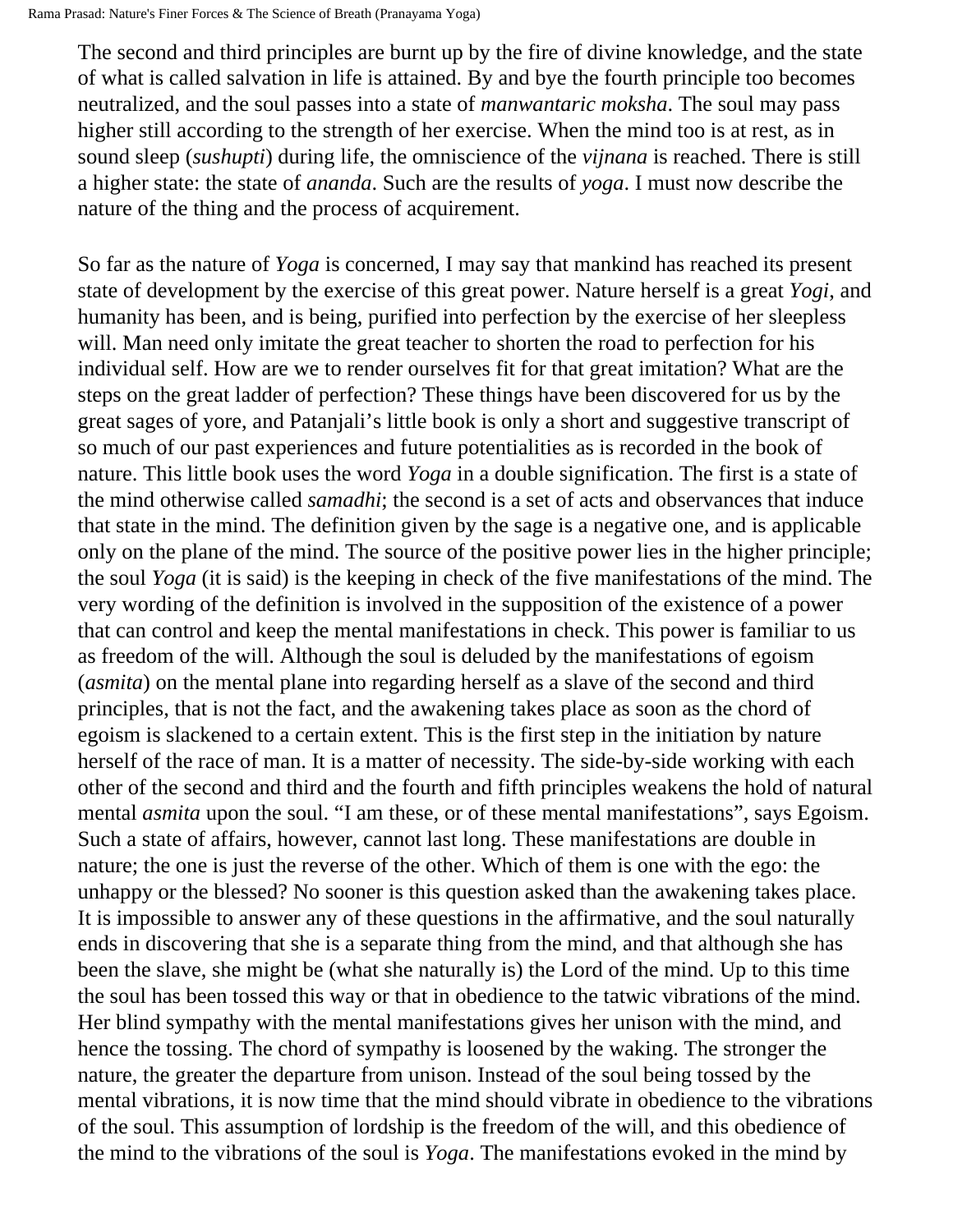the external *tatwas* must now give way to the stronger motion coming from the soul. By and bye the mental colors change their very nature, and the mind comes to coincide with the soul. In other words, the individual mental principle is neutralized, and the soul is free in her omniscience.

Let us now trace the acquirements of the mind step by step up to *samadhi*.

*Samadhi*, or the mental state induced by the practice of *Yoga*, has two descriptions. As long as the mind is not perfectly absorbed in the soul the state is called *samprajnata*. That is the state in which the discovery of new truths follows labor in every department of nature. The second is the state of perfect mental absorption. It is called *asamprajnata*. In this there is no knowing, no discovering of unknown things. It is a state of intuitive omniscience. Two questions are naturally suggested at the awakening stage:

"If I am these manifestations, which of them am I? I think I am none of them. What am I then? What are these?"

The second question is solved in the *samprajnata samadhi*, the first in the other. Before entering further into the nature of *samadhi*, a word about habituation and apathy. These two are mentioned by Patanjali as the two means of checking mental manifestation, and it is very important to understand them thoroughly The manifestation of apathy is the reflection in the mind of the color of the soul when she becomes aware of her free nature and consequently is disgusted at the mastery of the passions. It is a necessary consequence of the awakening. Habituation is the repetition of the state so as to confirm it in the mind.

The confirmation of the mind in this state means a state of ordinary mental inactivity. By this I mean that the five ordinary manifestations are at rest for the first time. This being so, the mind is for the time being left free to receive any influences. Here for the first time we see the influence of the soul in the shape of curiosity (*Vitarka*). What is this? What is that? How is this? How is that? This is the form in which curiosity shows itself in the mind. Curiosity is a desire to know, and a question is a manifestation of such a desire. But how does man become familiar with questions? The mental shape of curiosity and question will be understood easily by paying a little attention to the remarks I have made on the genesis of desire. The process of the birth of philosophical curiosity is similar to that of the birth of desire. In the latter the impulse comes from the external world through *Prana*, and in the former, directly from the soul. The place of pleasure in this is supplied by the reflection into the mind of the knowledge of the soul that self and independence are better than nonself and the enslaving cords thereof. The strength of the philosophical curiosity depends upon the strength of this reflection, and as this reflection is rather faint in the beginning (as it generally is in the present state of the spiritual development), the hold of philosophical curiosity upon the mind bears almost no comparison in strength with the hold of desire.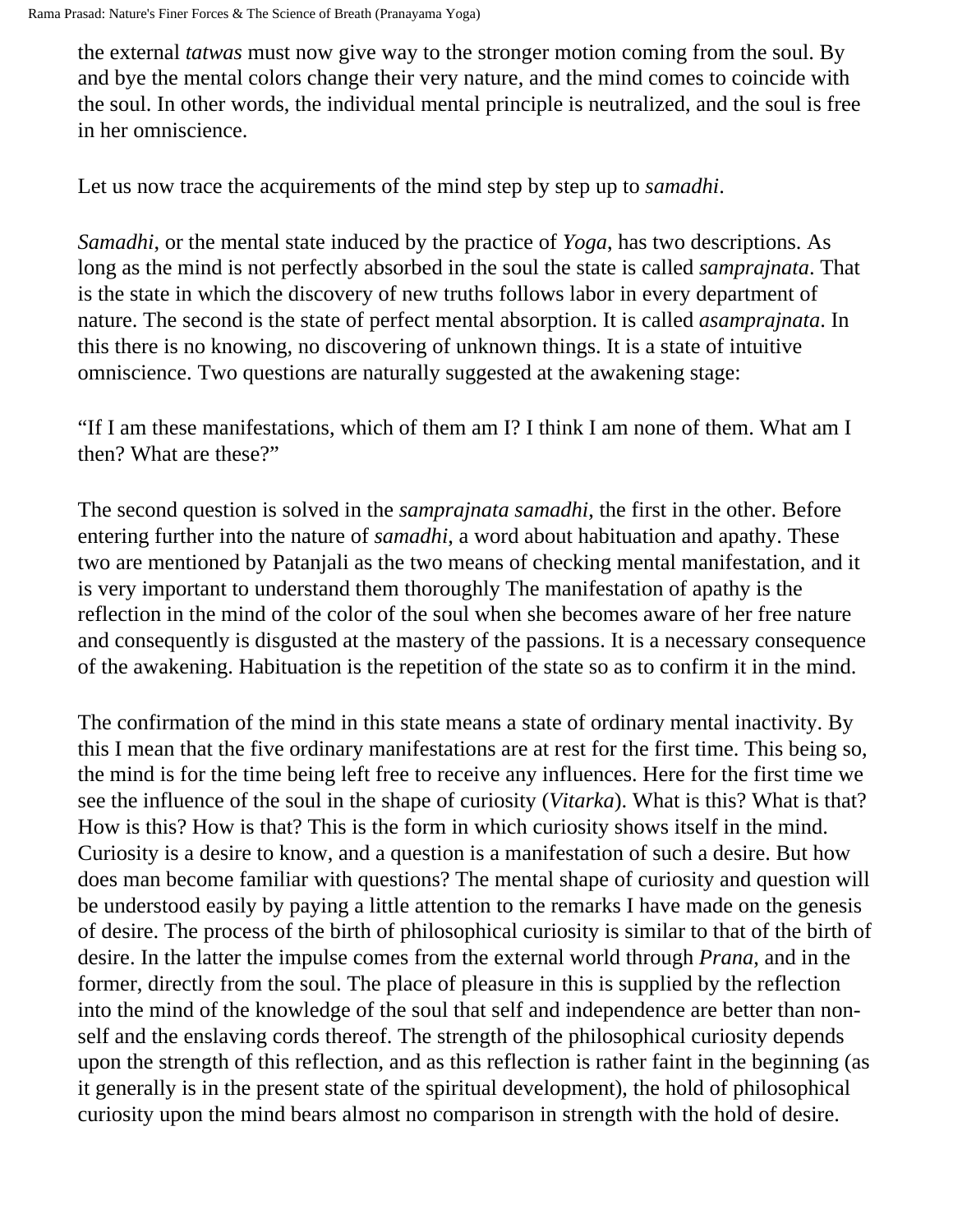Philosophical curiosity is then the first step of mental ascent towards *Yoga*. To begin with, we place before our mind every possible manifestation of nature, and try to fit in every possible phase of it with every related manifestation. In plain language, it is to apply ourselves to the investigation of all the branches of natural science one by one.

This is the natural result of curiosity. By this attempt to discover the relations already existing or possible, essential or potential, among the phenomena of nature, another power is induced in the mind. Patanjali calls this power *vichara*, meditation. The radical idea of the word is to go among the various relations of the portions that make up the whole subject of our contemplation. It is only a deeper hold on the mind of the philosophical curiosity noticed above. The third state of this *samadhi* is what is called *ananda*, happiness or bliss. As long as there is curiosity or meditation, the mind is only assuming the consistency of the soul. This means to say that as yet the vibrations of the soul are only making way into the mind; they have not yet entirely succeeded. When the third stage is arrived at, however, the mind is sufficiently polished to receive the full and clear image of the sixth coil. The mind is conscious of this image as bliss. Every man who has devoted himself to the study of nature has been in that coveted state for however short a time. It is very difficult to make it intelligible by description, but I am sure that the majority of my readers are not strangers to it.

But whence does this bliss come? What is it? I have called it a reflection of the soul. But first of all, what is the soul? From what I have written up to this time, the reader will no doubt surmise that I understand the soul to be only a picture of the gross body, the *prana*, and the mind, so far only as its constitution is concerned.

I have mentioned that in the macrocosm the sun is in the center, the *prana* the atmosphere of the second principle, and that the ecliptic marks the shape of this principle. I have also mentioned that the individual human principle is only a picture of this macrocosmic whole. I have mentioned again that in the macrocosm *virat* is the center and *manu* the atmosphere of second principle. This atmosphere is made of the five universal *tatwas*, just like *prana*, the only difference being that the mental *tatwas* undergo a greater number of vibrations per second than the *tatwas* of *prana*. I have also said that the individual mind is an exact picture of the macrocosmic mind, the aspect differing with the surroundings of time, just as in the case of *prana*.

Now I have to say the same with regard to the soul. In the macrocosm there is *Brahma* for the center, and *vijana* for the atmosphere of this principle. As the earth moves in *prana*, as the sun moves in *manu*, as the *manu* (or *virat*) breathes in *vijana*, so the soul breathes in the highest atmosphere of *ananda*. *Brahma* is the center of spiritual life, as the sun is the center of *prana*, and *virat* the center of mental life. These centers are similar in luminosity to the sun, but ordinary senses cannot perceive them because the number of tatwic vibrations per second is beyond their power.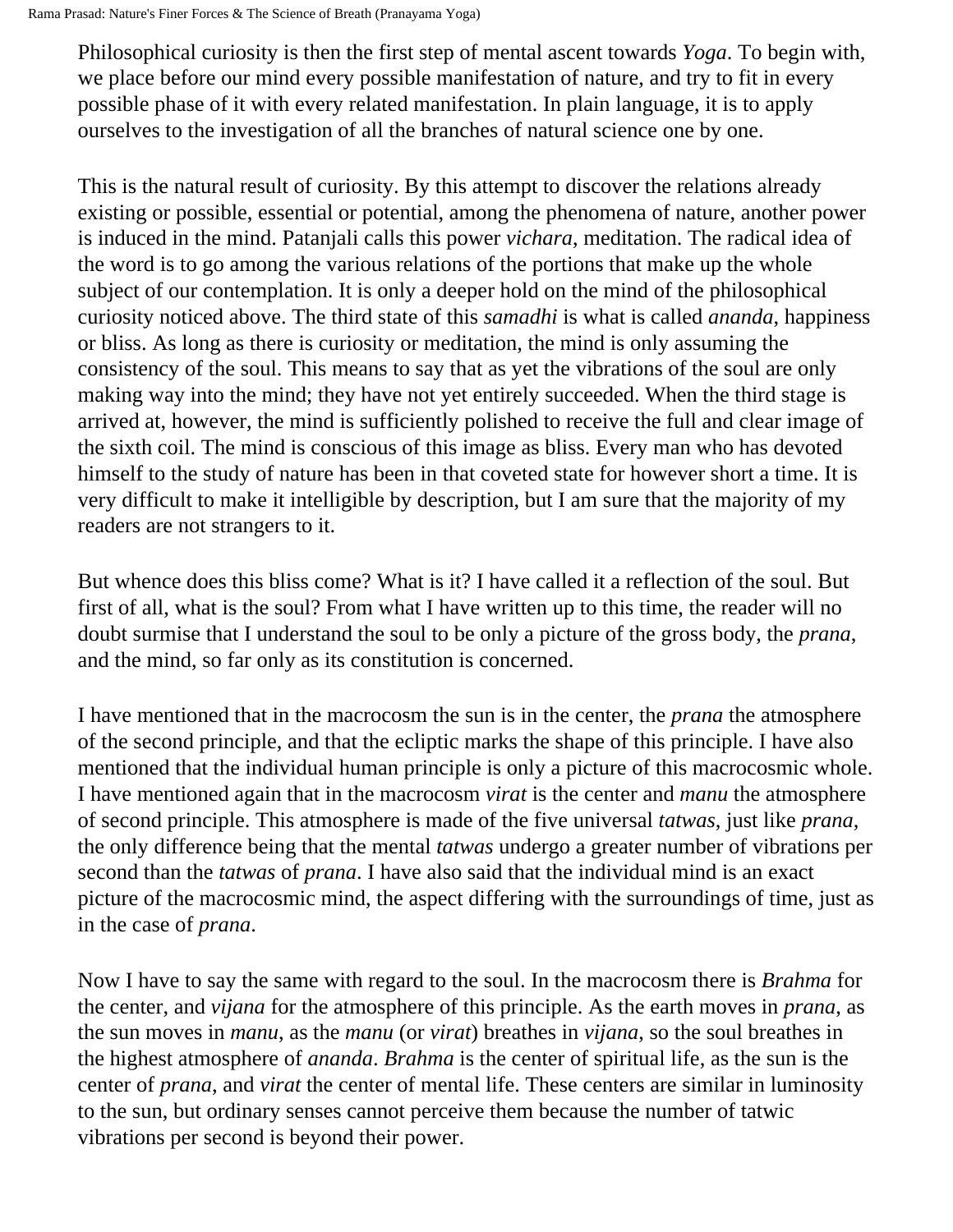Rama Prasad: Nature's Finer Forces & The Science of Breath (Pranayama Yoga)

The soul of the universe (the *vijana maya kosha*), with *Brahma* for its center, is our psychic ideal.

The tatwic wires of this sphere extend over what we call a *Brahmanda*. This they do in a way similar to the tatwic rays of *prana* with which we are familiar through the medium of gross matter. This center with this universe forms the self-conscious universe. All the lower centers exist within the bosom of this atmosphere.

Under the influence of gross matter the mental macrocosm registers the external pictures; that is to say, it gains the power of manifesting itself in the five ways I have described in the essay on mind. Under the *Brahma*, however, the mental macrocosm (*Manu*) attains the higher powers under discussion. This double influence changes, after a time, the nature of *Manu* itself. The universe has, as it were, a new mind after every *manwantara*. This change is always for the better. The mind is ever spiritualizing. The later the *Manu* the more spiritual. A time will come when the present macrocosmic mind will be entirely absorbed into the soul. The same is the case with the microcosm of man. Thus *Brahma* is by nature omniscient. He is conscious of a self. The types of everything that was or is to be in the process of time are but so many varying compositions of his *tatwas*. Every phase of the universe, with its antecedents and consequents, is in him. It is himself, his own selfconsciousness. One mind is absorbed in him in the space of fourteen *manwantara*. The motion of the mental tatwas is so much accelerated that they become spiritual. By the time that this takes place in the Universe the vibrations of the *tatwas* of *prana* too are being accelerated under the influence of *Manu* until the *prana* itself is turned into the *Manu* of the next period. And again, while this is being done, the gross matter is similarly developing itself into *prana*.

This is the process of involution, but for the present let us leave it here and resume the subject.

The human soul is an exact picture of this macrocosmic principle. It is omniscient like its prototype, and has the same constitution. But the omniscience of the human soul is yet latent on account of her forgetfulness. The sixth principle (absolute) has developed only a little. Humanity in general has only a very dim notion of infinity, of Godhead, and of all such subjects. This means that the rays of the infinite are only just evoking our sixth principle into active life at this stage of our progress. When in the process of time the rays of the infinite gather sufficient strength, our soul will come out in her true light. We might accelerate this process by *vairagya* (apathy), which gives strength to *Yoga*, as we have seen.

The means of strengthening *Yoga* deserve separate consideration. Some of them help to remove those influences and forces that are antagonistic to progress; others, such as the contemplation of the divine principle, accelerate the process of development of the human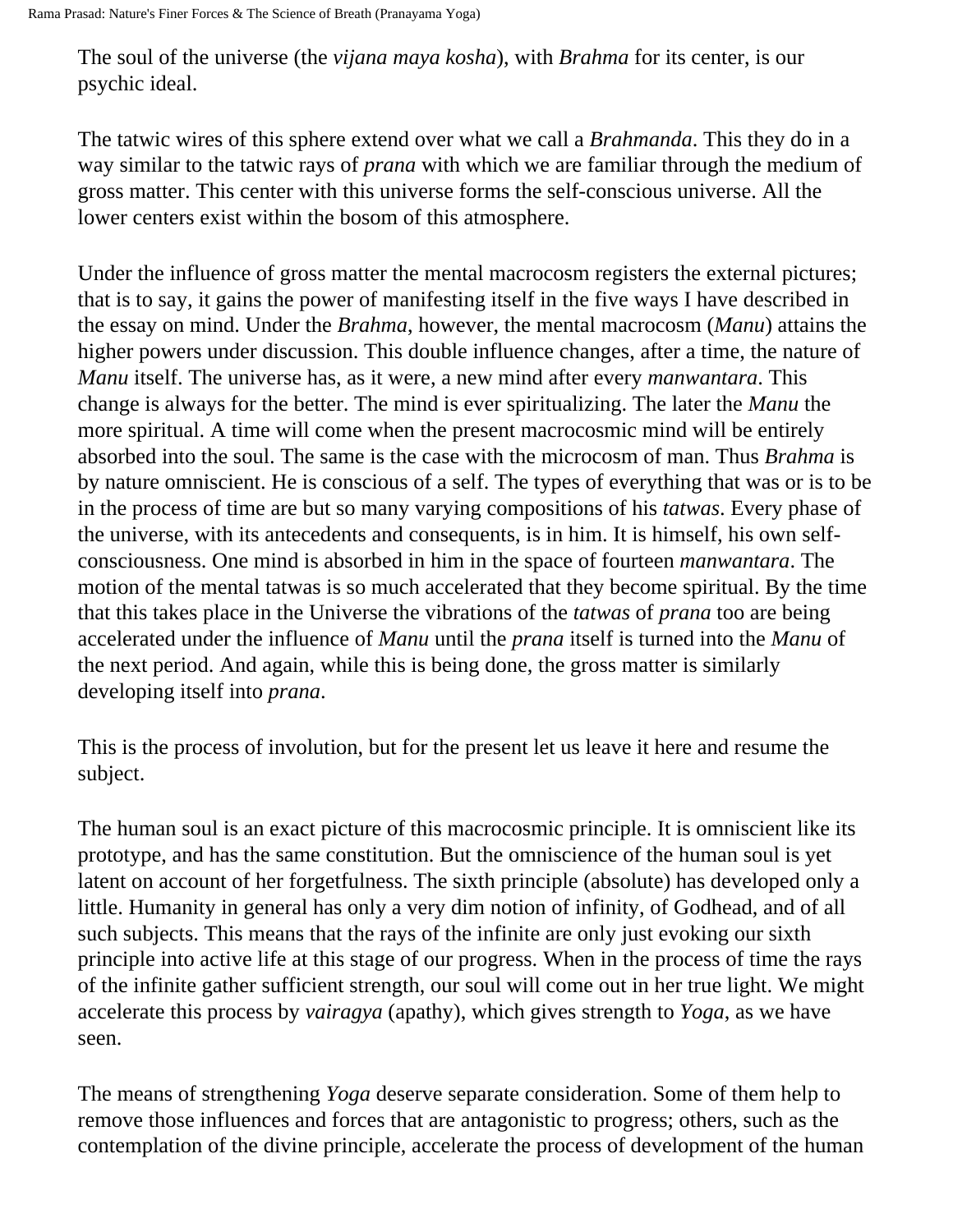soul, and the consequent absorption of the mind in the soul. At present I have simply to discover the nature of the blissful *samadhi*, which I spoke of as being caused by the reflection of the soul in the mind.

This reflection simply means the assumption by the mind of the state of the soul. The mind passes from its own ordinary state to the state of the higher energy of the soul. The greater number of tatwic vibrations per second make their way in the matter of a lower number of tatwic vibrations per second. The English language recognizes this rising up of the mind, this passing out of itself, as elation, and this is the meaning of the word *ananda* as qualifying the third state of the *samprajnata samadhi*. The *ananda maya kosha* takes its name from its being the state of the highest upheaval. Every moment of *ananda* is a step towards the absorption of the mind as it changes its nature, passing forever into a higher state of consistency. That state which in *ananda* only appeared in the moment of triumph now becomes part and parcel of the mind. This confirmation of the higher energy is known by the name of *Asmita*, which may be translated by the word egoism, but means making part and parcel of self.

# **XIII.** *Yoga* **(II) ~**

The object in view in this article is to mark the stages along the road of mental matter to its final absorption in the soul. In the last essay I brought the mind to the state of *samprajnata samadhi*. It is in this state that the mind acquires the power of discovering new truths, and seeing new combinations of things existent. As this state has been attained in the long cycle of bygone ages, man has acquired a knowledge of science to its present stage of development, and the attainment of this quantum of knowledge has been the means of raising our minds to our present pitch of perfection, when we have learned to say that these great powers are native to the human mind. As I have shown, these powers have become native to the mind only after long submission of the mind to the influence of the soul.

By the constant exercise of this *samadhi* the mind learns to incline towards those cosmic influences that are in their very nature antagonistic to those bad powers of our constitution that check our progress. These powers tend to die out naturally. The ultimate goal of this march is that the state of mind when its manifestation become entirely potential. The soul, if she pleases, might propel them by her inherent power into the domain of the actual, but they lose all power to draw the soul after them.

When this state is reached, or when it is about to be reached, certain powers begin to show themselves in the mind, which in the present cycle are by no means common. This state is technically called *paravairagya*, or the Higher Apathy.

The word *vairagya* usually is rendered into English as apathy, and is looked upon with disfavor by modern thinkers. This is, I believe, owing to a misconception of the meaning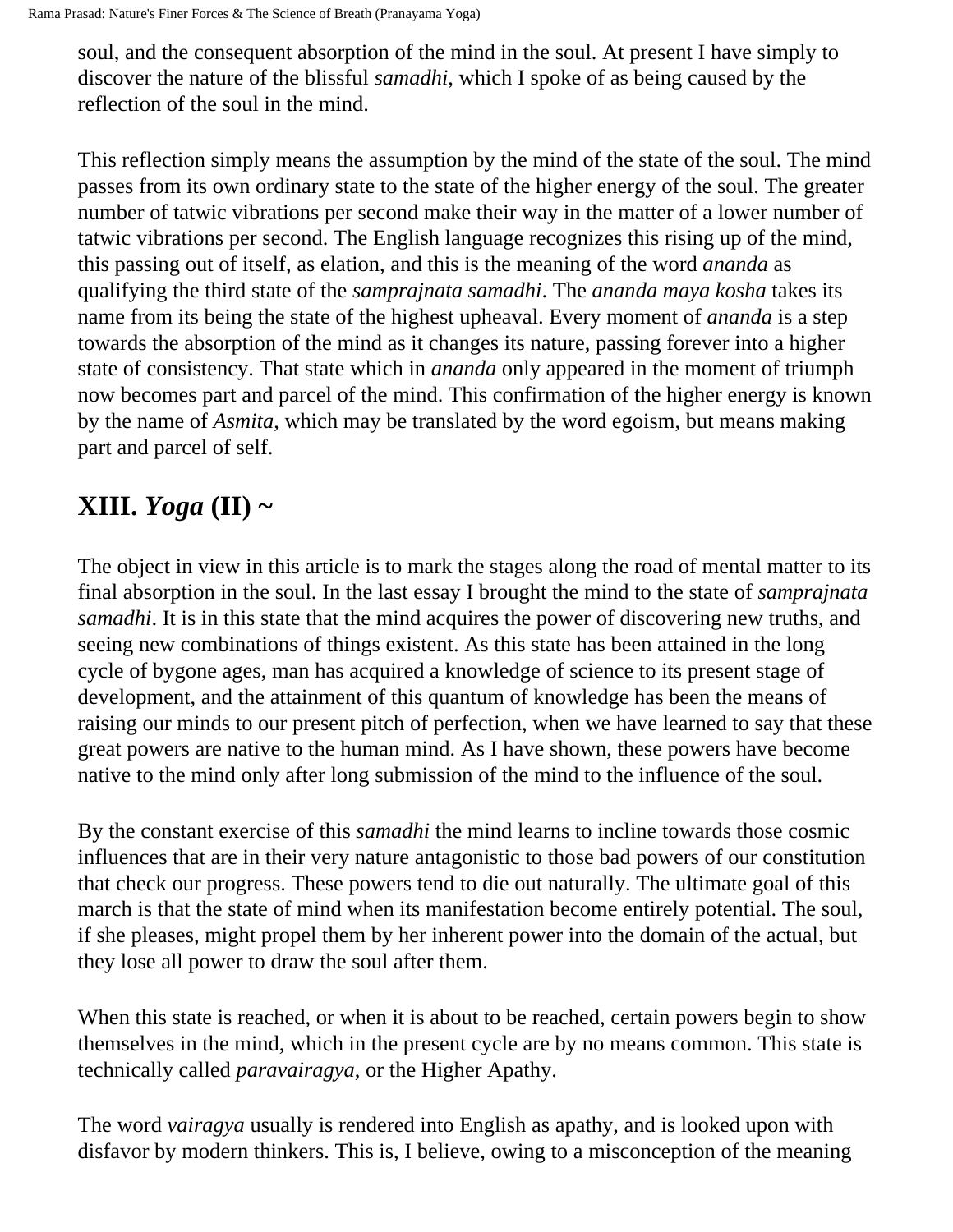of the word. It is generally understood that misanthropy is the only indication, or perhaps the highest perfection, of this mental state. Nothing can be further from the intention of those sages who put *vairagya* down as the highest means of the attainment of bliss. *Vairagya* or apathy is defined by Vyasa in his commentary on *The Aphorisms of Yoga* as the "final state of perfected knowledge". It is that state in which the mind, coming to know the real nature of things, would no longer be deluded into false pleasure by the manifestations of *avidya*. When this upward inclination becomes confirmed, when this habit of soaring towards the divine becomes second nature, the name of *paravairagya* is given to the complementary mental state.

This state is reached in many ways, and the road is marked by many clearly defined stages. One way is the practice of *samprajnata samadhi*. By the constant practice of this *samadhi*, to which the mind runs of itself when it once tastes the bliss of the fourth stage of that state, the mind is habituated to a state of faith in the efficacy of the pursuit. This faith is nothing more than a state of mental lucidity in which the yet unknown truths of nature begin to throw their shadows before them. The mind begins to feel truth in any and every place, and drawn by the taste of bliss (*ananda*), sets to work out the process of its evolution with greater and greater zeal. This faith has been called *Sraddha* by Patanjali, and he calls the consequent zeal *Virya*.

Confirmed in this zeal and working on, the manifestation of memory comes in naturally. This is a high state of evolution. Every truth becomes present before the mind's eye at the slightest thought, and the four stages of *samadhi* make their appearance again and again till the mind becomes very nearly a mirror of Nature.

This corresponds to the state of *paravairagya*, which in the second place would also be attained by the contemplation of the High Prototype of the Soul. This is the *Iswara* of Ptanjali, the macrocosmic soul that remains forever in that entity's soul of pristine purity. It is this *Iswara* of that I have spoken as the self-conscious universe.

This *Iswara*, as I conceive it, is only a macrocosmic center, similar in nature to the sun, though higher in function.

As the sun with his ocean of *Prana* is the prototype of our life-principle, *prana maya kosha*, so *Iswara* is the great prototype of our souls. What is the sixth principle of not only a phase of the existence of this great being prolonged as a separate phase into the lower principles, yet destined to emerge again into its own true self? Just as I have shown that the principles of life live in the sun after our terrestrial death, to recur again and again into actual life, so too the soul lives in the *Iswara* in a similar fashion. We may look upon this entity as being the group of all the liberated souls, but at the same time we must remember that the unliberated souls also are his undeveloped reflections, destined in the long run to attain their original state. It is therefore necessary to assume the independent existence of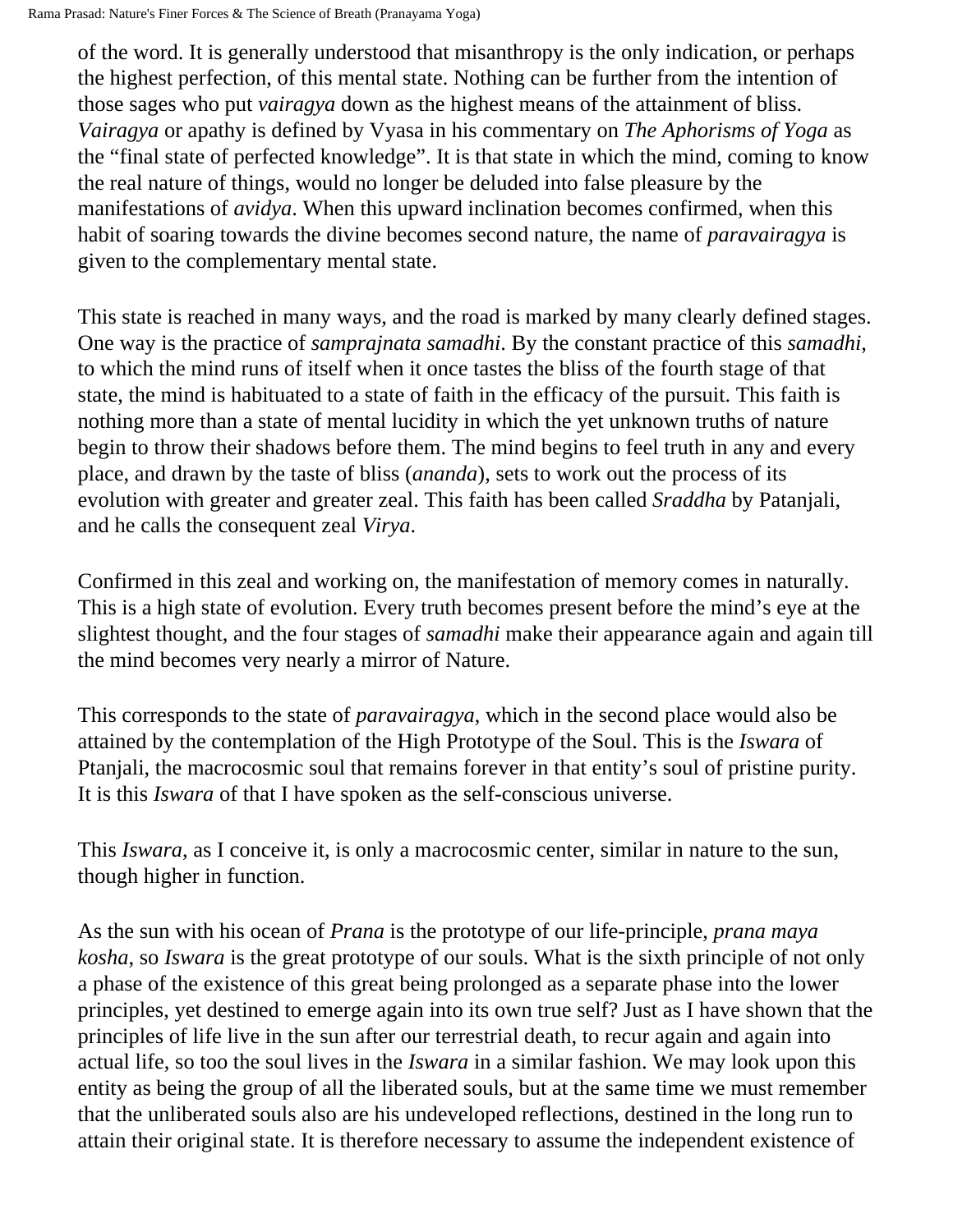Rama Prasad: Nature's Finer Forces & The Science of Breath (Pranayama Yoga)

*Iswara*, and of other souls in *Iswara*.

This macrocosmic psychic center, this ideal of the sixth principle in man, is the great reservoir of every actual force in the universe. He is the true type of the perfection of the human soul. The incidents of mental and physical existence which, however perfect in themselves, are to His more comprehensive nature mere imperfections, find no place in Him. There is no misery for Him – the five comprehensive miseries of Patanjali are enumerated above – for misery can arise only in the retrograde process of the first awakening of the mind, only being caused by sensation, and the human sixth principle not yet gaining sufficient strength in the process of time to draw the mind towards itself and out of the domain of the senses, to make it what its prototype originally is, the rod of dominion, and not as sensation has made it, the instrument of slavery.

By this conemplation of the sixth principle of the Universe, a sympathy is established naturally between it and the human soul. That sympathy is only necessary for the Universal Tatwic Law to work with greater effect. The human soul begins to be cleansed of the dust of the world and in its turn affects the mind in a similar way, and therein the *yogi* becomes conscious of this influence by the slackening of the fetters forged by *Prakriti*, and a daily, hourly strengthening of heavenward aspirations.

The human soul then begins to become a center of power for its own little universe, just as *Iswara* is the center of power in His universe. The microcosm then becomes a perfect little picture of the macrocosm. When perfection is attained, all the mental and physiological tatwas of the microcosm, and to a certain extent of the surrounding world, become the slaves of the soul. Whitherso it may incline, the tatwas are at its back. He may will, and the atmospheric *Vayu tatwa*, with any amount of strength he pleases or is capable of centering, will set in motion any piece of furniture within the reach of his will. He may will, and at the instant the apas tatwa will slake your thirst, cure your fever, or in fact wash off the germs of any disease. He may will, and any and every *tatwa* on either of the lower planes will do its work for him. These high powers do not wait to come in all of a sudden, but show themselves gradually, and according to the special aptitudes in special forms.

But a description of these powers is not my present business. My only purpose is to show in what way, according to the universal law of nature, by contemplation of the macrocosmic sixth principle, that the human soul becomes the means for the mind attaining the state called *paravairagya*.

Besides these two, the author of *The Aphorisms of Yoga* enumerates five more ways in which the minds of those who are already by the power of previous *karma* inclined towards the divine, are seen to work out their way to the sate of *paravairagya*.

This first way is the habituating of the mind to the manifestations of pleasure, sympathy,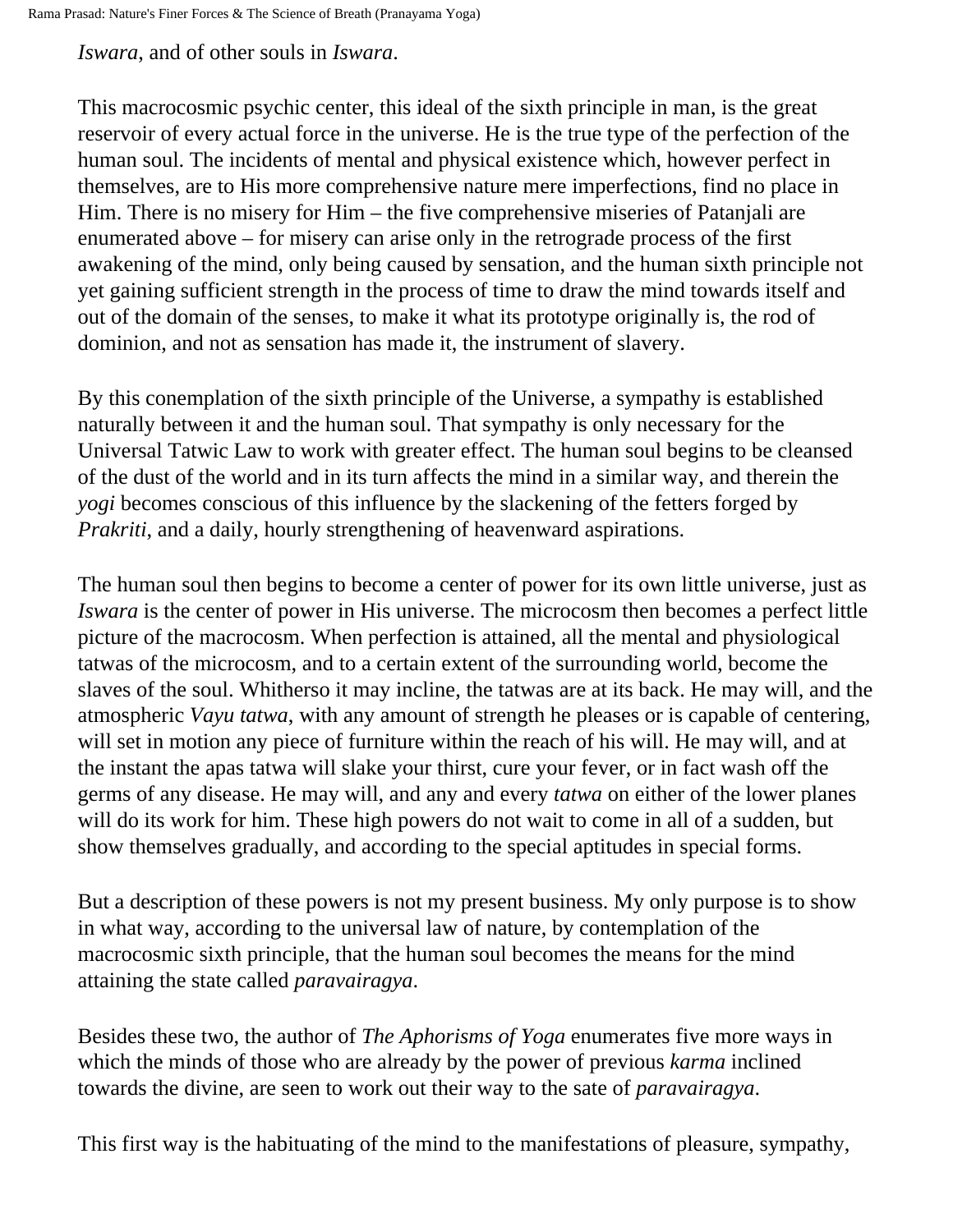elation, and pity toward the comfortable, the miserable, and the vicious respectively. Every good man will tell us that the manifestation of joy at the comfort of another is a high virtue. Why, what harm is there in jealousy? I think no other science except the philosophy of the *tatwas* explains with any amount of satisfaction the reason why of such questions.

We have seen that in a state of enjoyment, comfort, pleasure, satisfaction, and the like, the *prithivi* or the apas tatwa prevails in the *prana* and the mind. It is evident that if we put our minds in the same, we induce either of the two tatwas in our life and mental principles. What will be the result? A process of purification will set in. Both the principles will being to be cleansed of any trace of defect that the excess of any remaining *tatwas* may have given to our constitution.

All those physiological or mental causes that induce inattention in the mind are removed. Bodily distempers take their leave for they are the result of the disturbance of the balance of the physiological *tatwas*, and comfort, pleasure and enjoyment are foreign to these. The one induces the other. As the balance of the *tatwas* brings comfort and enjoyment of life, so the sense of comfort and enjoyment that colors our *prana* and mind when we put ourselves in sympathy with the comfortable, restores the balance of our *tatwas*.

And when the balance of *tatwas* is restored, what remains? Disinclination to work, doubt, laziness and other feelings of that kind can no longer stand, and the only result is the restoration of the mind to perfect calmness. As Vyasa says in his commentary, the White Law makes its appearance in the mind. Such and in a similar way is the result of the manifestation of the other qualities. But for such a result to beachieved, there must be long and powerful application.

The next method is *Pranayama*, deep expiration and inspiration. This too conduces to the same end and in the same way. The drawing of deep breaths in and out has to some extent the same effect as running and other hard exercise. The heat that is produced burns down certain elements of disease, which if it desirable should be burnt. But the practice in its effects differs for the better from hard exercise. In hard exercise the *susumna* begins to play, and that is not good for physiological health. *Pranayama*, if properly performed, however, is beneficial from a physiological as well as from a mental point of view. The first effect that is produced in *pranayama* is the general prevalence of the *prithivi tatwa*. It is unnecessary to remind the reader that the *apas tatwa* carries the breath lowest down, and that the *Prithivi* is the next. In our attempt to draw deeper breaths than usual, the *prithivi tatwa* cannot but be introduced, and the general prevalence of this *tatwa*, with the consequent golden tinge of the circle of light round our heads, can never fail to cause fixity of purpose and strength of attention. The *apas tatwa* comes in next. This is the silvery hue of innocence that encircles the head of a saint and marks the attainment of *paravairagya*.

The next is the attainment of the two-fold lucidity – the sensuous and the cardiac. The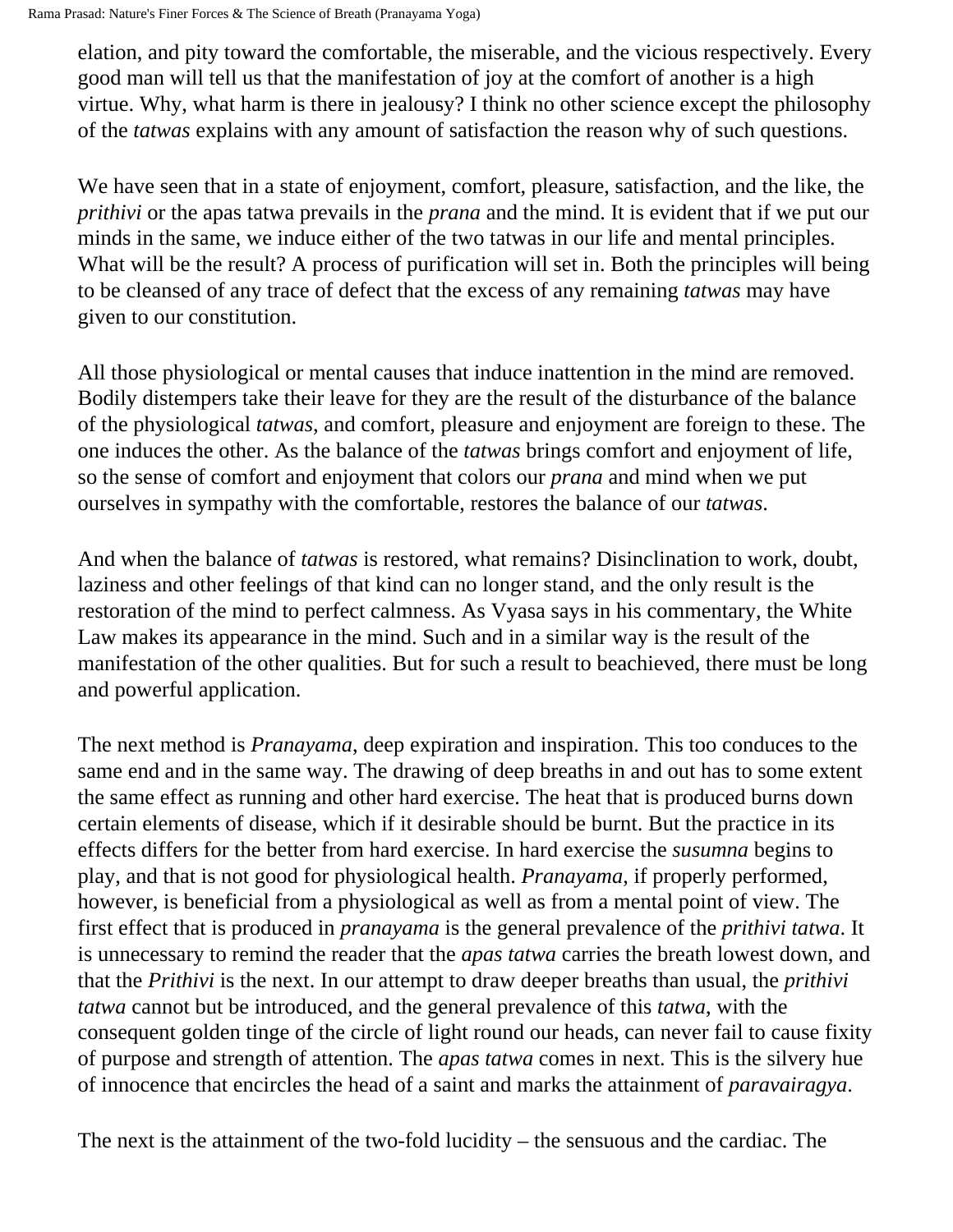sensuous lucidity is the power of the senses to perceive the changes of *prana*. The previously trained attention, according to special aptitudes, is centered on any one of the five senses or more. If centered in the eyes, one can see the physiological and atmospheric colors of *prana*. I can affirm this by personal experience. I can see the various colors of the seasons. I can see the rain coming an hour, two hours, and sometimes even two days before an actual shower. Bright sheets of the green washed into coolness and purity by the white make their appearance anywhere about me  $-$  in the room, in the heavens, on the table before me, on the wall in front. When this happens, I am sure that rain is in the air and will come down soon. If the green is streaked with red, it takes some time to come, but it is surely preparing.

These remarks are enough for color. The power can be made to show itself by a sustained attempt to look into space, or anything else, as the moon, a star, a jewel, and so on. The remaining four senses also attain similar powers, and sounds, smells, tastes and touches that ordinary humanity cannot perceive begin to be perceived by the *Yogi*.

The cardiac lucidity is the power of the mind to feel and also that of the senses to perceive thoughts. In the article on *Prana*, I have given a chart of the head, specifying the places and giving the colors of the various kinds of mental manifestations. These colors are seen by anyone who has or acquires the power, and they constitute the surest book in which to read the thoughts of any man. By sustained practice one will recognize the finest shades.

One can also feel these thoughts. The modifications of thought moving along the universal tatwic wires affect any and every man. They each impart a distinct impulse to the *prana maya kosha*, and thus a distinguishable impulse to the throbs of the brain and the more easily perceivable throbs of the heart. A man who studies these throbs of the heart and sits with his attention centered into the heart (while it is of course open to every influence) learns to feel every influence there. The effect on the heart of the mental modifications of other people is a fact that, so far as quality is concerned, may be verified by the commonest experience.

This sensuous or cardiac lucidity, as the case may be, once attained kills skepticism, and in the end conduces to the state of *paravairagya*.

In the next place, says Patanjali, one may rely upon the knowledge obtainable through dreams and sleep. But this will do for the present.

## **XIV.**  $Yoga - The Soul$  (III) ~

The five ethereal currents of sensation are focused in the brain, and motion is transmitted to the mental principle from these five centers of force. These various foci serve a connecting links between the mental and the life-principles. The visual currents produce in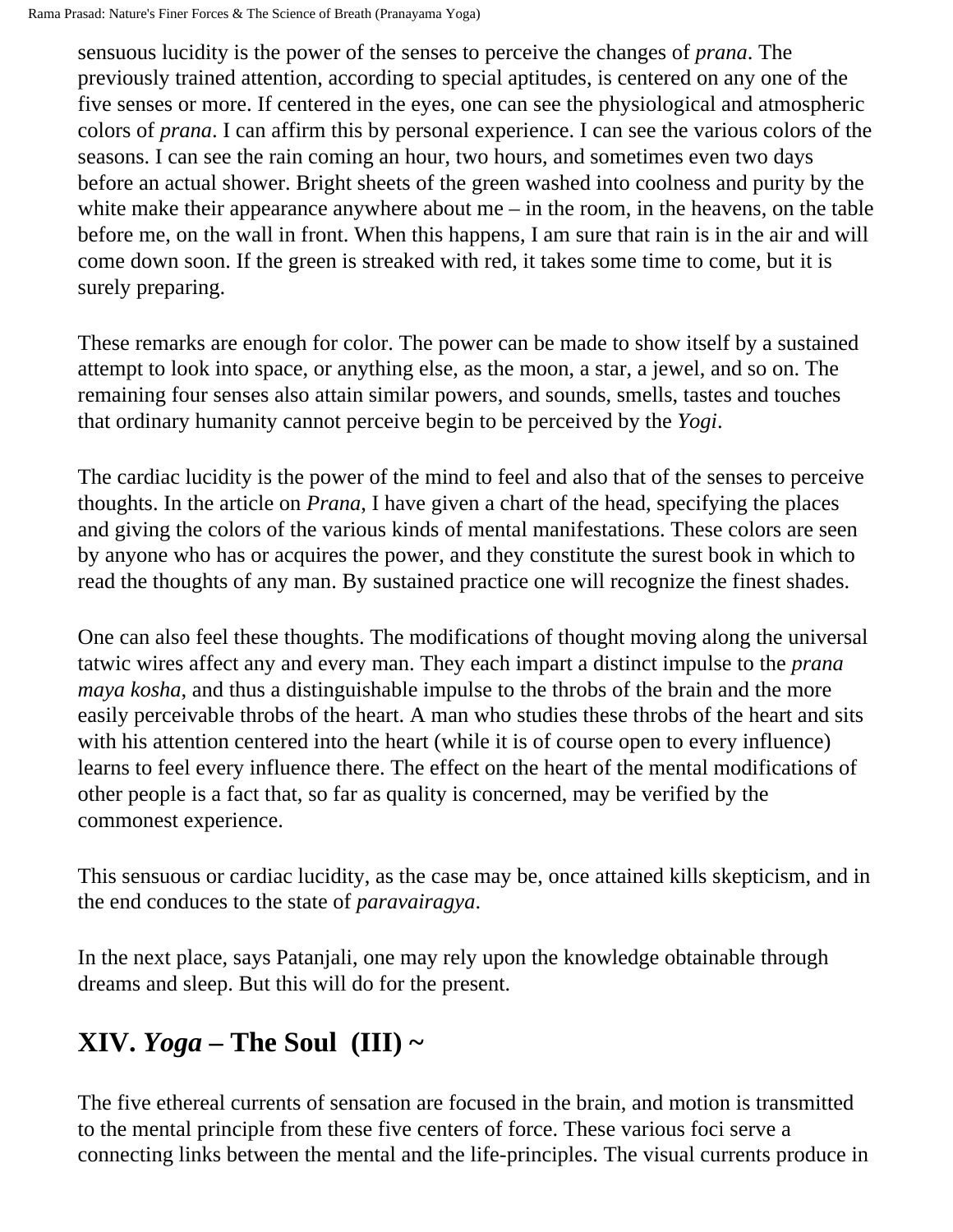the mind the capability of becoming conscious of color. In other words, they produce eyes in the mind. Similarly, the mind gets the capability of receiving the impressions of the four remaining sensations. This capability is acquired after the exposure of ages. Cycles upon cycles pass, and the mind is not yet capable of receiving these tatwic vibrations. The wave of life begins its organized journey upon earth with vegetable forms. Since that time external currents begin to affect the vegetable organism, and this is the beginning of what we call sensation. The modifications of the external tatwas through the individualized vegetable life strike the chords of the latent mind, but it will not yet respond. It is not in sympathy. Higher and higher through vegetable forms the life-wave travels; greater and greater is the force with which it strikes the mental chords, and better and better is the capability of that principle to respond to the tatwic calls of life. When we reach the animal kingdom the external tatwic foci are just visible. These are the sensuous organs, each of which has the capability of focusing its own peculiar tatwic rays into itself. In the lowest forms of animal life they are just visible, and this is a sign that the mental principle is then in a comparatively high state of perfection: it has begun to respond somewhat to the external tatwic call. It might be remarked here that this is the superposed relative mind, and not the absolute original mental *truti*, both of which I have already described. It is the uprising of this evolutionary finite structure on all the planes of life that has led a German philosopher to the conclusion that God is Becoming. This is true of course, but it is only true of the finite Universe of names and forms and not of the absolute towards which it is moving.

To resume: The exposure of this animal life to the external tatwas is longer and longer, and the strength becomes greater and greater in their various foci, the formation of these foci becomes higher and higher, the external call upon the mind is stronger and stronger, and the mental response is more and more perfect. A time comes in the progress of this mental evolution when the five mental senses are perfectly developed, as is marked by the development of the external senses. We call the action of the five mental senses the phenomenon of perception. On the manifestation of this perception is raised the mighty fabric of perception of those mental manifestations that I have discussed in the essay on Mind. The way in which this evolution takes place is sketched there too.

The external tatwas of gross matter create gross foci in a gross body from whence to send their currents. The soul does the same. The tatwic currents of the external soul, *Iswara*, create similar centers of action in connection with the mind. But the tatwic vibrations of the soul are finer than those of the life-principle. The mental matter takes a longer time to respond to the call of *Iswara* than it does to answer to the call of *Prana*. It is not till the lifewave reaches humanity that the vibrations of the soul begin to show themselves in the mind. The foci of psychic currents are located in what is called the *vijnana maya kosha*, the psychic coil. At the time of the beginning of human life, the psychic foci go on gaining strength, race after race, till we reach the point that I have called the awakening of the soul. That process ends in the confirmation of the state of *paravairagya*. From this state there are only a few steps to the power of what has been called ulterior or psychic perception.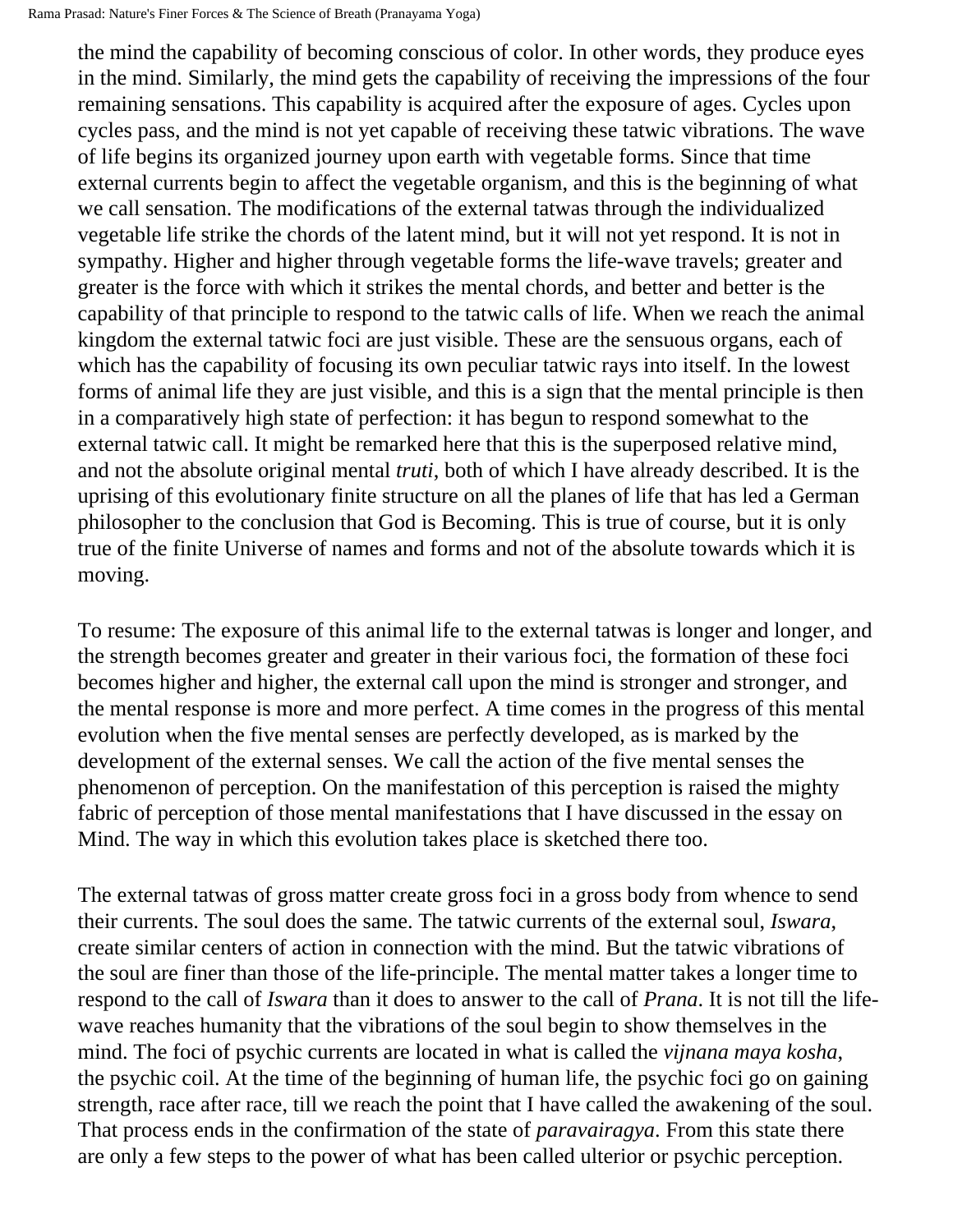Our former perception may now be called animal perception. And just as the mighty fabric of inference and verbal authority has been raised on the basis of animal perception, a more mighty fabric of inference and verbal authority has been raised on the basis of psychic perception by ancient Aryan sages. We shall come to that by and bye.

As practice confirms the state of *paravairagya* in the *Yogi*'s mind, it gets the most perfect calm. It is open to all sorts of tatwic influences, without any sensuous disturbance. The next power that consequently shows itself is called *samapatti*. I define this word as that mental state in which it becomes capable of receiving the reflection of the subjective and the objective worlds, and the means of knowledge at the slightest motion, however imparted.

Intuition has four stages: (1) *Sa vitarka*, verbal, (2) *Nir vitarka*, wordless, (3) *Sa vichara*, meditative, (4) *Nir vichara*, ultra-meditative.

The state of intuition has been likened to a bright, pure, transparent, colorless crystal. Place whatever you will behind such a crystal, and it will show itself in the color of that object. And so does the mind behave in this state. Let the tatwic rays that constitute the objective world fall on it, and it shows itself in the colors of the objective world. Remove these colors, and it is again as pure as crystal, ready to show in itself any other colors that might be presented to it. Think of the elementary forces of Nature, the *tatwa*, think of the gross objects where they work, think of the organs of sense and their genesis and the method of their operations, think of the soul, liberated or bound, and the mind readily falls into each of these states. It retains no particular color that might oppose or vitiate any other color entering it. The first stage of intuition is verbal. It is the most common in this age and therefore the most easily intelligible. Let the reader think of a mind in which no color is evoked at the sound of scientific words. Let him think of thousands of those men in whose minds the sounds of their own language, full of high and great ideas, is as strange as Hebrew. Take an uneducated English peasant and teach him to read Comus. Do you think those beautiful words will carry to him all they are intended to convey? But why an uneducated peasant? Did the great Johnson himself understand the beauties of Milton? Take again a common schoolboy, and read to him in his own language the truths of philosophy. Does that language, even if you gave him its lexicographic meaning, convey any idea to his mind? Take the *Upanishad*, and read it to any *pandit* who can understand Sanskrit reasonably well. Does anyone doubt (I do not) that he does not understand all that those noble words convey? With such a mind, let him compare the mind of a really educated man, a mind that almost intuitively takes in the true sense of words. To take in the full sense that words are intended to convey is not an easy task, even for the highly educated. Prejudice, deep-seated antagonistic theories, the strength of one's own convictions, and perhaps some other characteristics of the mind prove to be an insurmountable obstacle. Even a John Stuart Mill could not properly understand the philosophy of Sir William Hamilton. One of the greatest Oriental scholars says that Patanjali's system is no philosophy at all! Another has expressed himself to the effect that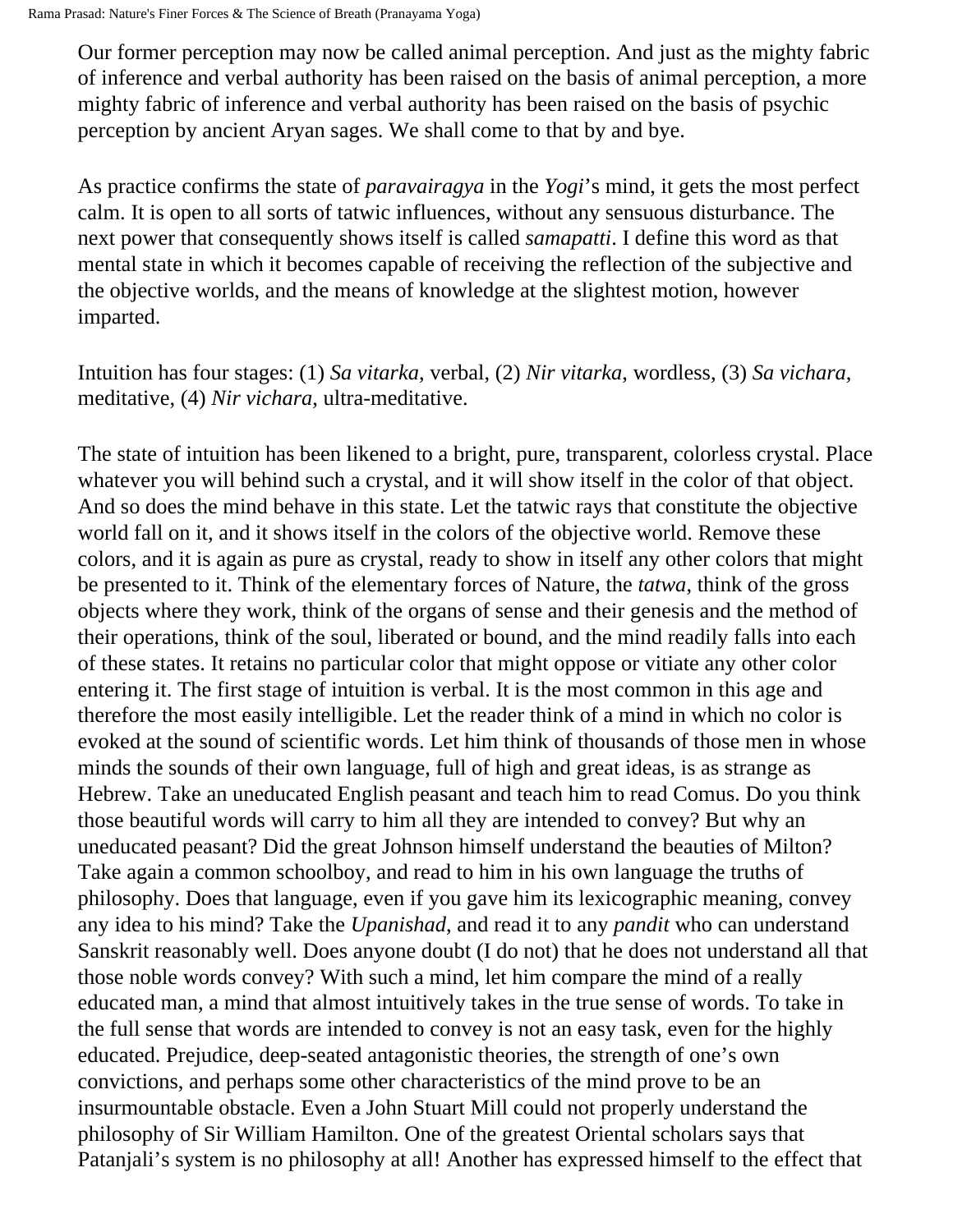Patanjali's *Aphorisms on Yoga* are mere fanaticism! There are many *tantras* of which, though we might translate them into any language, very few of us really know the meaning. This is a very grave shortcoming, and sometimes much to be regretted. It disappears only with the manifestation of verbal intuition. In this state the *Yogi* is at once *en rapport* with the author of the book, and this is because his mind is free from every blinding prejudice, and is in fact a pure, bright, colorless crystal, ready to show any phase of color that might come in contact with it.

The next stage of intuition is wordless. In this you no longer stand in need of books to initiate yourself into the secrets of nature. Your mind becomes capable of serving these truths from their fountainhead: true pictures of everything in every state of the objective word which through the agency of *prana* are represented in the universal mind, pictures that are the souls of these things, their own true selves, pregnant with every state in which the thing has passed, or has to pass, the realities of the various and varying phases of the phenomenal world, the thing which in a table, a glass, a pen, and in fact any and every thing, is hard or soft, long or short, white or black.

These state have for their object the gross phenomenal world. The next two stages of intuition have for their object the world of forces that lies at the root of the changes of the gross world, the world of subtle bodies. The meditative intuition has for its object only the present manifestation of the currents of the subtle body, the forces that are already showing or going to show themselves. In this state, for example, the *Yogi* knows intuitively the present forces of the atmospheric *Prana* as they are gathering strength enough to give us a shower of rain or snow, but he does not know what has given them their present activity, or whether the potential will ever become the actual, and if yes, to what extent. He knows the forces that are working at the present moment in that tree, that horse, that man, the powers that keep these things in the state they are in, but he does not know the antecedents and consequents of that state.

The next state has for its object all the three states of subtle bodies. The present state is know of course, but with it the *Yogi* draws in the whole history of the object from beginning to end. Place before him a rose, and he knows its subtle principle in all this states, antecedents and consequents. He is familiar with the little beginnings of the bush and its growth in various stages; he knows how the budding began, how the bud opened, and how it grows into a beautiful flower. He knows what its end shall be, and when. Put before him a closed letter, and he knows not only what that letter contains, but he can trace those thoughts to the brain whence they proceeded, to the hand that wrote the letter, to the room in which they were written, and so on. It is in this state too that the mind knows mind, without the medium of words.

These four states constitute what is called the objective trance (*savija samadhi*).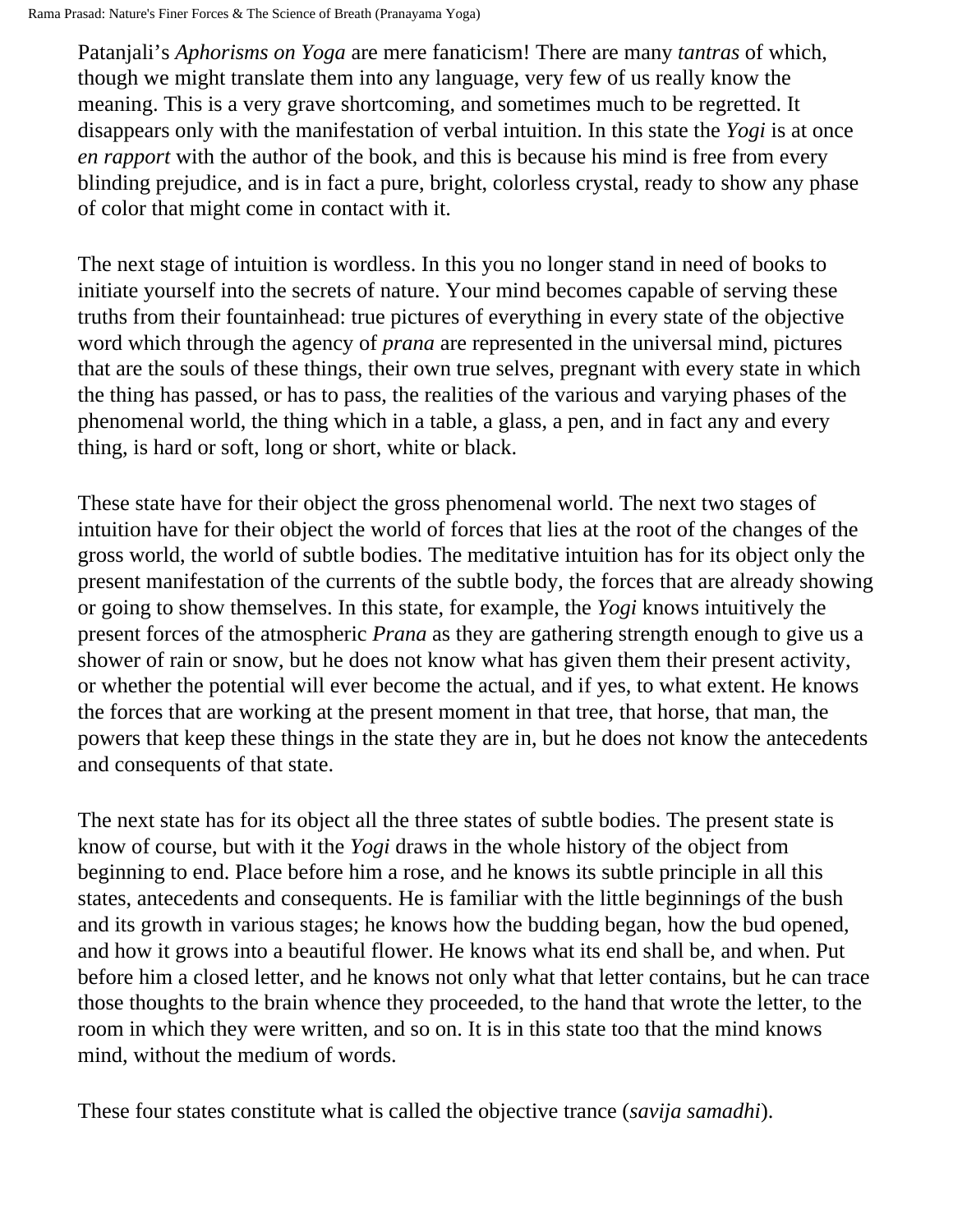Occasionally these powers show themselves in many minds. But that simply shows that the favored mortal is on the right track. He must make sure of the point if he would win.

When the last stage of this *samadhi* is confirmed in the mind, our psychic senses gain the power of that amount of certain knowledge which is the portion of our animal senses. The authority of these senses is supreme with us, so far as the gross world is concerned. In a similar way there is no room left for us to doubt the truth of the knowledge that our psychic senses bring us. The high power of knowing every supersensuous truth with perfect certainty is known as *Ritambhara*, or psychic perception.

The knowledge that psychic perception gives us is by no means to be confounded with the knowledge obtained through inference, imagination, or the records of others' experience.

Inference, imagination, and verbal authority, based on animal perception, can only work upon knowledge obtained through animal senses. But psychic perception and inference based upon that has for its object things of the supersensuous world, the realities that underlie the phenomenal existence with which we are familiar. That perception takes in the fact of the existence and the nature of *Prakriti*, the most subtle state of matter, just as animal perception takes in gross matter.

Animal perception draws the mind towards gross matter, the world that has given it birth. So does psychic perception draw the mind towards the soul. The practice of objective *samadhi* destroys itself. The mind takes in so much of the higher energy of the soul that it loses its mental consistency. Down goes the entire structure of unreal names and forms. The soul lives in herself, and not in the mind as now.

With this the greater part of my work is done. It is now clear that what we call man lives chiefly in the mind. The mind has two entities to affect it. The one is the life-principle, the other the psychic principle, the once producing certain changes in the mind from below, the other from above. These changes have been recorded, and it has been found that the dominion of the soul is more desirable than that of the life principle. When the mind loses itself entirely in the soul, man becomes God.

The object of these essays has been roughly to portray the nature, function and mutual relation of the principles; in other words, to trace the operation of the universal tatwic law on all the planes of existence. This has been briefly done. A good deal more remains to be said about the powers latent in the *Prana* and the mind, which show themselves in special departments of the progress of man. That need not, however, form part of the present series, and therefore I close this series with some description of the first and last principle of the cosmos: the Spirit.

## **XV. The Spirit ~**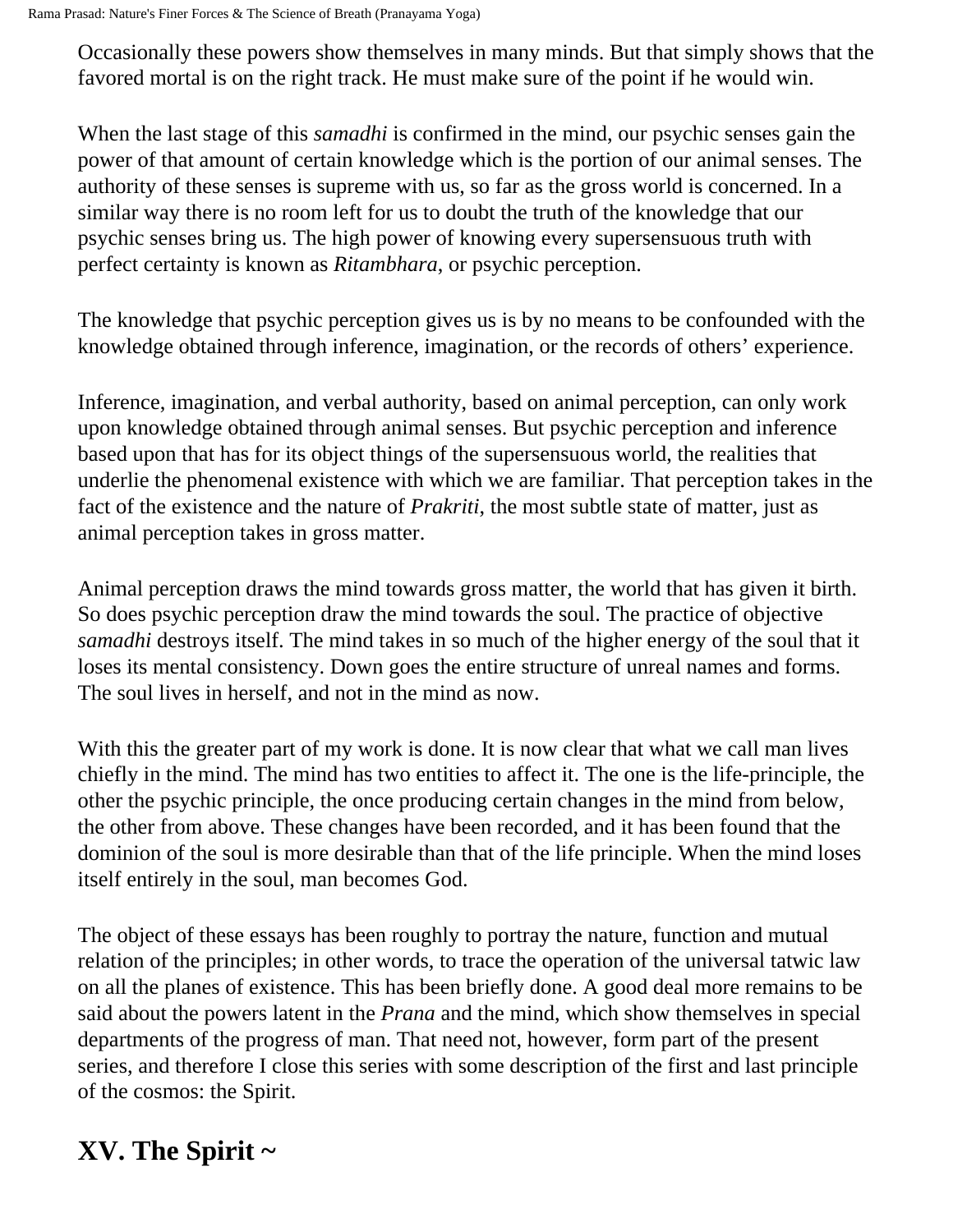This is the *anandamaya kosha*, literally the coil of bliss of the Vedantins. With the power of psychic perception, the soul knows the existence of this entity, but in the present stage of human development it has hardly made its presence directly felt in the human constitution. The characteristic difference between the soul and the spirit is the absence of the "I" in the latter.

It is the dawn of the day of evolution. It is the first setting-in of the positive current of the great breath. It is the first state of cosmic activity after the night of *Mahapralaya*. As we have seen, the breath in every state of existence has three states: the positive, the negative, and the *susumna*. The susumna is pregnant with either of the two states. This is the state that is described in the *Parameshthi sukta* of the *Rig Veda* as neither *Sat* (positive) nor *Asat* (negative). This is the primary state of *parabrahma*, in which the whole universe lies hidden like a tree in the seed. As billows rise and lose themselves in an ocean, the two states of evolution and involution take their rise in this state, and in due time are lost in the same. What is *Prakriti* itself in this state of potential omnipotence? The phenomena of *Prakriti* owe their origin and existence to the modifications of the great breath. When that great breath is in the state of *susumna*, can we not say that *Prakriti* itself is held in that state by *susumna*? It is in fact *parabrahma* that is all in all. *Prakriti* is only the shadow of that substance, and like a shadow it follows the modifications of His great breath. The first modification of the great breath is the setting in of the evolutionary (positive) current) In this state, *Prakriti* is ready to modify into the ethers of the first degree, which make up the atmosphere from which *Iswara* draws life. In the first state of evolution, the Subject (*parabrahma*) whose breath causes these modifications of *Prakriti*, is known as *Sat*, the fountainhead of all existence. The I is latent in this state. Naturally enough, because it is the differentiation that gives birth to the I. But what is this state? Must man be annihilated before he reaches this state of what from the standpoint of man is called *nirvana* or *paranirvana*? There is no reason to suppose that it is the state of annihilation any more than a certain amount of latent heat is annihilated in water. The simple fact is that the color that constitutes the ego becomes latent in the spirit's higher form of energy. It is a state of consciousness or knowledge above self, not certainly destroying it.

The individual spirit bears the same relation to the *Sat* which the individual soul bears to the *Iswara*, the individual mind to the *Virat*, and the individual life-principle to the *Prana*. Each center is given birth to by the tatwic rays of that degree. Each is a drop in its own ocean. The *Upanishad* explains this state under many names. The *Chhandogva,* however, has a very comprehensive dialogue on this subject between Uddalaka and his son Shwetakete.

Professor Max Muller has made some very questionable remarks on certain assertions in this dialogue, calling them "more or less fanciful". These remarks could never have fallen from so learned a man had he known and understood something of the ancient Science of Breath and the Philosophy of the Tatwas. The *Upanishad* can never be very intelligible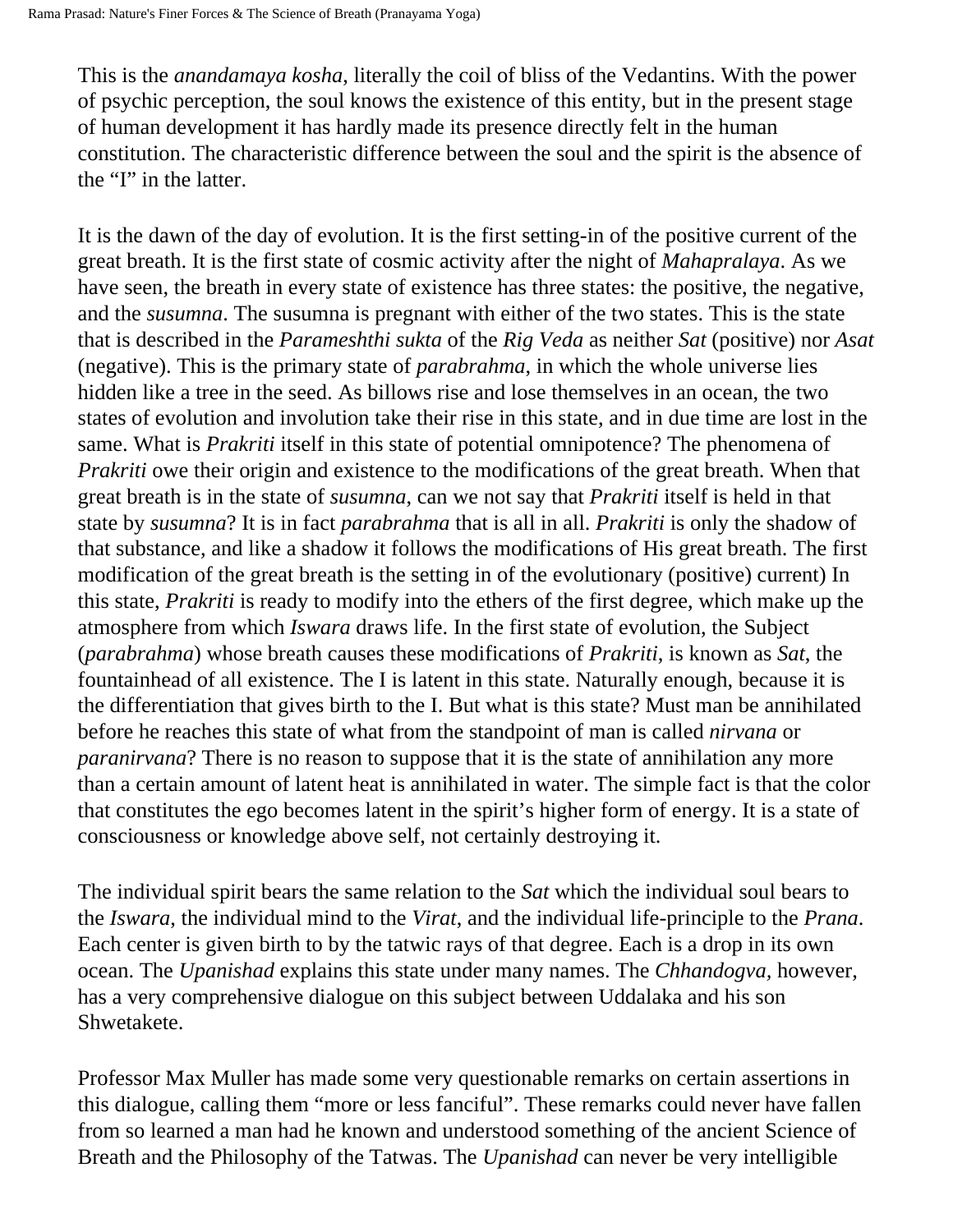without this comprehensive science. It must be remembered that the *Upanishads* themselves have in many places clearly laid down that a teacher is wanted for the proper understanding of these divine words. Now the teacher taught nothing else but the Science of Breath, which is said to be the secret doctrine of all secret doctrines. It is, in fact, the key to all that is taught in the *Upanishad*. The little book that tries to explain these essays to the world appears from its very arrangement to be a compilation of various couplets on the same subject, inherited from various esoteric circles. In fact, this handful of stanzas has its chief value as a key to Aryan philosophy and occult science, but even this little book will hardly serve to dispel the gloom of ages.

To return, however, to the dialogue between the father and the son: it is contained in the sixth *Prapathaka* of the *Chhandogya Upanishad*.

"In the beginning, my dear, there was only that which is one only, without a second. Others say in the beginning there was that only, which is not one only, without a second, and from which is not, that which is was born."

This is the translation of Professor max Muller. Notwithstanding the authority of his great name, and real scholarship, I venture to think that the sense of the *Upanishad* is totally lost sight of in this translation. The words of the original are:

"*Sad eva saumyedamagre asit*."

I cannot find any word in the translation giving the sense of the word idam in the original. *Idam* means "this", and it has been explained as meaning the phenomenal world. This that is perceived, etc. Therefore real translation of the text would be:

"This (world) was *Sat* alone in the beginning."

Perhaps in the translation of Professor Muller the word "there" is printed by mistake for "this". If this is the case, the defect in the translation is at once cured.

The text means that the first state of the world before differentiation was the state known as *Sat*. From what comes afterwards, it appears that this is the state of the Universe in which all its phenomena, material, mental and psychic, are held *in posse*. The word *eva*, which in the translation stands for the word "alone" or "only", signifies that in the beginning of the Day of Evolution the universe had not all the five, or even two or more of the five planes of existence together. Now such is the case, but in the beginning the *Sat* existed alone.

The *Sat* is one only, without a second. There is no qualification of time in these two epithets. The *Sat* is one alone, not like the *Prana*, the *Virat*, and *Iswara*, having all three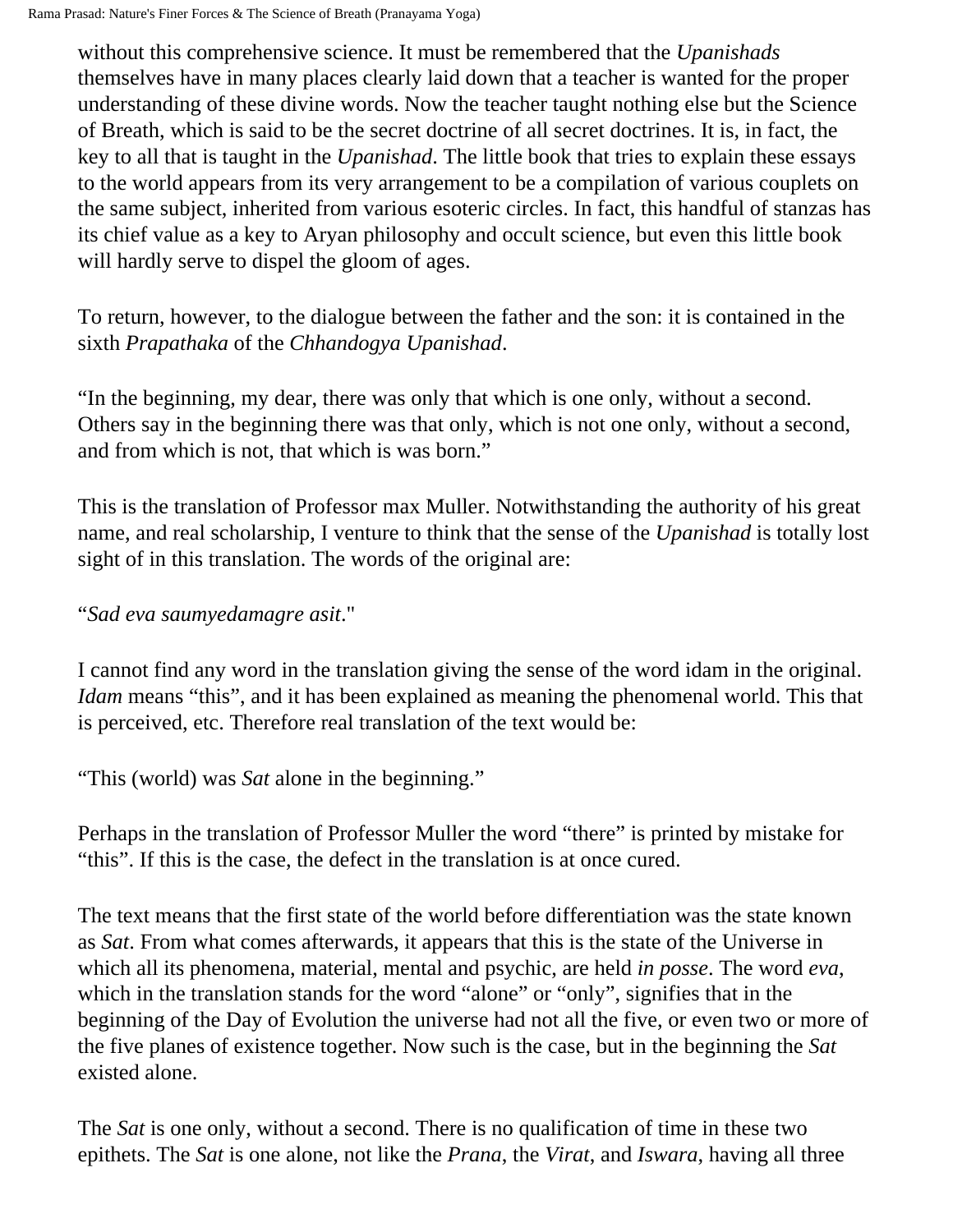Rama Prasad: Nature's Finer Forces & The Science of Breath (Pranayama Yoga)

existing simultaneously, a shadowy side of existence.

The next sentence goes on to say that in the beginning there was *Asat* alone. As Professor Muller renders it, "There [?] was that only which is not."

Now this carries no meaning, notwithstanding the Greek accompaniment. That the word *Asat* is used in the sense of "that which is not" or briefly "nothing", there is no doubt. But there is also no doubt that such is not the meaning of the *Upanishad*. The words are used here in the same sense in which they are used in the "*Nosad asit*" hymn of the *Rigveda*.

"Then there was neither the *Sat* nor the *Asat*."

This of course is a state quite other than the *Sat* of the *Upanishad*. It is nothing more than the *susumna* of the Brahmic breath. After this in the beginning of evolution the *Brahma*  became *Sat*. This is the positive potential phase. The *Asat* is nothing more than the cooler negative life current that rules during the night of *Maha pralaya*. When the shadowy *Prakriti* has undergone the preparatory influence of the negative current, the day of evolution sets in with the beginning of the positive current. The dispute as to beginning is merely of a technical nature. In reality there is no beginning. It is all a motion in the circle, and from this point of view we may put whatever state we like in the beginning.

But the *Asat* philosopher argues that unless the *Maya* undergo the preparatory influence of the Night, there can be no creation. Hence, according to him, we must put *Asat* at the beginning.

The sage Uddalaka would not consent to this. According to him, the active impressive force is in the *Sat*, the positive state, just as all the life-forms take their origin from *Prana* (the positive life matter) and not from *Rayi* (the negative life matter) – see the *Prasnopnishat*. It is only impressibility that exists I the *Asat*; the real names and forms of the phenomenal Universe do not exist there. In fact, the name *Asat* has been given to the primary state of the evolving universe for this very reason. If we would translate these two words into English, we would have to coin two very unique compounds: *Sat* (that-in-whichis) and *Asat* (that-in-which-is-not).

It is only such a rendering that would carry the true idea, and hence it is advisable to retain the Sanskrit words and explain them as well as one can.

That actually existing state in which the names and forms do not exist cannot very properly stand as the cause of the names and forms that do not exist. Hence the *Sat* alone was in the beginning, etc.

The individual spirit has the same relation to the Sat as the soul has to the *Iswara*.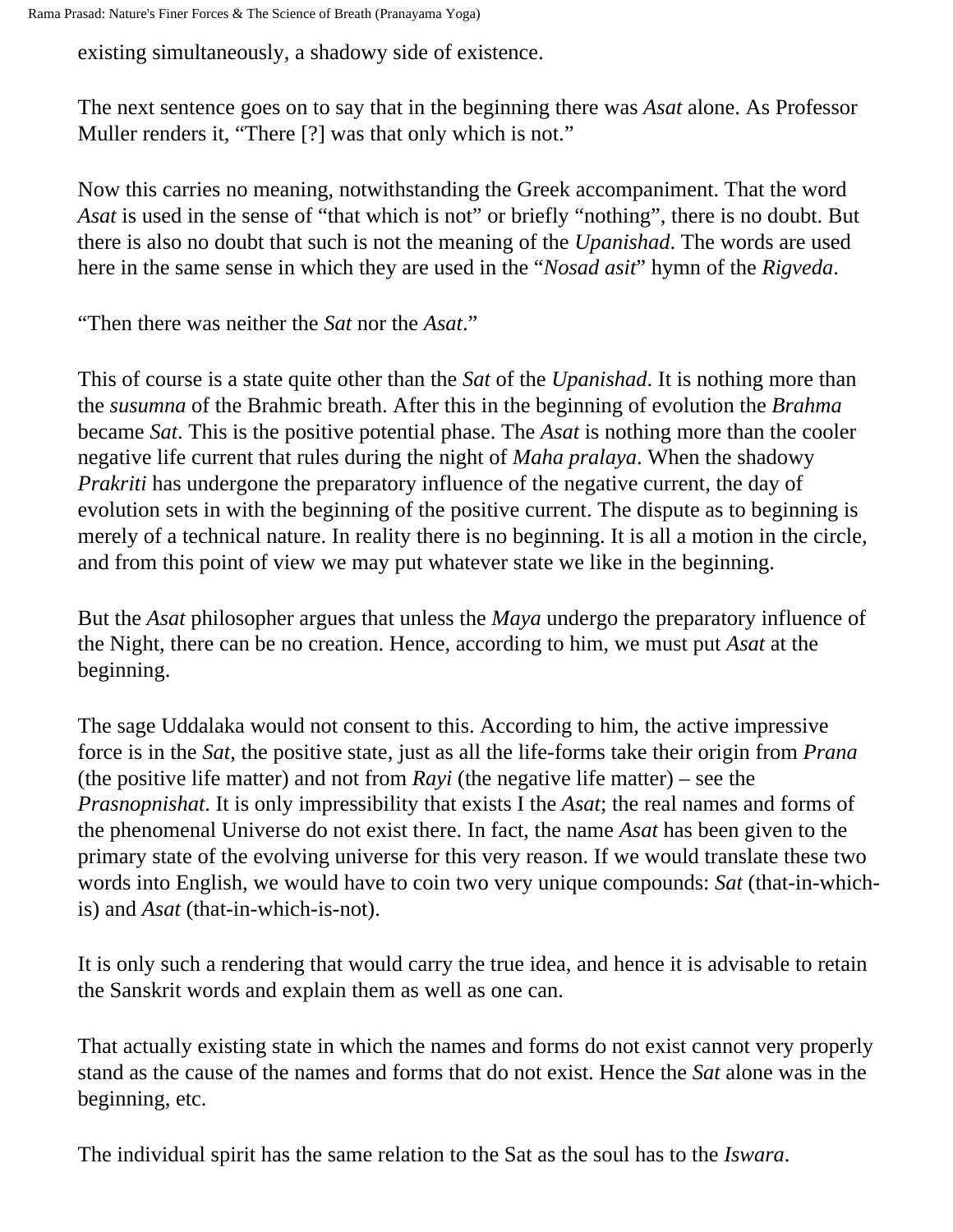That will do for now. It is enough to show that there is no annihilation anywhere in the Universe. *Nirvana* simply means the enlightenment (which is not extinction) of the phenomenal rays.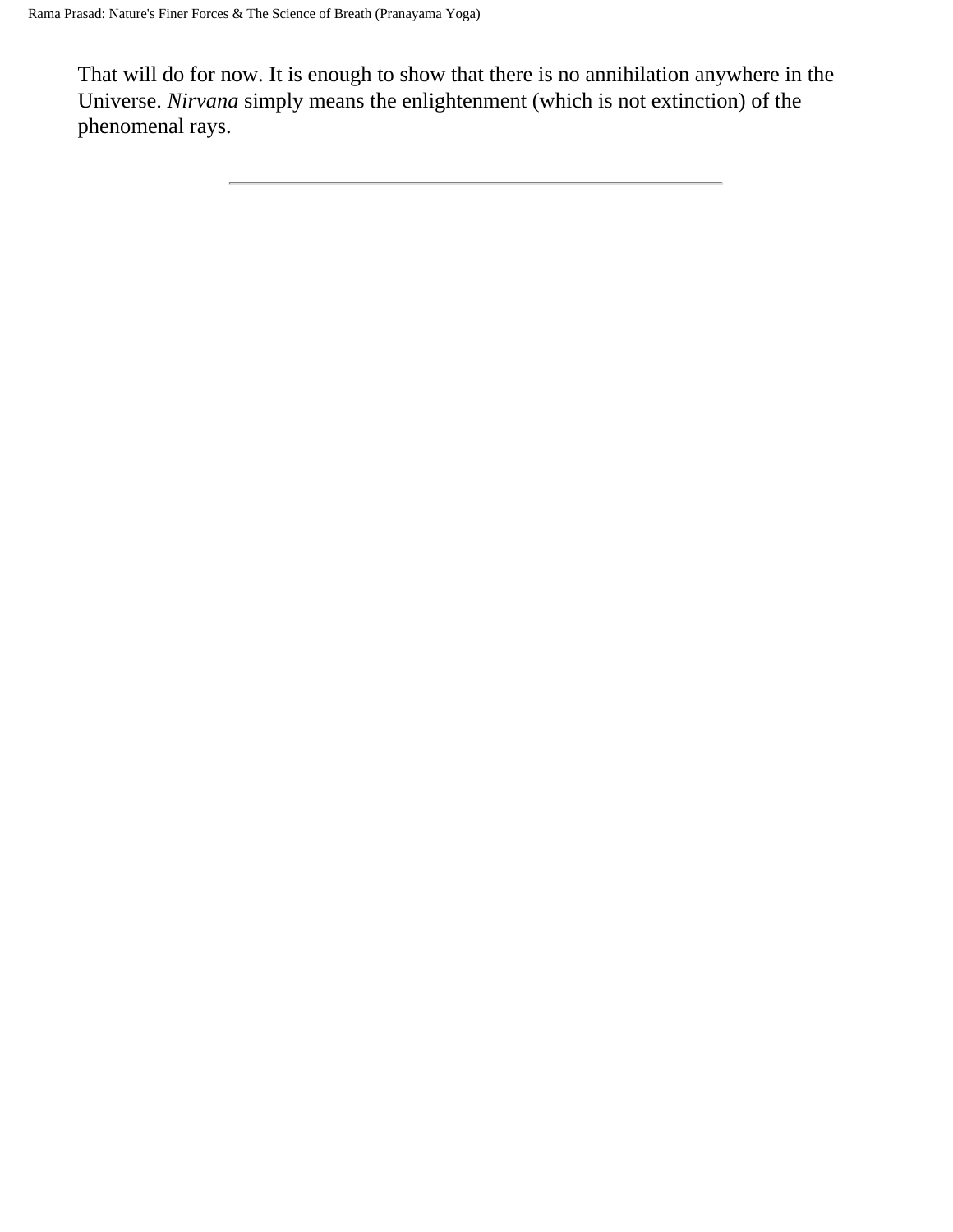$---$ 

# *The Science of Breath & The Philosophy of the Tatwas*

(Translated from the Sanskrit)

1. The goddess said: My Lord Mahadeva, the god of gods, be kind to me, and tell me the wisdom that comprehends everything.

2. How did the universe come out? How does it go on? How does it disappear? Tell me, O Lord, the philosophy of the universe.

*Notes* ~ "The god said"; "the goddess said"; "said the god"; "said the goddess". The whole book is couched in the form of a dialogue between the god Siva and his wife Parvati. All the *tantras* have the same form. It is hardly consistent with facts to hold that Siva and Parvati were a human pair in some ancient period. The former is generally spoken of in this book as *Iswara*, the latter as *Devi* or *Shakti*. Judging from its method of composition, the book under notice does not seem to have been written by *Siva*. In the first place, there are several stanzas in the book that appear to be the composition of different authors, but in the present form by some compiler. Secondly, the author says in one place that he was going to describe certain experiments as he had seen them in the *Sivagama* (*The Teaching of Siva*). In the end of one ms., however, it si said that the book comprises the eighth chapter of *Sivagama*.

In the *Kenopnishat* the great commentator Shankaracharya interprets *Uma Haimvait* (another name of *Parvati*) as *Brahma Vidya*, the Divine Science or Theosophia. There, however, the goddess appears as a teacheress, and she might well be interpreted as Theosophia. That explanation will hardly hold good here. Here *Siva* and *Parvati* seem to be the male and female principles. They are the best acquainted with their own workings. The god, the male principle, explaining to Sakti, the female principle, the various modes in which the finer forces of nature imprint themselves upon the grosser planes, might be the symbol of the eternal impression of all thoughts and living organisms into the *Sakti* (the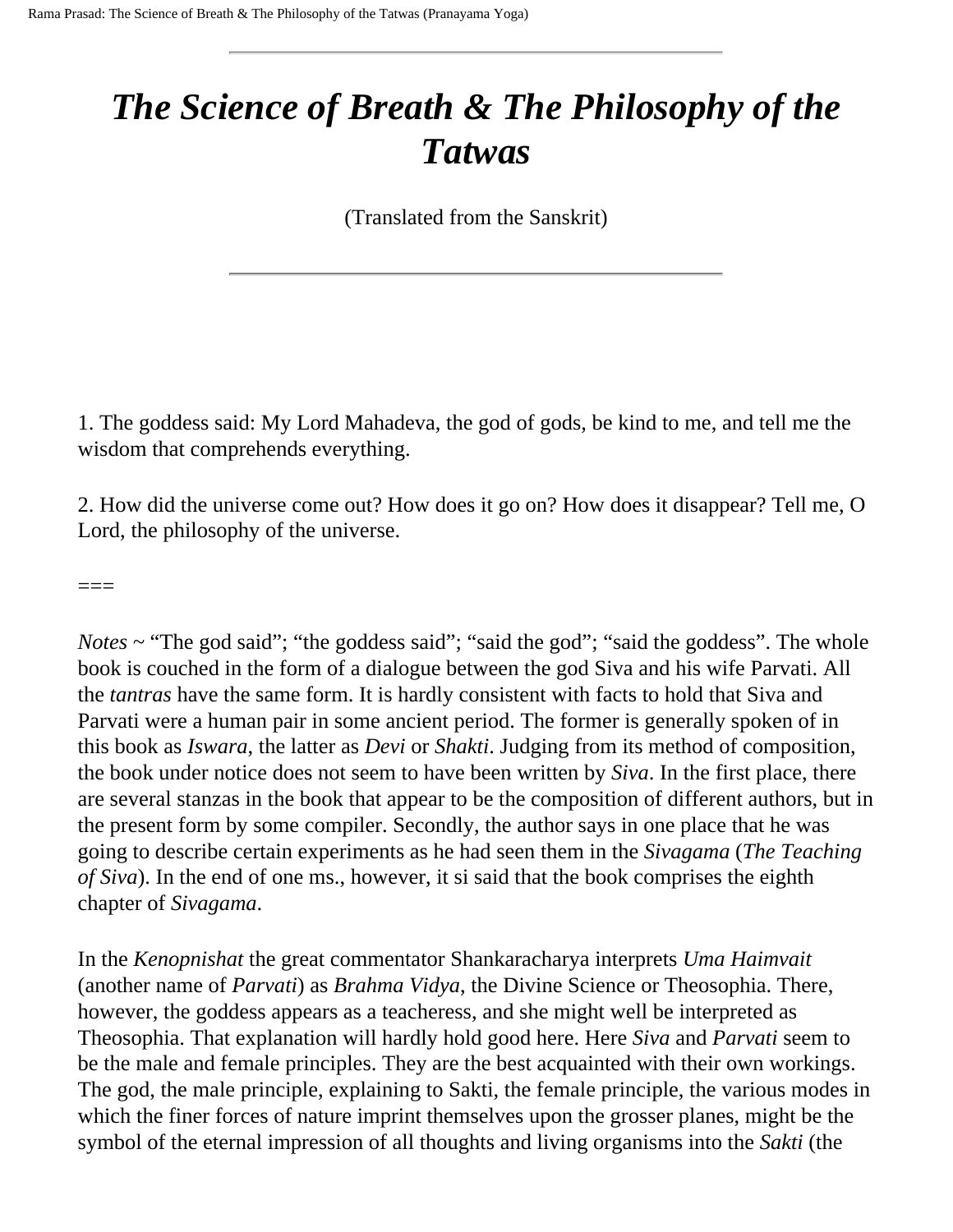Rama Prasad: The Science of Breath & The Philosophy of the Tatwas (Pranayama Yoga)

cooler matter *rayi*) by *Siva*, the hotter male principle.

 $=$ 

3. Said the god: The universe came out of *tatwa* or the *tatwas*; it goes on by the instrumentality of the *tatwas*; it disappears in the *tatwas*; by the *tatwas* is known the nature of the universe.

 $===$ 

*Notes ~* In the original the singular number is often used to denote the common quality of the five *tatwas*, that by which each is known as such.

The universe comprehends all the manifestations with which we are familiar, either on the physical, the mental, or the psychic plane. All of them have come out of the *tatwas*. The *tatwas* are the forces that lie at the root of all these manifestations Creation, preservation, and destruction, or more strictly speaking, appearance, sustenance, and disappearance of the phenomena with which we are acquainted are tatwic changes of state.

 $===$ 

4. Said the goddess: The Knowers of the tatwas have ascertained the *tatwa* to be the highest root; what, O God, is the nature of the *tatwas*? Throw light upon the tatwas.

5. Said the god: Unmanifested, formless, one giver of light is the great Power; from that appeared the soniferous ether (*akasa*); from that had birth the tangiferous ether.

 $---$ 

*Notes ~* This is the *parabrahma* of the Vedantins, the first change of state that stands at the top of evolution. This is the first positive phase of life. All the *Upanishads* concur in this. In the beginning all this was *Sat* (the positive phase of *Brahma*). From this state the five ethers (*tatwas* or *mahabhutas* as they are also called) come out by degrees. "From him came the *Akasa* and so on", said the *Upanishad*. This state of *parabrahma* is called in the text "Unmanifested". Manifestation for us only begins with the "Ego", the sixth principle of our constitution; all beyond that is naturally unmanifested, "Formless". This epithet is given because forms only show themselves when the *tatwas* and the two states of matter, the male and female, the hotter and the cooler, come into existence. As yet there is only one universal state of matter. Hence that state is also given the epithet One.

He is also called the Giver of Light. This light is the real life. It is this state that transmutes into the five ethers that form the atmosphere of the sixth principle of the universe.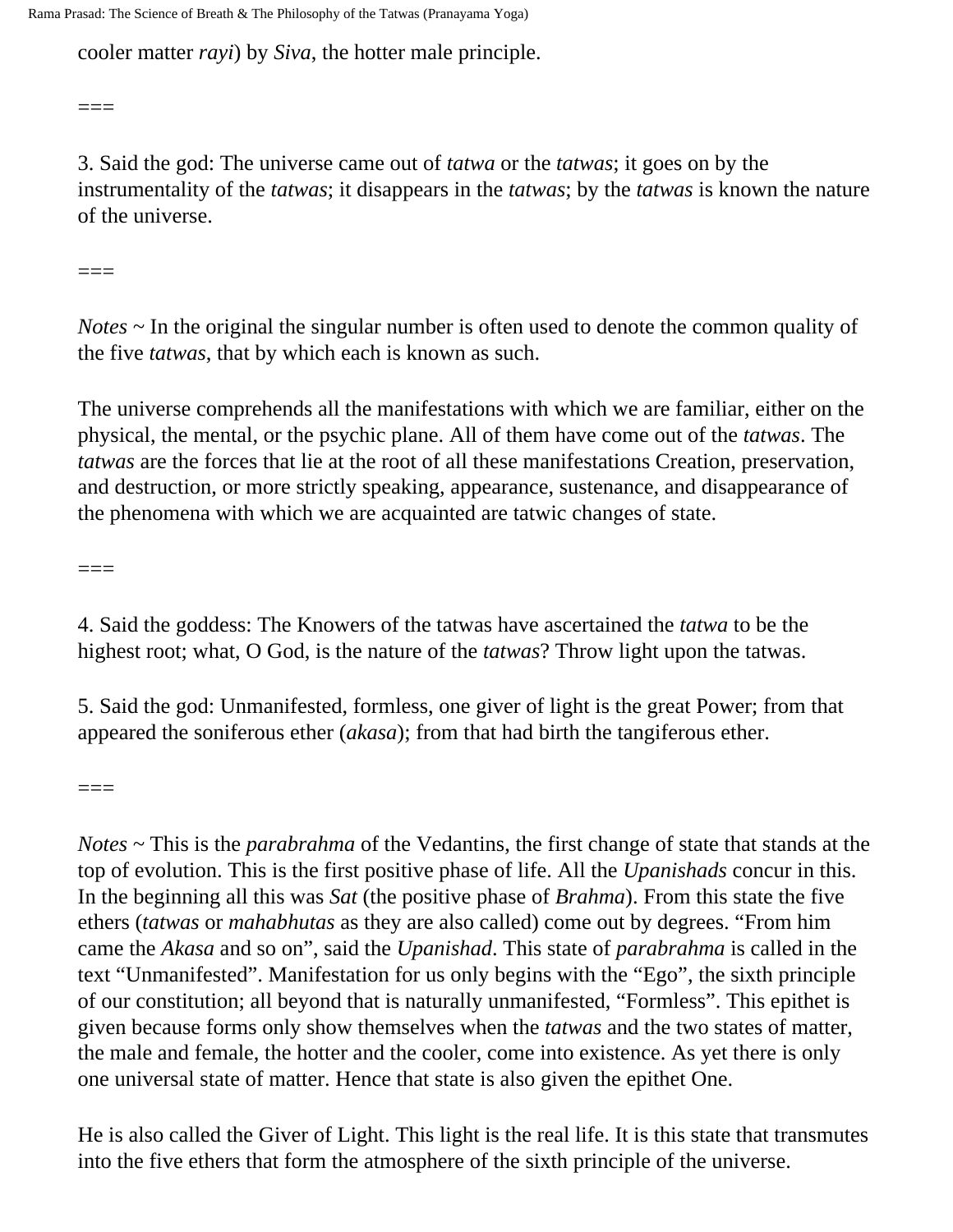===

6. From the tangiferous ether, the luminiferous ether, and from this the gustiferous ether; from thence was the birth of the odiferous ether. These are the five ethers and they have five-fold extension.

7. Of these the universe came out; by these it goes on; into these it disappears; even among these it shows itself again.

8. The body is made of the five *tatwas*; the five *tatwas*, O Fair One, exist therein in the subtle form; they are known by the learned who devote themselves to the *tatwas*.

 $===$ 

*Notes ~* The body, human as well as every other, is made of the five *tatwas* in their gross form. In this gross body play the five *tatwas* in their subtle form. They govern it physiologically, mentally, psychically and spiritually. These are therefore the four subtle forms of the *tatwas*.

 $==$ 

9. On this account shall I speak of the rise of breath in the body; by knowing the nature of inspiration and expiration comes into being the knowledge of the three times.

 $=$ 

*Notes ~* Man can devote himself most easily to his own body. On this account the laws of the rise of the breath in the body have been described here.

Knowledge of the three times (the past, the present and the future) is nothing more than a scientific knowledge of the causes and effects of phenomena. Know the present *tatwic* state of things, know its antecedent and consequent states, and you have a knowledge of the three times.

 $===$ 

10. This science of the rise of breath, the hidden of the hidden, the shower of the true Good, is a pearl on the head of the wise.

11. This knowledge is the subtle of the subtle; it is easily understood; it causes the belief of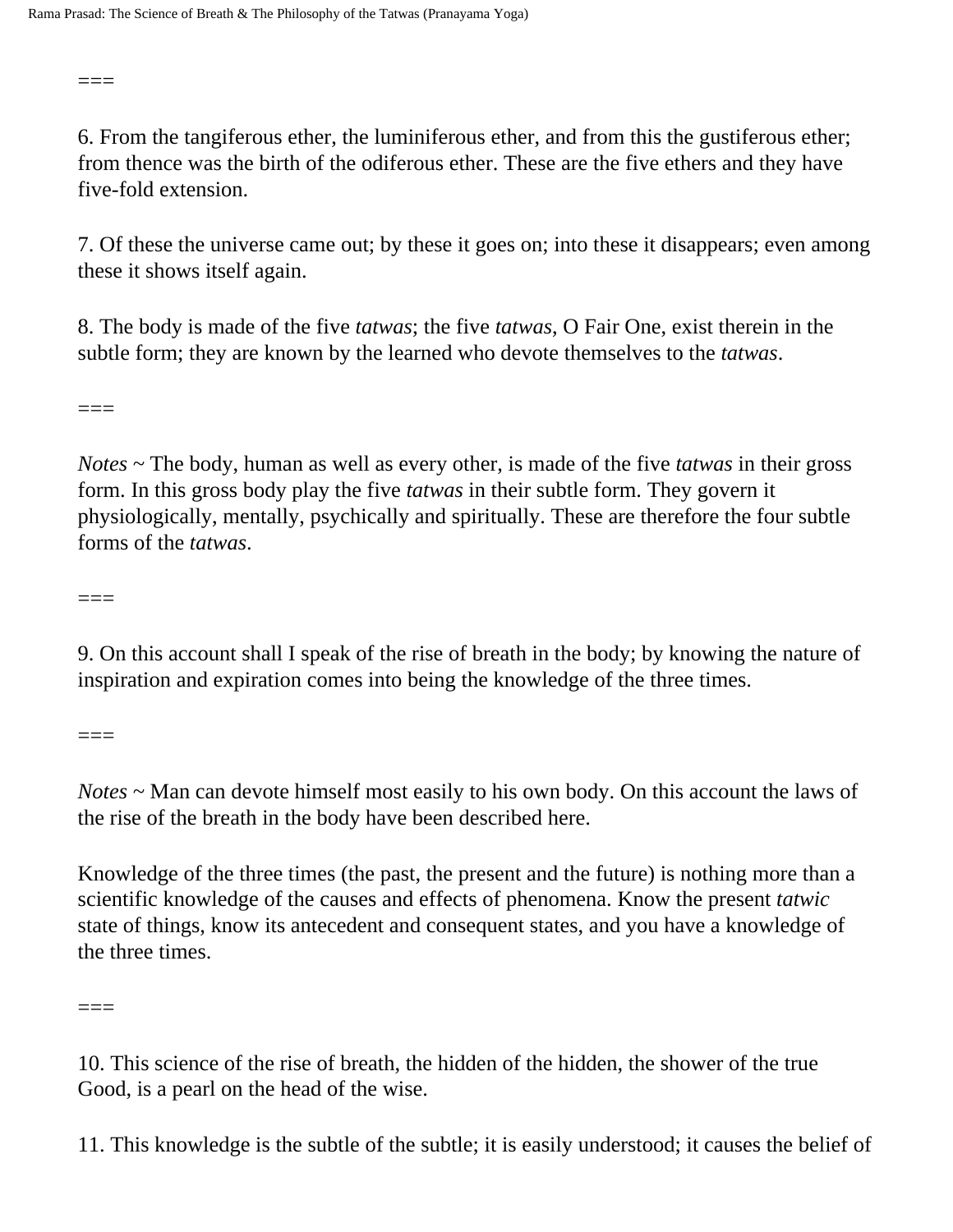truth; it excites wonder in the world of unbelievers; it is the support among unskeptical people.

12. The science of the rise of breath is to be given to the calm, the pure, the virtuous, the firm and the grateful, single-minded devote of the *guru*.

13. It is not to be given to the vicious, the impure, the angry, the untruthful, the adulterer, and him who has wasted his substance.

14. Hear, thou goddess, the wisdom which is found in the body; omniscience is caused by it, if well understood.

15. In the *swara* are the *Vedas* and the *shastras*; in the *swara* the highest *gandharva*; in the *swara* are all the three worlds; the *swara* is the reflection of the *parabrahma*.

 $==$ 

*Notes ~* "In the *swara* are the *Vedas*", etc. *Swara* is the current of the life-wave. It is the same as the intelligence of the Vedantins. The assertion in this stanza might have two meanings. It might mean that the things described in the Vedas are in the *swara*, or it might mean that the description itself is there. It might mean that both are there. This is of course an absolute fact. There is nothing in the manifested universe that has not received existence from the Great Breath, which is the *Prana* of the universe on the highest plane of life.

 $==$ 

16. Without a knowledge of the breath (*swara*), the astrologer is a hose without its lord, a speaker without learning, a trunk without a head.

17. Whoever knows the analysis of the *Nadis*, and the *Prana*, the analysis of the *tatwa*, and the analysis of the conjunctive *susumna* gets salvation.

18. It is always auspicious in the seen or the unseen universe, when the power of breath is mastered; they, O Fair One, that the knowledge of the science of breath is somewhat auspicious.

 $==$ 

*Notes* ~ This stanza points to the difference between practical and theoretical occultism. The practice is highly auspicious, of course, but the theory too puts us on the right track, and therefore is somewhat auspicious.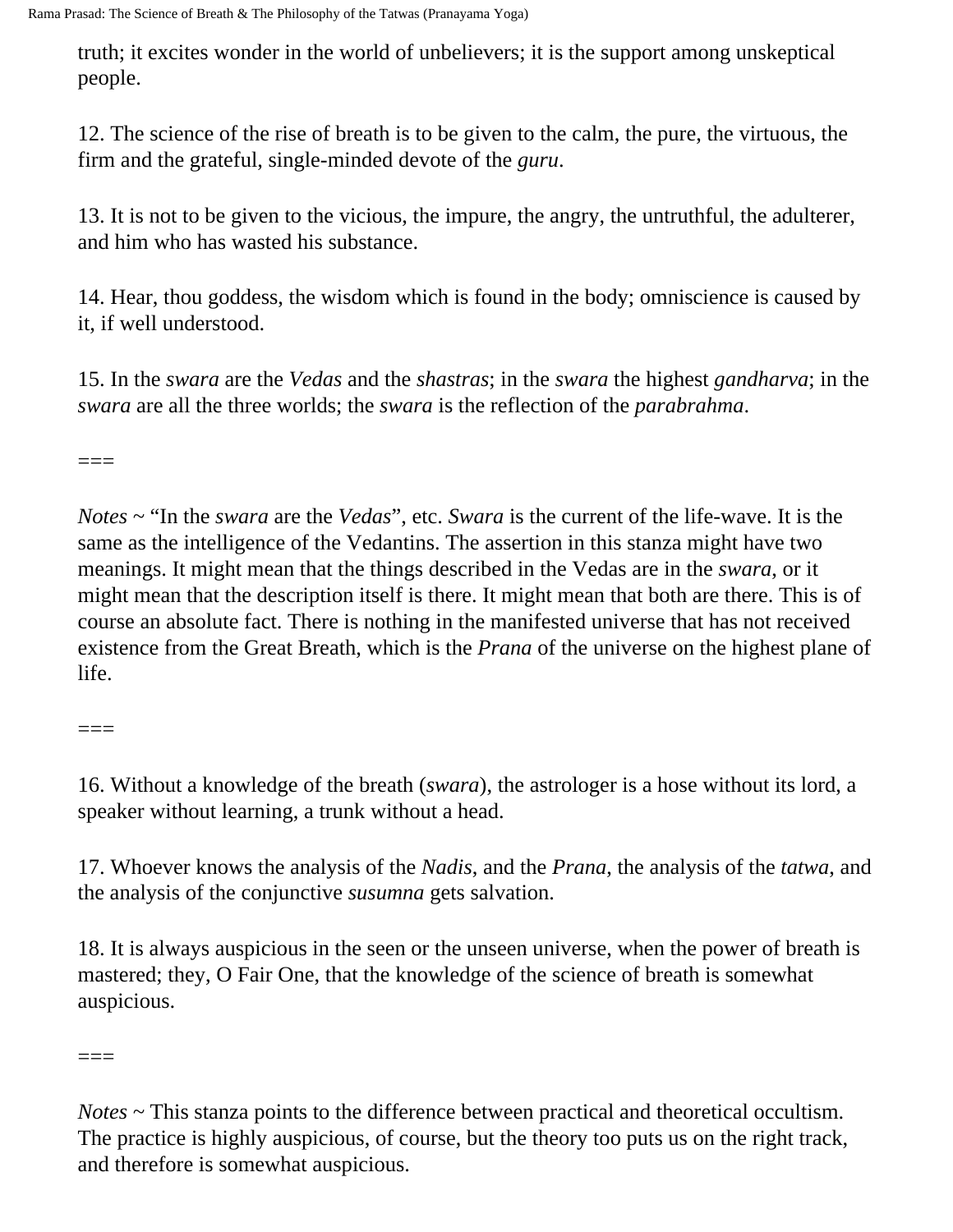$===$ 

19. The parts and the first accumulations of the universe were made by the *swara*, and the *swara* is visible as the great Power, the Creator, and the Destroyer.

 $==$ 

*Notes ~* For some reflections on this subject, the reader is referred to the Essay on Evolution.

 $=$ 

20. A knowledge more secret than the science of Breath, wealth more useful than the science of Breath, a friend more true than the science of breath, was never seen or heard of.

21. An enemy is killed during the power of the breath, and also friends are brought together; wealth is got during the power of breath, and comfort and reputation during the same.

 $=$ 

*Notes ~* Every phenomenon is nothing more than a phase of tatwic motion.

 $=$ 

22. On account of the force of breath one gets a female child or meets a king; by the force of breath are gods propitiated, and by the breath is a king in anyone's power.

23. Locomotion is caused by the power of breath, and food too is taken by the power of breath; urine and faeces also are discharged during the power of breath.

24. All the *Sastras* and *Purana*, etc., beginning with the *Vedas* and the *Upanishads*, contain no principle beyond the knowledge of *swara* (the breath).

25. All are names and forms. Among all these people wander mistaken. They are fools steeped in ignorance unless the *tatwas* are known.

 $===$ 

*Notes ~* All the phenomena f the universe are names and forms. All these names and forms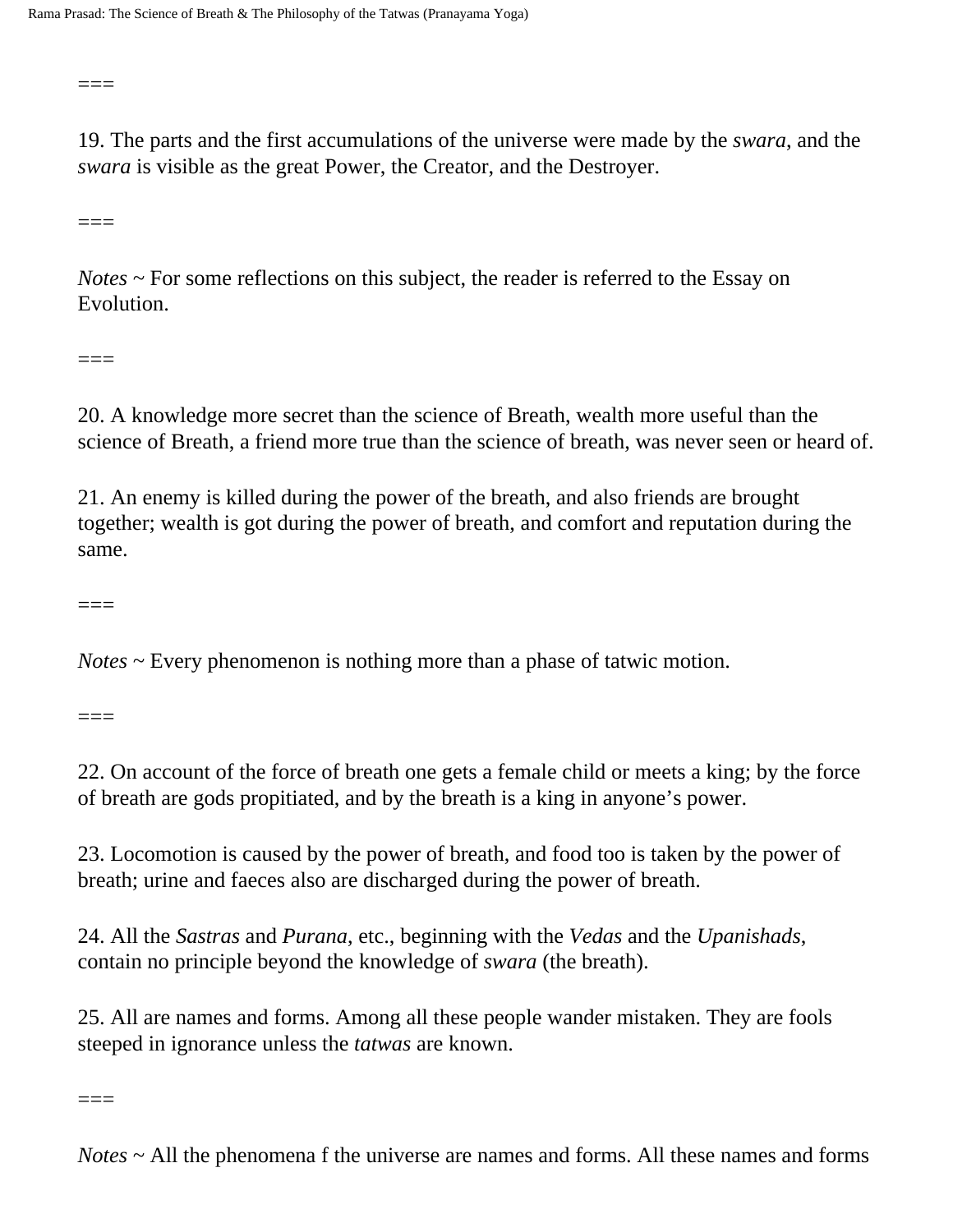Rama Prasad: The Science of Breath & The Philosophy of the Tatwas (Pranayama Yoga)

live in the *swara* of *parabrahma*, or comparatively in the subtler *tatwas*. But there nothing is distinguishable. They are only distinguished as such when they are imprinted upon the grosser planes. The impression takes place by the instrumentality of *Rayi*, the cooler state of life-matter, which is only the shade of *Prana*, the original state. Hence the names and forms are all unreal.

 $==$ 

26. This science of the rise of breath is the highest of all the high sciences; it is a flame for illuminating the mansion of the soul.

27. The knowledge cannot be imparted to this man or that man except in answer to a question; it is therefore to be known by one's own exertions in the soul, by the soul, and soul alone.

 $===$ 

*Notes* ~ This is the celebrated dictum, "Know thyself by thyself", which differs from the Greek one in the addition of the last two words.

 $===$ 

28. Neither the lunar day, nor the constellations, nor the solar day, nor planet, nor god; neither rain nor the *Vyatipata*, nor the conjunctions *Vaidhrita*, etc.

 $===$ 

*Notes ~* These are all of them the various phases of the five different tatwic states. They have a natural effect upon the terrestrial life. The effect differs with the thing influenced. The rays of the tatwic state of time will only be reflected into any organism if the reflecting surface is akin. The *yogi* who has power over his breath can put it into any tatwic state he chooses, and the antagonistic effect of time are simply thrown off.

 $==$ 

29. Nor the bad conjunctions, goddess, ever have power; when one gets the pure power of *swara*, everything has good effect.

30. In the body are the *Nadi* having many forms and well extended; they ought to be known in the body by the wise, for the sake of knowledge.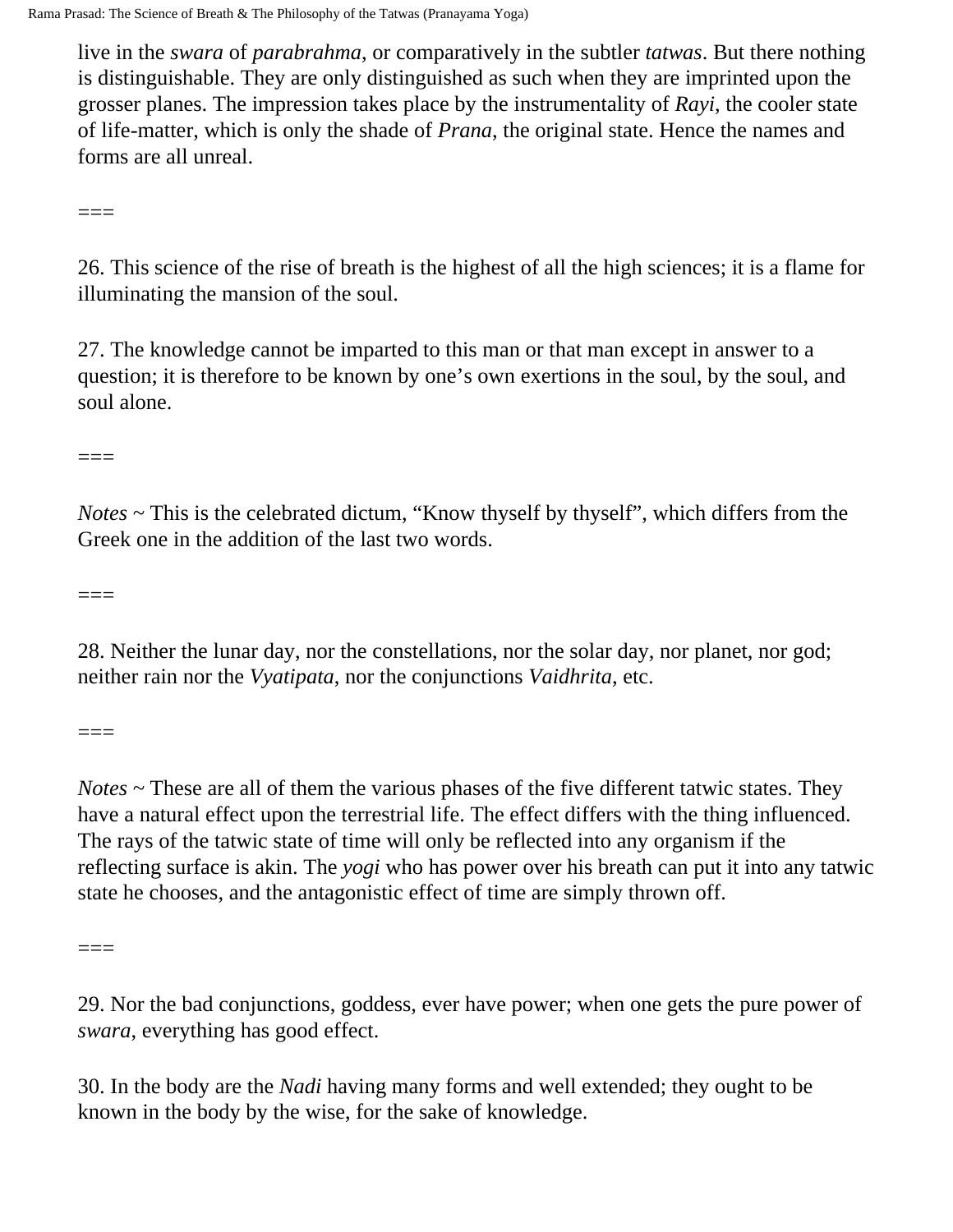Rama Prasad: The Science of Breath & The Philosophy of the Tatwas (Pranayama Yoga)

31. Branching off from the root in the navel, 72,000 of them extend in the body.

 $=$ 

*Notes ~* The *Yogi* takes the navel to be the starting point of the system of *Nadi*. So says Patanjali, the great Yogi philosopher:

"The systems of the body are known by concentration on the navel."

The Vedantins take the heart to be the starting point of the system. The former assign as the reason, the existence in the navel of the Power *Kundalini*, the latter the existence in the heart of the cardiac soul (the *Lingam atma*), which is the real life of the gross body. This, however, is immaterial. We may begin wherever we like, if we only understand truly the location of the life-principle and its various manifestations.

 $==$ 

 $==$ 

32. In the navel is the Power *Kundalini* sleeping like a serpent; thence ten *Nadi* go upwards and ten downwards.

*Notes ~* "The Power *Kundalini*": This power sleeps in the developed organism. It is that power which draws in gross matter from the mother organism through the umbilical cord, and distributes it to the different places where the seminal *Prana* gives it form. When the child separates from the mother the Power goes to sleep. She is no more wanted now. The dimensions of the child depend upon the supplies of the *Kundalini*. It is said that it is possible to awake the goddess even in the undeveloped organism by certain practices of *Yoga*. When this is done the *Yogi* gets the power of lengthening or shortening the limbs.

 $==$ 

33. Two and two of the *Nadi* go crosswise; they are thus twenty-four in number. The principal are the ten *Nadi* in which act the ten forces.

34. Crosswise, or upwards, or downwards, in them is manifested the *prana* all over the body. They are in the body in the shape of *Chakras* supporting all the manifestations of *Prana*.

35. Of all these, ten are principal; out of the ten, three are the highest: *Ida*, *Pingala*, and the *Susumna*.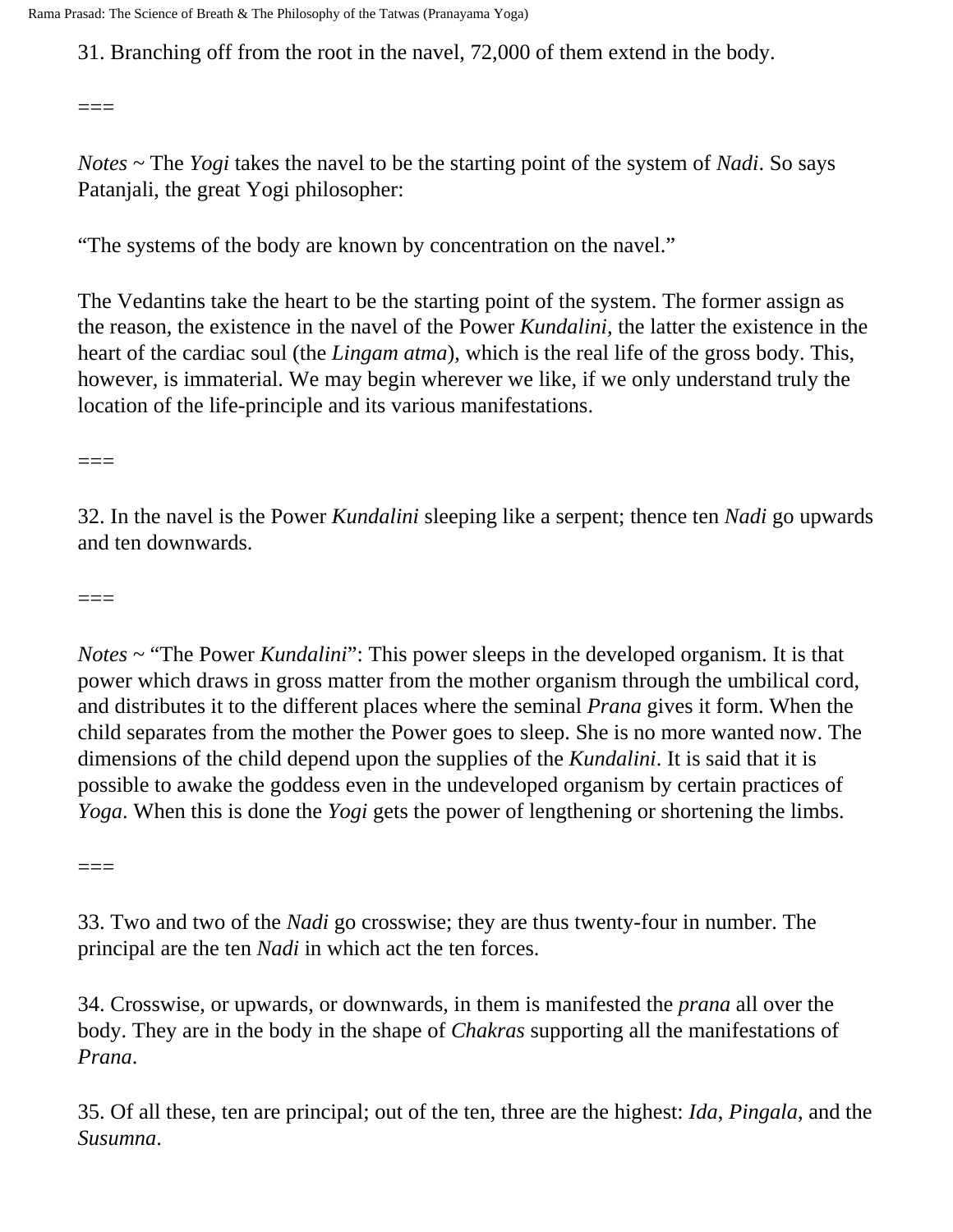36. *Gandhari*, *Hastijihva*, *Pusha* and *Yashaswani*; *Alambusha*, *Kuhui*, *Sankhini*, and also *Damini*.

37. *Ida* is in the left part, *Pingala* in the right, *Susumna* in the middle; *Gandhari* in the left eye.

38. In the right eye *Hastijihva*; in the right ear *Pusha*; *Yashaswani* in the left ear; in the mouth *Alambusha*.

39. *Kuhu* in the place of the generative organ; in the anus *Shankhini*. In this way one at each outlet stand the *Nadi*.

40. *Ida*, *Pingala*, and *Susumna* stand in the way of the *Prana*, these ten *Nadi* extend variously in the body.

 $==$ 

*Notes ~* For a dissertation on these three *Nadi*, the reader is referred to the articles on *Prana*. On a small scale, the right and left chambers of the heart and the right and left portions of the spinal column are the *Pingala* and *Ida*. The canal between these two is the *Susumna*. Taking the blood vessel system to be a mere reflection of the nervous system, the terminology might be applied to the nervous alone. It appears, however, that the *Nadi* of the *Tantra* comprehend both these systems. In the nervous system there is the real power, and this must be present everywhere where there is any manifestation of life.

 $=$ 

41. These are the names of the *Nadis*. Now I give the names of the forces: (1) *Prana*, (2) *Apana*, (3) *Samana*, (4) *Udana*, and (5) *Vyana* .

42. (6) *Naga*, (7) *Kurma*, (8) *Krikila*, (9) *Devadatta*, and (10) *Dhananjaya*. In the chest lives always the *prana*; the *apana* in the circle of the anus.

43. The *Samana* in the circle of the navel, the *Udana* in the midst of the throat; the *Vyana* pervades all over the body. These are the ten principal forces.

44. The five beginning with the *Prana* have been described. The remaining five begin with *Naga*. Their names and places too I give:

45. The *Naga* is known in belching; the *Kurma* in the twinkling of the eye; the *Krikila* is known as the cause of hunger; the *Devadatta* is known in yawning.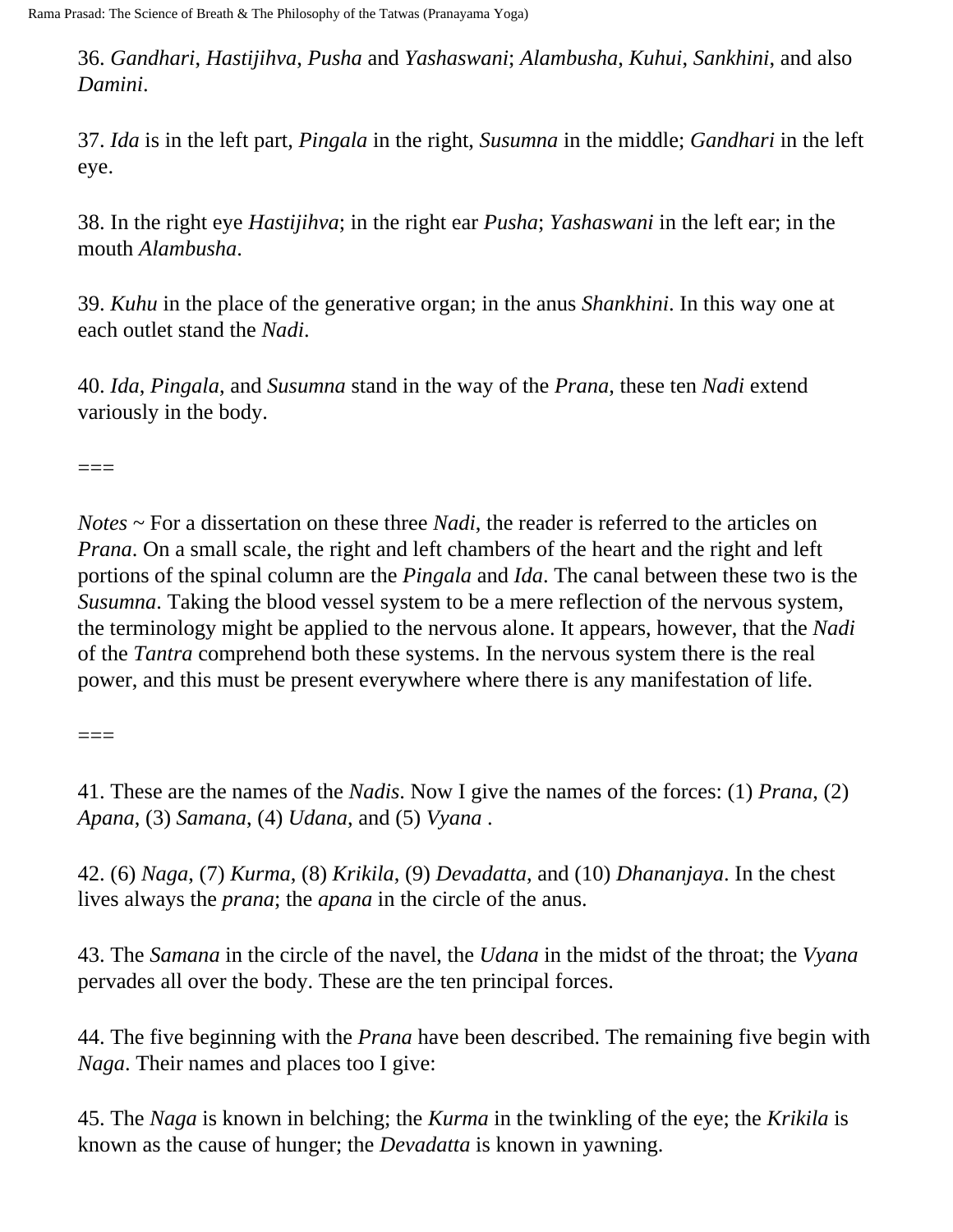46. The all-pervading *Dhananjaya* does not leave even the dead body. All these move in all the *Nadis* where they put on the appearance of life.

47. Let the wise man know the manifest movements of the individualized prana by the three *Nadi*: *Ida*, *Pingala*, and *Susumna*.

48. The *Ida* is to be known in the left half and the *Pingala* in the right.

49. The moon is placed in the *Ida*; the sun in the *Pingala*; the *Susumna* has the nature of *Sambhu*, and *Sambhu* is the self of *Hansa* [inspiration and expiration both].

50. Expiration is called *Ha*; inspiration is *Sa*; *Ha* is the *Siva* [the male], and *Sa* the *Sakti* [the female].

51. Appearing as *Sakti*, stands the moon, causing the left *Nadi* to flow; causing the right *Nadi* to flow, the sun appears as *Sambhu* [male].

52. Any charity given by the wise while the breath is in the left nostril, multiplies *krore* upon *krore* of times in this world.

53. Let the *Yogi* look into his face, with one mind and with attention, and thus let him know entirely the motion of the sun and the moon.

54. Let him meditate upon the *tatwa* when the prana is calm, never when it is disturbed; his desire will be fulfilled, he will have great benefit and victory.

55. To those men who practice, and thus always keep the sun and moon in proper order, knowledge of the past and the future becomes as easy as if they were in their hand.

56. In the left *Nadi* the appearance of the breath is that of the *Amrita* (Nectar); it is the great nourisher of the world. In the right, the motion-imparting portion, the world is always born.

 $=$ 

*Notes ~* A *krore* = 10 million. The Negative phase of *Prana* has the qualities of *Amrita*, the giver of eternal life. The negative matter, the moon, is cooler than the positive matter, the sun. The former is *Rayi*, the latter *Prana*. The former receives the impressions from the latter, and this plays the part of imparting impressions to that. The moon, therefore, is the real life of all names and forms. In her they live; she keeps them up. She is, therefore, the *Amrita*, the nectar of life. The right *Nadi* is, from the greater temperature it possesses, the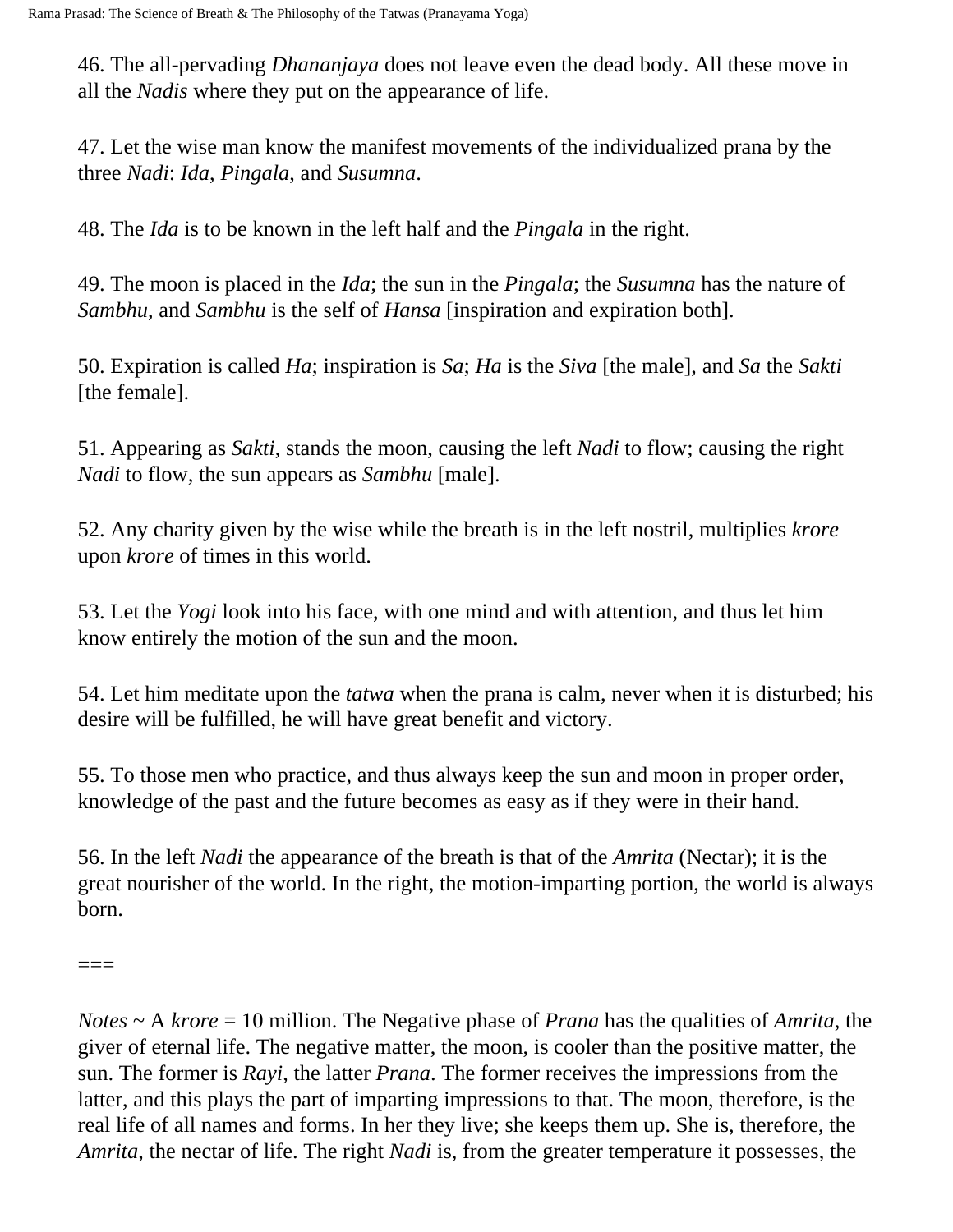imparter of names and forms, or briefly, the motion-imparting phase of life matter. It is the tendency of the sun to always cause changes in names and forms, and giving new impressions in the place of the old. Hence the sun is the great destroyer of forms. He is the father of the forms, but the real preserver is the moon.

 $==$ 

57. The middle one, the *susumna*, moves very cruelly, and is very bad in all acts; everywhere in auspicious acts the left [*Nadi*] causes strength.

58. In going out the left is auspicious; in going in the right is auspicious; the moon must be known to be even, the sun odd.

59. The moon is female, the sun is male; the moon is fair, the sun is dark [as compared to the moon]. During the flow of the *Nadi* of the moon let calm acts be done.

60. During the flow of the *Nadi* of the sun harsh works are to be done; during the flow of the *susumna* are to be done acts resulting in the attainments of psychic powers and salvation.

61. In the bright fortnight the moon comes in first, in the dark one the sun; beginning from the first lunar day they rise one after the other in order, after three days each.

62. The moon and the sun have each the white [northward, upward] and the black [southward, downward] duration of 2-1/2 *ghari*. They flow in order during the 60 *ghari* of a day.

63. Then by a *ghari* each [24 minutes] the five *tatwas* flow. The days begin with the *pratipat* [the first lunar day]. When the order is reversed the effect is reversed.

64. In the bright fortnight the left [is powerful], in the dark the right; let the *yogi* with attention bring these into order, beginning with the first lunar day.

65. If the breath rises [at sunrise] by way of the moon, and sets in by that of the sun, it confers groups of good qualities; in the reverse, the reverse.

66. Let the moon flow the whole day through, and the sun the whole night; he who practices thus is no doubt a *yogi*.

67. The moon is checked by the sun, the sun by the moon; he who knows this practice, tramples in a moment over the three worlds.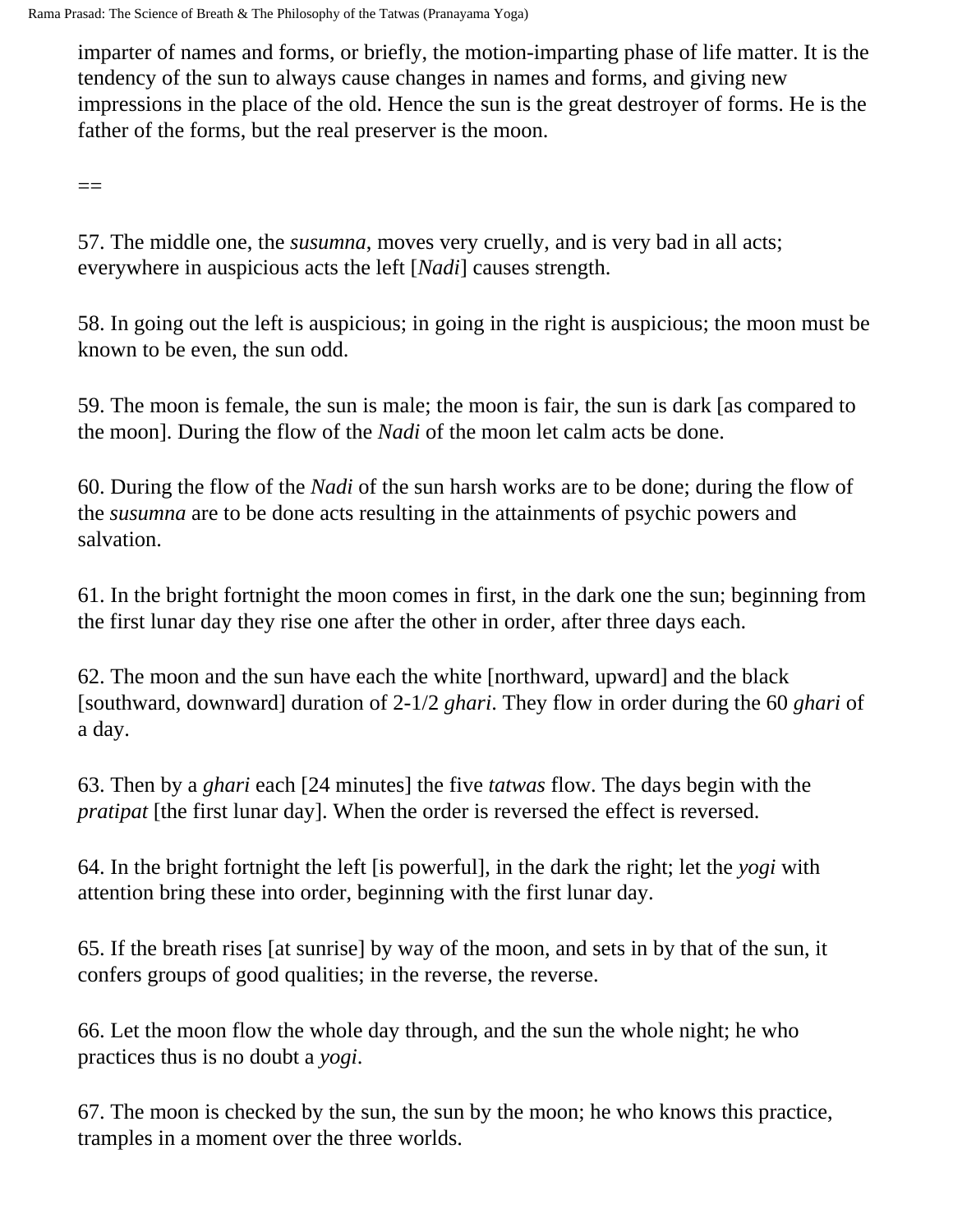68. During Thursdays, Fridays, Wednesdays and Mondays the left *Nadi* gives success in all acts, especially in the white fortnight.

69. During Sundays, Tuesdays and Saturdays the right *Nadi* gives success in all harsh acts, especially in the black fortnight.

70. During the five *gharis* each, the *tatwas* have their distinct rise in order, *ghari* by *ghari*.

71. Thus there are twelve changes during the day and night. The Taurus, Cancer, Virgo, Scorpio, Capricorn, and Pisces are in the moon [i.e., the breath rises in the left *Nadi* in these signs].

72. During Aries, Gemini, Leo, Libra, Sagittarius, and Aquarius the rise of the breath is in the right *Nadi*. From this good or bad is ascertained.

73. The sun is centered in the east and north, the moon in the west and south. Let none go west and south during the flow of the right *Nadi*.

74. Let none go east and north during the flow of the left *Nadi*; if anyone does go, he will have the fear of robbers and will not return.

75. The wise who desire good might not therefore go in these directions during these intervals; then there doubtlessly will be suffering and death.

76. When the moon flows during the bright fortnight, it is beneficial to the man; comfort is caused in mild deeds.

77. When the moon rises at the time of the rise of breath, and vice versa, quarrel and danger make appearance, and all good disappears.

### **The Wrong** *Swara* **~**

78. When in the morning the wrong breath takes its rise, that is the sun in place of the moon, and the moon in place of the sun, then:

79. During the first day the mind is confused; during the second loss of wealth; during the third they speak of motion; during the fourth the destruction of the desired [object].

80. During the fifth the destruction of worldly position; during the sixth the destruction of all objects; during the seventh disease and pain; during the eight, death.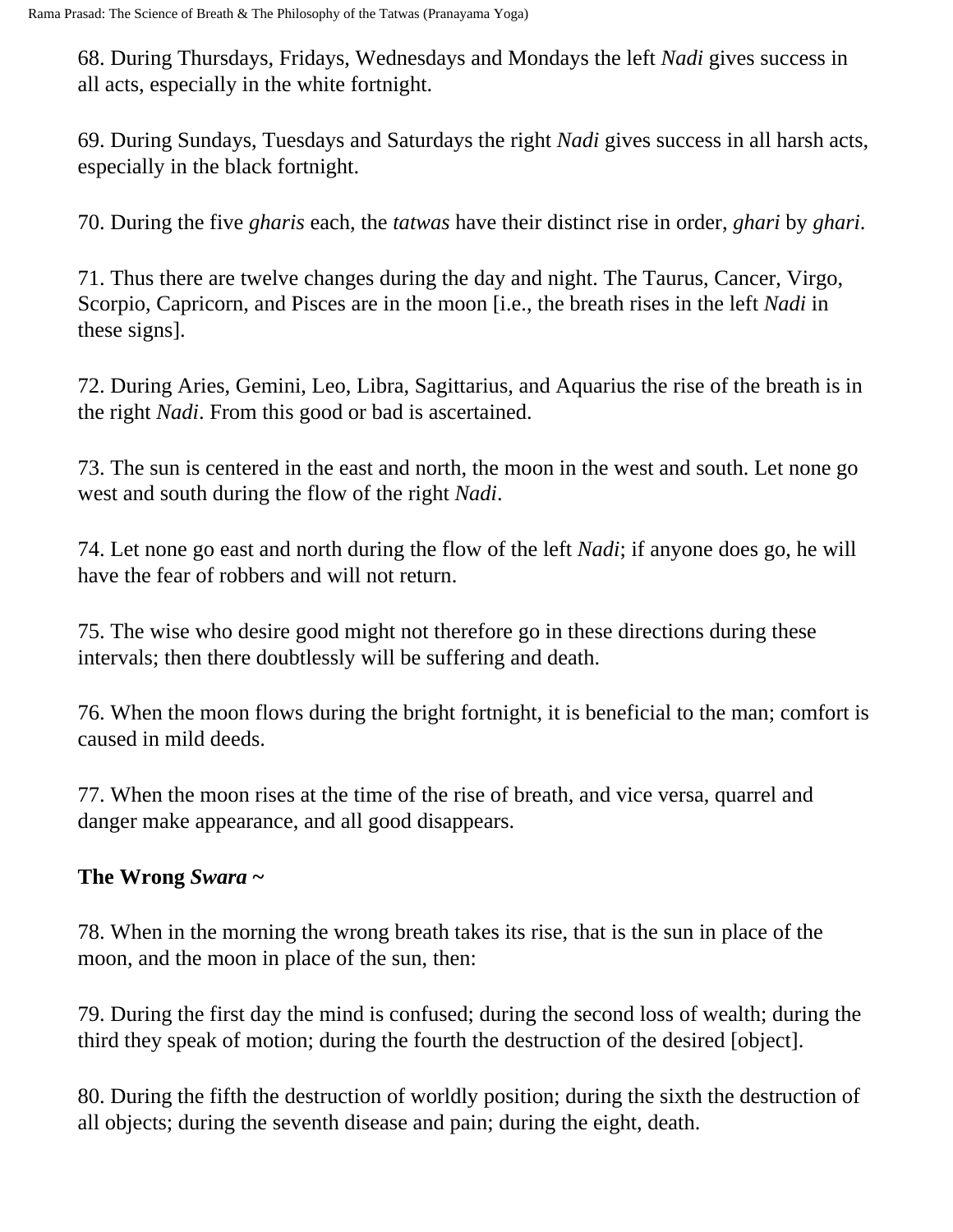81. When for these eight days, at all the three times, the breath is wrong, then the effect is simply bad. When there is something less there is some good.

82. When in the morning and the noon there is the moon, and in the evening the sun, then there is always success and benefit. The reverse gives pain.

83. Whenever the breath is in the right or the left *Nadi*, the journey will be successful if the right or the left, as the case may be, is the first step.

84. Going four steps [by the left step first] when the moon flows, and five steps [by the right step first] when the sun flows, causes success all over the three worlds.

85. One must go on an even number of steps during the moon, and an odd one during the sun, raising first the foot [belong to the] full *Nadi*.

86. If by the hand of that part of the body in which the breath might be flowing at the time of waking, one touches his face, he is successful in his desires.

87. In taking a thing from another, and in going out of the house, we take by the hand in whose corresponding half the *Nadi* flows, and begin motion by raising the same foot.

88. There will be no confusion, no quarrel, no piercing with thorns; he will come back comfortable and free from all accidents.

89. Those who desire success in their undertakings must talk with teachers, relations, kings, and ministers and others who can fulfill one's desires, keeping them towards the full half of the body.

90. Those who desire success, benefit, and comfort must talk with enemies, thieves, creditors, and such others, keeping them towards the empty half of the body.

91. To distant countries one must go during the moon; to rather near countries during the sun.

92. Whatever of income, etc., and comings together, has been described before, comes to pass without doubt in the *Nadis* notices before.

93. Whatever has been said before to be the effect of the empty *Nadi*, is all in accordance with what has been said by the omniscient.

94. All transactions or dealings with bad men where there is enmity or deceit, angry lords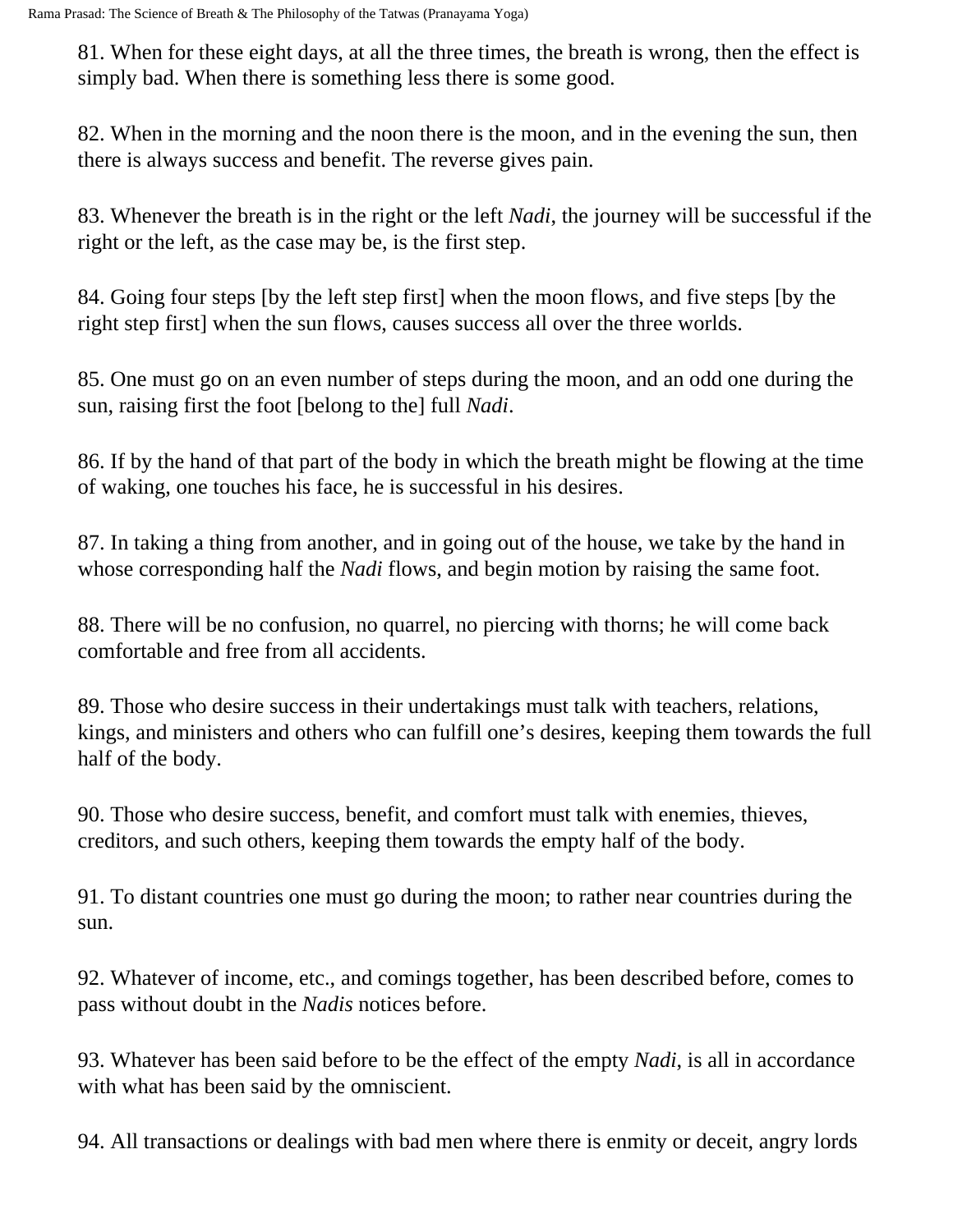or thieves, etc., are dangerous towards the full half of the body.

95. In going on a distant journey, the moon is auspicious, and gives ceaseless success in the aim; the sun is good in coming in, and in the beginning of any hasty work.

96. During the flow of the moon, poison is destroyed; during that of the sun, power is obtained over any body. During the *susumna* salvation is obtained. One power stands in three forms: the sun, the moon, and the *susumna*.

97. It might happen that when something is to be done, the breath is not rightly flowing, or conversely, when the breath is flowing as it ought to be, there is no occasion for the action to be done. How then is a man of business to follow the promptings of *prana*?

98. Auspicious or inauspicious acts are always to be done day and night. When need be the proper *Nadi* is to be set in motion.

### The  $Ida \sim$

99. In those acts which are desired to have durable effect, in going on a distant journey, in entering an order of life (*Ashrama*) or a palace, in amassing wealth;

100. In sinking wells, ponds, tanks, etc, in erecting columns and idols, in buying utensils, in marriage, in having clothes, jewels and ornaments prepared;

101. In preparing cooling and nourishing divine medicines, in seeing one's lord, in trade, in collection of grain;

102. In going into a new house, in taking charge of some office, in cultivation, in throwing the seed, in auspicious peace-making, in going out, the moon is auspicious.

103. In such acts as beginning to read, etc., in seeing relations… in virtue, in learning from some spiritual teacher, in rehearsing a *Mantra*;

104. In reading the aphorisms of the Science of Time, in bringing quadrupeds home, in the treatment of diseases, in calling upon masters;

105. In riding horses and elephants, in doing good to others, in making deposits;

106. In singing, in playing upon instruments, in thinking of the science of musical sounds, in entering any town, in coronation;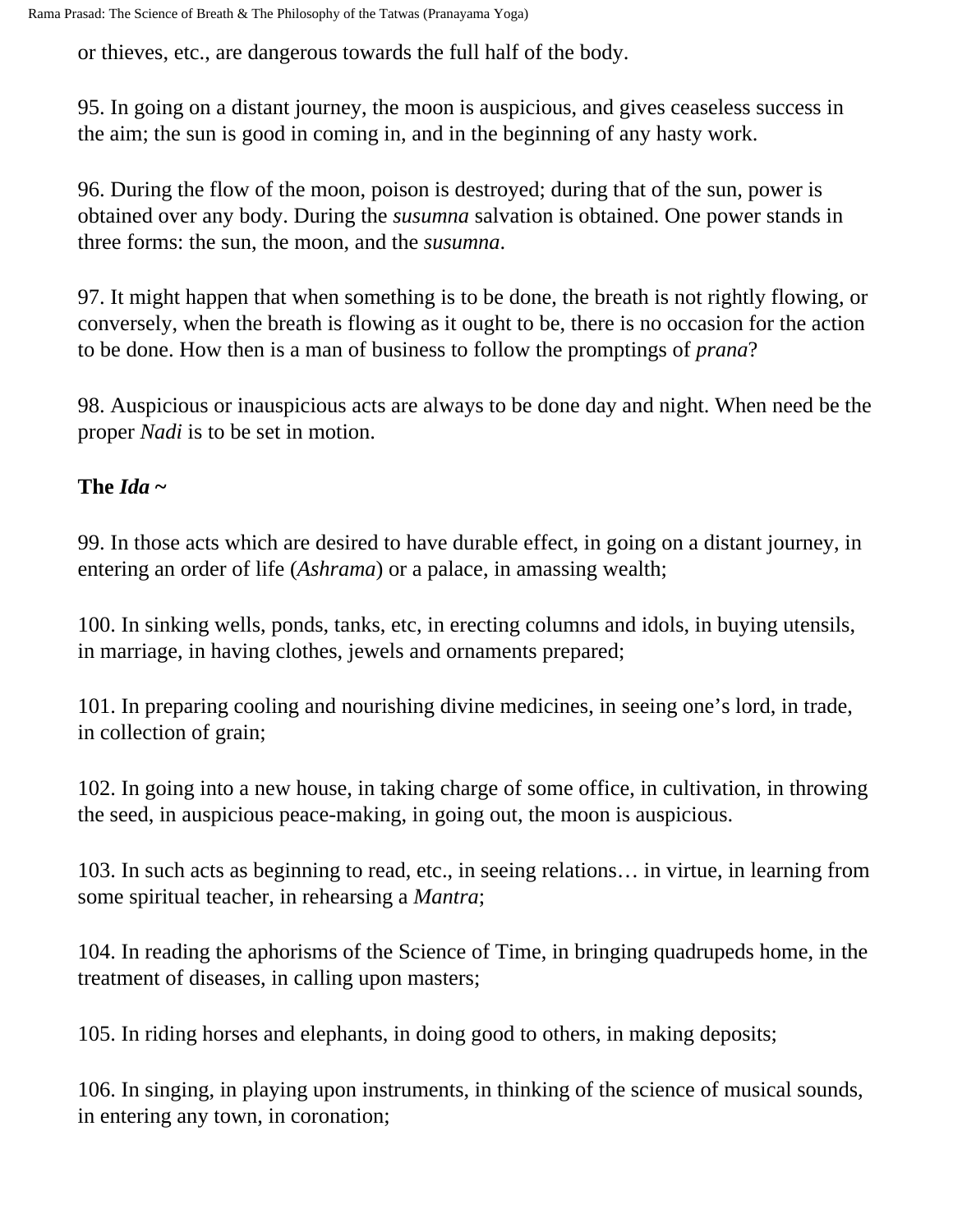107. In disease, sorrow, dejection, fever, and swoon, in establishing relations with one's people, in entering any town or village, in coronation;

108. In the adornment of their person by women, when the rain is coming, in the worship of the teacher, in preparing poisons, etc., O Fair One! The moon is auspicious.

109. Also such acts as the practice of *Yoga* give success in *Ida*. Even in *Ida* let one give up the *akasa* and *taijas* modifications of *prana*.

110. In day or in night all works are successful; in all auspicious works the flow of the moon is good.

### **The** *Pingala* **~**

111. In all harsh acts, in the reading and teaching of difficult sciences… in getting into a ship;

112. In all bad acts, in drinking, in rehearsing the *Mantra* of such a god as Bhairava, in administering poison to enemies;

113. In learning the *Shastras*, in going, in hunting, in the selling of animals, in the difficult collection of bricks, wood, stone and jewels, etc.;

114. In the practice of music, in the *Yantras* and *tantras*, in climbing a high place or mountain, in gambling, in theft, in the breaking of an elephant or a horse, in a carriage or otherwise.

115. In riding a new donkey, camel, or buffalo, or an elephant or horse, in crossing a stream, in medicine, in writing;

116. In athletic sports, in killing or producing confusion, in practicing the six *Karmas*, etc., in obtaining power of *Yakshinis*, *Yakshas*, *Vetalas*, Poisons and *Bhutas*, etc.;

117. In killing, in causing love… in enmity, in mesmerizing, causing one to do anything at bidding, in drawing anyone towards anything, in causing distress and confusion, in charity, and buying and selling.

118. In practicing with swords, in inimical battle, in amorous enjoyment, in seeking the king, in eating, in bathing, in mercantile negotiations, in harsh and hot deeds, the sun is auspicious.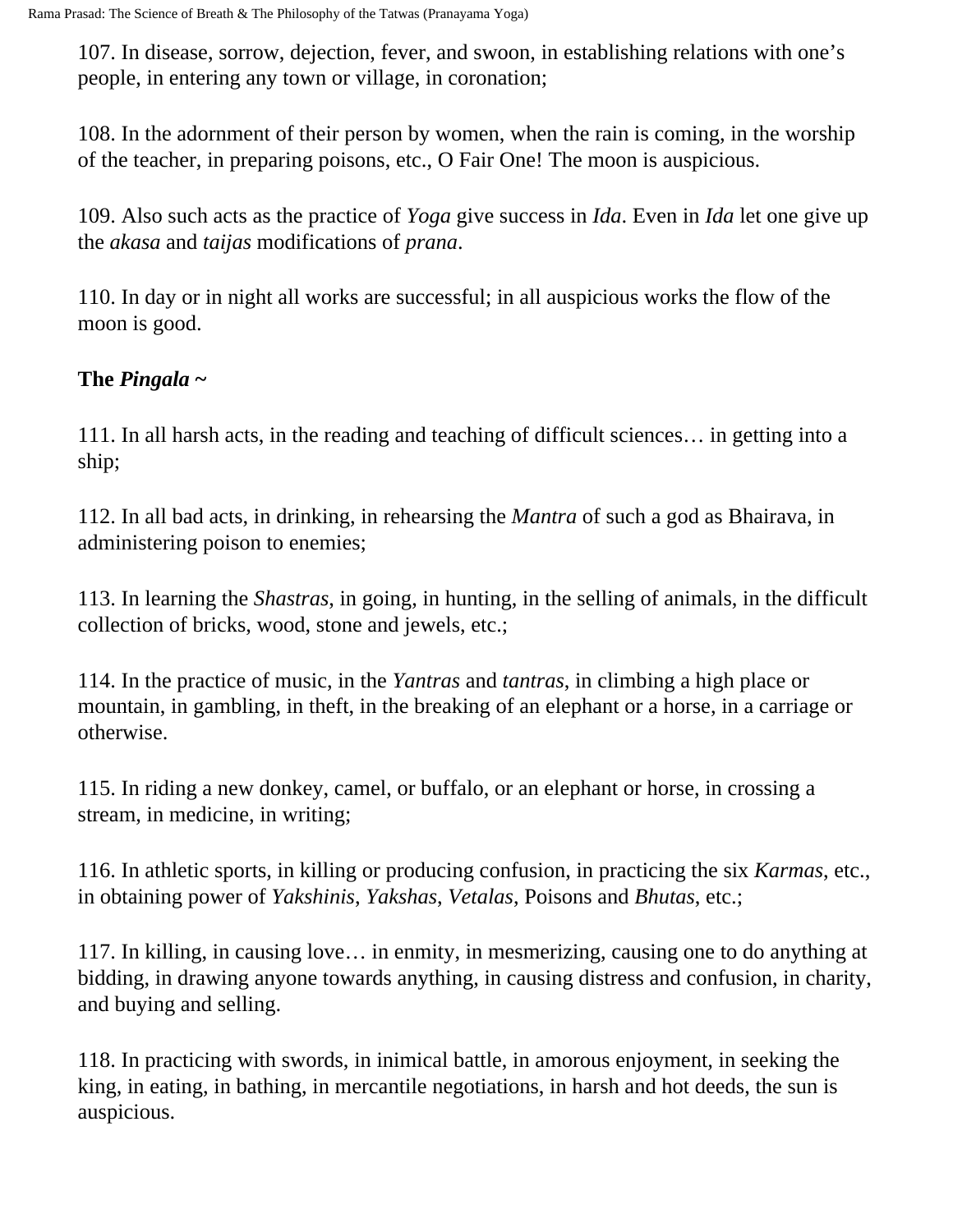119. Just after eating… in winning the favor of women, the sun is auspicious. The wise ought to sleep, too, during the flow of the sun breath.

120. All harsh acts, all those various acts which in their nature must be transitory and temporary, find success during the sun. There is no doubt in this.

#### **The** *Susumna* **~**

121. When the breath moves one moment in the left and the other in the right, the [state of *prana*] too is known a *susumna*. It is the destroyer of acts.

 $==$ 

*Notes ~* It will be seen that in this section three phases of the *Susumna* have been noticed: (1) When the breath comes one moment out of one nostril and next out of the other; (2) When the breath at once flows out of both nostrils with equal force; (3) When the breath flows out of one nostril with greater force than it does out of the other. The first is called the Unequal state (*Vishamabhava*). The second and third are called the *Vishuvat* or *Vishuva*.

 $===$ 

122. When the *prana* is in that *Nadi* the fires of death burn. It is called *Vishuvat*, the destroyer of all actions.

123. When both the *Nadis*, which ought to flow one after the other, then without doubt there is danger for him who is thus afflicted.

124. When it is at one moment in the right, the other moment in the left, it is called the unequal state. The effect is the reverse of what is desired, and so it ought to be known, O Fair One!

125. The wise call it *Vishuvat* when both the *Nadis* flow. Do neither harsh not mild acts at that time; both will be fruitless.

126. In life, in death, in asking questions, in income, or its absence, in success or its want, everywhere the reverse is the case during the flow of the *Vishuvat*. Remember then the Lord of the Universe.

127. The *Iswara* is to be remembered by acts such as the practice of *Yoga*; nothing else is to be done at that time by those who desire success, income and comfort.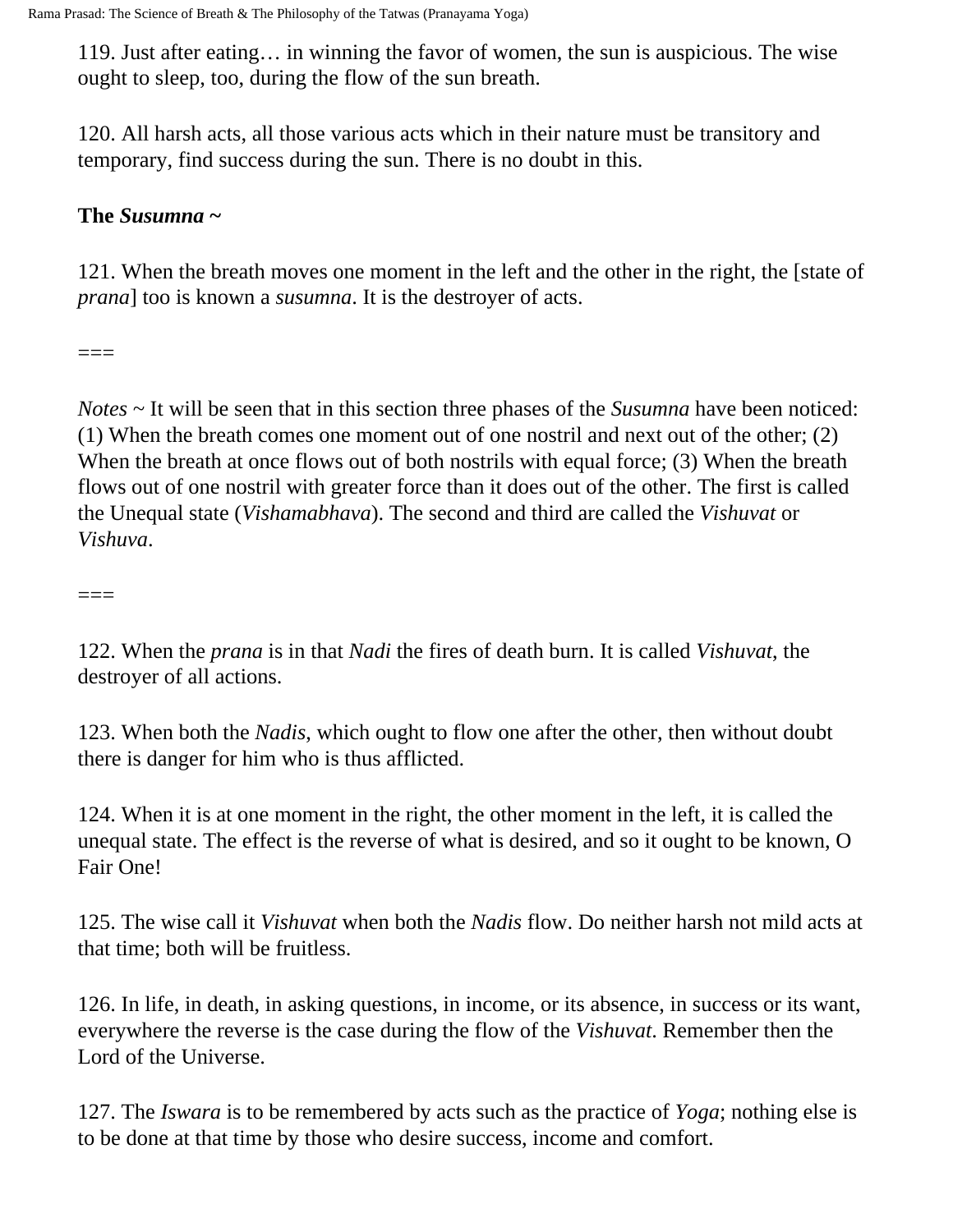128. Pronounce a curse or benediction when with the sun the *Susumna* flows slowly; it will all be useless.

129. When the unequal state takes rise, do not so much as think of journeying. Journeying during this state undoubtedly causes pain and death.

130. When the *Nadi* changes or the tatwa changes, nothing auspicious shall be done by way of charity, etc.

131. In the front, in the left, and above is the moon. On the back, on the right, and below is the sun. in this way the wise ought to know the distinction between the full and empty.

 $=$ 

*Notes ~* Two or more phases of conjunction have been noticed: (1) *Sandhya Sandhi*, and (2) *Vedoveda*.

According to some philosophers, these do not exist. These two are said to be but the names of the two foregoing ones. This, however, is not the thesis of the present writer. He holds that both these states exist separately.

The *Sandhya Sandhi* is that *Susumna* through which disappearance takes place into the higher matter beyond. The physiological *Susumna* is the reservoir of man's potential physiological life. From that state takes its birth either the positive or the negative phase of life.

But the *Susumna* is the child of a higher phase of life. The positive and negative mental forces according to similar laws give birth to this potential *pranamaya kosha*. The world, as some writers have said, is the outcome of mental motion (*Sankala, Meinah sphurana*). The state of the conjunction of these two mental states is the *Sandhya Sandhi*. The same name seems to have been given to the higher *susumna*. When the two phases of mental matter are neutralized in the *Susumna*, the *pranamaya kosha* loses its vitality and disappears.

This is that state in which is thrown the reflection of the Higher *Atma*, and from whence it is possible for it to come into the mind.

 $==$ 

132. The Messenger who is above, in front, or on the left, is in the way of the moon, and he who is below in the back and on the front, is in the way of the sun.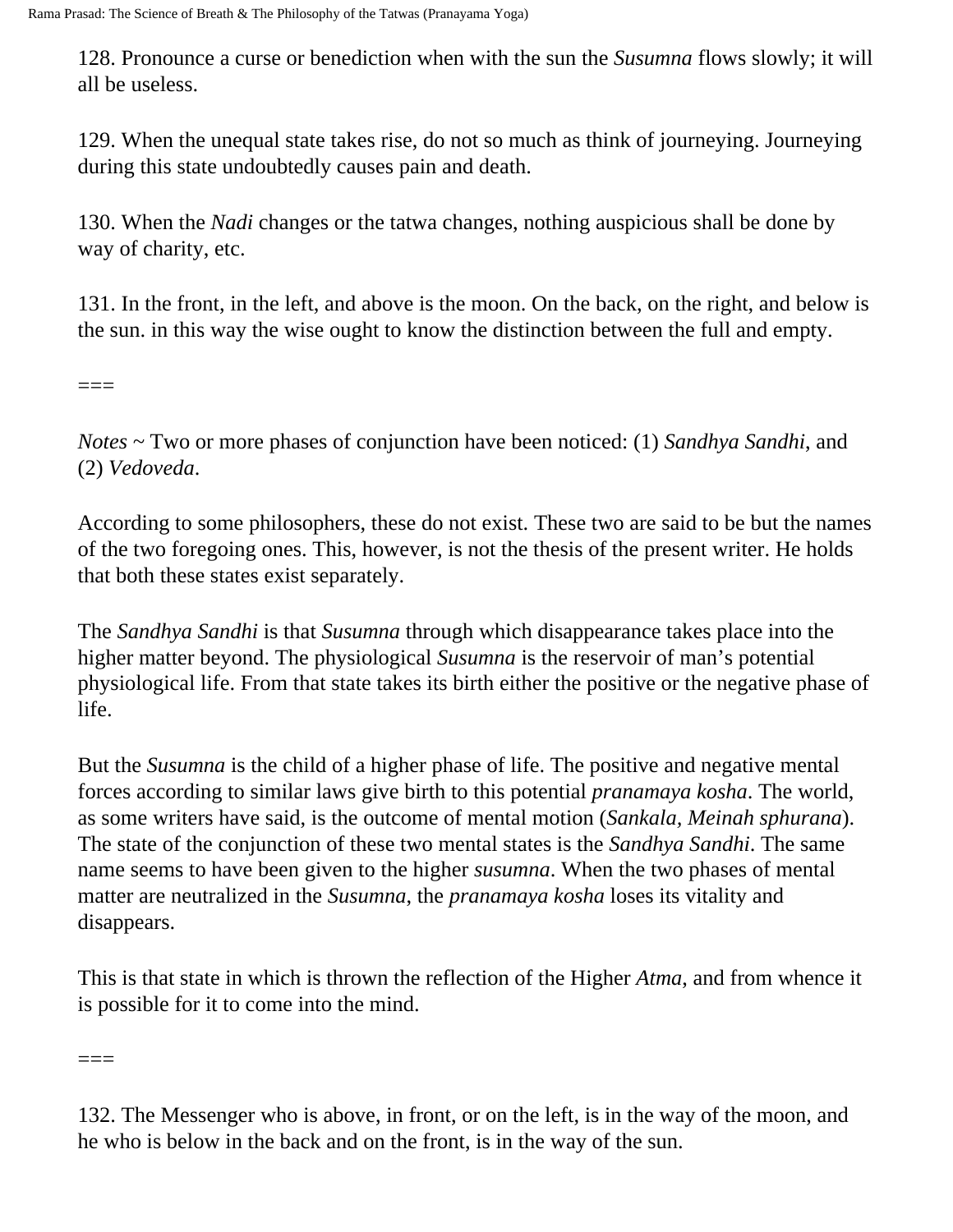133. The conjunction, which has no beginning, is One, and is without [potential] nourishment or confusion – that through which disappearance takes place in the subtle matter beyond – is called *Sandhya Sandhi*.

134. Some say there is no separate *Sandhya Sandhi*, but the state in which the *prana* is in the *Vishuvat* is called *Sandhya Sandhi*.

135. There is no separate *Vedoveda*; it does not exist. That conjunction is called *Vedoveda* by which the highest *Atma* is known.

# **The** *Tatwas* **~**

136. Said the goddess: Great Lord! God of the gods! In thy mind is the great secret that gives salvation to the world; tell me all that.

137. Said the god: There is no God beyond the secret knowledge of breath; the *Yogi* who is devoted to the science of breath is the highest *Yogi*.

138. Creation takes place from the five *tatwas*; the *tatwa* disappears in *tatwa*; the five *tatwas* constitute the objects of the highest knowledge; beyond the five *tatwas* is the Formless.

139. The *Prithivi*, the *Apas*, the *Taijas*, the *Vayu*, and the *Akasa* are the five *tatwas*; everything is of the five *tatwas*. Revered is he who knows this.

140. In the beings of all the worlds the *tatwas* are the same all over; from the *Satyaloka* the arrangement of *Nadi* only differs.

 $==$ 

*Notes ~* See the Essay on the *Tatwas*. How everything, every possible phenomenon of the soul, the mind, the *prana*, and the gross matter is of the *tatwas*, the introductory Essays have tried to explain.

The nervous system is different in all the *lokas*. It has been said many a time that the tatwic rays flying in every direction from every point give birth to innumerable *truti* that are minimized pictures of the macrocosm. Now it will be easy to understand that these pictures are formed in different planes, which are differently inclined to the solar axis, and lie at different distances from the sun. Our planet is at a certain distance from the sun, and life is so arranged on this planet that the lunar and solar life-currents must have equal force if the organism is to be maintained. The tatwas also must be balanced. There might be other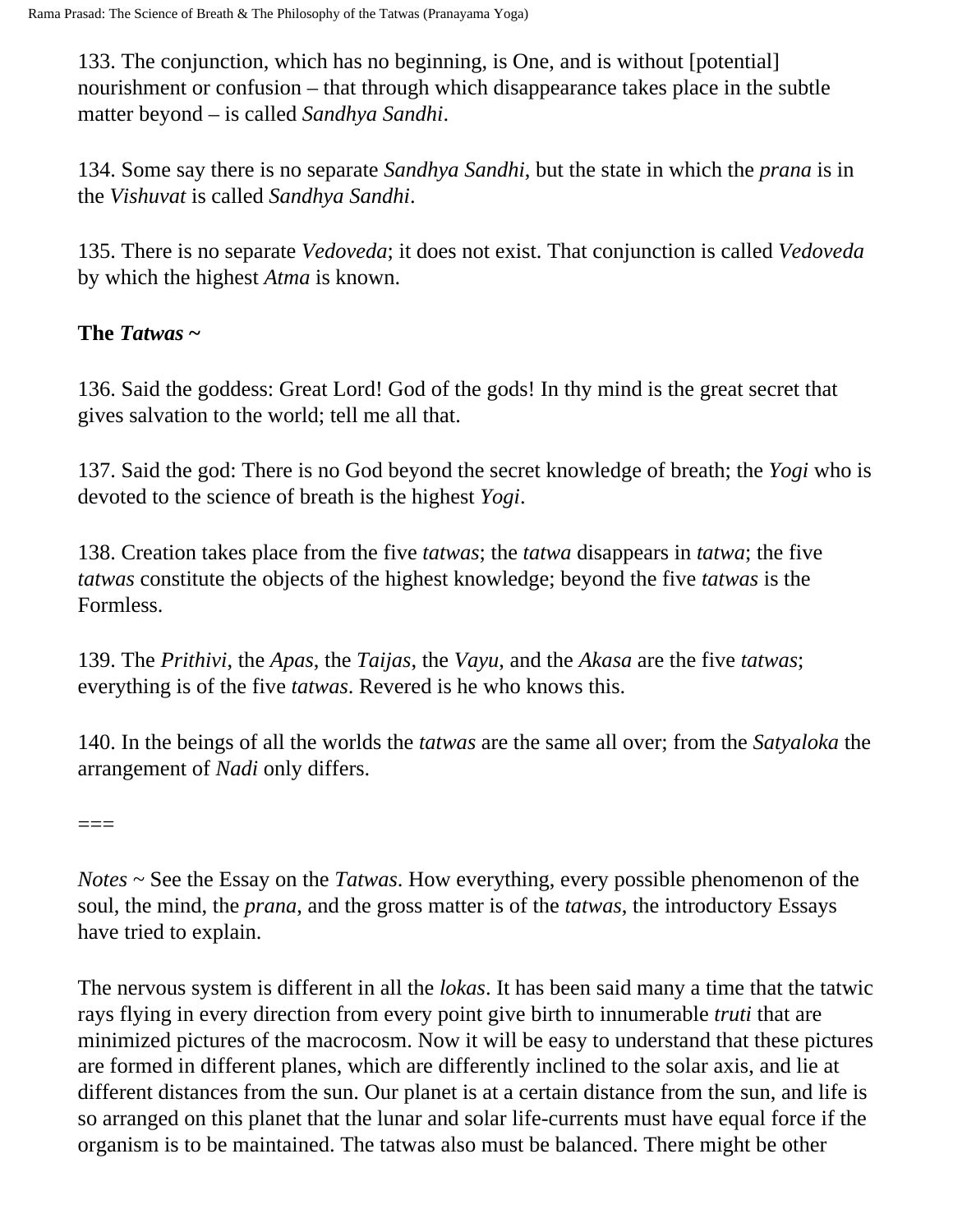planes of life in which the respective powers of the two currents and the tatwas might be greater or less than they are on the earth. This difference will secure a difference in the arrangements of the *Nadi*, and also in their shape.

We experience this sort of thing even on our earth. Different animals and vegetables have different shapes. This is simply on account of the different truti stretching on different planes, differently inclined to the solar axis. Suppose for the sale of illustration that the following is the sphere of the macrocosmic prana:



Works on astrology assign different organs to these astral divisions, and for the purpose of illustration I shall assume these without further explanation. Thus we have on a larger scale: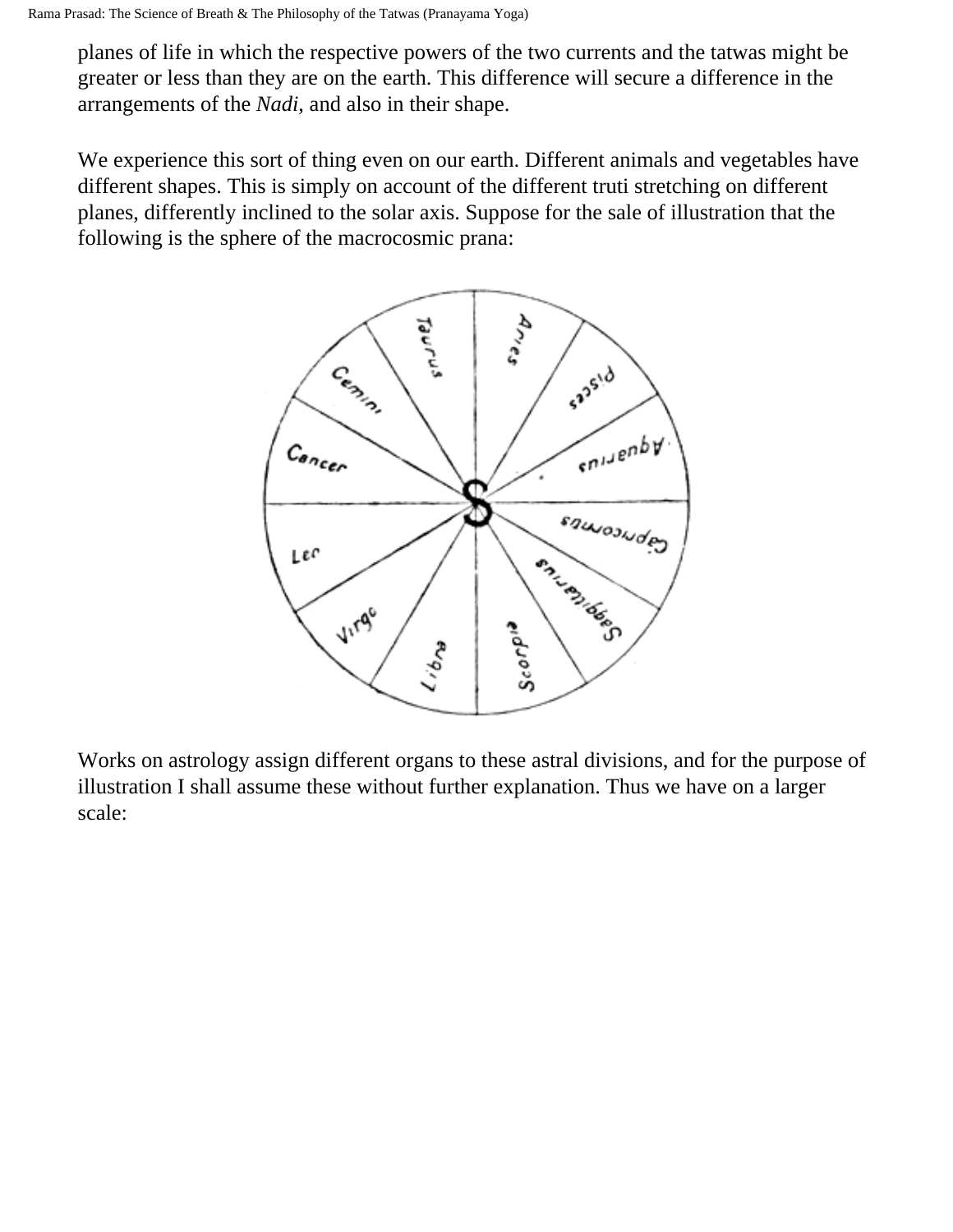

These twelve regions comprehend the whole body in and out. Now suppose that there is a plane A-B having a certain inclination to the axis of the sun, S. From every point in the twelve regions rays fall in every *truti* of the plane A-B. Then there are other planes, C-D and E-F, etc.

It is evident that the rays falling on all these planes from the twelve regions will vary in relative strength and position on different planes. It is evident that on all these planes the different organs will differ in shape, in strength, and in relative position. This gives birth to more or less varying nervous systems in all the *lokas*, and the various shapes of the organisms of the earth.

As in evolution the necessities of the mind are changed, the *pranamaya Koshas* change their planes, and it is thus that they are changed on earth according to the occult theory of evolution.

===

141. In the left as well as the right there is the five-fold rise [of the *tatwas*]. The knowledge of the *tatwas* is eight-fold. Hear me, O Fair One: I shall tell thee.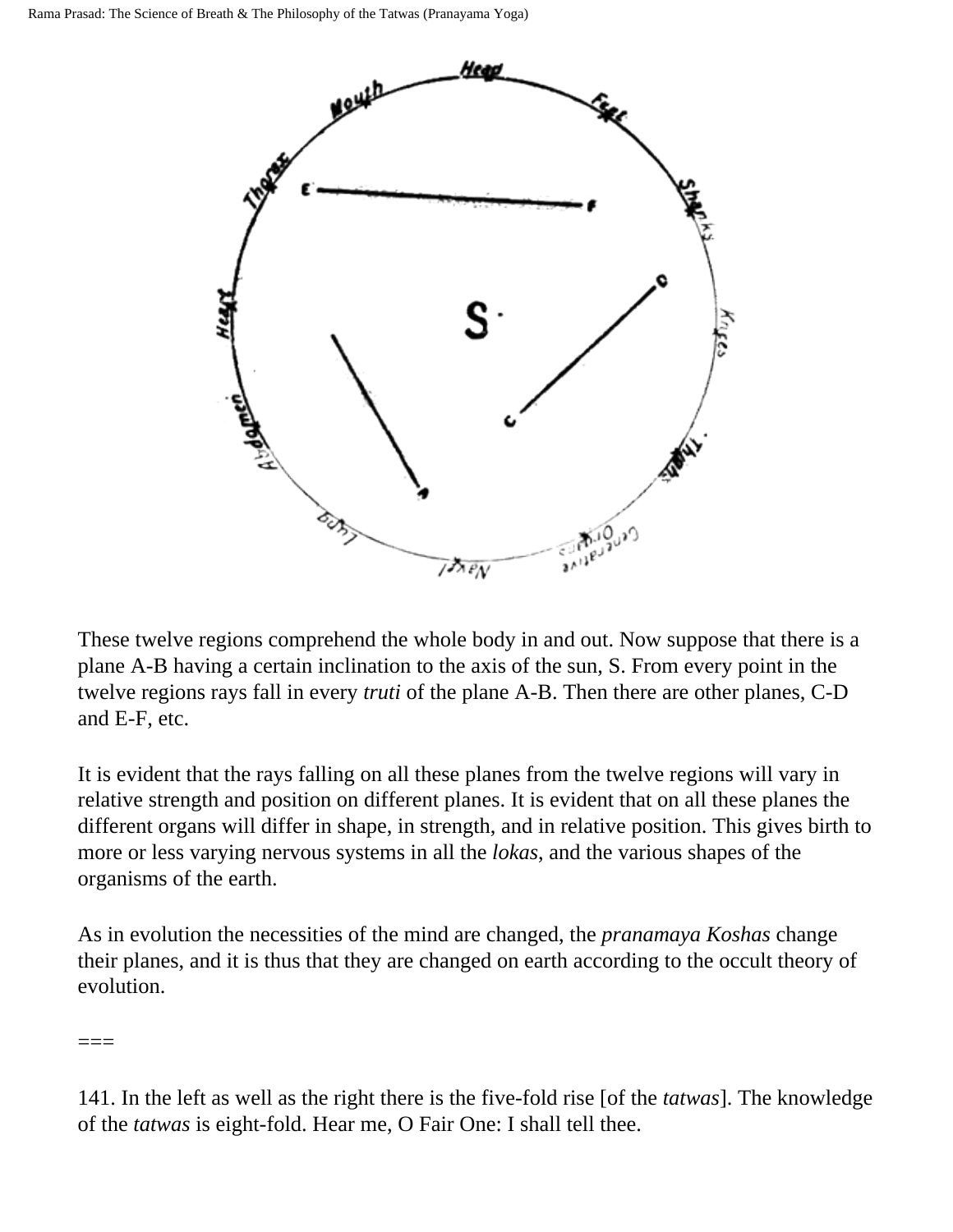142. The first is the number of the *tatwas*; the second the conjunction of breath; the third are the signs of the breath; the fourth the place of the *tatwas*;

143. The fifth is the color of the *tatwas*; the sixth is the *prana* itself; the seventh is their taste; the eighth is their mode of vibration.

144. Hear of the three-fold *Prana*: the *Vishuvata*, the Active [*chara*, the motor, sun], the Passive *[achara* or sthira, the receiver of motion, the moon] – in these eight forms. There is nothing, O Lotus-Faced Goddess, beyond the breath.

145. When by the effect of time the power of seeing does come it must be seen with great effort. The *Yogi* acts for the purpose of deceiving time.

*Notes ~* "The *Yogi* acts for the purpose of deceiving time." Time is the order of appearance of the various tatwic phases of a living organism. In man this order is regulated by his previous *Karma*. By the power of previous *Karma*, the human organism assumes different receptive states, and in accordance with the receptivity the tatwic influence of time – the solar *prana* – cause pains or enjoyments of different sorts.

By the practice of *Yoga* the *Yogi* masters the tatwic changes of his body. Time is cheated. If he pushes the germ of disease out of his body no epidemic will ever affect him.

 $===$ 

 $==$ 

146. Let a man shut his ears by his thumbs, his nostrils by the middle fingers, his mouth by the last fingers and those last but one, and his eyes by the remaining fingers.

147. In this state the five *tatwas* are gradually known as the yellow, the white, the red, the blue, and the spotted without any other distinct *upadhi* [differentia].

148. Looking into a mirror, let the breath be thrown upon it; thus let the wise man know the difference among the *tatwas* by their forms.

149. Quadrangular, semi-lunar, triangular, spherical, and spotted are respectively the forms of the five *tatwas*.

150. Thus the first, *prithivi*, flows midway; the second, *apas*, flows downward; the third, *agni*, flows upwards; the fourth, *vayu*, flows at acute angles; the *akasa* flows between every two.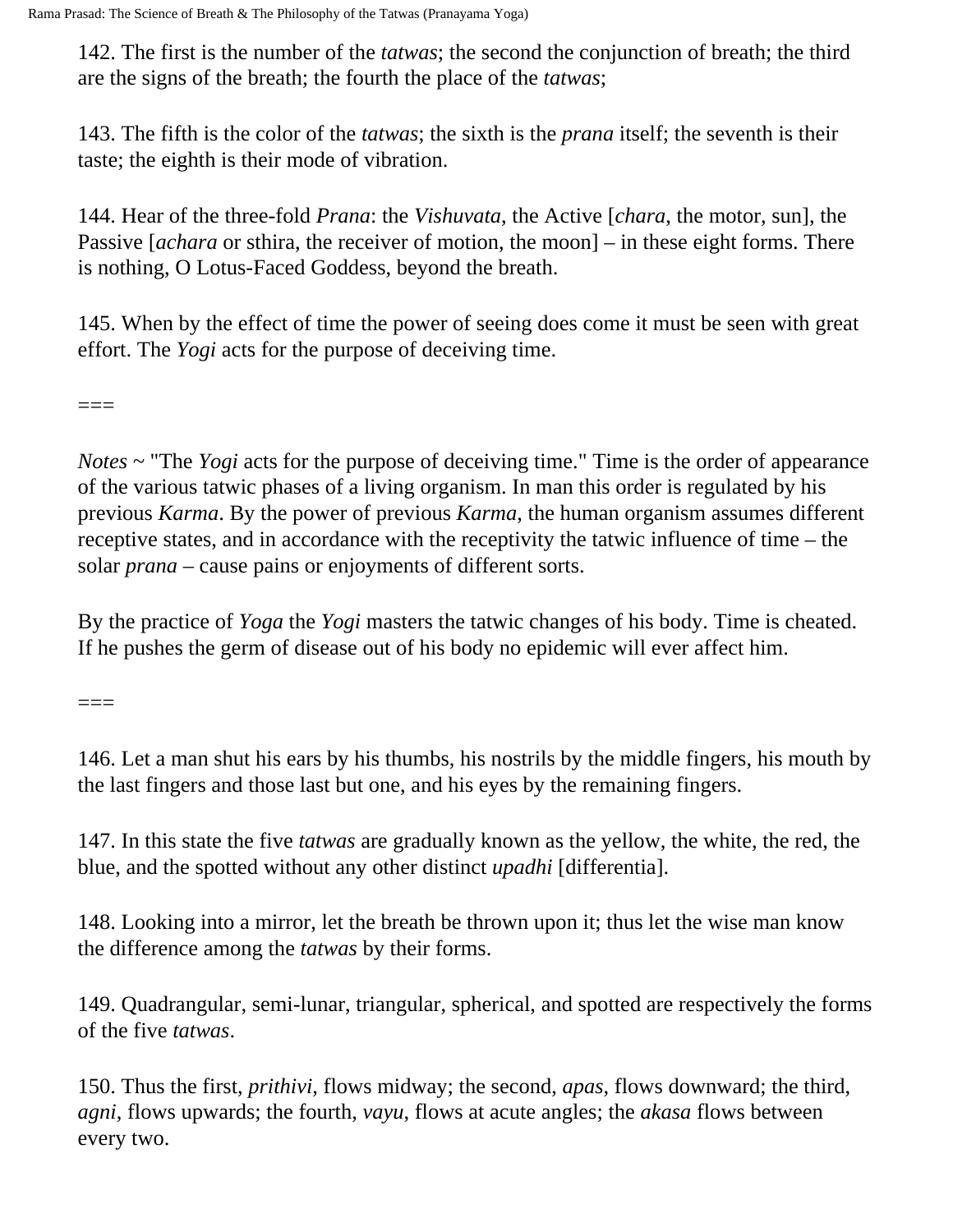151. The apas tatwa is white; the *prithivi* yellow; the *agni* red; the *vayu* sky-blue; the *akasa* foreshadows every color.

152. First of all flows the *vayu tatwa*; secondly, the *taijas*; thirdly, the *prithivi*; and fourthly, the *apas*.

153. Between the two shoulders is located *agni*; in the root of the navel *vayu*; in the knees the *apas*; in the feet the *prithivi*; in the head the *akasa*.

154. The *prithivi tatwa* is sweet; the *apas* astringent; the *taijas* pungent; the *vayu* acid; the *akasa* bitter.

155. The *vayu* flows eight fingers breadth; the *agni* four; the *prithivi* twelve; the *apas* sixteen.

156. The upward motion tends to death; the downward to calmness; the one at acute angles to restlessness; the middle one to endurance; the *akasa* is common to all.

157. During the flow of the *prithivi* are performed acts which are expected to live long; during the *apas* passive acts; during the *taijas* harsh acts; during the *vayu*, killing, etc.

158. Nothing ought to be done during the *akasa* except the practice of *Yoga*; all other acts will remain without their desired effect.

159. During the *prithivi* and the *apas* success is obtained ; death comes in the *taijas*; reduction in the *vayu*. The *akasa* is known by the tatwic philosophers to be altogether useless.

160. During the *prithivi* income is late; during the *apas*, immediate; loss comes into existence by the *taijas* and the *vayu*; *akasa* is altogether useless.

161. The *prithivi tatwa* is yellow, has slow motion, moves in the middle, comes in its flow up to the end of the sternum, is heavy in sound, has slight heat in temperature. It gives success in works that are expected to stay long.

162. The *apas tatwa* is white, has rapid motion, moves downwards, comes in its flow sixteen fingers downward [up to the navel], is heavy in sound, is cool in temperature.

163. The *taijas tatwa* is red, moves in whirls [*avartagah*], moves upwards, comes in its flow four fingers downwards [up to the end of the chin], is very high in temperature. It gives birth to harsh actions [actions which, so to speak, set one on fire].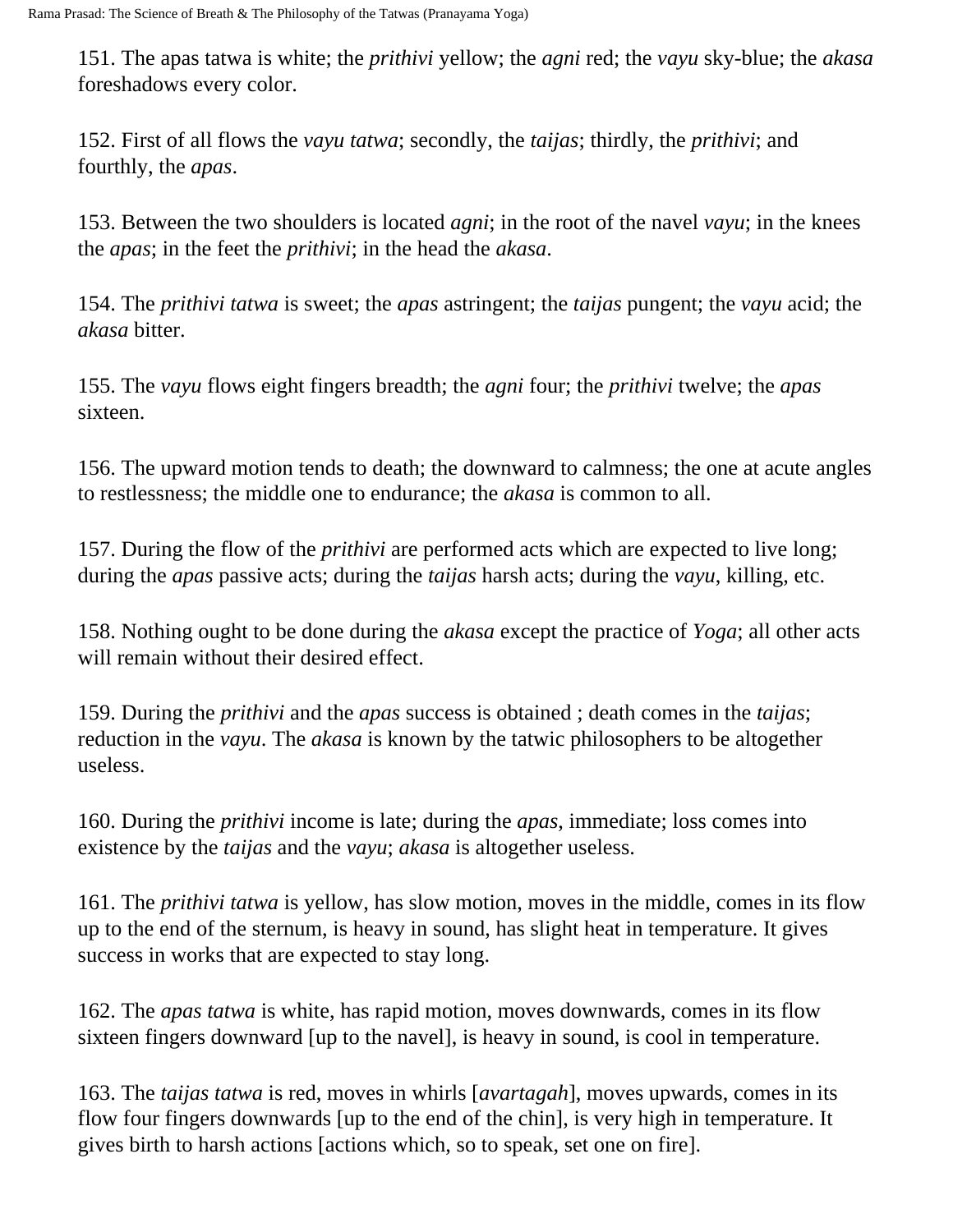164. The *vayu tatwa* is sky-blue, moves at acute angles, comes in flow eight fingers downward, is hot or cool in temperature. It gives success in those works that are transitory.

165. The *akasa tatwa* is the common surface of all, foreshadows the qualities of all the *tatwas*. It gives *yoga* to the *yogi*.

166. Yellow and quadrangular, sweet and moving in the middle, and the giver of enjoyment is the *prithivi tatwa*, which flows twelve fingers downwards.

167. White, semi-lunar, astringent, moving downwards, and the causer of benefit is the *apas tatwa*, which is sixteen fingers in flow.

168. ---

169. Blue, spherical, acid, moving at acute angles, the giver of locomotion is the *vayu tatwa*, which is eight fingers in flow.

170. Foreshadowing all colors, of the shape of an ear, bitter in taste, moving everywhere through the giver of *Moksha* is the *akasa tatwa*, which is useless in all worldly works.

171. The *prithivi* and the *apas* are auspicious *tatwas*, the *taijas* is middling in its effects, the *akasa* and *vayu* are inauspicious and cause loss and death to mankind.

172. The *apas tatwa* is in the east; the *prithivi* in the west; the *vayu* in the north; the *taijas* in the south; the *akasa* in the middle corners.

173. When the *prithivi* and the *apas* are in the moon, and the *agni* in the sun, then there is doubtless success in mild and harsh acts respectively.

174. The *prithivi* causes income during the day, the *apas* during the night; death comes in the *taijas*; reduction in the *vayu*; the *akasa* sometimes burns.

175. In fitness for living, in success, in income, in cultivation [or: in enjoyment and growth], in amassing wealth, in understanding the meaning of the *mantras*, in questions about battle, in coming and going;

176. Benefit results during the *apas tatwa*; auspicious stay wherever it is during the *prithivi*; by the *vayu* they go away elsewhere; the *akasa* and the *taijas* cause loss and death.

177. In the *prithivi* comes the thought of roots [*Mala*]; in the *apas* and the *vayu* that of living things; in the *taijas* comes the thought of minerals; in the *akasa* there is void.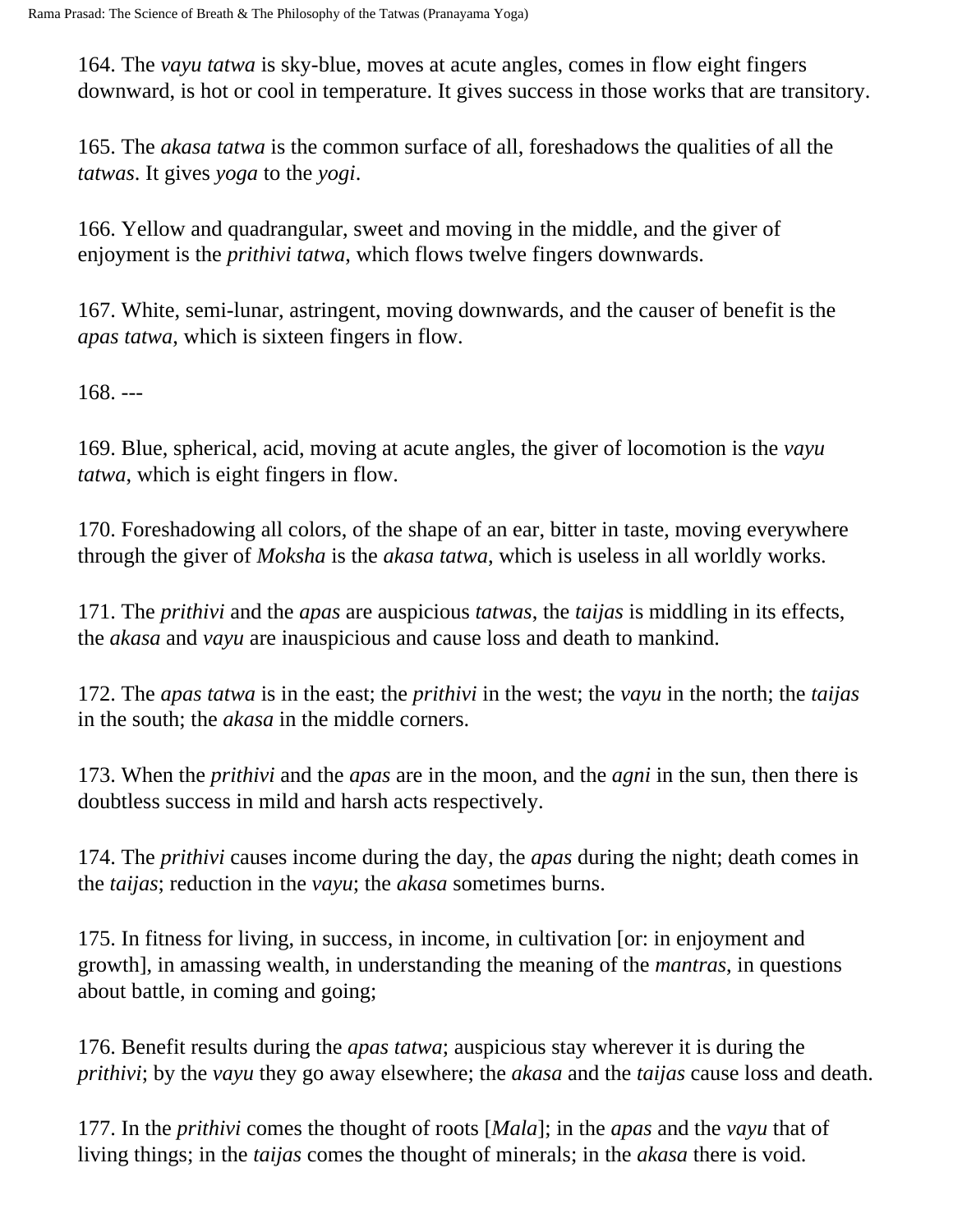178. In the *prithivi* one thinks of beings of many feet; in the *apas* and *vayu* of bipeds; in the *taijas* of quadrupeds; in the *akasa* of the footless.

179. Mars is said to be the *taijas*, the Sun the *prithivi*, Saturn the *apas*, and the *Rahu* the *vayu* in the right *Nadi*.

180. The Moon is in the *apas*, Jupiter the *prithivi*, Mercury the *vayu*, and Venus the *taijas* in the left *Nadi*; for all acts doubtless.

 $=$ 

*Notes ~* The tatwic value of the planets described in these two verses seems to be the opinion of only a few. The opinion of the writer, which is also the opinion of the great astrologer Varahamchira, is expressed in stanza 181.

 $==$ 

 $=$  $=$  $=$  $=$ 

181. Jupiter is the *prithivi*; the Moon and Venus are the *apas*; the Sun and Mars are the *taijas*; the Dragon, the *Ketu*, and Saturn are *Vayu*; Mercury is the *akasa*.

182. Say during the *prithivi* the question that is about earthly things [roots, *mala*]; during the *apas* about life; during the *taijas* about minerals; during the *akasa* nothing.

183. Leaving the Sun and the Moon, when the breath goes to the *Rahu* know that it [*prana*] is in motion and desires another place.

184. (1) Pleasure, 92) growth, (3) affection, (4) playfulness, (5) success, (6) laughing, (7) in the *prithivi* and the *apas*; want of power in the organs, (8) fever, (9) trembling, (10) going out of one's country in the *taijas* and *vayu*.

185. (11) Loss of the life, substance, (12) and death in the *akasa* – these twelve are the phases of the moon [i.e., the forms, etc., that the negative matter assumes]; they ought always to be known with pains by the wise.

*Notes ~* These twelve are the phases of the moon. The moon here means the power that gives sustenance to names and forms. That power, the *rayi*, appears in twelve forms, according to tatwic changes. The flow of the left *Nadi* in its diurnal course is not meant here.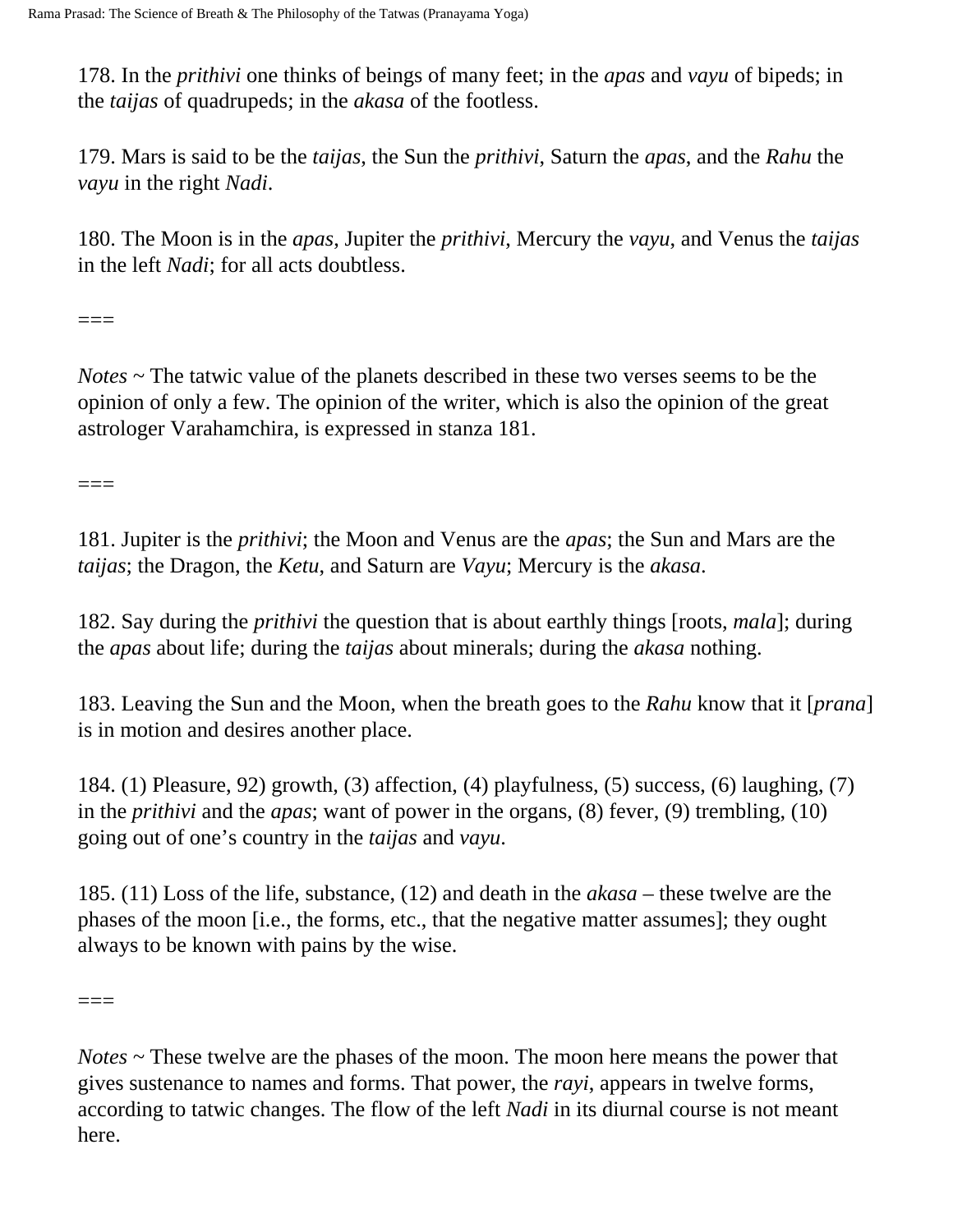$==$ 

186. In the East, the West, the South, and the North, the *tatwas*, *prithivi*, etc., are powerful, so let it be said.

187. Fair One, the body must be known as made of the five *Mahabhutas*: the *prithivi*, the *apas*, the *taijas*, the *vayu*, and the *akasa*.

188. Bone, muscle, skin, *Nadi* and hair: these are the fivefold *prithivi* as laid down by the *Brahmavidya* [the divine science].

189. The semen, the female genital fluid, fat, urine and saliva: these are the fivefold *apas* as laid down by the *Brahmavidya*.

190. Hunger, thirst, sleep, light, drowsiness: these are the fivefold *agni* as laid down by the *Brahmavidya*.

191. Removing, walking, smelling, contraction and inflation: these are the fivefold *vayu* as laid down by the *Brahmavidya*.

192. Desire to have, desire to repel, shame, fear and forgetfulness: these are the fivefold *akasa* as laid down by the divine science.

193. The *prithivi* has five qualities, the *apas* four, the *taijas* three, the *vayu* two, the *akasa* one. This is a portion of tatwic knowledge.

194. The *prithivi* is 50 *pala* [*pala* = 1/3 ounce], the *apas* 40; the *taijas* 30; the *vayu* 20; the *akasa* 10.

195. In the *prithivi* income is delayed; in the *apas* it comes at once; in the *vayu* it is very little; in the *agni* even what is at hand is destroyed.

196. [The lunar mansions] (1) *Dhanestha*, (2) *Rohini*, (3) *Jyestha*, (4) *Anaradha*, (5) *Srawana*, (6) *Abhiji*, and (7) *Uttarashadh*: these are said to be the *prithivi tatwa*.

197. (1) *Bharani*, (2) *Krithka*, (3) *Pushya*, (4) *Magha*, (5) *Purvaphalguni*, (6) *Purvabhadrapada*, and (7) *Swath*: these are said to be the *taijas tatwa*.

198. (1) *Purva shada*, (2) *Shelesha*, (3) *Mula*, (4) *Ardra*, (5) *Revati*, (6) *Uttara bhadrapada*, and (7) *Satabhisha*: these are the *apas tatwa*, O Beloved!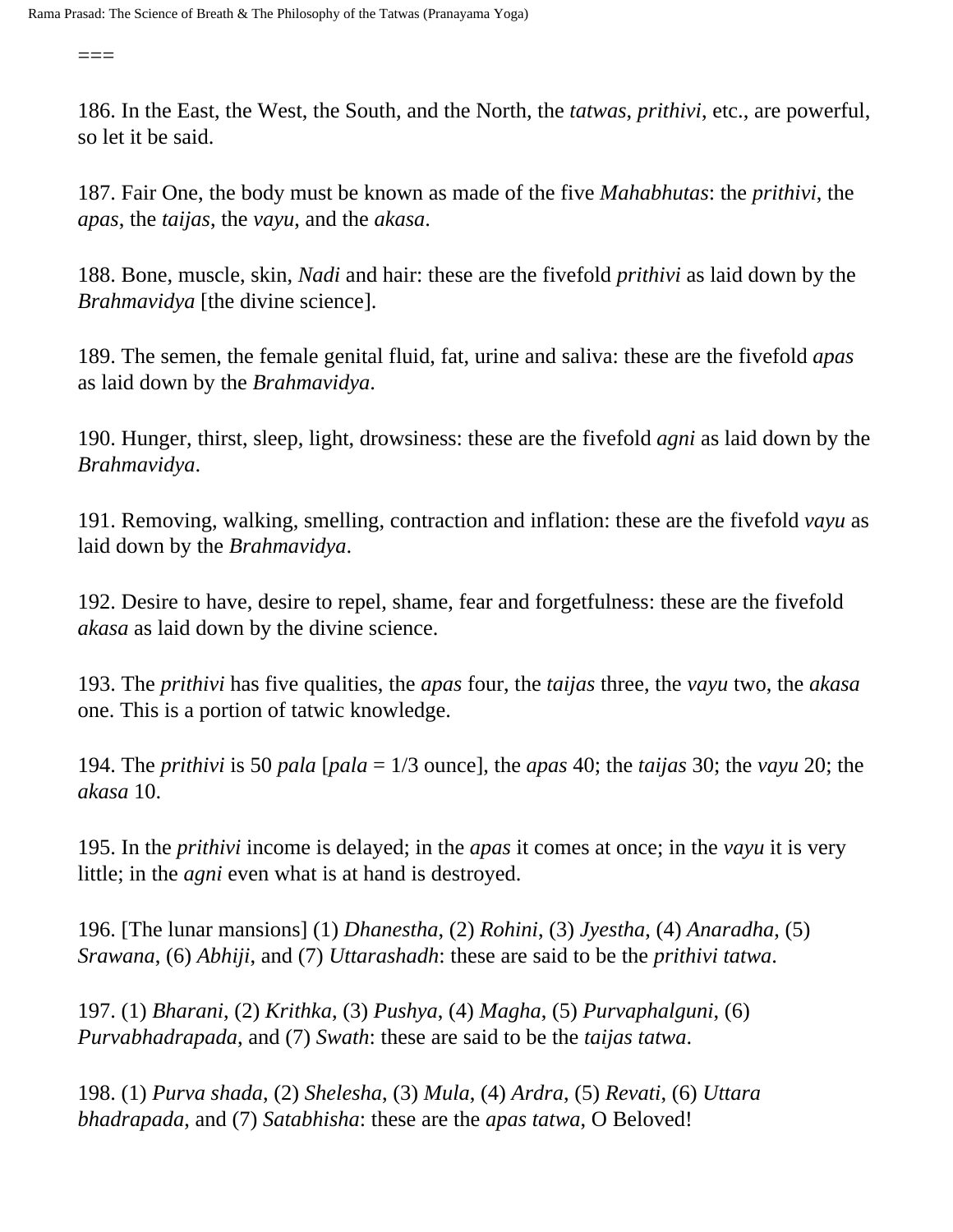199. (1) *Vishakha*, (2) *Uttaragphalguni*, (3) *Hasta*, (4) *Chitra*, (5) *Punarvasu*. (6) *Ashwani*, and (7) *Mrigashirsha*: these are the *vayu tatwa*.

200. Whatever good or bad the messenger asks about, standing towards the flowing *Nadi*, comes not to pass as he desires. In the empty *Nadi* it is the reverse.

201. Even when the *Nadi* is full, but the tatwa is not congenial, there is no success. The sun or the moon gives success only when combines with the congenial *tatwa*.

202. Rama got victory in an auspicious *tatwa*; so did Arjuna. The Kauravas were all killed in battle on account of the antagonistic *tatwa*.

203. By the acquired velocity of other births, or by the kindness of the *guru*, some men come to know the nature of the *tatwas* by a mind purified by habituation.

# **The Meditation of the Five** *Tatwas* **~**

204. Meditate upon the *prithivi tatwa* with L [or *Lam*] as its algebraic symbol, as being quadrangular, yellow, sweet-smelling, and conferring a color as pure as that of gold, freedom from disease and lightness of the body.

205. Mediate upon the *apas tatwa* with V [or *Vam*] as its algebraic symbol, as being semilunar, white as the moon, and giving endurance of hunger and thirst, etc., and producing a sensation similar to that of a plunge in water.

206. Meditate upon the *taijas tatwa* with R [or *Ram*] as the algebraic symbol, as being triangular, red, and giving the power of consuming a good deal of food and drink, and the endurance of burning heat.

207. Meditate upon the *vayu tatwa* with P [or *Pam*] as the algebraic symbol, as being spherical, sky-blue, and giving the power of going into the space, and flying like bird.

208. Meditate upon the *akasa tatwa* with H [or *Ham*] as the algebraic symbol, formless, foreshadowing many colors, and as giving the knowledge of the three times, and the powers Anima, etc.

209. Where there is a man who knows the science of breath, there can be no wealth better than him. It is known that by the Knowledge of breath one gets good fruit without much ado.

# **The Auspicious Victory ~**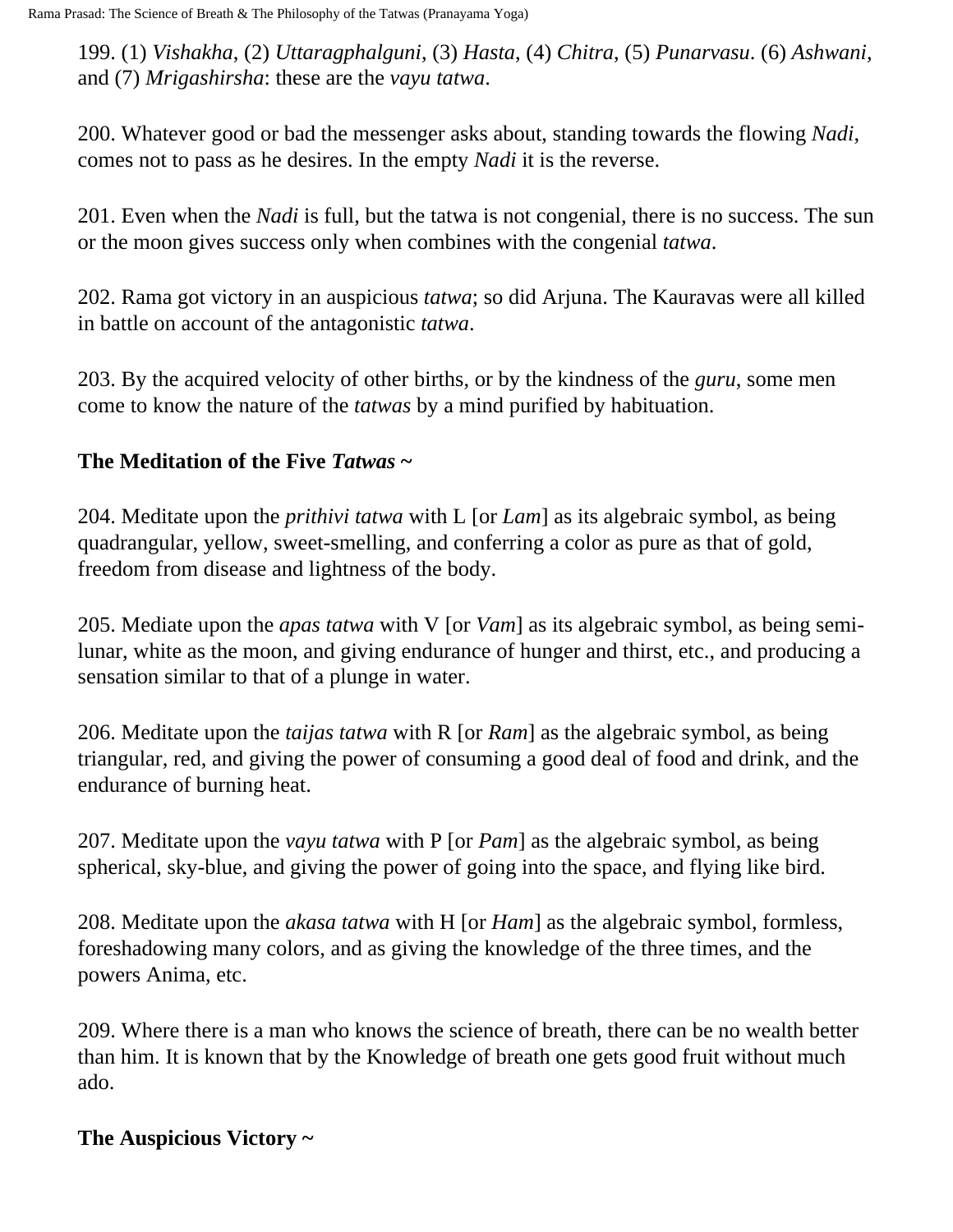210. Great Lord! The god of gods, the giver of happiness, the science of the rise of breath is a very high science; how does it comprehend the Knowledge of the three times?

211. Said the god: Fair one! The knowledge of three times refers to three things, and nothing else: (1) Fortune, (2) Victory in battle, and (3) Good or bad [end of other actions].

212. On account of the *tatwa* any act is good or bad in effect; on account of the *tatwa* comes victory or discomfiture; on account of the *tatwa* comes scarcity and wealth. The *tatwas* are said to show themselves in these three states.

213. Said the goddess: Great Lord! The god of gods, the all-comprehending ocean of this world is the greatest friend and help-mate of men, he who causes the fulfillment of all his works?

214. Siva said: The *Prana* alone is the highest friend, the *Prana* is the greatest helpmate, Fair one! There is no friend better than *Prana*.

215. Said the goddess: How does the force of *Prana* stand in the body? What is the appearance of *Prana* in the body? How is the *Prana* known by the *Yogi* to be acting in the *tatwas*?

216. Siva said: In the city of the body the *Prana* is the Lord Protector; while going in, it is 10 fingers; while going out, 12.

 $===$ 

*Notes ~* This section refers to the human Aura. The subtle *Prana* surrounds the gross human body like a halo of light. The natural length from the body to the circumference of this halo is 12 fingers of the man whose *Prana* is measured. This length is affected during the ordinary course of inspiration and expiration. At the time of inspiration the length is reduced to 10 fingers; at the time of expiration it is restored to 12. During certain other actions too, the length varies. Thus, in walking the length of *Prana* becomes 24; in running, 42.

In cohabitation it becomes 65; in sleeping, 100. In eating and speaking, it becomes 18.

In ordinary men, the length is 12 fingers. The ordinary length is, however, reduced in extraordinary men. Thus, in those men who are free from desire, the length of *Prana* is reduced by one finger; it becomes 11. In men who are always pleasant, always hilarious, the length is 10 fingers. A poet has 9 fingers. A speaker has 8. A ser has s 7. A levitator has 6, and so on. See the following stanzas.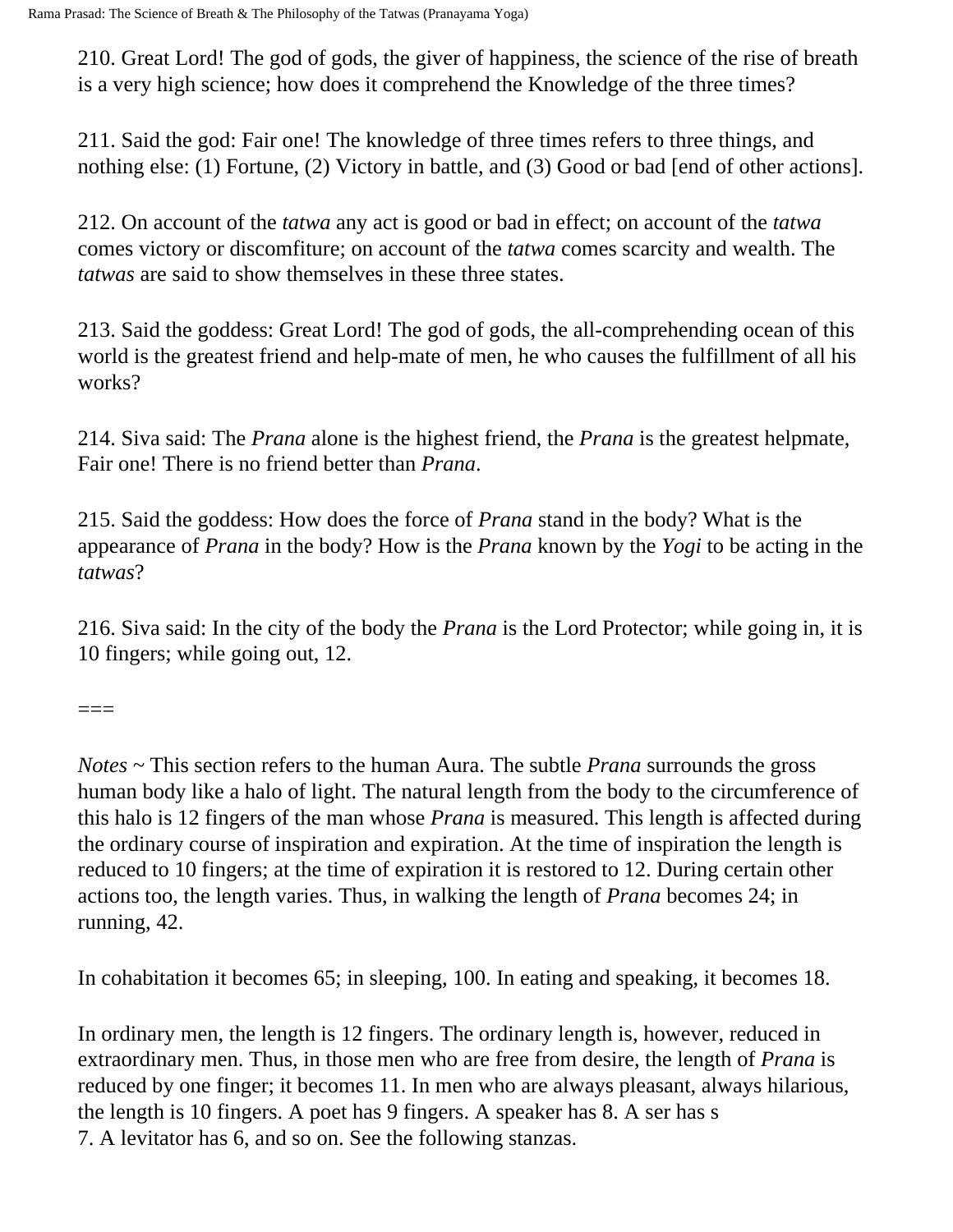$=$ 

217. In walking it is 24 fingers, in running 42; in cohabitation 65; in sleeping 100 fingers.

218. The natural length of *Prana*, my goddess, is 12 fingers. In eating and speaking it stretches to 18 fingers.

219. When the *Prana* is reduced by one finger, freedom from desire is the result. Pleasure results when it is reduced by 2; poetical power when by 3;

220. Power of speech when by 4; second sight when by 5; levitation when by 6; great rapidity when by 7;

221. The eight *siddhi* when by 8; the nine niddhis when by 9; the ten figures when by 10, the loss of the shadow when by 11;

222. When it is reduced by 12 the inspiratory and expiratory motions drink of the fountain of immortality at the sun [the center of *Prana*]. When the *prana* fills the body up to the end of nails even, for whom else then is food?

223. Thus has been described the law of *prana*. It can be known by the teaching of a guru, not by millions of sciences and *shastra*.

224. If the moon does not set in by chance in the morning, and the sun in the evening, they do so respectively after midday and midnight.

# **The Battle ~**

225. In distant warfare the moon is victorious; in near places the sun. When the foot is raised first in going belongs to the flowing *Nadi*, complete success is the result.

226. In beginning a journey, in marriage, in entering any town, etc., in all auspicious acts, the flow of the moon is good.

227. Putting the enemy's army towards the empty *Nadi*, and one's own towards the full, when the tatwa is congenial, one might conquer the whole world.

228. Let one give battle in the direction towards which the breath flows; victory is certain, even if Indra is in front.

229. If a man puts a question about battle, he will win if he is towards the flowing *Nadi*,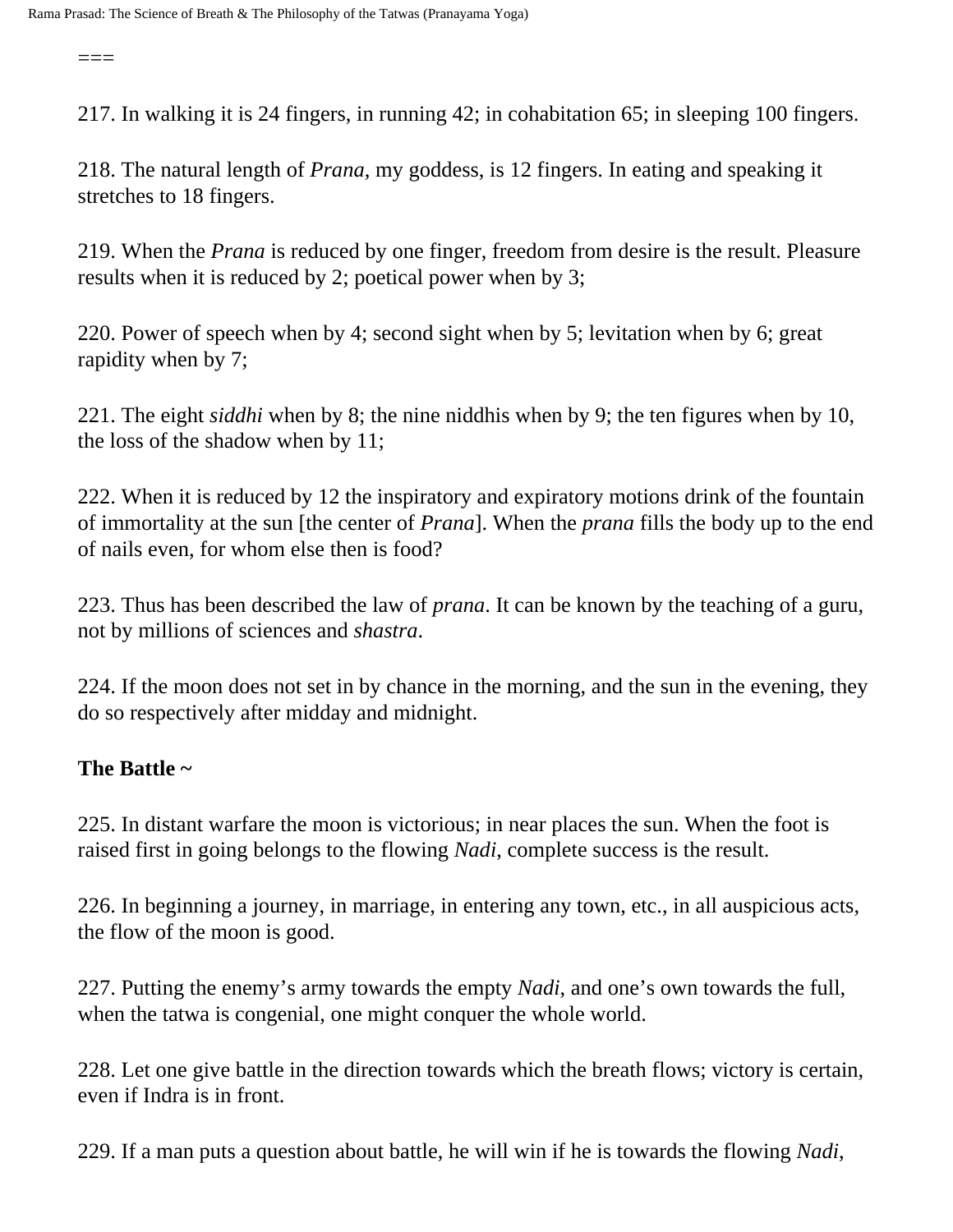lose if he is towards the other.

230. The *prithivi tatwa* points to wounds in the belly, the *apas* in the feet; the *agni* in the thighs; the *vayu* in the hands.

231. The *akasa* in the head. These fivefold wounds have been described in the Science of Breath.

232. He whose name has even letters wins, if he asks the question during the flow of the moon. He who has an odd number of letters in his name wins if he asks the question during the flow of the sun.

233. When the question is put during the moon there will be a peaceful termination; during the sun the fight must come.

234. During the *prithivi tatwa*, the fight will be equal. During the apas the result will be equal. During the *taijas* there will be defeat. During the *vayu* and the *akasa* death will ensue.

235. When by some cause the flow of the breath is not clearly felt at the time of the question, let the wise man resort to the following expedient;

236. Sitting motionless let him have a flower thrown upon himself. The flower will fall on the full side. So let him give the answer.

237. Here or elsewhere the knower of the laws of breath is very powerful; who is more powerful than he?

238. Said the goddess: These are the laws of victory when men fight among themselves; how does victory come when they fight with Yama [the god of death]?

239. Let him meditate upon the Lord when the *prana* is calm; during the flow of the moon and then give up life when after that the two *pranas* coincide. He will have what he desires: great benefit and success.

240. The whole unmanifested world has come out of the unmanifested. That manifested world disappears in the unmanifested when the fact is known.

# **How To Produce Sexual Attachment ~**

241. Said the goddess: Great Lord! Thou hast given a description of the battle among men,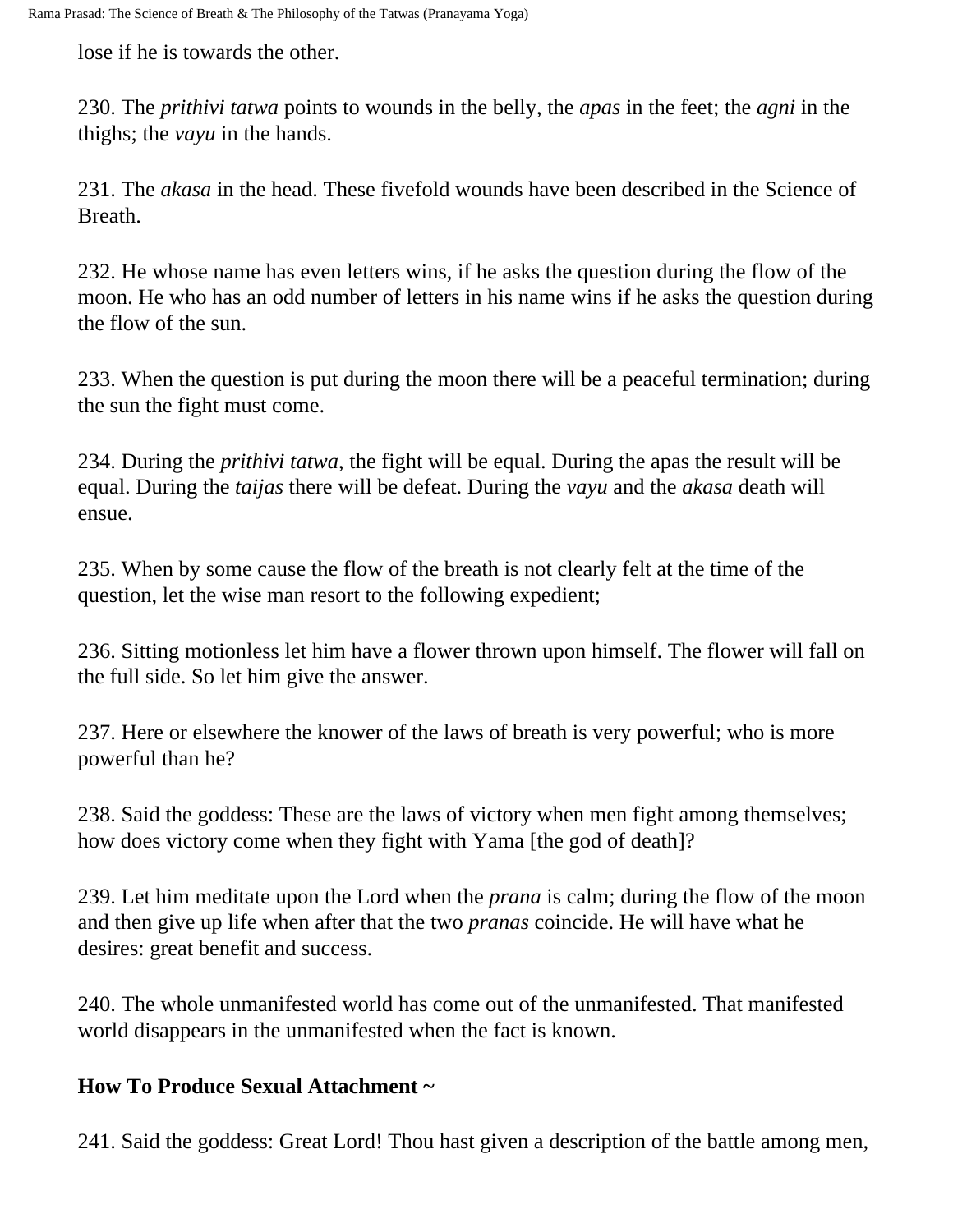Rama Prasad: The Science of Breath & The Philosophy of the Tatwas (Pranayama Yoga)

and with Death; tell me now how to produce attachment between the sexes.

242. Said the god: It has been said by the *Yogis* that if one places himself in the sphere of *prana*, by drawing the moon with the sun, the female will be eternally attached.

 $===$ 

*Notes ~* The sphere of *Prana* means the halo of this force which surrounds the gross body. At the time when the male *prana* has the pure color of the sun, and the female that of the moon, let the two halos be brought together. They are at that moment in their own element. As the two halos come together, they all exchange color. With a certain amount of natural satisfaction the individual sun will contract the habit of being satisfied by the individual female *prana*, and vice versa. This must of course be repeated for some time in order to give each of the two *pranas* the permanent color of the other. One more thing must be done. Any antagonistic colors must not be allowed to take even the slightest hold of either of these *pranas*. If this is done the two will learn to repel each other, and instead of attachment enmity will result.

 $==$ 

243. The *prana* is caught by the *prana* if the *prana* does give himself up. When the *prana* goes in the place of the *prana*, short life is destroyed.

 $=$ 

 $=$  $=$  $=$  $=$ 

*Notes ~* The first and third pranas in the verse mean either the male or the female, while the second means the reverse of either. It means that the male or female prana takes with its substance the female or male *prana*, if either of the latter allow. This permission must have two phases. There must be a willing mind, otherwise an antagonistic color will be introduced and consequent repulsion.

There must also be an active throwing out of any antagonistic colors that might be present in the *prana*, and also a shutting up of both mind and prana against any antagonistic influences.

When the male or female *prana* goes in the place of, i.e., is saturated in the female or male *prana*, life is at an end. The negative *prana* gives general strength to positive and vice versa. Strength causes long life. But in order to receive length of life there must be a complete saturation, which is impossible with the presence in any one of these *pranas* of any other antagonistic *prana*.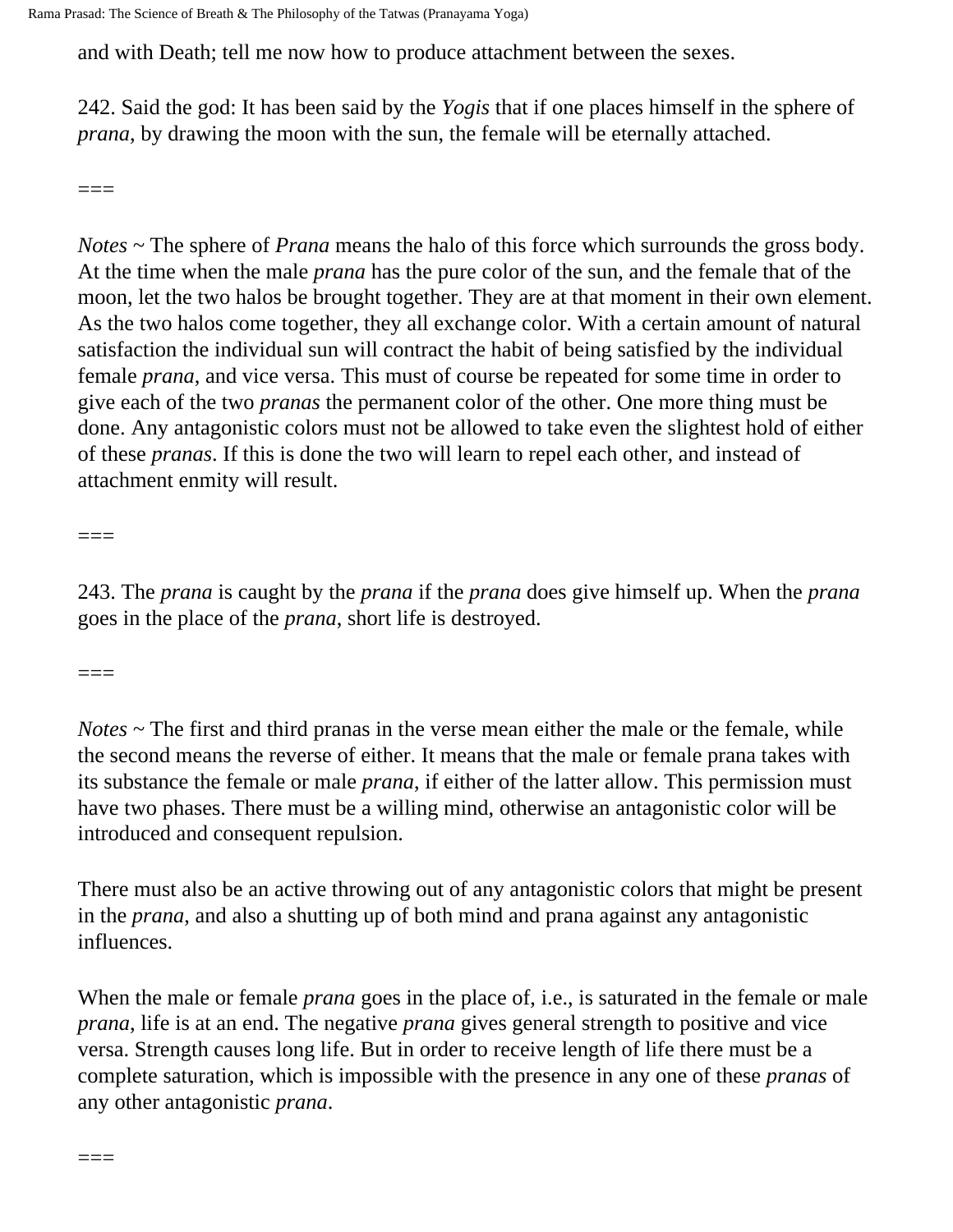244 –249. ---

250. When in the beginning of the monthly period the males have the sun and the females the moon, even the barren woman gets a child.

251. In questions about the result of a pregnancy, a female child is born if the moon be flowing; a male during the flow of the sun. If both are flowing, the fetus will be destroyed.

252. At the time of this question, when the messenger is towards the moon, a female child is born; when towards the sun, a male child; when in the middle, a hermaphrodite. When he is towards the full *Nadi* a son is born.

253. The *prithivi* brings a son; the *apas* a son; in *vayu* comes a girl; in the *taijas* the fetus is destroyed; the *akasa* brings a hermaphrodite.

254. When the nostril is empty, nothing is born; when two *tatwas* join, twins are born. When one is passing into another, the fetus is destroyed. When this happens during the flow of the moon, the result is a female child; when the sun, a male.

255. During the *vishuvu* conjunction the fetus is destroyed, or a hermaphrodite is born. Fair One! I tell thee, the knower of the *tatwas* can know all this.

256. When at the time of conception the *vayu tatwa* flows, the child will be a sufferer; when the *apas tatwa* flows, the child will be happy and renowned. When the *taijas tatwa* flows, the fetus is destroyed, or the child is short-lived. When the *prithivi tatwa* flows, the child is wealthy and full of enjoyment.

257. During the *apas tatwa* the child that is conceived is always wealthy, happy, and full of enjoyment. During the *akasa* the fetus is destroyed.

258. During the *prithivi* a son is born, during the *apas* a girl. During other *tatwas* either the fetus is destroyed or the child is short-lived.

 $=$ 

 $===$ 

*Notes ~* These two stanzas (253, 258) seem at first sight to record different truths. But they refer to different *pranas*: the one to the positive, the other to the negative.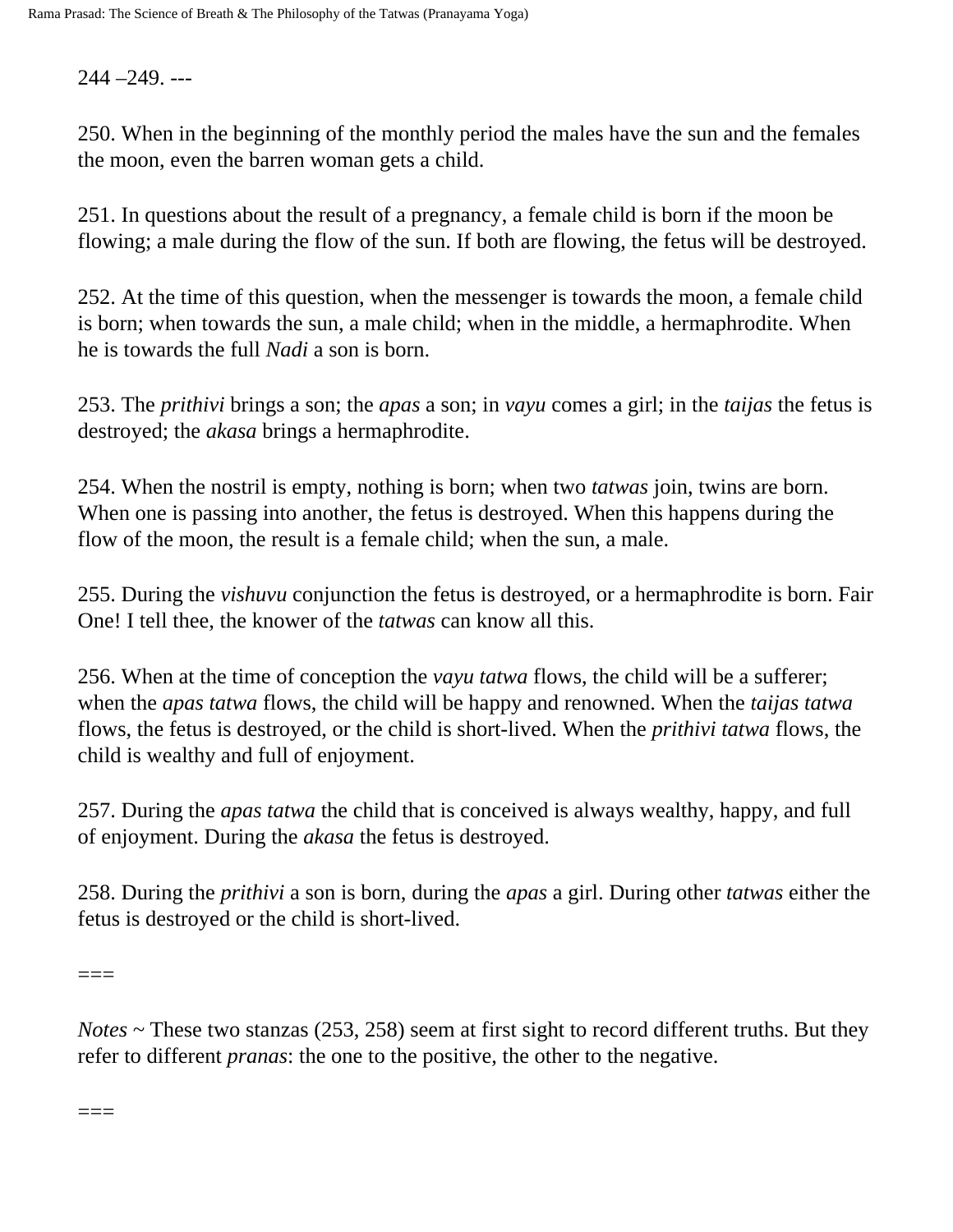Rama Prasad: The Science of Breath & The Philosophy of the Tatwas (Pranayama Yoga)

259. Children are born when the sun goes into the moon and the moon goes into the sun. This can be easily known from a teacher, not by millions of sciences and shastras.

 $==$ 

*Notes* ~ The female cells in the ovary are the moon. They have the capability of being impressed into any form by the male cells, the sun. The semen is hotter than the germ cells of the female. As the former act upon the latter, these expand. The former only act upon the latter when these present themselves to them; this is expressed by saying that the sun enters the moon, and the moon enters the sun. When both of these thus enter each other, the female matter that receives constant nourishment by the help of the Power *KundAlini* begins to expand along the lines stretched for it by the inherent power of the sun. In the semen lies hidden the future man, just as a tree in the seed. This is a veritable picture of the sun, or we might say a macrocosmic *prana*. The semen virile is, in fact, the mirror in which on account of tatwic affinity is reflected the individual *truti*, with which the reader must now be familiar. The semen thus is the reservoir of the whole *pranamaya Kosha*.

 $===$ 

### **The Year ~**

260. On the first lunar day of the white fortnight of the month of *Chaitra*, let the wise yogi see both the northward and southward journey of the sun by an analysis of the *tatwas*.

 $===$ 

*Notes ~* On this day begins the *sanwat* year of the era of King Vikramaditya.

 $=$ 

261. If at the time of the rise of the moon, the *prithivi*, the *apas*, or the *vayu taTwa* is flowing, all kinds of grain will be plentiful.

262. The flow of the *taijas* and the *akasa* gives fearful famines. This is the nature of Time. In this way is known the effect of Time in the year, the month, and the day.

263. If the *susumna*, which is bad in all worldly concerns, is flowing, there will be confusion in the land, subversion of the kingdom, or fear thereof, epidemic, and all sorts of diseases.

264. When the sun passes into Aries, let the *yogi* meditate upon the breath and, finding out the prevalent *tatwa*, tell the world what will be the nature of the next year.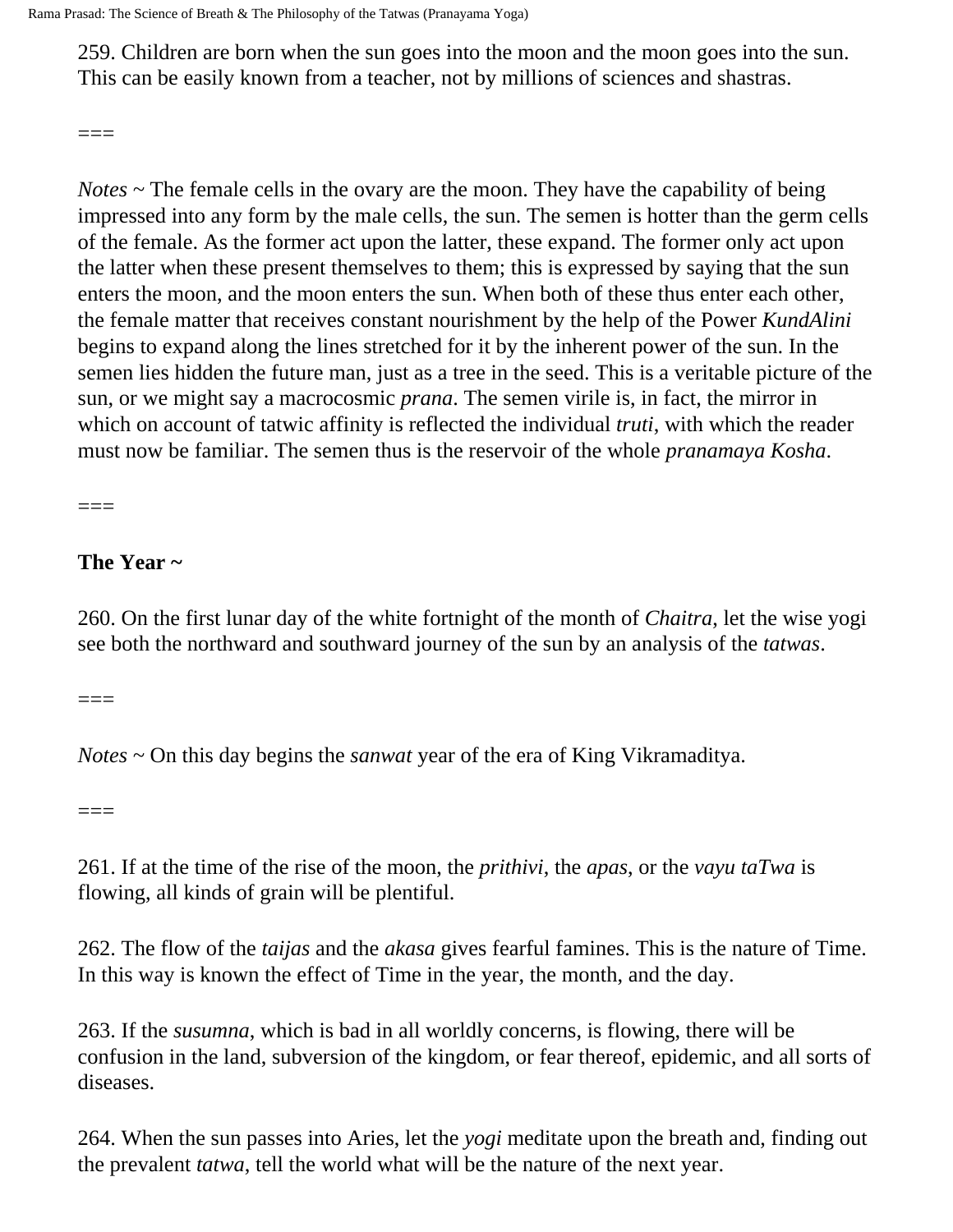$===$ 

*Notes ~* On this day the solar year begins. The tatwic color of the Universal *Prana*, the External one, is determined at any time by the positions of the sun and moon and by those of the planets, whose presence exercises a very potent influence upon the tatwic value of any moment. This tatwic value changes according to a universal law.

If at any time the *apas tatwa* is flowing, it can never abruptly change into the *taijas*, but must do so grade by grade. These atmospheric *taijas* run many minor courses. Hence it is possible, though extremely difficult and complicated, to calculate from the tatwic value of one moment the tatwic value of any future moment.

The living world is always affected by these tatwic changes. In the act of breathing nature has furnished a very exact and faithful scale for the measurement of tatwic changes. Hence the *yogi*, who can live in conformity with time and space, can foretell the future very easily. Ah! But how very difficult it is to live in perfect harmony with time and space!

 $---$ 

265. The good aspect of the year, the month, and the day is known by the *tatwas*, *prithivi*, etc., and the bad one by the *akasa* and the *vayu*.

266. If the *prithivi tatwa* flows there will be plenty and prosperity in the kingdom, and the earth will be full of good crops; there will be much comfort and enjoyment.

267. If the *apas tatwa* flows there will be plenty of rain, plenty of grain, great comfort, and well-grown fields.

268. If the *agni tatwa* flows there will be famine, subversion, or fear thereof; there will be fearful epidemics and the least possible rain.

269. If the *vayu tatwa* flows when the sun goes into Aries, there will be confusion, accidents, famine, little rain, or the itis [six afflictions that distress crops: too much rain, etc.].

270. If the *akasa tatwa* flows when the sun goes into Aries, there will be want of grain and comfort.

271. When the full breath is in its own proper place, with its own proper *tatwa*, success of all sorts is the result. If the sun and the moon are the reverse, grain must be laid up [against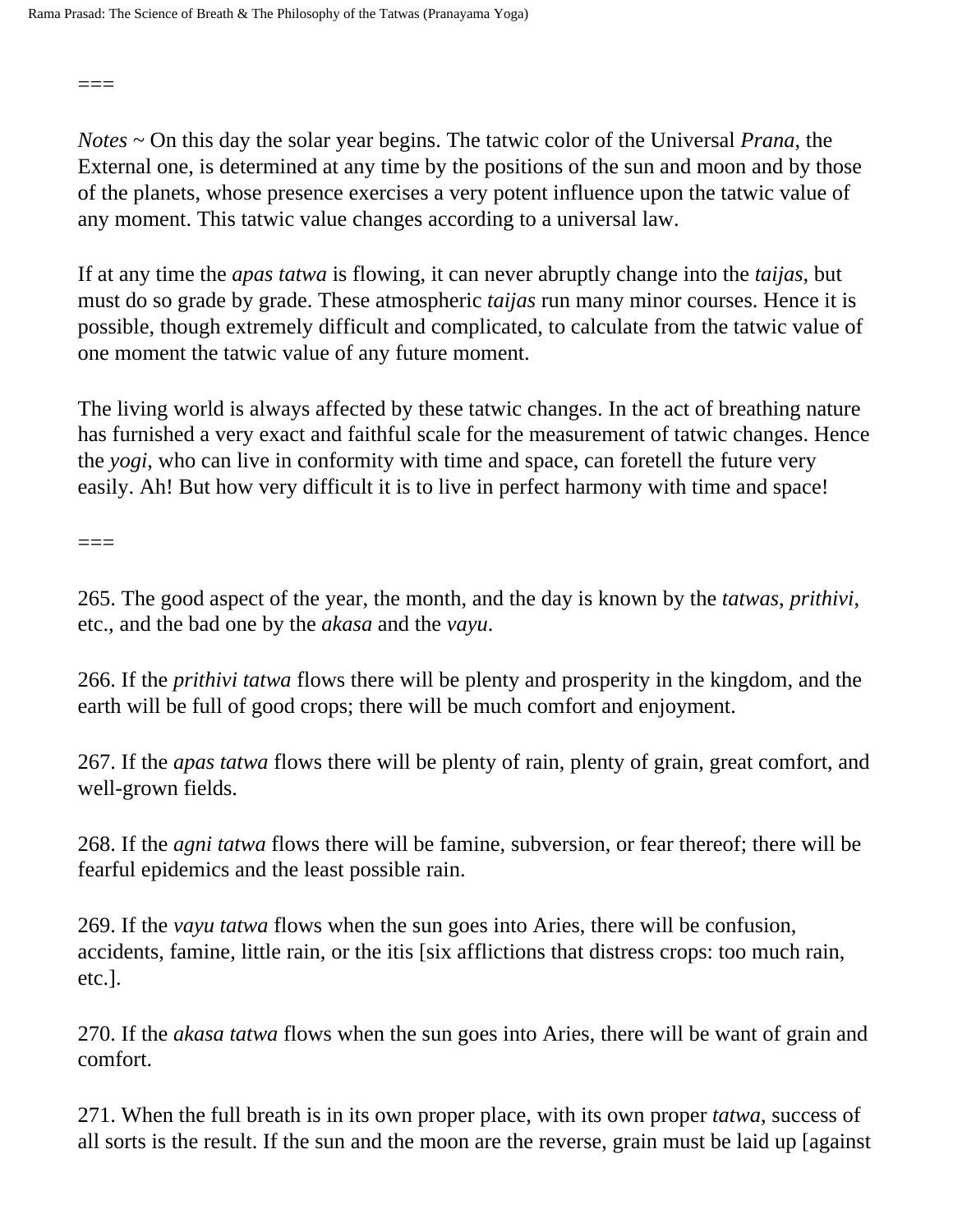a scarcity].

272. If the *agni tatwa* flows there will be inequality of prices; if *akasa*, there will be continuous scarcity. Let things be laid up then; there will be a rise in the prices two months thereafter.

273. When the breath is changing into the sun it gives birth to fearful diseases. When the *akasa* and the *vayu* are conjoined with the *taijas*, the earth will become the picture of hell.

 $==$ 

*Notes ~* The disturbance of tatwic balance is disease; hence every *tatwa* has its own diseases.

 $==$ 

### **The Diseased ~**

274. In the *prithivi tatwa* there is its own disease; in the *apas* the disease of the same *tatwa*; and so in the *taijas*, the *vayu*, and the *akasa*, similar and hereditary diseases.

 $===$ 

*Notes ~* When two men come together their *pranas* exchange color. It is on this account that you can measure from the momentary reflection in your own body the color of any other man that is near you. The present of every man is the father of is future. Hence you can predict the end of any disease, or the time of death.

All that has been ascertained to be true on these heads has been described in the various sections of this book.

The "messenger" in 275 is the man who comes to ask questions about anything.  $==$ 

275. When the messenger comes first towards the empty half of the body, and then towards the full half, he about whom the question is put will surely live, even if he is [apparently] lying in the swoon [of death].

276. If the question is put to the *yogi* while sitting in the same direction with the patient, he will live even though many a disease might have gathered strength in his body.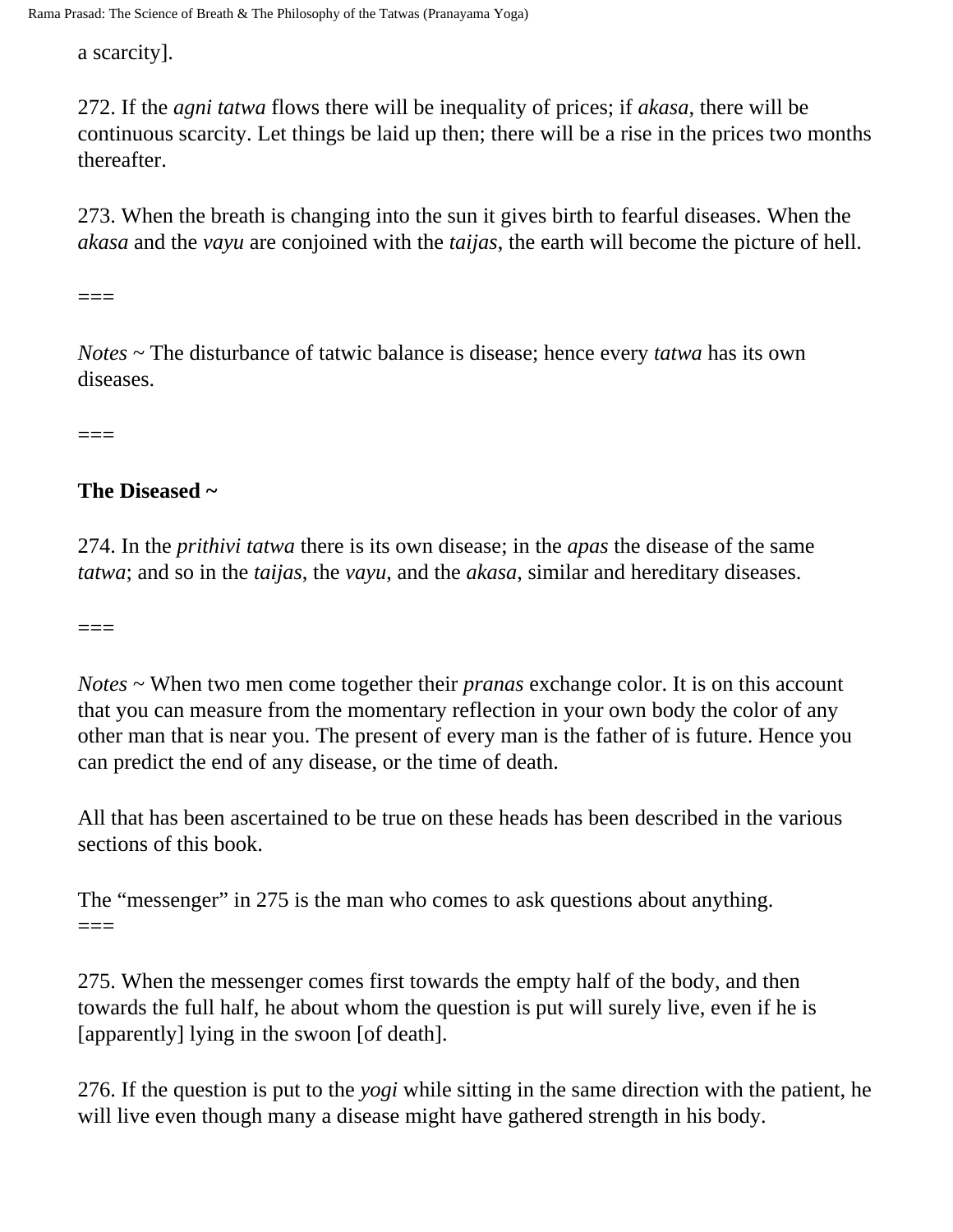277. When the breath is in the right nostril, and the messenger speaks of his afflictions in piteous accents, the patient will live.

278. If the question is asked while holding the picture of the patient towards the *prana* and looking at it, the patient will live.

279. When during the flow of the sun or the moon, the *yogi* gets into a carriage and the question is put to him while there, the message will have success in his desire.

280. When at the time of the question the *yogi* sits upstairs while the patient is downstairs, he will certainly live. If the patient is upstairs, he will certainly go to the house of Yama [the god of death].

281. If at the time of the question the messenger is towards the empty nostril, he will have success. If the reverse is the case, the result too is the reverse.

282. When the patient is towards the moon and the asker towards the sun the patient will certainly die, even if he is surrounded by hundreds of physicians.

283. When the patient is towards the sun, and the asker towards the moon, then too the patient dies, even if Sambhu be his protector.

284. When one *tatwa* is out of its proper time, people are subdued by disease; when two are wrong, they cause misfortune to friends and relation; if it is out of place for two fortnights death is the result.

### **The Prediction of Death ~**

285. In the beginning of a month, a fortnight, and a year, let the wise man try to find out the time of death from the movements of *prana*.

286. The lamp of the five *tatwas* receives its oil from the moon. Protect it from the solar fire; life will thereby become long and stationary.

287. If by mastering the flow of breath, the sun is kept in check, life is prolonged. Even solar time is cheated.

288. The moon falls from heaven giving the nectar of life to the lotuses of the body. By the constant practice of good actions and *yoga* one becomes immortal by the lunar nectar.

289. Make the sun flow during the day, the sun during the night. He who practices thus is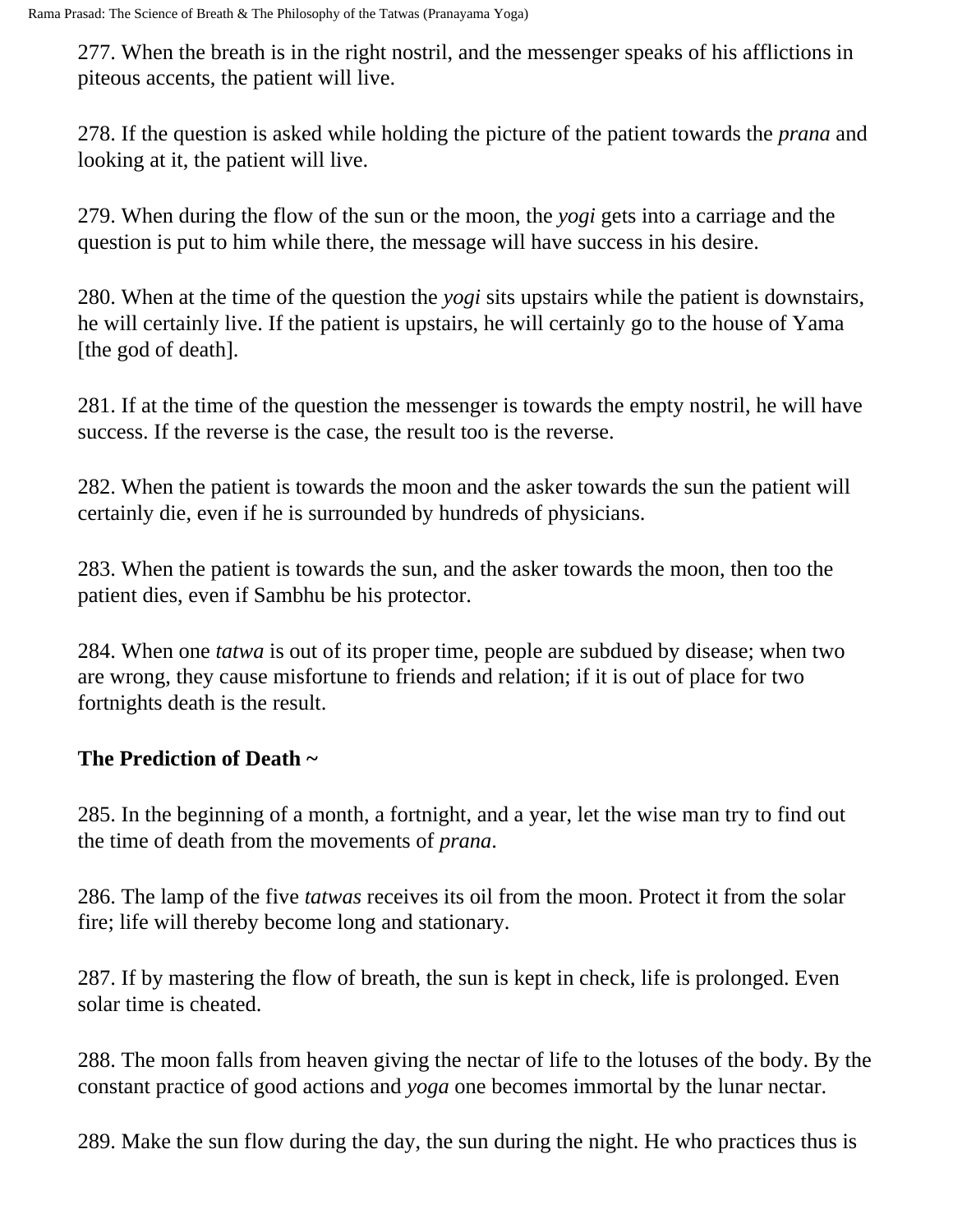doubtless a true *yogi*.

290. If for one night and day continuously the breath flows in one *Nadi*, full three years will bring death.

291. He whose breath flows by the *Pingala* two whole days and nights continuously has, as the knowers of the tatwas say, two years more to live.

292. If the moon flows continuously during the night and the sun during the day, death will come within six months.

293. When the sun flows altogether, and the moon is not altogether seen, death comes by a fortnight. So says the science of death.

294. He whose breath flows from one nostril for three nights continuously has, so say the wise, a year only to live.

295. Take a vessel of the Kansya alloy. Fill it with water, and see in it the reflection of the sun. If in the midst of the reflection is seen a hole, the seer will die within ten days. If the reflection is smoky, death will come the same day. If it is seen towards the south, West and North respectively, death will come within six, two and three months. Thus has been described the measure of life by the omniscient.

296. [If a man sees the figure of the messengers of death he is sure to die]. The messenger of death has red or reddish clothes, matted hair, diseased teeth, oil-besmeared body, a weeping and red-hot face, a body besmeared with ashes, flying flames of fire, having heavy long rods, and standing towards the empty *Nadi*.

297. When the skin is cool but the inside is hot, death must come within a month.

298. When a man changes suddenly and unaccountably from good habits to bad, or from bad habits to good, he is sure to die.

299. He whose breath that comes out of the nose is cool, but that which comes out of the mouth is hot like fire, is sure to die of great heat.

300. He who sees hideous figures, and bright light without making out the flame, lives not for nine months.

301. He who suddenly begins to feel heavy bodies light, and light bodies heavy, and he who being dark in color begins in disease to look gold-colored, must die!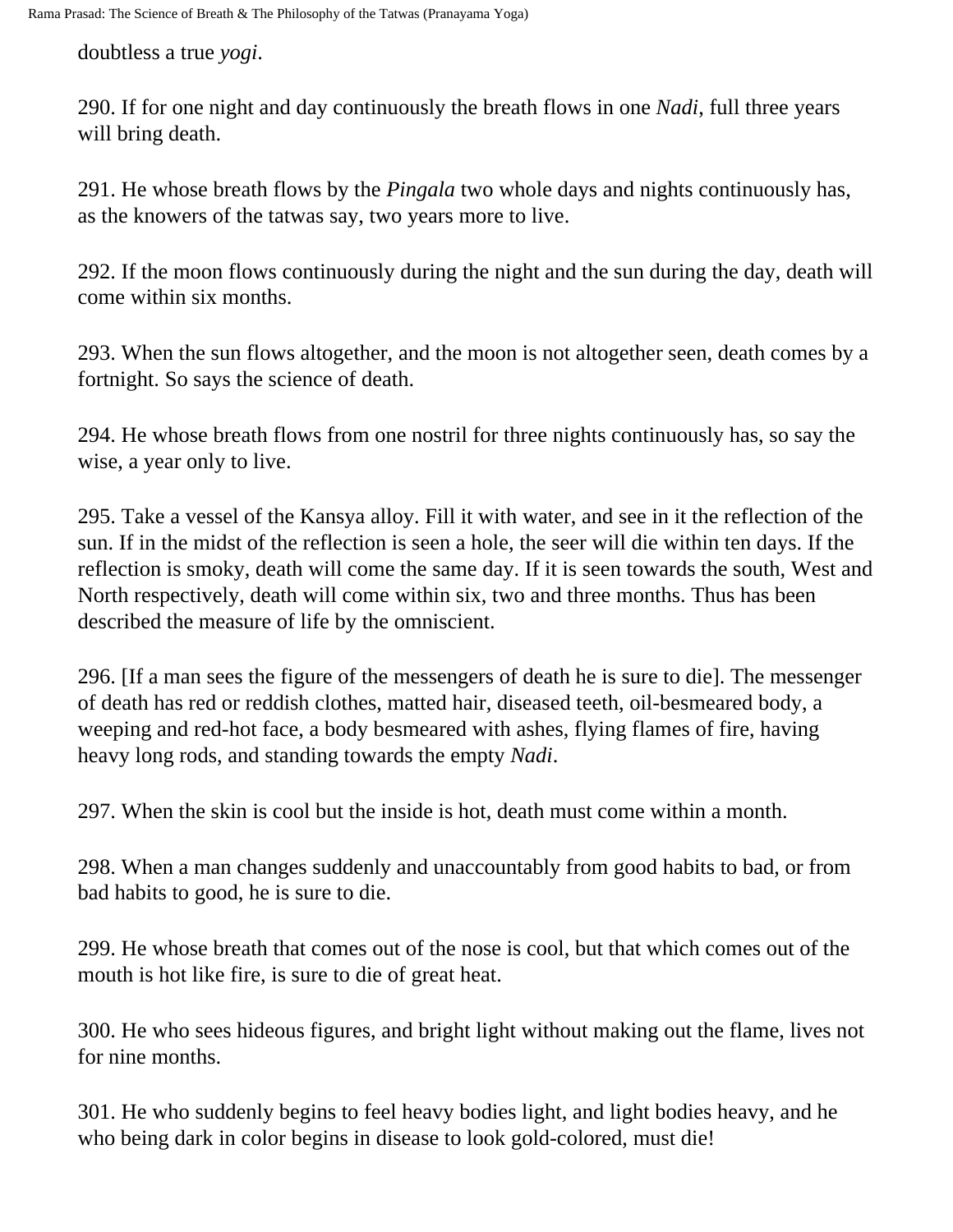302. He whose hands, chest, and feet become at once dry after bathing has not ten nights to live.

303. He who becomes dim of sight, and cannot see his face in the pupil of another's eye must doubtless die.

304. Now I shall tell thee something about the shady Figure [*Chya Purusha*]. Knowing this, man very soon becomes the knower of the three times.

305. I shall speak of those experiments by means of which even distant death is known. I shall describe all these in accordance with the *Sivagama*.

306. Going to a lonely place and standing with the back towards the sun let a man look with attention into the neck of the shade he throws on the ground.

307. Let him see this for as long a time as he can calmly repeat the words: "*Om Kram parabrahman namah*" for 108 times. Then let him look up into the sky. He will thus see *Shankara* [the figure of a being capable of appearing in many colors].

308. By doing this for six months, the *yogi* becomes the lord of those who walk on earth; by two years he becomes absolutely independent and his own master.

309. He obtains the knowledge of the three times and great bliss. There is nothing impossible for the constant practice of *Yoga*.

310. The *Yogi* who sees this figure in the clear heavens having a dark color, dies within six months.

311. When it is yellow there is fear of disease; when it is red there will be loss; when it has many colors there will be great confusion and dejection.

312. If the figure be wanting in feet, shanks, abdomen and the right arm, a relation is sure to die.

313. If the left arm is wanting, the wife will die; when the chest and the right arm is wanting, death and destruction will come.

314. When the feces and gas escape at once, the man is sure to die in ten days.

315. When the moon flows altogether, and the sun is not seen at all, death comes surely within a month.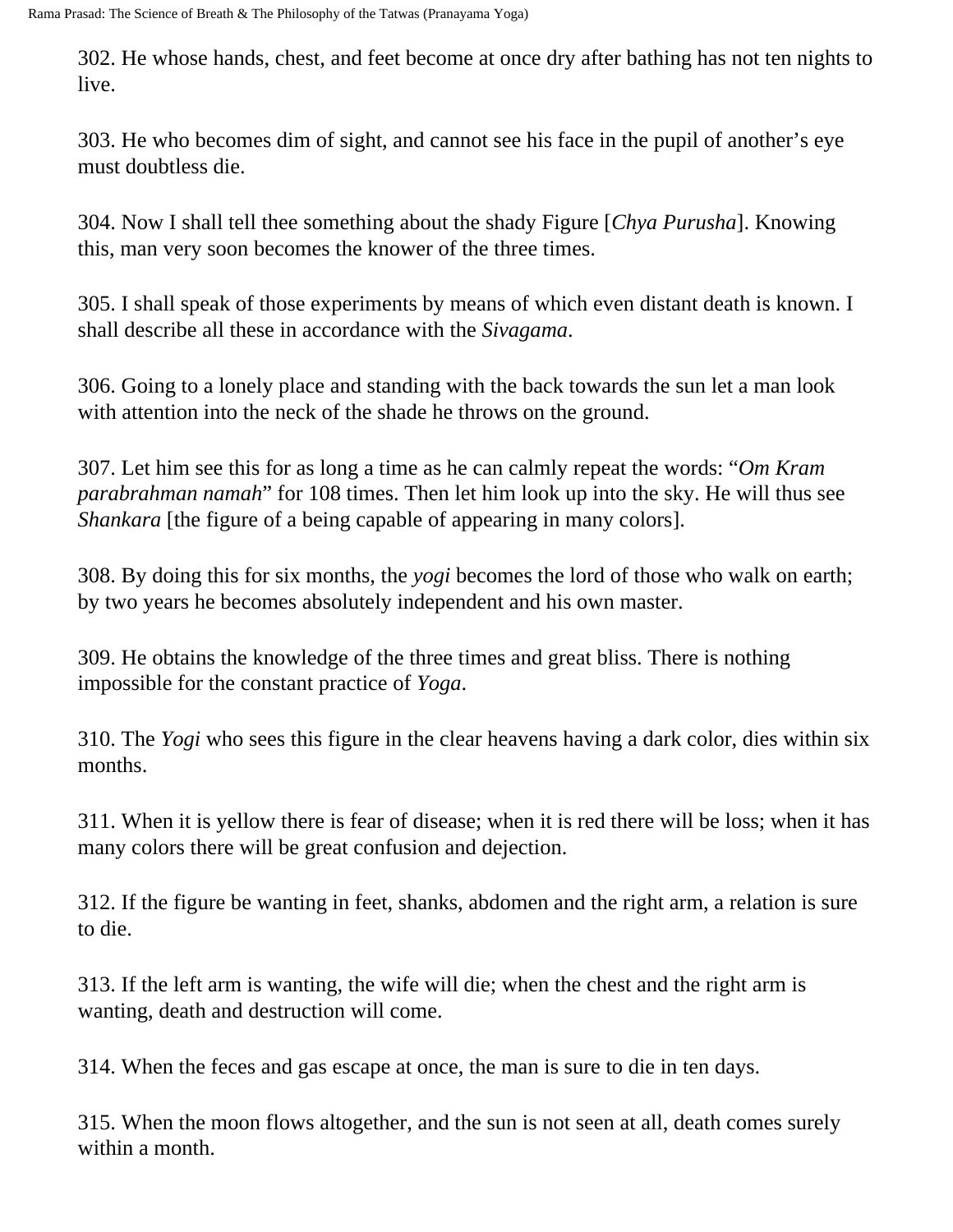316. Those whose death is near cease to see the *Arandhati*, the *Druhva*, the steps of *Vishnu*, and the circle of the mothers as they are pointed out to them.

317. The *Arundhati* is the tongue; the *Dhruva* the tip of the nose; the eyebrows are the steps of *Vishnu*; the pupil of the eye is the circle of the mothers.

318. The man who ceases to see the eyebrows dies within nine days; he who ceases to see the pupil of the eye dies within five days; he who ceases to see the nose dies within three days; he who ceases to see the tongue dies within one day.

319. The pupil of the eye is seen by pressing the eye near the nose.

## **The** *Nadis*  $\sim$

320 The *Ida* is also technically called *Ganga*; the *Pingala*, *Yamuna*; the *Susumna, Saraswati*; the conjunction is called *Prayaga*.

321. Let the *Yogi* sit in the posture called *padmasana*, and perform *pranayama*.

322. The Yogi must know the *puraka*, the *rechaka*, and the third *Kumbhaka* for obtaining power over the body.

323. The *puraka* causes growth and nourishment, and equalizes the humors; the *Kumbhaka* causes stability, and increases the security of life.

324. The *Rechaka* takes away all the sins. He who practices this reaches the state of *yoga*.

325. In the *Kumbhaka* hold the air in as much as possible; let it go out by the moon and in by the sun.

326. The sun drinks the moon, the moon drinks the sun; by saturating one with the other, one may live till the moon and the planets.

327. The *Nadi* flows in one's own body. Have power over that; if it is not let go through the mouth or nose, one becomes a young man.

328. When the mouth, nose, eyes and ears are stopped by the fingers, the *tatwas* begin to take their rise before the eyes.

329. He who knows their color, their motion, their taste, their places, and their signs, becomes in this world equal to the god Rudra.